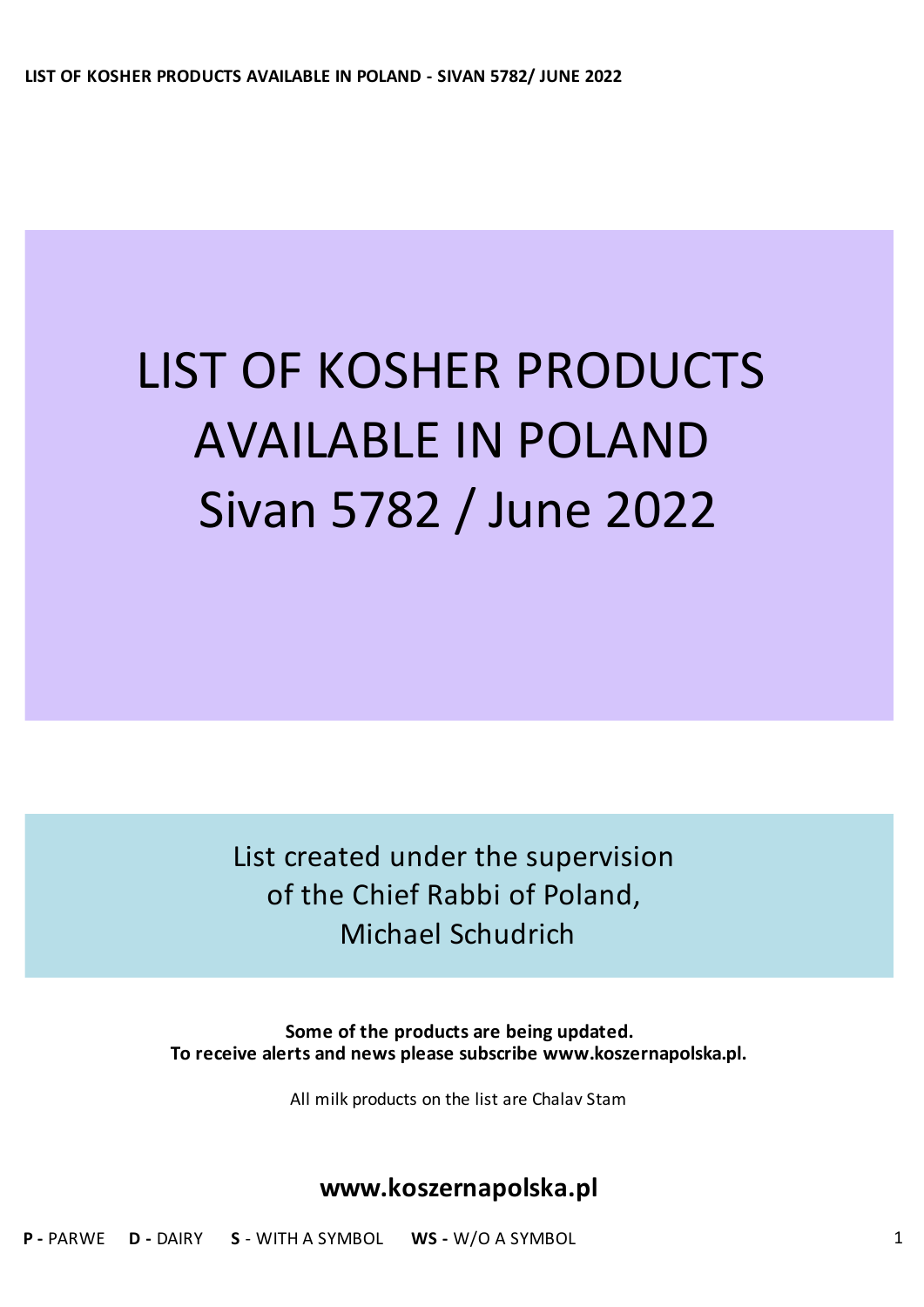| <b>TABLE OF CONTENTS</b>        | <b>PAGE</b>    |
|---------------------------------|----------------|
| <b>ALCOHOLS</b>                 | 3              |
| DELICACIES, NUTS                | $\overline{7}$ |
| DAIRY-FREE, GLUTEN-FREE         | 8              |
| <b>BAKING ADDITIEVS</b>         | 16             |
| JAMS, HONEY, PASTES             | 17             |
| COFFEE, TEA, COCOA              | 20             |
| <b>MEATS</b>                    | 21             |
| <b>FROZEN FOOD</b>              | 22             |
| <b>DAIRY AND MILK PRODUCTS</b>  | 23             |
| <b>BEVERAGES AND SYRUPS</b>     | 26             |
| OLIVE OILS, OILS, VINEGARS      | 29             |
| <b>BREAD AND PASTRIES</b>       | 31             |
| <b>ORIENTAL PRODUCTS</b>        | 33             |
| GRAINS, CEREALS, GROATS, PASTAS | 34             |
| <b>PRESERVES</b>                | 39             |
| <b>SPICES</b>                   | 42             |
| <b>FISH AND SEAFOOD</b>         | 44             |
| SWEETS, SNACKS                  | 46             |
| SAUCES, KETCHUPS, MUSTARDS      | 56             |
| <b>KOSHER PLACES</b>            | 57             |
| <b>MAIN KOSHER SYMBOLS</b>      | 60             |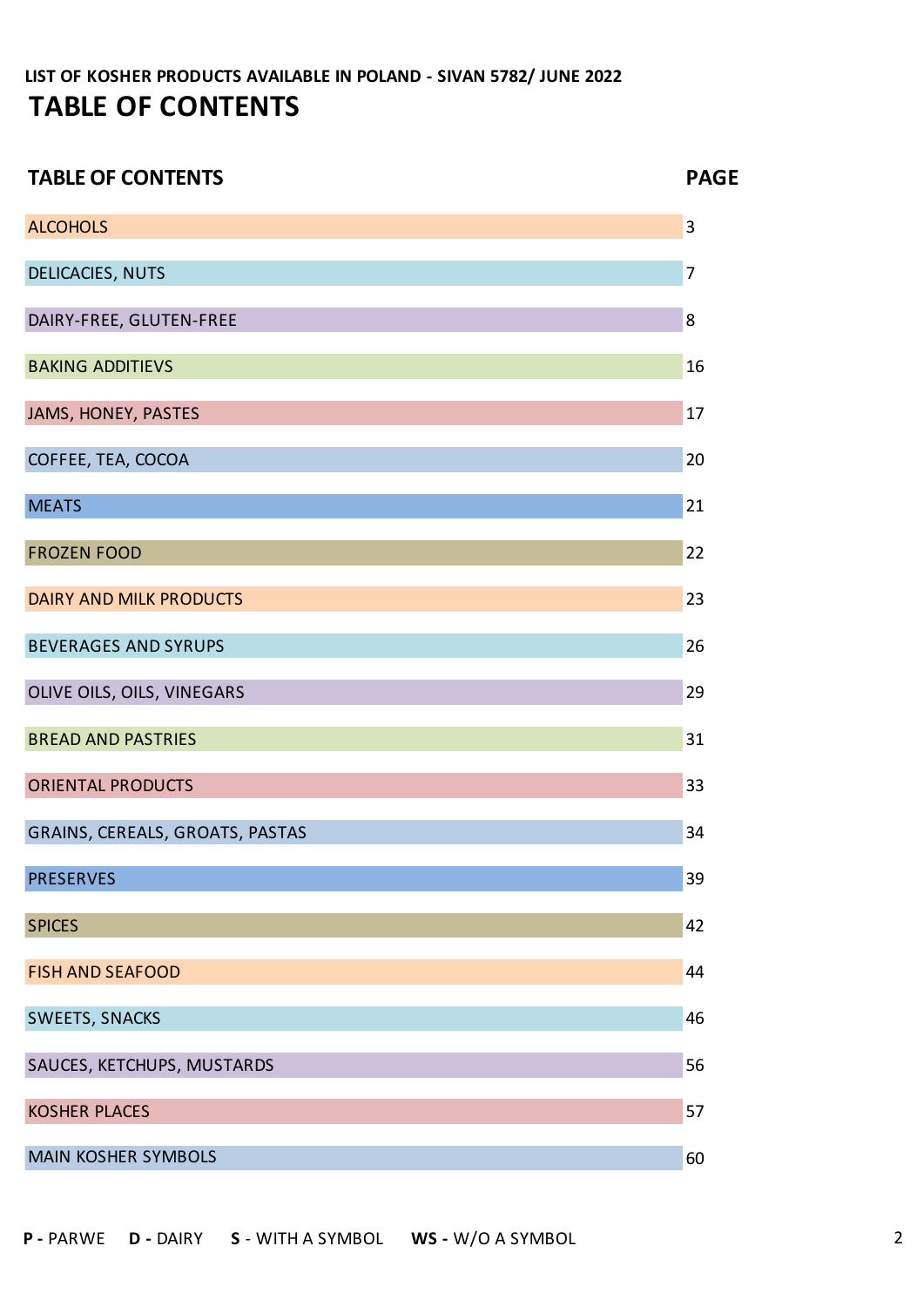| <b>ALCOHOLS</b>                                    |                 |    |              |           |                                                 |
|----------------------------------------------------|-----------------|----|--------------|-----------|-------------------------------------------------|
| <b>PRODUCT</b>                                     | <b>PRODUCER</b> |    |              |           | CERTIKICATE P/D S/WSAVAILABILTY/COMMENTS        |
| <b>BEER</b>                                        |                 |    |              |           |                                                 |
| Non-flavored and with no additives                 | Every producer  |    | $\mathsf{P}$ | <b>WS</b> |                                                 |
| <b>WINE</b>                                        |                 |    |              |           |                                                 |
| White wine - only with a certificate on the bottle |                 |    |              |           |                                                 |
| Red wine - only with a certificate on the bottle   |                 |    |              |           |                                                 |
| Sweet grape wine                                   |                 |    |              |           | Rossmann, Carrefour,                            |
| Sweet cherry wine                                  | Manischewitz    | OU | $\mathsf{P}$ | S         | <b>Tesco</b>                                    |
| Sweet blackberry wine                              |                 |    |              |           |                                                 |
| 7th Day Sacramental                                |                 |    |              |           |                                                 |
| Kinor Sacramental Carignan                         |                 |    |              |           |                                                 |
| Kiddush Carignan                                   |                 |    |              |           |                                                 |
| <b>Shabat Shalom</b>                               |                 |    |              |           |                                                 |
| Barkan Białe                                       |                 |    |              |           |                                                 |
| Barkan Czerwone                                    |                 |    |              |           |                                                 |
| Monfort Semillon/Colombard                         |                 |    |              |           |                                                 |
| Monfort Carignan/Argaman                           |                 |    |              |           |                                                 |
| Shell Segal's Biały                                |                 |    |              |           |                                                 |
| Shell Segal's Czerwony                             |                 |    |              |           |                                                 |
| Shell Segal's Medium-Dry Biały                     |                 |    |              |           |                                                 |
| Shell Segal's Medium-Dry Czerwony                  |                 |    |              |           |                                                 |
| Shell Segal Levant Colombard                       |                 |    |              |           |                                                 |
| Shell Segal Levant Argaman                         |                 |    |              |           |                                                 |
| Premieur White                                     |                 |    |              |           | Oktan wina, żeby uzyskać                        |
| Premieur Red                                       |                 |    |              |           | promocyje ceny, przy                            |
| Zmora N Biała                                      |                 |    |              | S         | zamówieniu trzeba podać<br>kod: KOSZERNA POLSKA |
| Zmora N Czerwony                                   |                 |    | P            |           |                                                 |
| Ben Ami Emerald Riesling                           |                 |    |              |           | sklep@oktanwina.pl +48                          |
| Ben Ami Merlot                                     |                 |    |              |           | 512 044 106                                     |
| Ben Ami Cabernet Sauvignon                         |                 |    |              |           | +48 91 814 21 63                                |
| Barkan Classic Sauvignon Blanc                     |                 |    |              |           |                                                 |
| <b>Barkan Classic Rose</b>                         |                 |    |              |           |                                                 |
| <b>Barkan Classic Shiraz</b>                       |                 |    |              |           |                                                 |
| Barkan Classic Pinotage                            |                 |    |              |           |                                                 |
| Barkan Classic Cabernet Sauvignon                  |                 |    |              |           |                                                 |
| <b>Shahor Classic Emerald Riesling</b>             |                 |    |              |           |                                                 |
| Shahor Classic Merlot Argaman                      |                 |    |              |           |                                                 |
| Shahor Classic Cabernet Sauvignon                  |                 |    |              |           |                                                 |
| Shiraz Barkan Reserva                              |                 |    |              |           |                                                 |
| Gewurztraminer                                     |                 |    |              |           |                                                 |
| Barkan Reserva Emerald Riesling                    |                 |    |              |           |                                                 |
| Barkan Reserva Merlot                              |                 |    |              |           |                                                 |
| Barkan Reserva Cabernet Sauvignon                  |                 |    |              |           |                                                 |
| Barkan Reserva Gold Edition Cab.                   |                 |    |              |           |                                                 |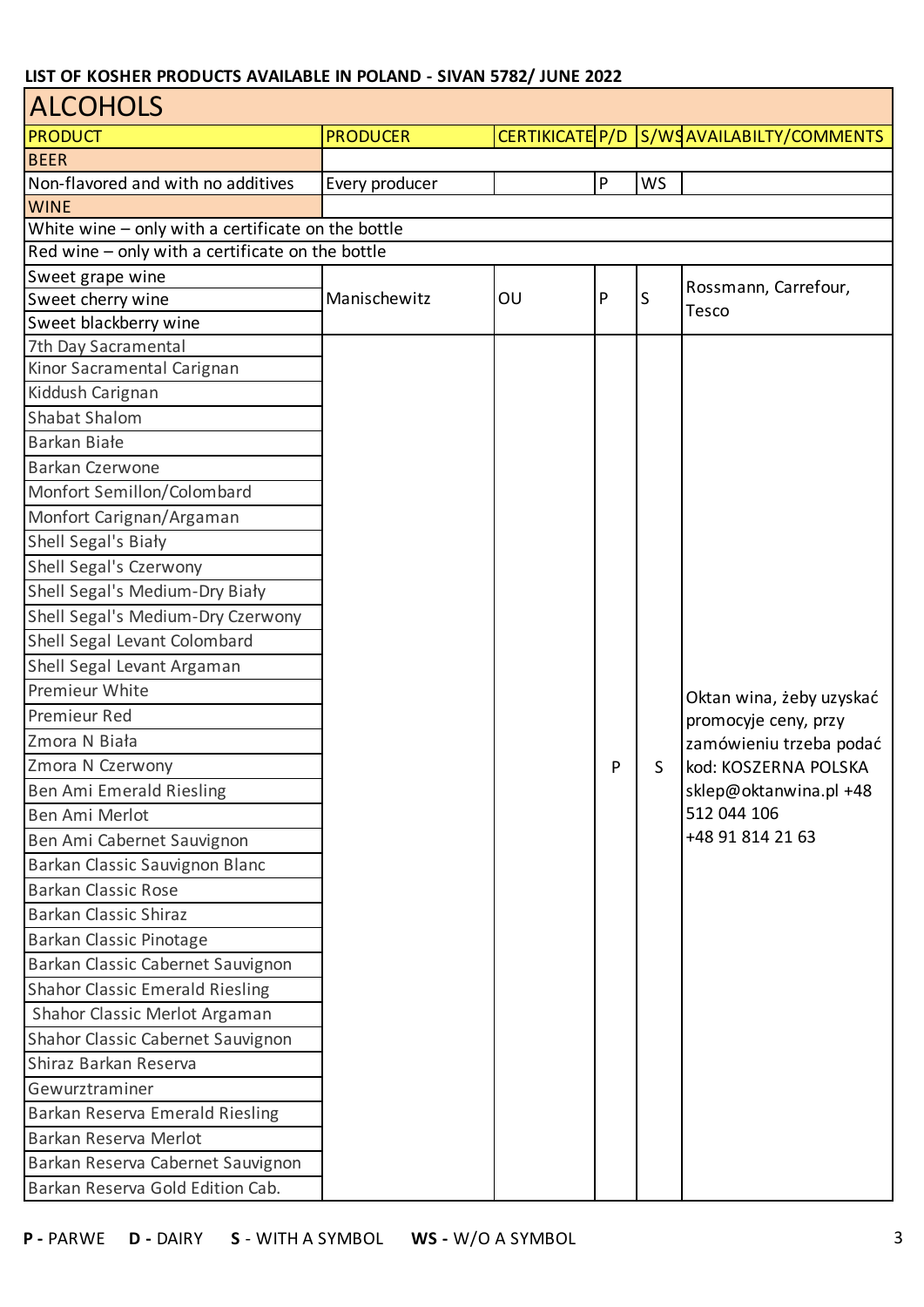| <b>ALCOHOLS</b>                     |                 |                        |   |           |                                          |
|-------------------------------------|-----------------|------------------------|---|-----------|------------------------------------------|
| <b>PRODUCT</b>                      | <b>PRODUCER</b> |                        |   |           | CERTIKICATE P/D S/WSAVAILABILTY/COMMENTS |
| <b>WINE</b>                         |                 |                        |   |           |                                          |
| Sauvignon Barkan Special Reserve    |                 |                        |   |           |                                          |
| Chardonnay                          |                 |                        |   |           |                                          |
| Barkan Special Reserve Pinotage     |                 |                        |   |           | Oktan wina, żeby uzyskać                 |
| Barkan Special Reserve Cabernet     |                 |                        |   |           | promocyje ceny, przy                     |
| Sauvignon Assemblage Tzafit         |                 |                        |   |           | zamówieniu trzeba podać                  |
| Barkan Altitude "+624" Cabernet     |                 |                        | P | ls        | kod: KOSZERNA POLSKA                     |
| Sauvignon                           |                 |                        |   |           | sklep@oktanwina.pl +48                   |
| Barkan Superieur Cabernet Sauvignon |                 |                        |   |           | 512 044 106                              |
| Segal's Special Reserve Merlot      |                 |                        |   |           | +48 91 814 21 63                         |
| Segal's Petit Uf Cabernet Sauvignon |                 |                        |   |           |                                          |
| Segal's Uf Cabernet Sauvignon       |                 |                        |   |           |                                          |
| <b>VODKA</b>                        |                 |                        |   |           |                                          |
|                                     |                 |                        |   |           | Grape made vodkas are                    |
| Pure vodka with no additives        | Every producer  |                        | P | <b>WS</b> | not kosher                               |
| Spirytus rektyfikowany              | Every producer  |                        | P | <b>WS</b> |                                          |
| Absolut Apeach                      |                 |                        |   |           |                                          |
| <b>Absolut Apple</b>                |                 |                        |   |           |                                          |
| Absolut Berry Acai                  |                 |                        |   |           |                                          |
| <b>Absolut Cherry</b>               |                 |                        |   |           |                                          |
| <b>Absolut Citron</b>               |                 |                        |   |           |                                          |
| <b>Absolut Kurant</b>               |                 |                        |   |           |                                          |
| Absolut Lime                        | Absolut         | List KLBD              | P | <b>WS</b> |                                          |
| <b>Absolut Mandrin</b>              |                 |                        |   |           |                                          |
| Absolut Mango                       |                 |                        |   |           |                                          |
| <b>Absolut Pears</b>                |                 |                        |   |           |                                          |
| Absolut Peppar                      |                 |                        |   |           |                                          |
| Absolut Rasberri                    |                 |                        |   |           |                                          |
| Absolut Ruby Red                    |                 |                        |   |           |                                          |
| Absolut Vanilia                     |                 |                        |   |           |                                          |
| Cymes Vodka                         | Polmos          | Rabin M.<br>Schudrich  | P | lS        | Carrefour                                |
| Nemiroff "Citron-Nemiroff"          |                 |                        |   |           |                                          |
| Nemiroff "Nemiroff Premium"         | Nemiroff        | OU                     | P | IS        |                                          |
| Nemiroff "Ukrainian Honey Pepper"   |                 |                        |   |           |                                          |
|                                     |                 | <b>MK</b>              | P | <b>WS</b> |                                          |
| Telemina Nalewka Wiśniowa           |                 | Trojka                 |   |           |                                          |
| Telemina Nalewka Różana             |                 | Dzięgielówka           |   |           |                                          |
| Nowa Żytnia Wódka Czysta            |                 | Piołunówka             |   |           |                                          |
| Nowa Żytnia Wódka Luksusowa         | Nisskosher      | Kosher Vodka           |   |           |                                          |
| Orzechowa Gorzka                    |                 | Absinth 66             |   |           |                                          |
| Wiśniówka Tradycyjna                |                 | Watra Herbata Góralska |   |           |                                          |
| Miodonka Tradycyjna                 |                 | Szabasówka             |   |           |                                          |
| Travka                              |                 | Smit 1666              |   |           |                                          |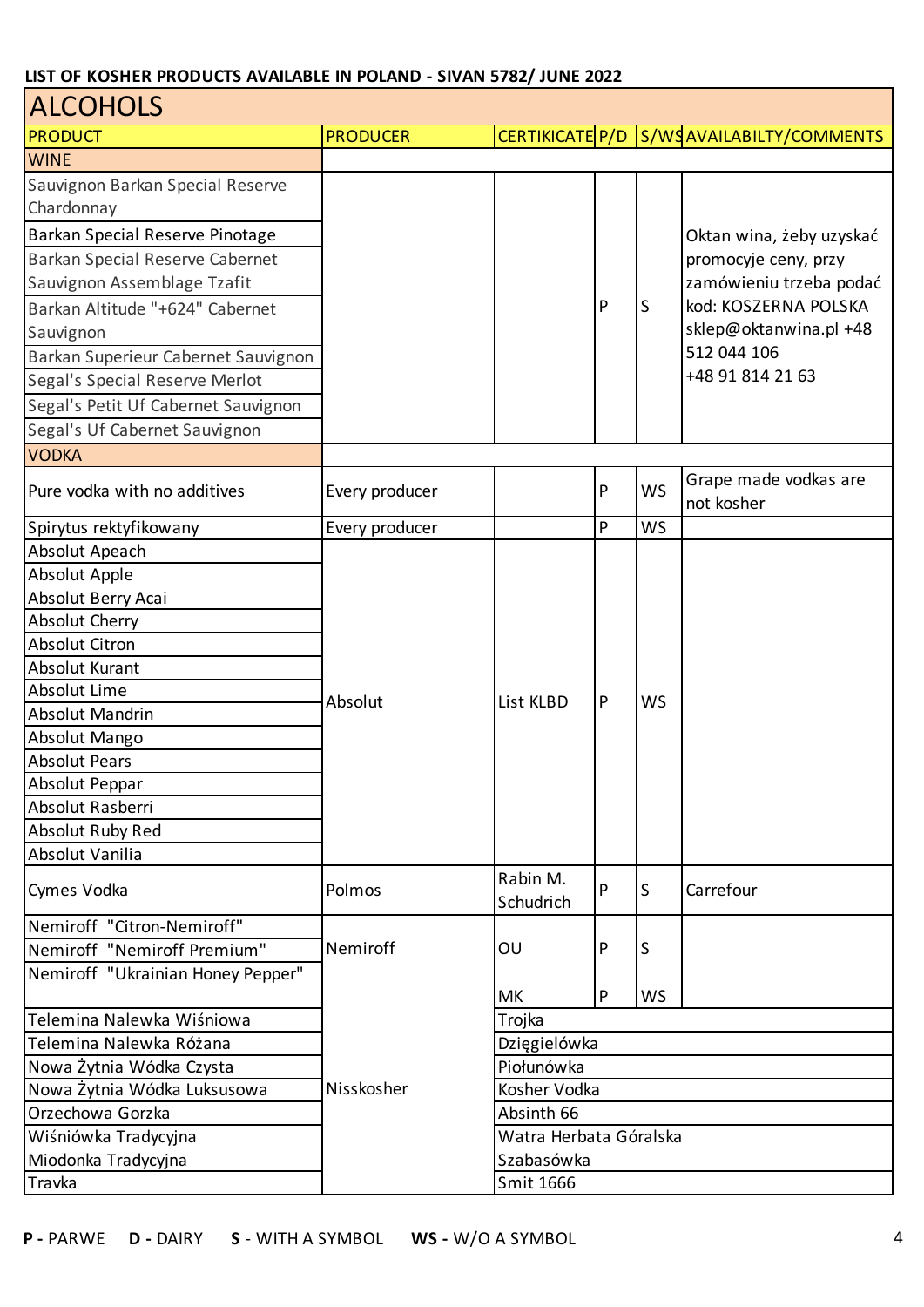| <b>ALCOHOLS</b>                   |                               |             |           |           |                                          |  |  |
|-----------------------------------|-------------------------------|-------------|-----------|-----------|------------------------------------------|--|--|
| <b>PRODUCT</b>                    | <b>PRODUCER</b>               |             |           |           | CERTIFICATE P/D S/WSAVAILABILTY/COMMENTS |  |  |
| <b>VODKA</b>                      |                               |             |           |           |                                          |  |  |
|                                   |                               | <b>MK</b>   | P         | <b>WS</b> |                                          |  |  |
| Jon Teff                          |                               | Honey Vodka |           |           |                                          |  |  |
| Purim                             | Nisskosher                    | Gin         |           |           |                                          |  |  |
| Anatevka                          |                               |             |           |           |                                          |  |  |
| Wódka Czysta 40% alk.             |                               |             |           |           |                                          |  |  |
| Wódka Caramel 37,5% alk.          |                               |             |           |           |                                          |  |  |
| Wódka Cherry 37,5% alk.           |                               |             |           |           |                                          |  |  |
| Wódka Citron                      |                               |             |           |           |                                          |  |  |
| Wódka Coconut                     |                               |             |           |           | Makro, Cash&Carry,                       |  |  |
| Wódka Espresso 37,5% alk.         | Pravda                        | OU          | P         | S         | Tesco, Intermarche,                      |  |  |
| Wódka Orange 37,5% alk.           |                               |             |           |           | sklepy internetowe                       |  |  |
| Wódka Peach                       |                               |             |           |           |                                          |  |  |
| Wódka Peach 37,5% alk.            |                               |             |           |           |                                          |  |  |
| Wódka Pinapple                    |                               |             |           |           |                                          |  |  |
| Wódka Raspberry 37,5% alk.        |                               |             |           |           |                                          |  |  |
| Luxury Polish Vodka (czysta), 40% |                               |             |           |           |                                          |  |  |
| Wódka Wild Cherry, 37,5% alk.     | Stanislav                     | OU          |           |           |                                          |  |  |
| Wódka Ruby Raspberry, 37,5% alk.  |                               |             |           |           | Makro, Cash&Carry,                       |  |  |
| Wódka Mandarin Orange, 37,5% alk. |                               |             |           |           |                                          |  |  |
| Wódka Delicate Citron, 37,5% alk. |                               |             |           |           |                                          |  |  |
| Wódka Roasted Espresso 22%        |                               |             | ${\sf P}$ | S         | Tesco, Intermarche,                      |  |  |
| Wódka Roasted Espresso 37.5%      |                               |             |           |           | sklepy internetowe                       |  |  |
| Café Mocha, 37,5% alk.            |                               |             |           |           |                                          |  |  |
| Wódka Vanilla Bean, 37,5% alk.    |                               |             |           |           |                                          |  |  |
| Wódka Genuine Caramel, 37,5% alk. |                               |             |           |           |                                          |  |  |
| Wódka Cotton Candy, 37,5% alk.    |                               |             |           |           |                                          |  |  |
| Wódka "Wyborowa Klasyczna"        |                               |             |           |           |                                          |  |  |
| Wódka "Wyborowa Polski Ziemniak"  |                               |             |           |           |                                          |  |  |
| Wódka "Wyborowa Polska Pszenica"  |                               |             |           |           |                                          |  |  |
| Wódka "Luksusowa" potato          |                               |             |           |           |                                          |  |  |
| Wódka "Luksusowa" potat/ rye      |                               | Rabin M.    |           |           |                                          |  |  |
| Wódka "Pan Tadeusz"               | Wyborowa                      | Schudrich   | P         | <b>BS</b> |                                          |  |  |
| Wódka "Ostoya"                    |                               |             |           |           |                                          |  |  |
| Wódka "Exquisite"                 |                               |             |           |           |                                          |  |  |
| Wódka "Huzzar"                    |                               |             |           |           |                                          |  |  |
| Wódka "Nordoff"                   |                               |             |           |           |                                          |  |  |
|                                   |                               |             |           |           |                                          |  |  |
| GIN                               |                               |             |           |           |                                          |  |  |
| <b>Beefwater</b>                  | Beefwater                     | List KLBD   | P         | WS        |                                          |  |  |
| <b>Bombay Sapphire Dry</b>        | Bombay Sapphire Dry List KLBD |             | P         | <b>WS</b> |                                          |  |  |
| Gordons                           | Gordons                       | List KLBD   | P         | WS        |                                          |  |  |
| <b>LIQUEUR</b>                    |                               |             |           |           |                                          |  |  |
| <b>Biscotti</b>                   |                               |             |           | <b>WS</b> |                                          |  |  |
| Coffee                            | <b>Baileys</b>                | List KLBD   | D         |           |                                          |  |  |
| Hazelnut                          |                               |             |           |           |                                          |  |  |
| The Original                      |                               |             |           |           |                                          |  |  |

٦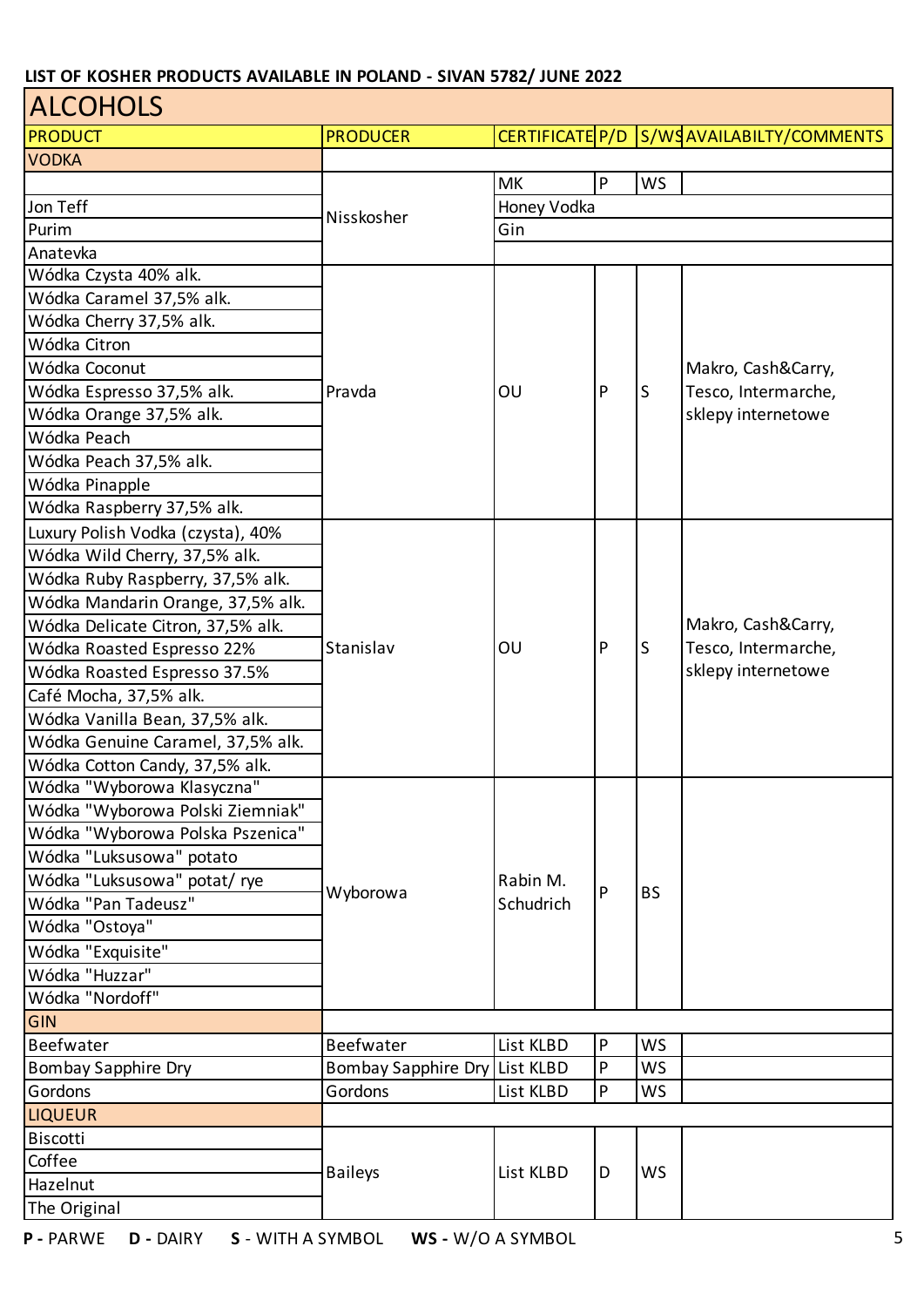| <b>ALCOHOLS</b>                                                                                                 |                  |                                |   |           |                                          |  |  |
|-----------------------------------------------------------------------------------------------------------------|------------------|--------------------------------|---|-----------|------------------------------------------|--|--|
| <b>PRODUCT</b>                                                                                                  | <b>PRODUCER</b>  |                                |   |           | CERTIFICATE P/D S/WSAVAILABILTY/COMMENTS |  |  |
| <b>LIQUEUR</b>                                                                                                  |                  |                                |   |           |                                          |  |  |
| Southern Comfort                                                                                                | Southern Comfort | List KLBD                      | D | <b>WS</b> |                                          |  |  |
|                                                                                                                 |                  | List KLBD                      | P | <b>WS</b> |                                          |  |  |
| <b>Bols Grenadine</b>                                                                                           |                  | <b>Bols Curacao Dry Orange</b> |   |           |                                          |  |  |
| <b>Bols Amaretto</b>                                                                                            |                  | <b>Bols Curacao Triple Sec</b> |   |           |                                          |  |  |
| <b>Bols Bitter Orange</b>                                                                                       |                  | <b>Bols Eldeflower</b>         |   |           |                                          |  |  |
| <b>Bols Blue</b>                                                                                                |                  | <b>Bols Genever</b>            |   |           |                                          |  |  |
| <b>Bols Blue Foam</b>                                                                                           |                  | <b>Bols Genever Zeer Oude</b>  |   |           |                                          |  |  |
| <b>Bols Butterscotch</b>                                                                                        |                  | <b>Bols Gold Strike</b>        |   |           |                                          |  |  |
| <b>Bols Cassis Foam</b>                                                                                         | <b>Bols</b>      | <b>Bols Green Bananas</b>      |   |           |                                          |  |  |
| <b>Bols Cherry Brandy</b>                                                                                       |                  | <b>Bols Jenever Jong</b>       |   |           |                                          |  |  |
| <b>Bols Coconut</b>                                                                                             |                  | <b>Bols Kiwi</b>               |   |           |                                          |  |  |
| <b>Bols Coffee</b>                                                                                              |                  | <b>Bols Lychee</b>             |   |           |                                          |  |  |
| <b>Bols Creme de Bananes</b>                                                                                    |                  | <b>Bols Melon</b>              |   |           |                                          |  |  |
| Bols Creme de Cacao Brown                                                                                       |                  | <b>Bols Peach</b>              |   |           |                                          |  |  |
| Bols Creme de Cacao White                                                                                       |                  | <b>Bols Rasberry</b>           |   |           |                                          |  |  |
| <b>Bols Creme de Cassis</b>                                                                                     |                  | <b>Bols Vanilla</b>            |   |           |                                          |  |  |
| Campari Bitter                                                                                                  | Campari          | List KLBD                      | P | <b>WS</b> |                                          |  |  |
| Cointreau                                                                                                       | Cointreau        | List KLBD                      | P | WS        |                                          |  |  |
| Jacob Haberfeld Zgoda                                                                                           |                  |                                |   |           |                                          |  |  |
| Jacob Haberfeld Czysta                                                                                          |                  |                                |   |           |                                          |  |  |
| Jacob Haberfeld Miodonka                                                                                        |                  | <b>MK</b>                      | P |           |                                          |  |  |
| Jacob Haberfeld Orzechówka                                                                                      | Jacob Haberfeld  |                                |   | S         |                                          |  |  |
| Jacob Haberfeld Wiśniówka                                                                                       |                  |                                |   |           |                                          |  |  |
| Jacob Haberfeld Piołunówka                                                                                      |                  |                                |   |           |                                          |  |  |
| Jagermeister                                                                                                    | Jegermeister     | List KLBD                      | P | WS        |                                          |  |  |
| Kahlua Coffee                                                                                                   | Kahlua           | List KLBD                      | P | WS        |                                          |  |  |
| Strykover Slivovitz Luxury 40%                                                                                  |                  | <b>Badatz</b>                  |   |           |                                          |  |  |
| Strykover Slivovitz Premium 72%                                                                                 | Strykover        | Chatam                         | P | S         | Kosher for Pesach                        |  |  |
| Strykover Potato Vodka                                                                                          |                  | Sofer                          |   |           |                                          |  |  |
| Strykover Apple Vodka                                                                                           |                  |                                |   |           |                                          |  |  |
| Jose Cuervo Silver                                                                                              | Jose Cuervo      | List KLBD                      | P | <b>WS</b> |                                          |  |  |
| Sauza Gold                                                                                                      | Sauza            | List KLBD                      | P | <b>WS</b> |                                          |  |  |
| Sauza Tres Generaciones Plata                                                                                   |                  |                                |   |           |                                          |  |  |
| <b>WHISKY</b>                                                                                                   |                  |                                |   |           |                                          |  |  |
| Ordinary Scotch Whisky whether Single Malt or Blended without any mention of the use of sherry, port or other   |                  |                                |   |           |                                          |  |  |
| wine casks on the label or marketing literature, can be consumed. All whiskey bottled in Ireland since mid 2009 |                  |                                |   |           |                                          |  |  |
| is permited.                                                                                                    |                  |                                |   |           |                                          |  |  |
| Auchentoshan                                                                                                    |                  | List KLBD                      | P | WS        |                                          |  |  |
| American Oak                                                                                                    |                  | Springwood                     |   |           |                                          |  |  |
| Classic                                                                                                         |                  | Valinch                        |   |           |                                          |  |  |
| Select                                                                                                          |                  | Virgin Oak                     |   |           |                                          |  |  |
| Dorus Mor                                                                                                       | Bowmore Islay    | List KLBD                      | P | WS        |                                          |  |  |
| <b>Small Batch Reserve</b>                                                                                      | Bowmore Islay    | List KLBD                      | P | WS        |                                          |  |  |
| Tempest                                                                                                         | Bowmore Islay    | List KLBD                      | P | WS        |                                          |  |  |
| 1995 Vintage                                                                                                    | Glen Garioch     | List KLBD                      | P | WS        |                                          |  |  |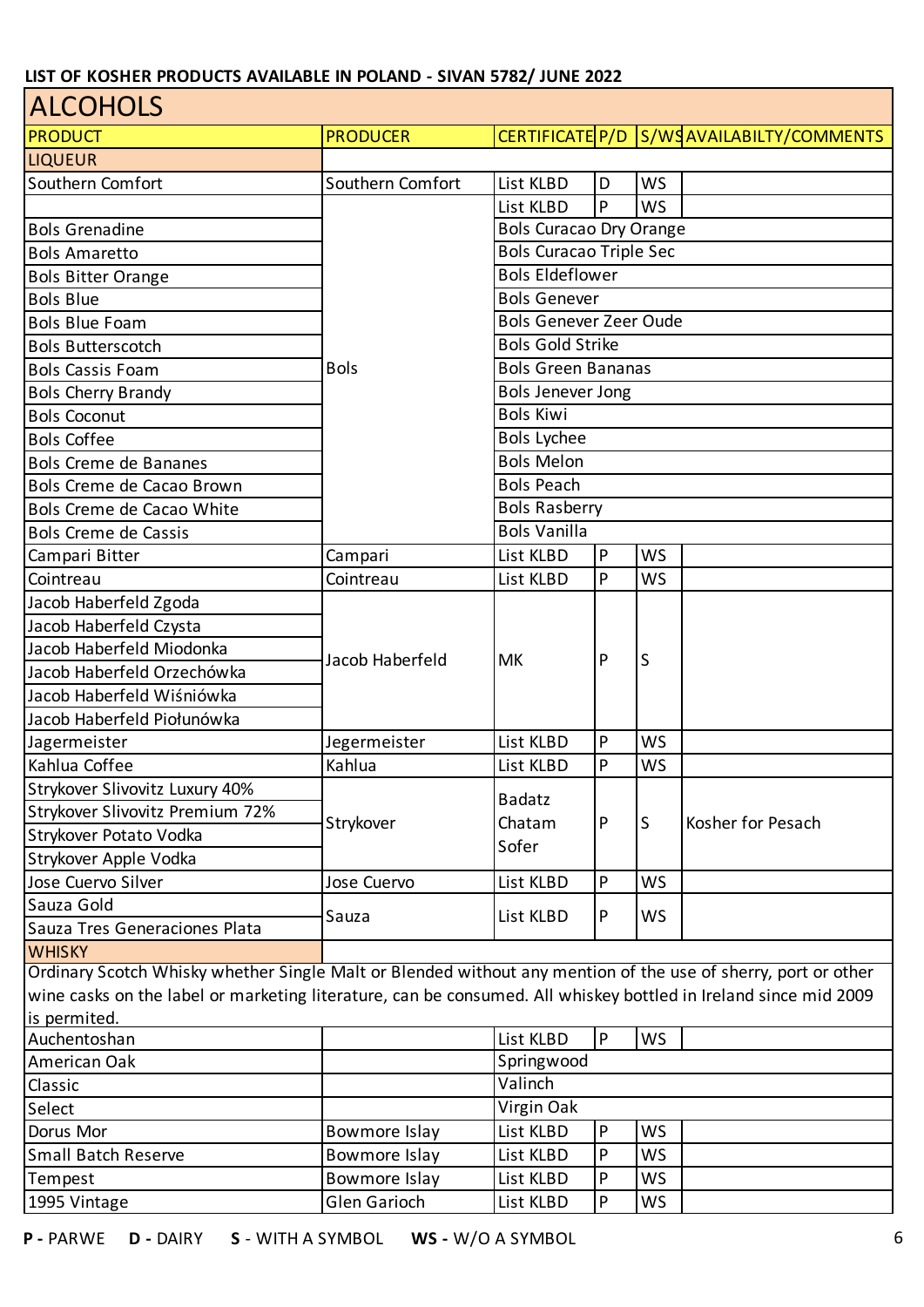| <b>ALCOHOLS</b>                                         |                     |                       |              |           |                                          |  |  |
|---------------------------------------------------------|---------------------|-----------------------|--------------|-----------|------------------------------------------|--|--|
| <b>PRODUCT</b>                                          | <b>PRODUCER</b>     |                       |              |           | CERTIFICATE P/D S/WSAVAILABILTY/COMMENTS |  |  |
| <b>WHISKY</b>                                           |                     |                       |              |           |                                          |  |  |
| 1997 Vintage                                            | <b>Glen Garioch</b> | List KLBD             | $\mathsf{P}$ | WS        |                                          |  |  |
| Virgin Oak                                              | <b>Glen Garioch</b> | List KLBD             | P            | <b>WS</b> |                                          |  |  |
| Blended                                                 | Hamashkeh           | List KLBD             | $\mathsf{P}$ | WS        |                                          |  |  |
| Bladnoch                                                |                     | Dalmore               |              |           |                                          |  |  |
| Caol IIa                                                |                     | Isle of Jura          |              |           |                                          |  |  |
| Dailuaine                                               |                     | Tomatin               |              |           |                                          |  |  |
| Lowland                                                 | McClelland's        | List KLBD             | $\sf P$      | WS        |                                          |  |  |
| Speyside                                                | McClelland's        | List KLBD             | P            | WS        |                                          |  |  |
| Blended                                                 | Prince Lordon       | List KLBD             | P            | WS        |                                          |  |  |
| Alba Reserve                                            | The Glenrothes      | List KLBD             | P            | WS        |                                          |  |  |
| <b>Bourbon Cask Reserve</b>                             | The Glenrothes      | List KLBD             | $\mathsf{P}$ | <b>WS</b> |                                          |  |  |
| <b>OTHER</b>                                            |                     |                       |              |           |                                          |  |  |
| Dobry Cydr                                              |                     |                       |              |           |                                          |  |  |
| Dobry Perry                                             |                     |                       |              |           |                                          |  |  |
| Dobry Berry                                             |                     |                       |              |           |                                          |  |  |
| Sok jabłko-gruszka                                      | Warwin              | Rabin M.<br>Schudrich | P            | <b>WS</b> |                                          |  |  |
| Sok jabłko-marchew                                      |                     |                       |              |           |                                          |  |  |
| Sok jabłko-wiśnia                                       |                     |                       |              |           |                                          |  |  |
| Sok jabłko-porzeczka                                    |                     |                       |              |           |                                          |  |  |
| Sok jabłkowy                                            |                     |                       |              |           |                                          |  |  |
| Śliwowica lelowska                                      | Toorank             | Rabbi T.Hod P         |              | S         | Baryłka                                  |  |  |
| <b>DELICACIES, NUTS</b>                                 |                     |                       |              |           |                                          |  |  |
| <b>PRODUCT</b>                                          | <b>PRODUCER</b>     | CERTIFICATE P/D       |              |           | S/WSAVAILABILTY/COMMENTS                 |  |  |
| Poppy seeds                                             |                     |                       |              |           | Only natural, dried,                     |  |  |
|                                                         |                     |                       |              |           |                                          |  |  |
| <b>Nuts</b>                                             |                     |                       |              |           | without oils,                            |  |  |
| <b>Dried fruits</b>                                     | Every producer      |                       | $\mathsf{P}$ | WS        | spices, or other                         |  |  |
|                                                         |                     |                       |              |           | additives.                               |  |  |
| Pumpkin seeds<br>Sunflower seeds                        |                     |                       |              |           |                                          |  |  |
| Peanuts fried and salted                                |                     | Rabin M.              |              |           |                                          |  |  |
| Roasted peanuts without oils and salt                   | Felix               | Schudrich             | P            | <b>WS</b> |                                          |  |  |
| Peanuts roasted (whole and chopped)                     |                     |                       |              |           |                                          |  |  |
| <b>Peanuts fried</b>                                    |                     |                       |              |           |                                          |  |  |
| Peanuts fried and salted<br>Hazeinut roasted (whole and |                     |                       |              |           |                                          |  |  |
| للممممطم                                                |                     | Rabin M.              |              |           | Carrefour, Auchan,                       |  |  |
| Almonds roasted (whole and chopped)                     | Bakal               | Schudrich             | P            | <b>WS</b> | Selgros, Makro, Mila, Polo               |  |  |
| Peanuts finely chopped                                  |                     |                       |              |           | i Netto                                  |  |  |
| Hazelnut finely chopped                                 |                     |                       |              |           |                                          |  |  |
| Almonds finely chopped                                  |                     |                       |              |           |                                          |  |  |
| Cashew nuts fried                                       |                     |                       |              |           |                                          |  |  |
| Cashew nuts fried and salted<br><b>Chestnuts BIO</b>    | Solids food         | OU                    | P            | S         | Health food                              |  |  |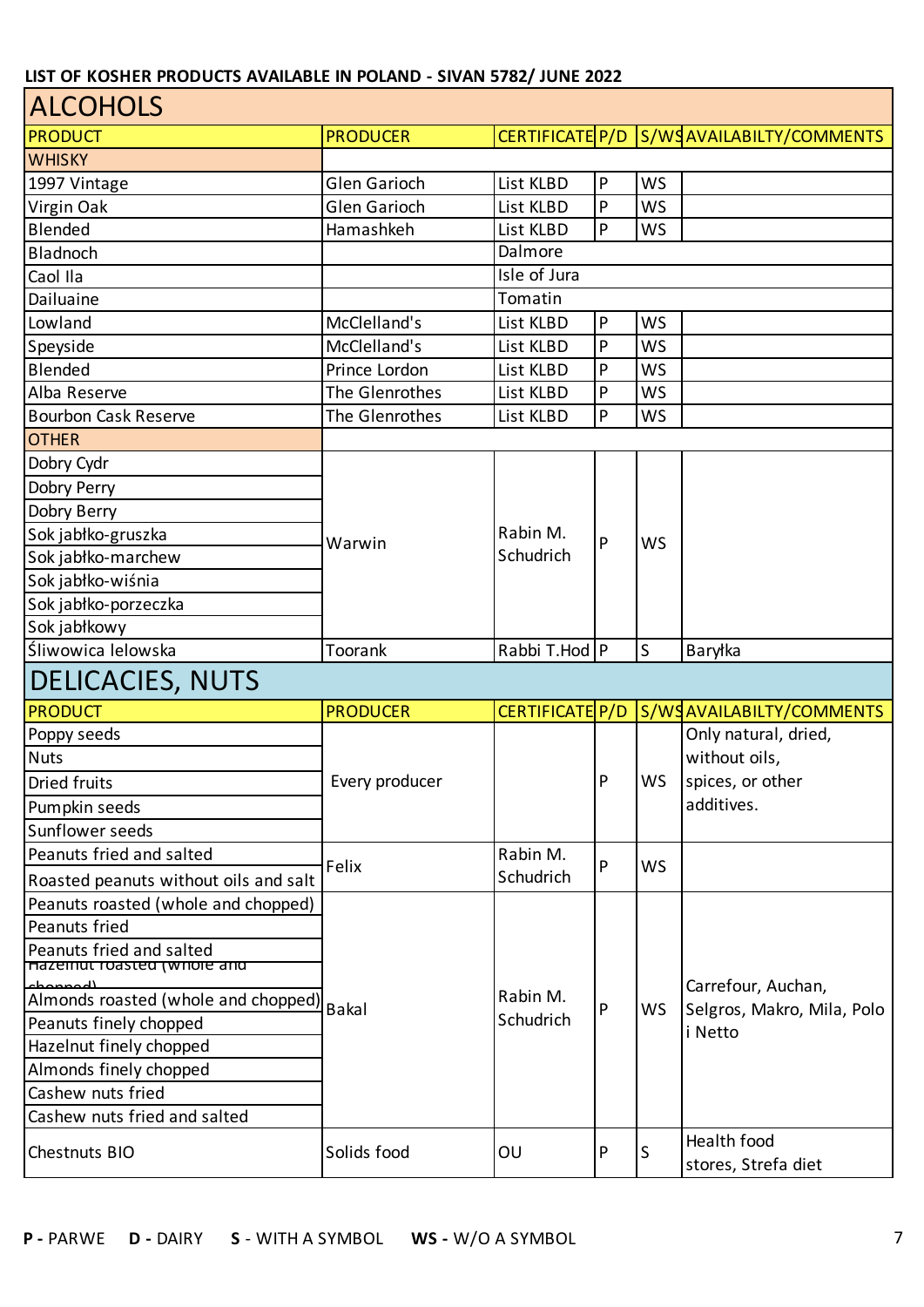| DAIRY-FREE, GLUTEN-FREE                                 |                                                                            |                                         |   |                                       |                                             |  |  |
|---------------------------------------------------------|----------------------------------------------------------------------------|-----------------------------------------|---|---------------------------------------|---------------------------------------------|--|--|
| PRODUCT                                                 | <b>PRODUCER</b>                                                            |                                         |   |                                       | CERTIFICATE P/D S/WSAVAILABILTY/COMMENTS    |  |  |
| <b>BAKING ADDITIVES</b>                                 |                                                                            |                                         |   |                                       |                                             |  |  |
| Gluten free baking soda                                 | Doves Farm                                                                 | <b>KLBD</b>                             | P | S                                     |                                             |  |  |
| Gluten free baking powder BIO                           |                                                                            |                                         |   |                                       |                                             |  |  |
| <b>YOGURTS</b>                                          |                                                                            |                                         |   |                                       |                                             |  |  |
| Provamel Breakfast Nature 750g                          |                                                                            | <b>KSH</b>                              | P | <b>WS</b>                             |                                             |  |  |
| Provamel Breakfast Vanille 750g                         | Provamel                                                                   |                                         |   |                                       |                                             |  |  |
| <b>ICE-CREAM</b>                                        |                                                                            |                                         |   |                                       |                                             |  |  |
| Lody ananas-kokos do mrożenia                           |                                                                            |                                         |   |                                       |                                             |  |  |
| Lody kokos guava do mrożenia                            | Smooze                                                                     | OK                                      | P | S                                     | Evergreen, Health food<br>stores            |  |  |
| Lody kokosowe do mrożenia                               |                                                                            |                                         |   |                                       |                                             |  |  |
| <b>PASTAS</b>                                           |                                                                            |                                         |   |                                       |                                             |  |  |
| Dialsi Makaron Caserecce                                |                                                                            |                                         |   |                                       |                                             |  |  |
| Dialsi Makaron Gnocchetti                               |                                                                            |                                         |   |                                       |                                             |  |  |
| Dialsi Makaron Penne                                    |                                                                            |                                         |   |                                       |                                             |  |  |
| Dialsi Makaron Fussili                                  | Dialsi                                                                     | R. A. Locci                             | P | S                                     | http://www.italimport.pl                    |  |  |
| Dialsi Makaron Tagiatelle                               |                                                                            |                                         |   |                                       |                                             |  |  |
| Dialsi Makaron Linguine                                 |                                                                            |                                         |   |                                       |                                             |  |  |
| Dialsi Makaron Stelline dla dzieci                      |                                                                            |                                         |   |                                       |                                             |  |  |
|                                                         |                                                                            | <b>KLBD</b>                             | P | S                                     |                                             |  |  |
| Makaron "spaghetti" z brązowego                         |                                                                            |                                         |   | Makaron świderki z brązowego ryżu BIO |                                             |  |  |
| ryżu BIO 500g.                                          |                                                                            |                                         |   |                                       |                                             |  |  |
| Makaron gryczany penne BIO                              |                                                                            | Makaron świderki z kukurydzy i ryżu BIO |   |                                       |                                             |  |  |
| Makaron penne z brązowego ryżu BIO                      | Makaron wieloziarnisty (z komosą ryżową) penne<br>Doves Farm<br><b>BIO</b> |                                         |   |                                       |                                             |  |  |
| Makaron penne z kukurydzy i ryżu BIO                    |                                                                            | Trójkolorowy makaron BIO                |   |                                       |                                             |  |  |
| Makaron Spaghetti z kukurydzy oraz<br>ryżu BIO          |                                                                            |                                         |   |                                       |                                             |  |  |
| Makaron cannelloni                                      | Farabella                                                                  | OU                                      | P | S                                     | Health food<br>stores                       |  |  |
| Bezglutenowy wegański makaron z<br>tofu                 | <b>House Foods</b>                                                         | OU                                      | P | S                                     | Kuchnie Świata                              |  |  |
| Makaron ramen z ryżu czarnego 280g<br><b>BIO</b>        |                                                                            |                                         |   |                                       |                                             |  |  |
| Makaron spaghetti z gryki i batatów<br>250g BIO         | King Soba                                                                  | Star K                                  | P | S                                     | Evergreen, health<br>food stores            |  |  |
| Makaron spaghetti z ryżu brązowego<br>i wakame 250g BIO |                                                                            |                                         |   |                                       |                                             |  |  |
|                                                         |                                                                            |                                         |   |                                       | Health food stores, Eko                     |  |  |
|                                                         |                                                                            | Kosher                                  | P | S                                     | Radość, Sin Gluten,                         |  |  |
|                                                         |                                                                            | Australia                               |   |                                       | internet shops                              |  |  |
| Lasagna ryżowo-kukurydziana 200g                        | Orgran                                                                     | Makaron ryżowy świderki 250g            |   |                                       |                                             |  |  |
| Makaron gryczany świderki 250g                          |                                                                            |                                         |   |                                       | Makaron ryżowy z prosem świderki 250g       |  |  |
| Makaron kukurydziany świderki 250g                      |                                                                            |                                         |   |                                       | Makaron tortellini ryżowo-kukurydziane 250g |  |  |
|                                                         |                                                                            |                                         |   |                                       |                                             |  |  |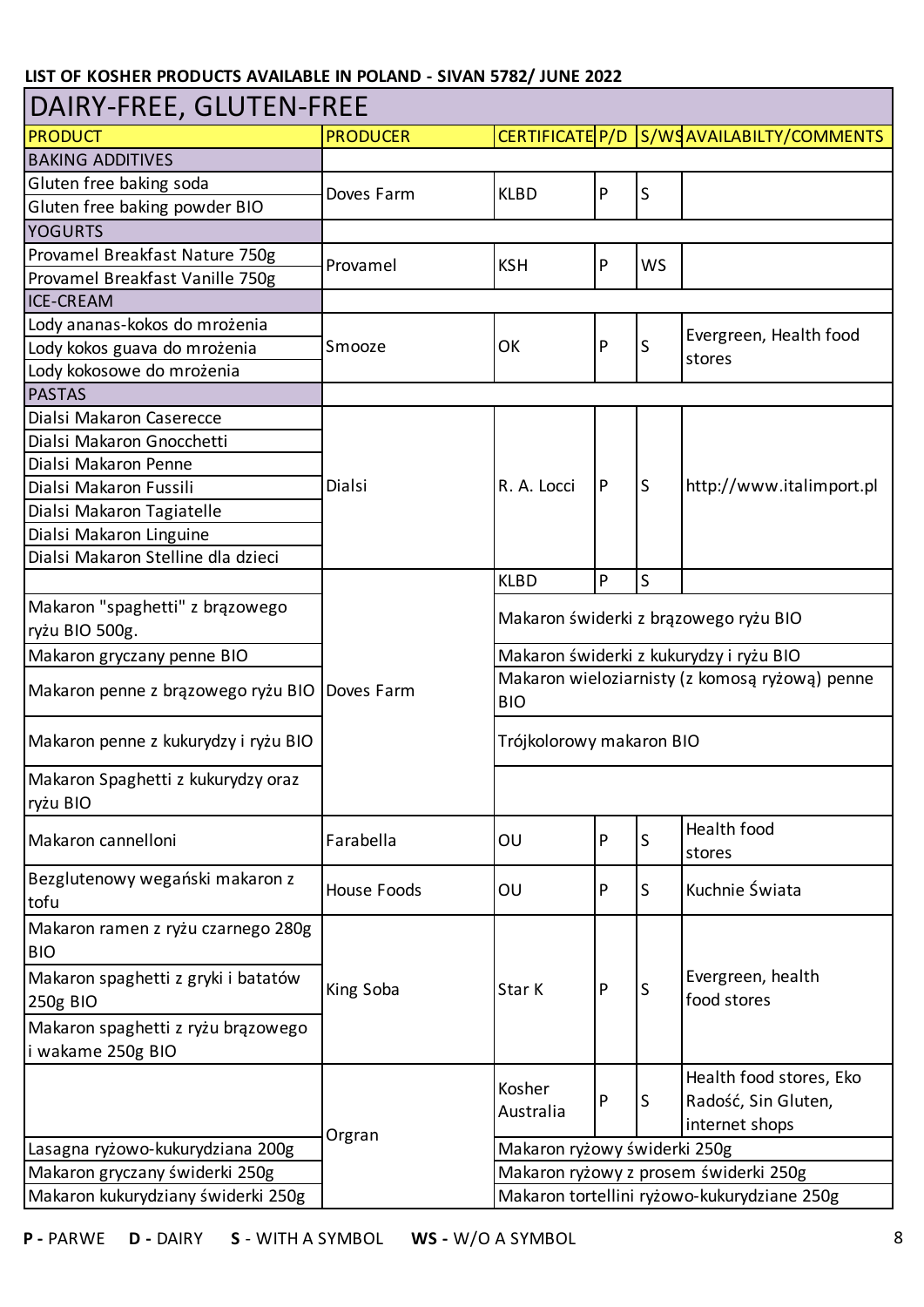| DAIRY-FREE, GLUTEN-FREE                               |                         |                                                         |              |    |                                                                  |  |  |
|-------------------------------------------------------|-------------------------|---------------------------------------------------------|--------------|----|------------------------------------------------------------------|--|--|
| <b>PRODUCT</b>                                        | <b>PRODUCER</b>         | CERTIFICATE P/D                                         |              |    | S/WSAVAILABILTY/COMMENTS                                         |  |  |
| <b>PASTAS</b>                                         |                         |                                                         |              |    |                                                                  |  |  |
|                                                       |                         | Kosher<br>Australia                                     | P            | ls | Health food stores, Eko<br>Radość, Sin Gluten,<br>internet shops |  |  |
| Makaron ryżowo-kukurydziany<br>kolanka 250g           |                         |                                                         |              |    | Makaron wieloziarnisty z quinoa 250g                             |  |  |
| Makaron ryżowo-kukurydziany penne<br>250 <sub>g</sub> | Orgran                  | Makaron wieloziarnisty z quinoa 250g                    |              |    |                                                                  |  |  |
| Makaron ryżowo-kukurydziany<br>świderki 250g          |                         | Makaron Super Trio świderki 250g                        |              |    |                                                                  |  |  |
| Makaron ryżowo-warzywny świderki<br>250 <sub>g</sub>  |                         | Makaron Super Trio penne 250g                           |              |    |                                                                  |  |  |
| Rummo makaron Fusilli                                 |                         |                                                         |              |    |                                                                  |  |  |
| Rummo makaron Mezzi Rigatoni                          | Rummo                   | <b>KF</b>                                               | P            | ls | http://www.italimport.pl                                         |  |  |
| Rummo makaron Spaghetti                               |                         |                                                         |              |    |                                                                  |  |  |
| Makaron bezglutenowy dla dzieci                       |                         |                                                         |              |    | Health food stores,                                              |  |  |
| Makaron bezglutenowy z kukurydzy i                    | Sam Mills               | OK                                                      | P            | S  | Auchan                                                           |  |  |
| komosy ryżowej                                        |                         |                                                         |              |    |                                                                  |  |  |
| <b>FLOUR AND BAKING MIXES</b>                         |                         |                                                         |              |    |                                                                  |  |  |
|                                                       |                         | P<br>S<br>OU<br><b>TK Maxx</b>                          |              |    |                                                                  |  |  |
| Bezglutenowa mieszanka do wypieku<br>babeczek         |                         | Bezglutenowa mieszanka do wypieku ciastek<br>brownie    |              |    |                                                                  |  |  |
| Bezglutenowa mieszanka do wypieku<br>ciasta           | <b>Bloomfield Farms</b> | Bezglutenowa mieszanka do wypieku naleśników i<br>wafli |              |    |                                                                  |  |  |
| Bezglutenowa mieszanka do wypieku<br>ciasteczek       |                         | Uniwersalna bezglutenowa mieszanka do pieczenia         |              |    |                                                                  |  |  |
|                                                       |                         | <b>KLBD</b>                                             | $\mathsf{P}$ | ls | www.organiczne24.pl                                              |  |  |
| Mąka do wypieku białego chleba -<br>white bread       |                         | Mąka z ciecierzycy                                      |              |    |                                                                  |  |  |
| Mąka do wypieku ciast - self raising                  | Doves Farm              | Mąka z ryżu                                             |              |    |                                                                  |  |  |
| Mąka do wypieku ciemnego chleba -<br>brown bread      |                         | Uniwersalna mąka - plain flour                          |              |    |                                                                  |  |  |
|                                                       |                         | Kosher<br>Australia                                     | P            | S  | Health food stores, Eko<br>Radość, Sin Gluten                    |  |  |
| Bułka tarta Premium 300g                              |                         | Mix Brownie karmelowe 400g                              |              |    |                                                                  |  |  |
| Bułka tarta ryżowa 300g                               |                         | Mix chlebowy jasny 450g                                 |              |    |                                                                  |  |  |
| Falafel mix 200g                                      |                         | Mix ciasta czekoladowego 375g                           |              |    |                                                                  |  |  |
| Mąka uniwersalna 500g                                 | Orgran                  |                                                         |              |    | Mix ciasta czekoladowego brownie 375g                            |  |  |
| Mąka z polepszaczami 500g                             |                         | Mix ciasta waniliowego 375g                             |              |    |                                                                  |  |  |
| Mąka z polepszaczami z quinoa 450g                    |                         | Mix muffinki czekoladowe 375g                           |              |    |                                                                  |  |  |
| Mąka z quinoa 450g                                    |                         | Mix naleśnikowy gryczany 375g                           |              |    |                                                                  |  |  |
| Mix chlebowy wieloziarnisty 450g                      |                         |                                                         |              |    | Mix naleśnikowy jabłkowo-cynamonowy 375g                         |  |  |
| Mix Ciasto bananowe z karmelem                        |                         | Pizza mix 375g                                          |              |    |                                                                  |  |  |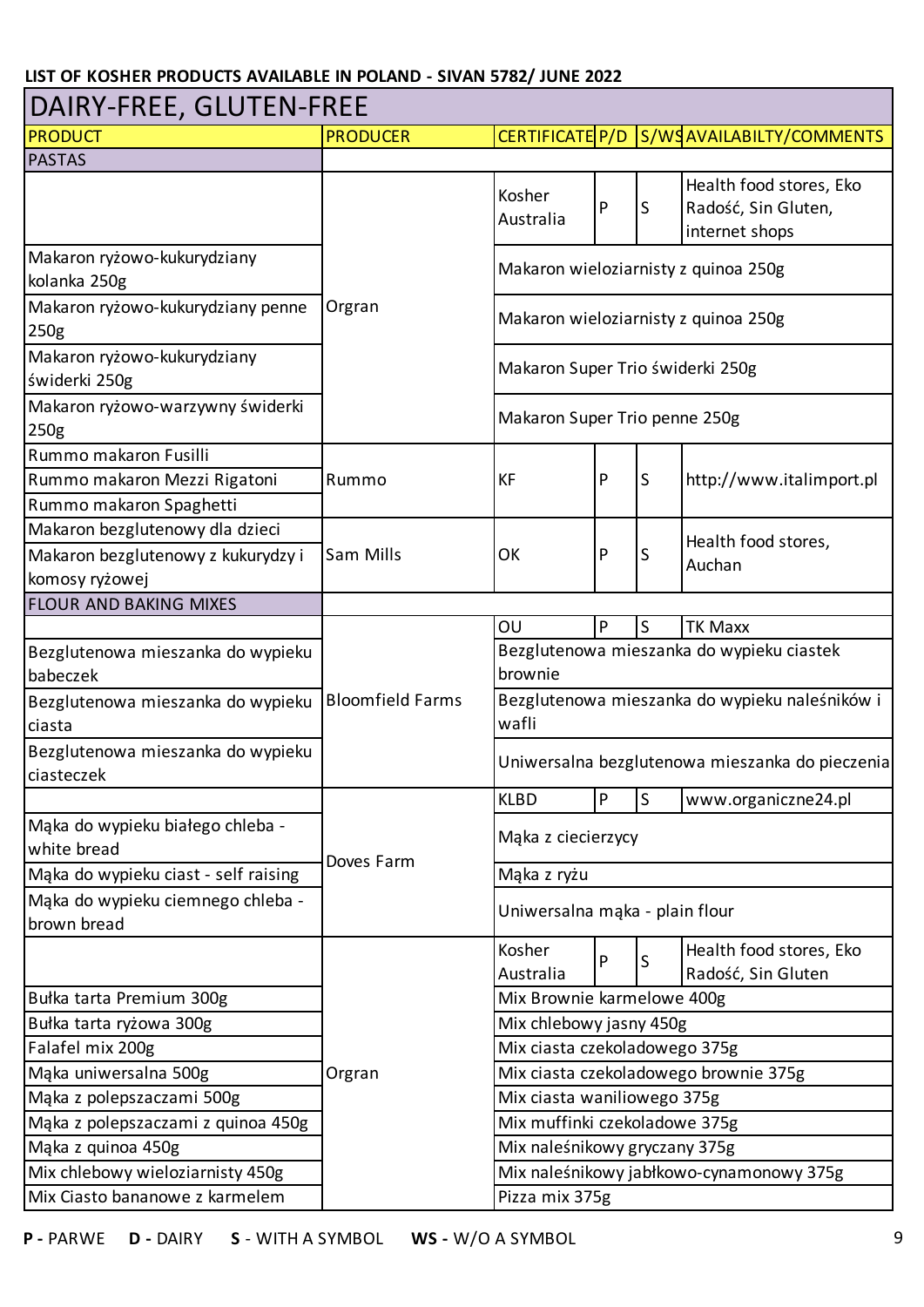### DAIRY-FREE, GLUTEN-FREE

| <b>PRODUCT</b>                            | <b>PRODUCER</b> |                                     |              |              | CERTIFICATE P/D S/WSAVAILABILTY/COMMENTS                         |  |  |
|-------------------------------------------|-----------------|-------------------------------------|--------------|--------------|------------------------------------------------------------------|--|--|
| <b>FLOUR AND BAKING MIXES</b>             |                 |                                     |              |              |                                                                  |  |  |
|                                           | Orgran          | Kosher<br>Australia                 | $\mathsf{P}$ | S            | Health food stores, Eko<br>Radość, Sin Gluten,<br>internet shops |  |  |
| Mix Muffinki czekoladowo-karmelowe        |                 | Sos warzywny 200g                   |              |              |                                                                  |  |  |
| Mus czekoladowy 300g                      |                 | Zamiennik glutenu 200g              |              |              |                                                                  |  |  |
|                                           |                 | Zamiennik jaj 200g                  |              |              |                                                                  |  |  |
| <b>BEVERAGES</b>                          |                 |                                     |              |              |                                                                  |  |  |
| Alpro Napój Kokosowo-Czekoladowy          |                 |                                     |              |              |                                                                  |  |  |
| Alpro Napój Kokosowy Original z ryżem     |                 |                                     |              |              |                                                                  |  |  |
| Alpro Napój Migdałowy                     |                 |                                     |              |              |                                                                  |  |  |
| Alpro Napój Migdałowy Niesłodzony         |                 |                                     |              |              |                                                                  |  |  |
| Alpro Napój Migdałowy Niesłodzony         |                 |                                     |              |              |                                                                  |  |  |
| Nieprażony 1                              |                 |                                     |              |              |                                                                  |  |  |
| Alpro Napój Owsiany Original              | Alpro           | <b>KSH</b>                          | P            | <b>WS</b>    |                                                                  |  |  |
| Alpro Napój Ryżowy Original               |                 |                                     |              |              |                                                                  |  |  |
| Alpro Napój Sojowy Bananowy               |                 |                                     |              |              |                                                                  |  |  |
| Alpro Napój Sojowy Czekoladowy            |                 |                                     |              |              |                                                                  |  |  |
| Alpro Napój Sojowy Light                  |                 |                                     |              |              |                                                                  |  |  |
| Alpro Napój Sojowy Niesłodzony            |                 |                                     |              |              |                                                                  |  |  |
| Alpro Napój Sojowy Original               |                 |                                     |              |              |                                                                  |  |  |
| Alpro Napój Sojowy Waniliowy              |                 |                                     |              |              |                                                                  |  |  |
| Mleko kokosowe w proszku                  |                 | <b>KLBD</b>                         |              |              |                                                                  |  |  |
| Napój z mleka kokosowego                  | Cocomi          |                                     | P            | S            | Health food stores                                               |  |  |
| Woda kokosowa - BIO                       |                 |                                     |              |              |                                                                  |  |  |
|                                           |                 | OU                                  | $\mathsf{P}$ | $\mathsf{S}$ |                                                                  |  |  |
| Napój Almond Dream Original +<br>Calcium  |                 | Napój Rice Dream Original + Calcium |              |              |                                                                  |  |  |
| Napój Coconut Dream Original +<br>Calcium | Dream           | Napój Rice Dream Original Organic   |              |              |                                                                  |  |  |
| Napój Oat Dream Original + Calcium        |                 | Napój Rice Dream Vanilla Organic    |              |              |                                                                  |  |  |
| Napój Rice Dream Chocolate                |                 |                                     |              |              |                                                                  |  |  |
| Mleko migdałowe BIO                       | Isola           | Rabbi A.                            | P            | S            | Health food stores, Strefa                                       |  |  |
| Mleko ryżowe BIO                          |                 | Locci                               |              |              | diet                                                             |  |  |
| Napój Natumi Dinkel Calcium               |                 |                                     |              |              |                                                                  |  |  |
| Napój Natumi Dinkel Natur                 |                 |                                     |              |              |                                                                  |  |  |
| Napój Natumi Hafer Natur                  |                 |                                     |              |              |                                                                  |  |  |
| Napój Natumi Hafer Natur + Calcium        |                 |                                     |              |              |                                                                  |  |  |
| Napój Natumi Hafer Vanille                | Natumi          | OU                                  | P            | WS           |                                                                  |  |  |
| Napój Natumi Oat Drink                    |                 |                                     |              |              |                                                                  |  |  |
| Napój Natumi Reis Vanila                  |                 |                                     |              |              |                                                                  |  |  |
| Napój Natumi Soya Calcium                 |                 |                                     |              |              |                                                                  |  |  |
| Napój Natumi Soya Drink                   |                 |                                     |              |              |                                                                  |  |  |
| Napój Natumi Soya Natur                   |                 |                                     |              |              |                                                                  |  |  |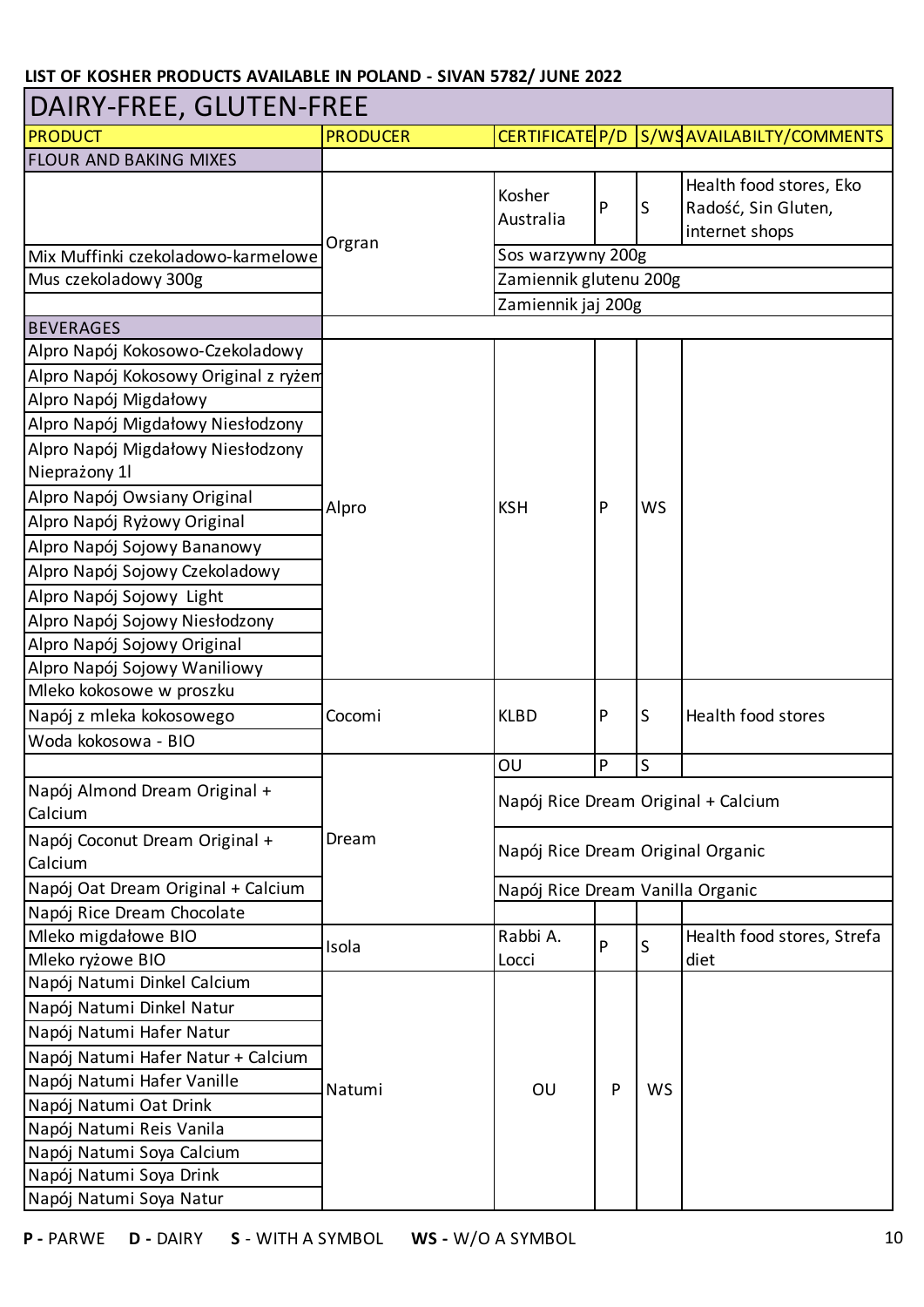### DAIRY-FREE, GLUTEN-FREE

| <b>PRODUCT</b>                       | <b>PRODUCER</b> |                                               |   |           | CERTIFICATE P/D S/WSAVAILABILTY/COMMENTS        |  |  |  |
|--------------------------------------|-----------------|-----------------------------------------------|---|-----------|-------------------------------------------------|--|--|--|
| <b>BEVERAGES</b>                     |                 |                                               |   |           |                                                 |  |  |  |
| Napój sojowy                         | Pascual         | Rabbanut<br>Harashit<br>Madrid of<br>Spain    | P | S         | Kaufland                                        |  |  |  |
| Napój Owsiany Primavena              | Primavena       | 1K                                            | P | <b>WS</b> |                                                 |  |  |  |
|                                      |                 | <b>KSH</b>                                    | P | WS        |                                                 |  |  |  |
| Provamel Bio Rice Drink              |                 | Provamel Soya Drink Calcimel                  |   |           |                                                 |  |  |  |
| Provamel Drink Bio Rice calcium      |                 | Provamel Soya Drink Calcimel Light            |   |           |                                                 |  |  |  |
| Provamel Oat Bio Drink               |                 | Provamel Soya Drink Gusto Classico            |   |           |                                                 |  |  |  |
| Provamel Organic Soya Drink, Calcium |                 |                                               |   |           | Provamel Soya Drink Sweetened Calcium Vitamins  |  |  |  |
| Provamel Organic Special Omega 3     | Provamel        | Vitamins                                      |   |           | Provamel Soya Drink Unsweetened Calcium         |  |  |  |
| Provamel Soya Bio Drink Banana       |                 |                                               |   |           | Provamel Soya Organic Drink Chocolate           |  |  |  |
| Provamel Soya Bio Drink Choco        |                 |                                               |   |           | Provamel Soya Organic Drink Chocolate Flavoured |  |  |  |
| Provamel Soya Bio Drink Natural      |                 | Provamel Soya Organic Drink Strawberry        |   |           |                                                 |  |  |  |
| Provamel Soya Bio Drink Plus Calcium |                 | Provamel Soya Organic Drink Unsweetened       |   |           |                                                 |  |  |  |
| Provamel Soya Bio Drink Strawberry   |                 | Provamel Soya Organic Drink Vanilla Flavoured |   |           |                                                 |  |  |  |
| Provamel Soya Bio Drink Vanille      |                 |                                               |   |           |                                                 |  |  |  |
| Deser Owsiano - Czekoladowy          |                 |                                               |   |           |                                                 |  |  |  |
| Deser Owsiano - Waniliowy            |                 |                                               |   |           |                                                 |  |  |  |
| Deser Ryżowo-Czekoladowy             |                 |                                               |   |           |                                                 |  |  |  |
| Deser Ryżowo-Waniliowy               |                 |                                               |   |           |                                                 |  |  |  |
| Deser Sojowy z Kakao                 |                 |                                               |   |           |                                                 |  |  |  |
| Deser Sojowy z Wanilia               |                 |                                               |   |           |                                                 |  |  |  |
| Krem Do Gotowania Kokosowy           |                 |                                               |   |           |                                                 |  |  |  |
| Krem Do Gotowania Owsiany            |                 |                                               |   |           |                                                 |  |  |  |
| Krem Do Gotowania Ryżowy             |                 |                                               |   |           |                                                 |  |  |  |
| Krem Do Gotowania Sojowy             |                 |                                               |   |           | Health food                                     |  |  |  |
| Napój Mleko Gryczano Ryżowe          | The Bridge      | <b>KLBD</b>                                   | P | S         | stores,                                         |  |  |  |
| Napój Mleko Kokosowe                 |                 |                                               |   |           | http://pyszneeko.pl/                            |  |  |  |
| Napój Mleko Migdałowe                |                 |                                               |   |           |                                                 |  |  |  |
| Napój Mleko Migdałowe 6% Bez         |                 |                                               |   |           |                                                 |  |  |  |
| Cukru Bez Glutenu                    |                 |                                               |   |           |                                                 |  |  |  |
| Napój Mleko Migdałowe Bez Cukru      |                 |                                               |   |           |                                                 |  |  |  |
| <b>Bez Glutenu</b>                   |                 |                                               |   |           |                                                 |  |  |  |
| Napój Mleko Orkiszowe                |                 |                                               |   |           |                                                 |  |  |  |
| Napój Mleko Owsiane                  |                 |                                               |   |           |                                                 |  |  |  |
| Napój Mleko Owsiane Bezglutenowe     |                 |                                               |   |           |                                                 |  |  |  |
| Napój Mleko Owsiane z Wapniem        |                 |                                               |   |           |                                                 |  |  |  |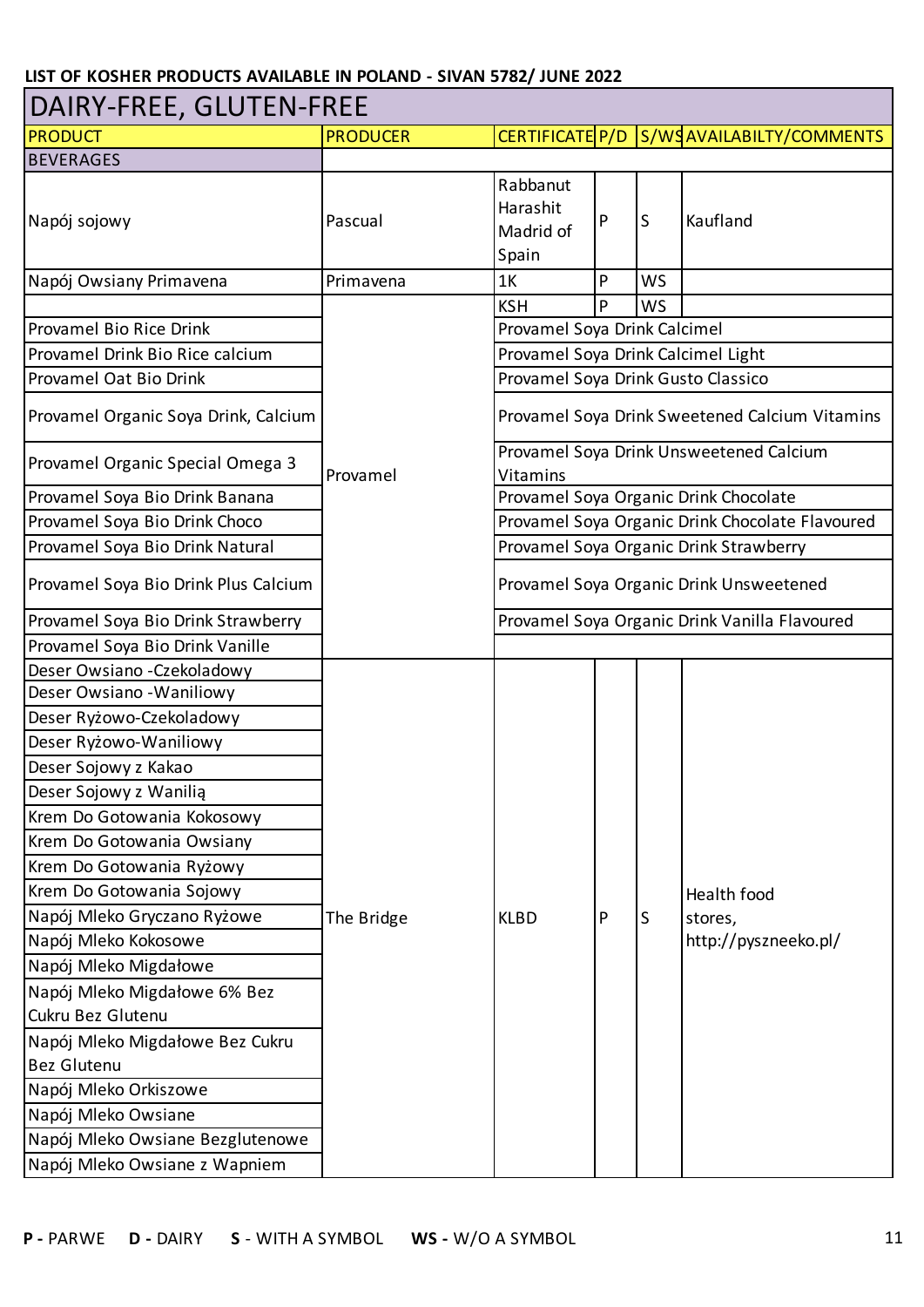| DAIRY-FREE, GLUTEN-FREE                            |                 |                                   |   |              |                                                                  |  |
|----------------------------------------------------|-----------------|-----------------------------------|---|--------------|------------------------------------------------------------------|--|
| <b>PRODUCT</b>                                     | <b>PRODUCER</b> |                                   |   |              | CERTIFICATE P/D S/WSAVAILABILTY/COMMENTS                         |  |
| <b>BEVERAGES</b>                                   |                 |                                   |   |              |                                                                  |  |
| Napój Mleko Owsiano - Czekoladowe                  |                 |                                   |   |              |                                                                  |  |
| Napój Mleko Quinoa z Ryżem                         |                 |                                   |   |              |                                                                  |  |
| Napój Mleko Ryżowe Naturalne                       |                 |                                   |   |              |                                                                  |  |
| Napój Mleko Ryżowe z Migdałami                     |                 |                                   |   |              |                                                                  |  |
| Napój Mleko Ryżowe z Orzechami                     |                 |                                   |   |              |                                                                  |  |
| Laskowymi                                          |                 |                                   |   |              |                                                                  |  |
| Napój Mleko Ryżowe z Palonym                       |                 |                                   |   |              |                                                                  |  |
| Jęczmieniem                                        |                 |                                   |   |              |                                                                  |  |
| Napój Mleko Ryżowo - Czekoladowe                   | The Bridge      | <b>KLBD</b>                       | P | S            | Health food<br>stores,                                           |  |
| Napój Mleko Ryżowo - Kokosowe                      |                 |                                   |   |              | http://pyszneeko.pl/                                             |  |
| Napój Mleko Ryżowo - Waniliowe                     |                 |                                   |   |              |                                                                  |  |
| Napój Mleko Sojowo - Waniliowe                     |                 |                                   |   |              |                                                                  |  |
| Napój Mleko z Orzechow Brazylijskich               |                 |                                   |   |              |                                                                  |  |
| Napój Owsiany Barista                              |                 |                                   |   |              |                                                                  |  |
| Napój Ryżowy z Migdałami i Kawą                    |                 |                                   |   |              |                                                                  |  |
| Napój Ryżowy Z Wapniem                             |                 |                                   |   |              |                                                                  |  |
| Napój Sojowy Naturalny                             |                 |                                   |   |              |                                                                  |  |
| Napój z Brązowego Ryżu                             |                 |                                   |   |              |                                                                  |  |
| <b>CEREALS</b>                                     |                 |                                   |   |              |                                                                  |  |
| Płatki z błonnikiem                                | Doves Farm      | <b>KLBD</b>                       |   | $\mathsf{S}$ | www.organiczne24.pl                                              |  |
|                                                    |                 | Kosher<br>Australia               | P | S            | Health food stores, Eko<br>Radość, Sin Gluten,<br>internet shops |  |
| Kółeczka śniadaniowe czekoladowe<br>300g           |                 | Chrupki śniadaniowe z quinoa 300g |   |              |                                                                  |  |
| Kółeczka śniadaniowe z quinoa 300g                 | Orgran          | Owsianka z quinoa 230g            |   |              |                                                                  |  |
| Kółeczka śniadaniowe gryczane o                    |                 |                                   |   |              | Owsianka z quinoa jabłkowo-cynamonowa 210g                       |  |
| smaku syropu klonowego 300g                        |                 |                                   |   |              |                                                                  |  |
| Kółeczka śniadaniowe ryżowo-                       |                 | Owsianka z quinoa owocowa 210g    |   |              |                                                                  |  |
| jaglane leśne jagody 300g                          |                 |                                   |   |              |                                                                  |  |
| Płatki śniadaniowe z quinoa 350g                   |                 |                                   |   |              |                                                                  |  |
| Bezglutenowa Granola - Miód i                      |                 |                                   |   |              |                                                                  |  |
| orzechy                                            | Sam Mills       | Triangle K                        | M | S            | Health food stores,                                              |  |
| Bezglutenowa Granola - Truskawki i<br>Migdały      |                 |                                   |   |              | Carrefour                                                        |  |
| <b>SNACKS</b>                                      |                 |                                   |   |              |                                                                  |  |
| Bezglutenowy chleb wieloziarnisty -<br>różne smaki | Blumenbrot      | OK                                | P | S            | Health food stores                                               |  |
|                                                    |                 |                                   |   |              |                                                                  |  |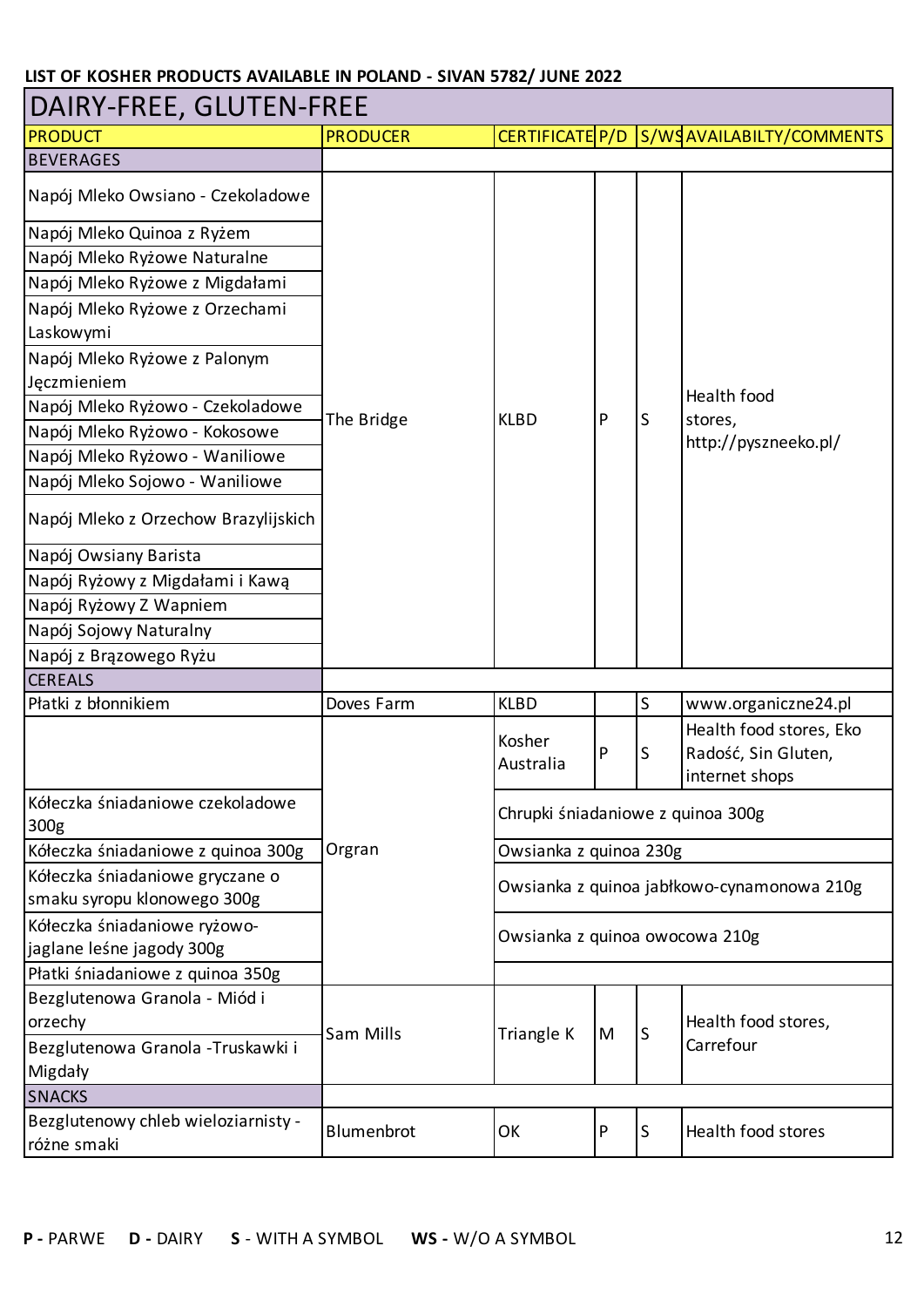### DAIRY-FREE, GLUTEN-FREE

| <b>PRODUCT</b>                      | <b>PRODUCER</b> |                                |           |             | CERTIFICATE P/D S/WSAVAILABILTY/COMMENTS                         |
|-------------------------------------|-----------------|--------------------------------|-----------|-------------|------------------------------------------------------------------|
| <b>SNACKS</b>                       |                 |                                |           |             |                                                                  |
| Chipsy hummus pieczone 135g         |                 |                                |           |             |                                                                  |
| Chipsy z quinoa czosnkiem i         | Eat Real        | OU/KLDB                        | ${\sf P}$ | S           | Evergreen, health food                                           |
| suszonymi pomidorami 80g            |                 |                                |           |             | stores, Rossmann                                                 |
| Chipsy z soczewicy pieczone 113g    |                 |                                |           |             |                                                                  |
| Zbożowe krakersy z komosy ryżowej z |                 |                                |           |             |                                                                  |
| solą morską                         |                 |                                |           |             |                                                                  |
| Zbożowe krakersy z komosy ryżowej   |                 |                                |           |             |                                                                  |
| o smaku barbecue                    | Goldbaums       |                                | P         | S           |                                                                  |
| Chipsy zbożowe z jarmużu o smaku    |                 | OU                             |           |             | <b>TK Maxx</b>                                                   |
| BBQ,                                |                 |                                |           |             |                                                                  |
| Chipsy zbożowe z jarmużu z czarnym  |                 |                                |           |             |                                                                  |
| pieprzem                            |                 |                                |           |             |                                                                  |
| Chrupki o smaku śmietany i cebulki  |                 |                                |           |             |                                                                  |
| Popcorn                             | Good Health     | OU                             | D         | S           | <b>TK Maxx</b>                                                   |
| Czipsy z jabłek                     |                 |                                | P         |             |                                                                  |
| Tofu miękkie                        |                 | <b>KSA</b>                     | P         | $\mathsf S$ | Kuchnie Świata                                                   |
| Tofu twarde                         | Morinaga        |                                |           |             |                                                                  |
| Natural Tofu                        | Każda firma     | Zatwierdz.<br>R.M<br>Schudrich | P         | <b>BS</b>   |                                                                  |
| Chipsy zbożowe z jarmużu z solą     | Multigrain      | OU                             |           | S           | <b>TK Maxx</b>                                                   |
| morską                              |                 |                                |           |             |                                                                  |
| Authentic Recipe Falafel            |                 |                                |           |             |                                                                  |
| <b>Spicy Falafel</b>                |                 |                                | P         |             |                                                                  |
| <b>Beetroot Falafel</b>             | Nutri Foods     | <b>KLBD</b>                    |           |             |                                                                  |
| <b>Sweet Potato Falafel</b>         |                 |                                |           |             |                                                                  |
| Maroccan Falafel                    |                 |                                |           |             |                                                                  |
| Krakersy z chia 100g                |                 |                                |           |             |                                                                  |
| Krakersy z gryką 100g               |                 |                                |           |             |                                                                  |
| Krakersy z quinoa 100g              |                 |                                |           |             |                                                                  |
| Pieczywko chrupkie gryczane 125g    | Orgran          | Kosher                         | P         | S           | Health food stores, Eko<br>Radość, Sin Gluten,<br>internet shops |
| Pieczywo chrupkie kukurydziane 125g |                 | Australia                      |           |             |                                                                  |
| Pieczywo chrupkie z błonnikiem 125g |                 |                                |           |             |                                                                  |
| Pieczywo chrupkie z chia 125g       |                 |                                |           |             |                                                                  |
| Pieczywo chrupkie z quinoa 125g     |                 |                                |           |             |                                                                  |
| Tofu bylinkové speciál (herb tofu)  |                 |                                |           |             |                                                                  |
| Tofu česnekové (garlic tofu)        |                 |                                |           |             |                                                                  |
| Tofu fritované (fried tofu)         |                 | Jewish                         |           |             |                                                                  |
| Tofu jemně kořeněné (spiced tofu)   | Sunfood         | Community   P                  |           | <b>WS</b>   |                                                                  |
| Tofu marinované (marinated tofu)    |                 | of Prague                      |           |             |                                                                  |
| Tofu natural                        |                 |                                |           |             |                                                                  |
| Tofu uzené klasic (smoked tofu)     |                 |                                |           |             |                                                                  |
| Tofu uzené s pórkem (tofu leek)     |                 |                                |           |             |                                                                  |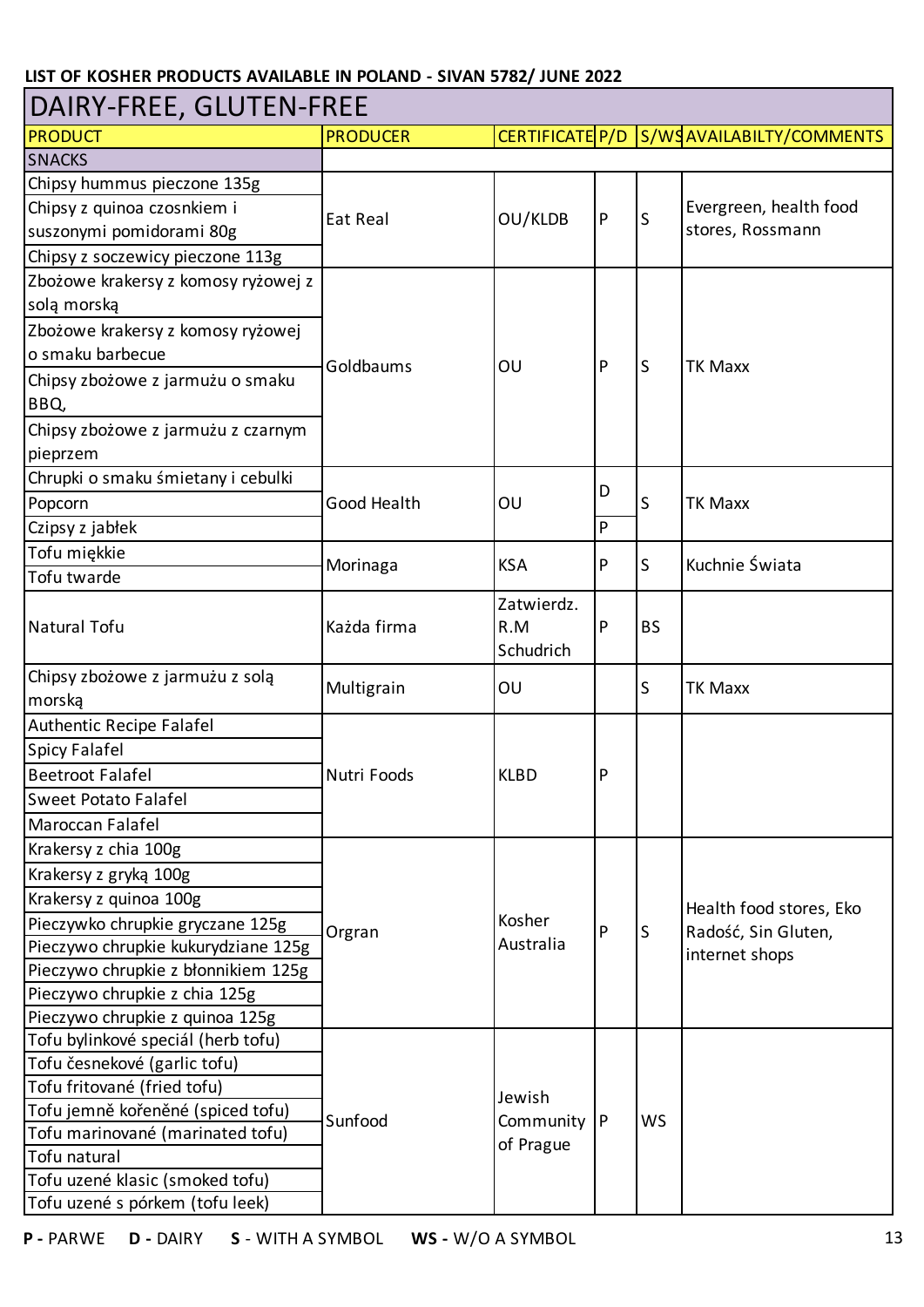#### PRODUCT PRODUCER **PRODUCER PRODUCER CERTIFICATE P/D S/WSAVAILABILTY/COMMENTS CHEESES** KLDB  $\begin{vmatrix} P & S \end{vmatrix}$  Evergreen, health food stores Ser do smarowania cheddar Sheese Ser do smarowania naturalny Sheese Ser do smarowania z cebulką czarnym pieprzem Sheese Ser do smarowania z czosnkiem i ziołami Sheese Ser pleśniowy Sheese Violife - big choice of vegan cheese, different flavours Viotros R. Kaplan <sup>P</sup> <sup>S</sup> Evergreen Warsaw and internet shop Vitariz Almond Vitariz Calcium Vitariz Cocoa Vitariz Coconut Vitariz Hazelnut Vitariz Natural **SWEETS** Chałwa marmurkowa Chałwa sezamowa bez cukru Achva Alpro Deser Czekoladowy 125g Alpro Deser Kokosowy 125g Alpro Deser Waniliowy 125g Ciasteczka imbirowe BIO Ciasteczka z kawałkami naturalnej czekolady BIO Ciasteczka z podwójną ilością czekolady BIO Cytrynowe ciasteczka BIO Guma ksantanowa (Xantham) Ciastka markizy kakaowe - Fourre Hellema OU <sup>P</sup> <sup>S</sup> Evergreen, health food stores Czekolady iChoc Ichoc Ichoc Triangle K P S Evergreen, health food stores Baton nakd z orzechami pekanowymi  $\left| \begin{array}{c} \text{Natural Balance} \\ \text{Foods} \end{array} \right|$  $KLDB$   $\left| \begin{matrix} P & S \end{matrix} \right|$  Evergreen, health food stores Ser Strong Cheddar Sheese Vitariz K1 Kosher Sheese WS Ser Grecki typu FETA Sheese P Alpro P Badatz E. Hachareidis Doves Farm DAIRY-FREE, GLUTEN-FREE P Achva www.organiczne24.pl Ser do smarowania ze szczypiorkiem Sheese  $KLBD$   $\vert P \vert S \vert$ P WS KSH Ser Edam Sheese WS Evergreen, health food stores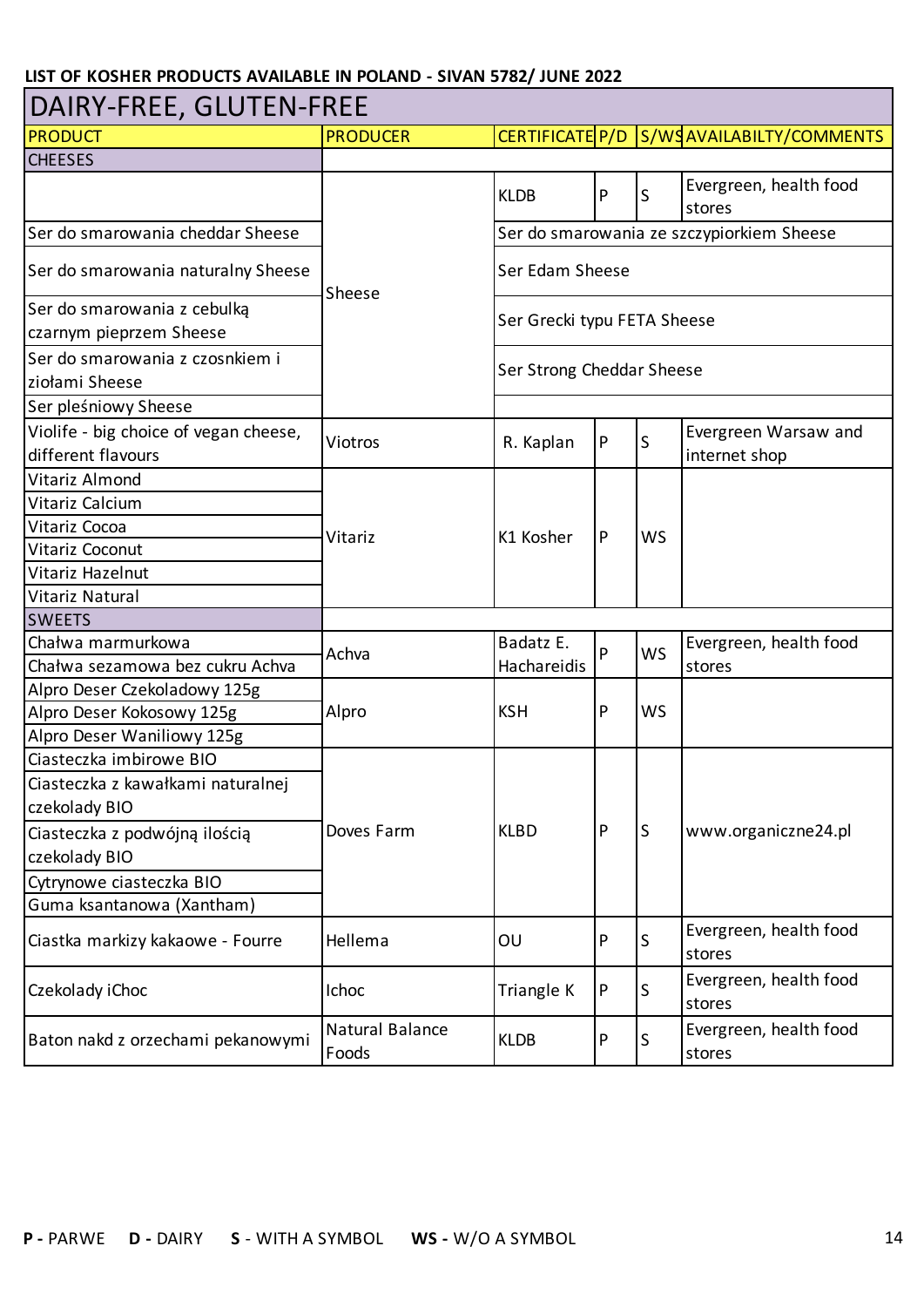#### PRODUCT PRODUCER PRODUCER CERTIFICATE P/D S/WSAVAILABILTY/COMMENTS CHEESES Kosher Nusliei p S Health food stores, Eko Radość, Sin Gluten, internet shops Ciasta mini outback waniliowe multipack (8x22g) Ciastka Dinozaury o smaku leśnych jagód 175g Ciastka Itsy Bitsy czekoladowe 175g Ciastka Itsy Bitsy czekoladowojagodowe 175g Ciastka kruche maślane 150g Ciastka malinowe 175g Ciastka outback czekoladowe 175g KSH P WS Provamel Soya Bio Dessert Choco Provamel Soya Bio Dessert Vanille Provamel Soya Cocolate Dessert Provamel Soya Dessert Saveur Cacao **SWEETS**  $KLBD$   $\vert P \vert$   $\vert S \vert$  Health food stores Baton Roobar almond cacao nibs Baton Roobar apple pie Baton Roobar baobab i ginger Baton Roobar baobab pineapple ananas Baton Roobar cacao Baton Roobar cacao nibs Baton Roobar cherry & maca protein bar Baton Roobar chia & chocolate protein BIO Baton Roobar chia & coconut Baton Roobar chia & spirulina protein BIO Baton Roobar chia coconut coco Baton Roobar choco chip & vanilla Baton Roobar goji berry Baton Roobar goji coconut coco Baton Roobar hemp protein chia Baton Roobar inca berry & orange Baton Roobar liquorice & chilli Baton Roobar maca & cherry cherise Baton Roobar maca & cranberry Baton Roobar mulbery & vanilla Orgran Cacao brazil nut maca Kookie cat, pine apple and orange Kookie cat, vanilla and choco cips Matcha choc chip mint Roobiotic ball ashvaganda mango Roobiotic ball coconut guarana Herbatniki czekoladowe 150g Baton Roobar mulberry & vanilla Provamel Roobiotic ball cacao maca Provamel Soya Organic Dessert Banana Roobiotic ball cherry acerola Roobiotic ball choco chips matcha Roobiotic ball ginseng kale Kookie cat, hemp and cacao Provamel Soya Vanilla Dessert Provamel Soya Organic Dessert Cappucino Baton Roobar rosehip Ciastka z nadzieniem owocowym morelowe 175g Mango mangue ashwagandha Kookie cat, cacao nuts and walnuts Herbatniki Selfies waniliowe 150g Ciastka outback waniliowe 175g Kookie cat, chia and lemon Ciastka z nadzieniem owocowym jabłkowocynamonowe 175g Provamel Soya Organic Custard Vanilla Flavoured Baton Roobar rosehip Guarana coconut Vanilla DAIRY-FREE, GLUTEN-FREE Roo brands ood Herbatniki amaretto 150g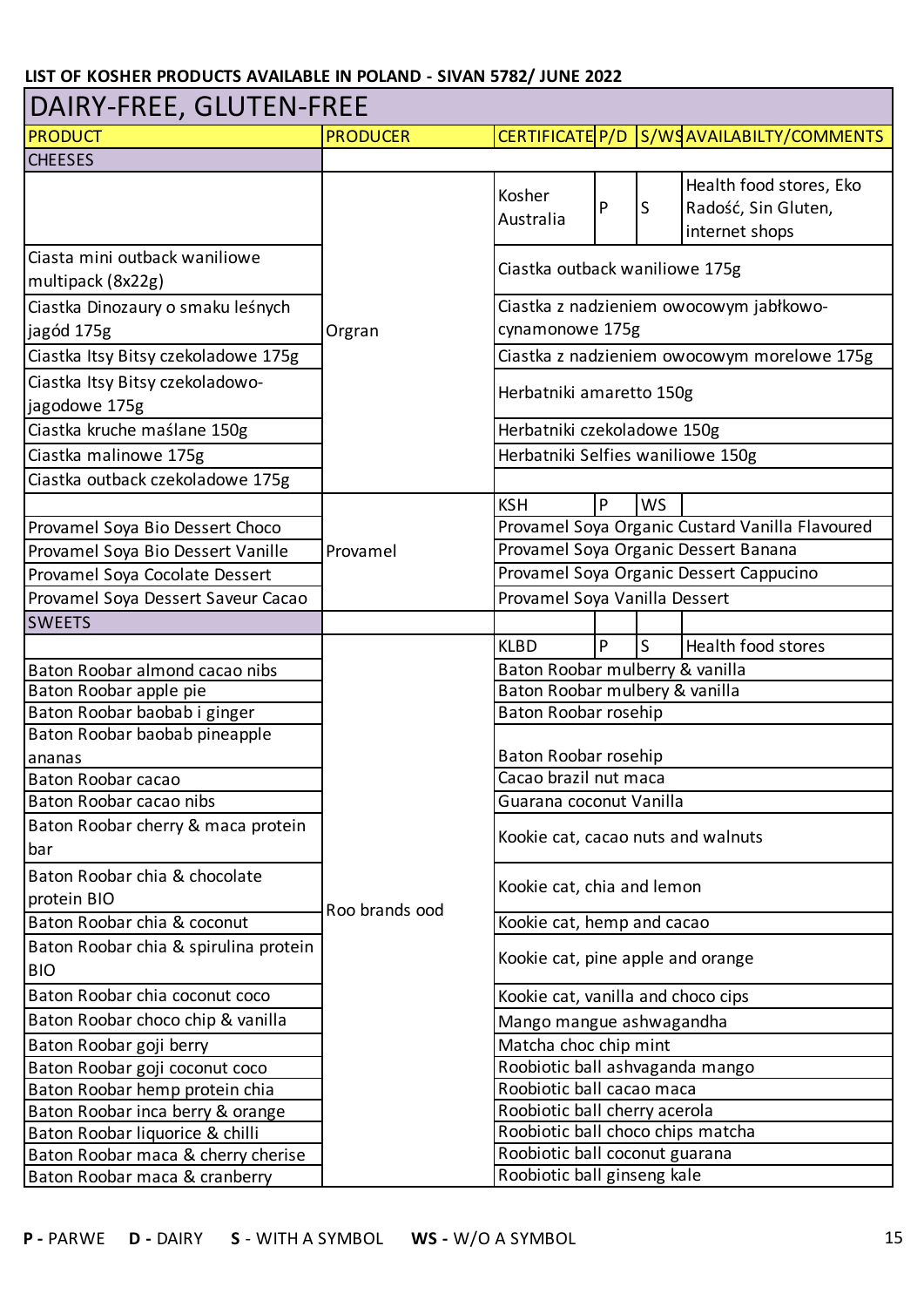| DAIRY-FREE, GLUTEN-FREE                         |                 |                 |   |                        |                                                 |  |
|-------------------------------------------------|-----------------|-----------------|---|------------------------|-------------------------------------------------|--|
| <b>PRODUCT</b>                                  | <b>PRODUCER</b> | CERTIFICATE P/D |   |                        | S/WSAVAILABILTY/COMMENTS                        |  |
| <b>SWEETS</b>                                   |                 |                 |   |                        |                                                 |  |
| Czekolada bez cukru ze stewią i                 |                 |                 |   |                        |                                                 |  |
| inuliną                                         |                 | Kosher          |   |                        | Evergreen, health food                          |  |
| Czekolada biała z truskawkami bez               | Seet as         | Australia       | P | S                      | stores                                          |  |
| cukru ze stewią i inuliną                       |                 |                 |   |                        |                                                 |  |
| Deser Owsiano-Czekoladowy 4x110g                |                 |                 |   |                        |                                                 |  |
| <b>BIO</b>                                      |                 |                 |   |                        |                                                 |  |
| Deser Owsiano-Waniliowy 4x110g                  |                 |                 |   |                        |                                                 |  |
| <b>BIO</b>                                      |                 |                 |   |                        | Health food stores,                             |  |
| Deser Ryżowo-Czekoladowy 4x110g -               | The Bridge      | <b>KLBD</b>     | P | S                      | http://pyszneeko.pl/                            |  |
| The Bridge - EKO                                |                 |                 |   |                        |                                                 |  |
|                                                 |                 |                 |   |                        |                                                 |  |
| Deser Ryżowo-Waniliowy 4x110g BIO               |                 |                 |   |                        |                                                 |  |
| Baton energetyczny Trek kakao kokos             |                 |                 |   | Evergreen, health food |                                                 |  |
| 50 <sub>g</sub>                                 | <b>Trek</b>     | <b>KLDB</b>     | P | S                      | stores                                          |  |
| Checolady Vivani BIO                            | Vivani          | Triangle K      | M | S                      | Health food stores                              |  |
| Bezglutenowe ciasteczka maślane                 |                 |                 |   |                        |                                                 |  |
| Bezglutenowe ciasteczka maślane z               | Walkers         | OU              | M | <sub>S</sub>           | Kuchnie Świata, Frisco                          |  |
| czekoladą                                       |                 |                 |   |                        |                                                 |  |
| <b>CREAMS</b>                                   |                 |                 |   |                        |                                                 |  |
| Provamel Bio Rice Cuisine 250ml                 |                 |                 |   |                        |                                                 |  |
| Provamel Soya Bio Cusine 250ml                  | Provamel        | <b>KSH</b>      | P | <b>WS</b>              |                                                 |  |
| Provamel Soya Organic Single Cream              |                 |                 |   |                        |                                                 |  |
| Bita śmietana w sprayu Schlagfix                |                 |                 |   |                        |                                                 |  |
|                                                 |                 | Rabbi T.        |   | S                      | Health food stores:                             |  |
| Śmietana do ubijania słodka Schlagfix Schlagfix |                 | Hod             | P |                        | Evergreen, Bezgluten,                           |  |
| Śmietana niesłodzona Schlagfix                  |                 |                 |   |                        | Balviten, Urban Vegan                           |  |
| Śmietanka do kawy                               |                 |                 |   |                        |                                                 |  |
| <b>WAFFLES</b>                                  |                 |                 |   |                        |                                                 |  |
|                                                 |                 | Rabin M.        |   |                        |                                                 |  |
|                                                 |                 | Schudrich       | P | <b>WS</b>              | Auchan, Makro                                   |  |
| Wafle do lodów - Wafer bowls                    |                 |                 |   |                        |                                                 |  |
| gluten free                                     | Miran Wafel     |                 |   |                        | Wafle do lodów - Wafer Crunch 0-2mm gluten free |  |
| Wafle do lodów - Wafer cones gluten             |                 |                 |   |                        |                                                 |  |
| free                                            |                 |                 |   |                        | Wafle do lodów - Wafer Crunch 2-4mm gluten free |  |
| <b>BAKING ADDITIVES</b>                         |                 |                 |   |                        |                                                 |  |
| <b>PRODUCT</b>                                  | <b>PRODUCER</b> | CERTIFICATE P/D |   |                        | S/WSAVAILABILTY/COMMENTS                        |  |
| Baking soda                                     | Every producer  |                 |   | <b>WS</b>              |                                                 |  |
|                                                 |                 |                 |   |                        | Tylko naturlanie suszone                        |  |
| Vanilla cane natural                            | Every producer  |                 |   | WS                     | laski wanilii sprzedawane                       |  |
|                                                 |                 |                 |   |                        | w całości.                                      |  |
| Baking powder                                   | Every producer  |                 |   | WS                     |                                                 |  |
|                                                 |                 |                 |   |                        |                                                 |  |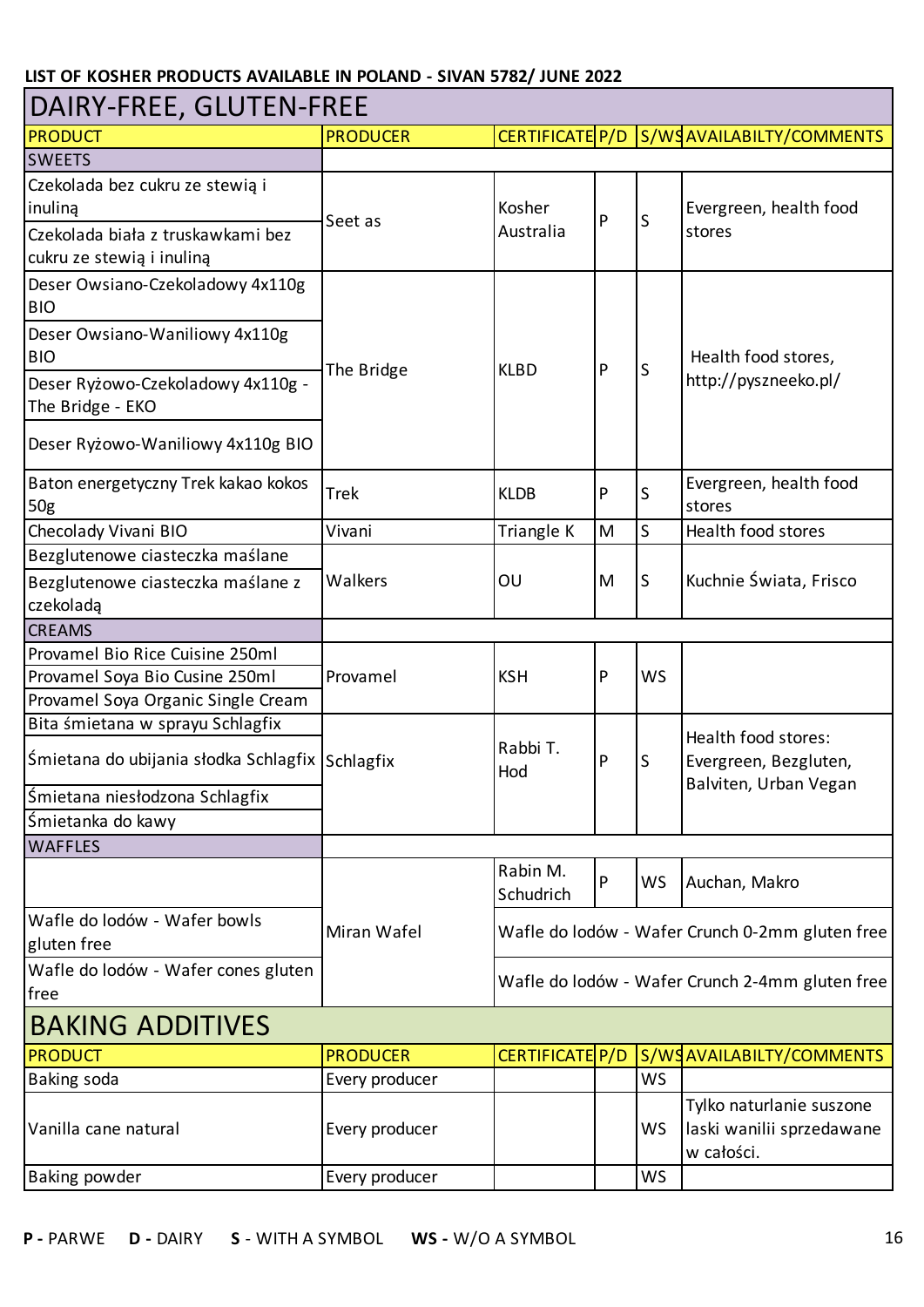| <b>BAKING ADDITIVES</b>                      |                      |                              |                              |           |                                             |  |  |
|----------------------------------------------|----------------------|------------------------------|------------------------------|-----------|---------------------------------------------|--|--|
| <b>PRODUCT</b>                               | <b>PRODUCER</b>      | CERTIFICATE P/D              |                              |           | S/WSAVAILABILTY/COMMENTS                    |  |  |
|                                              |                      |                              |                              |           |                                             |  |  |
| Kremowy lukier do ciast (different<br>types) | <b>Betty Crocker</b> | OU                           | D                            | S         |                                             |  |  |
| Marcepan                                     | Dr Oetker            | MK Kosher                    |                              | S         |                                             |  |  |
| Słodkie posypki do ciast (different          |                      |                              |                              |           |                                             |  |  |
| types)                                       | Festival             | Star-K                       | P                            | S         | <b>TK Maxx</b>                              |  |  |
| Przypawa do piernika                         | Kamis                | Rabin M.                     | P                            | WS        |                                             |  |  |
| Drożdże domowe (świeże) Fresh yeast          | Lallemand            |                              | P                            | <b>WS</b> |                                             |  |  |
| Prima drożdże piekarskie (świeże)            |                      | Schudrich                    | P                            | <b>WS</b> |                                             |  |  |
| Drożdże Babuni (świeże)                      | Lesaffre Polska S.A. |                              | P                            | <b>WS</b> |                                             |  |  |
| Ekstrakt cytrynowy 60ml                      |                      | cRc Kosher                   | P                            | S         | Frisco, www.amus.pl                         |  |  |
| Ekstrakt Kawowy 60ml                         |                      |                              |                              |           | Ekstrakt waniliowy 60/118/500/1000ml        |  |  |
| Ekstrakt miętowy 60ml                        | Nilsen Massey        | Ekstrakt Woda Różana 60ml    |                              |           |                                             |  |  |
| Ekstrakt migdałowy 60ml                      |                      |                              | Pasta waniliowa 60/118/530ml |           |                                             |  |  |
| Ekstrakt Pomarańczowy 60ml                   |                      | Woda Pomarańczowa 60ml       |                              |           |                                             |  |  |
| Dekoracyjne posypki do ciasta (różne         |                      |                              |                              |           |                                             |  |  |
| rodzaje)                                     | Wilton               | cRc Kosher                   | P/D                          | ls        | Kuchnie Świata, Empik                       |  |  |
| Lukier dekoracyjny (różne kolory)            |                      | OU                           | M                            | S         |                                             |  |  |
| <b>JAMS, HONEYS, PASTES</b>                  |                      |                              |                              |           |                                             |  |  |
| <b>PRODUCT</b>                               | <b>PRODUCER</b>      | CERTIFICATE P/D              |                              |           | S/WSAVAILABILTY/COMMENTS                    |  |  |
| Miód naturalny akacjowy                      |                      |                              |                              |           | Every natural honey                         |  |  |
| Miód naturalny gryczany                      |                      |                              |                              |           | without additives is                        |  |  |
| Miód naturalny leśny                         |                      |                              | P                            | <b>WS</b> | kosher WARNING!                             |  |  |
| Miód naturalny lipowy                        | Every producer       |                              |                              |           | Honeydew honey is not                       |  |  |
| Miód naturalny rzepakowy                     |                      |                              |                              |           | kosher. Artificial honey                    |  |  |
| Miód naturalny wielokwiatowy                 |                      |                              |                              |           | Needs certification.                        |  |  |
|                                              |                      | Approved                     |                              |           |                                             |  |  |
| Almond butter                                | Every producer       | R.M                          |                              |           | Without additives                           |  |  |
|                                              |                      | Schudrich                    |                              |           |                                             |  |  |
|                                              |                      | Rabin M.                     |                              |           |                                             |  |  |
|                                              |                      | Schudrich                    | P                            | <b>WS</b> |                                             |  |  |
| Miód akacjowy nektarowy                      |                      | Miód wrzosowy nektarowy      |                              |           |                                             |  |  |
| Miód faceliowy nektarowy                     |                      |                              |                              |           | Miód nektarowy eukaliptusowy "Miody Świata" |  |  |
| Miód gryczany nektarowy                      | Gospodarstwo         |                              |                              |           | Miód nektarowy kolendrowy "Miody Świata"    |  |  |
| Miód lipowy nektarowy                        | Pasieczne "Sądecki   |                              |                              |           | Miód nektarowy lawendowy "Miody Świata"     |  |  |
| Miód mniszkowy nektarowy                     | Bartnik" Sp. z o.o.  |                              |                              |           | Miód nektarowy słonecznikowy "Miody Świata" |  |  |
| Miód nawłociowy nektarowy                    |                      |                              |                              |           | Miód nektarowy tymiankowy "Miody Świata"    |  |  |
| Miód rzepakowy nektarowy                     |                      | Miód wielokwiatowy kremowany |                              |           |                                             |  |  |
| Miód wielokwiatowy nektarowy                 |                      |                              |                              |           |                                             |  |  |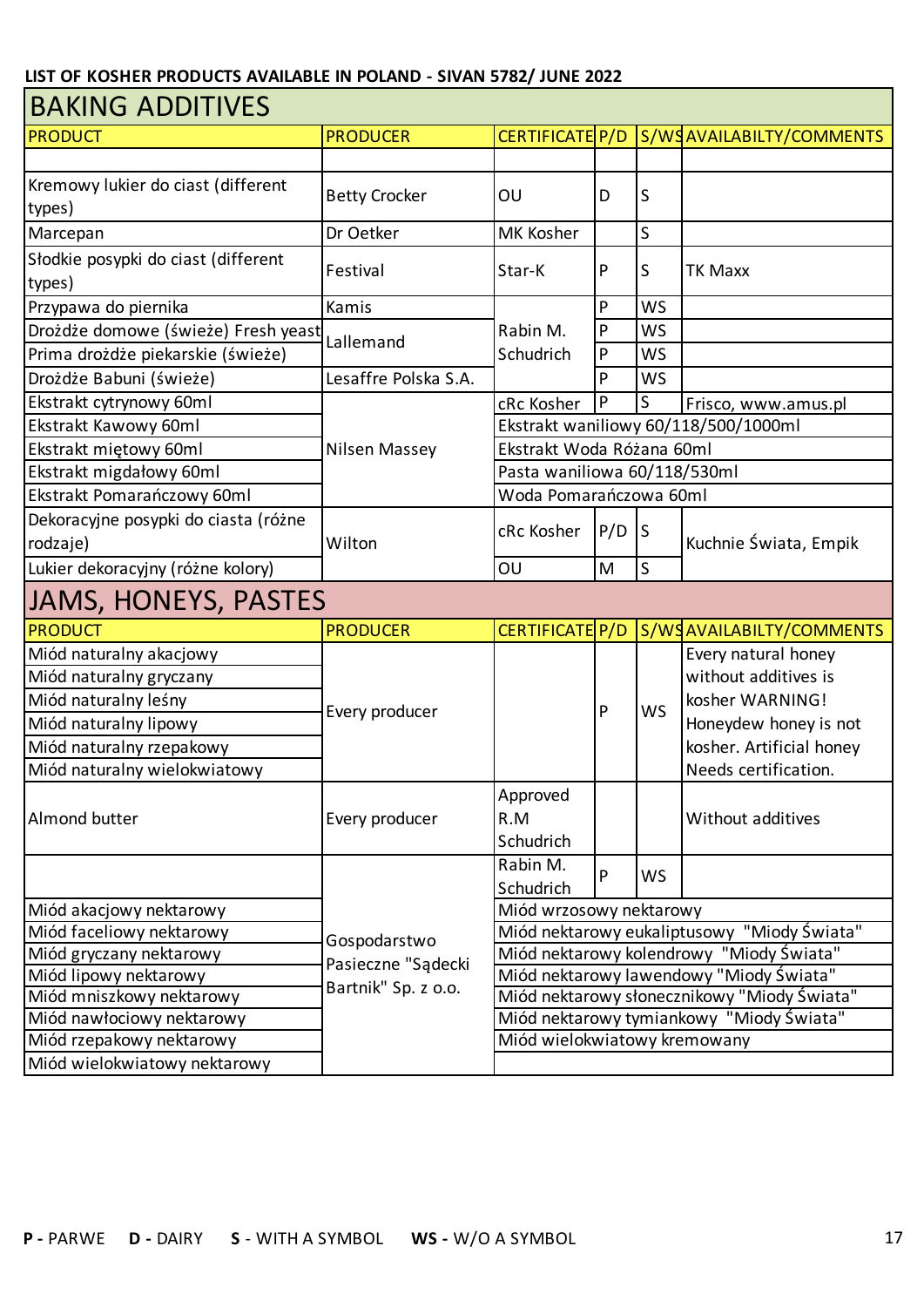| <b>JAMS, HONEYS, PASTES</b>          |                     |                  |   |           |                          |  |  |
|--------------------------------------|---------------------|------------------|---|-----------|--------------------------|--|--|
| <b>PRODUCT</b>                       | <b>PRODUCER</b>     | CERTIFICATE P/D  |   |           | S/WSAVAILABILTY/COMMENTS |  |  |
| Fig 100% Fruit Spread No Cane Sugar  |                     |                  |   |           |                          |  |  |
| (figa)                               |                     |                  |   |           |                          |  |  |
| Guava 100% Fruit Spread No Cane      |                     |                  |   |           |                          |  |  |
| Sugar (guawa)                        |                     |                  |   |           |                          |  |  |
| Mango 100% Fruit Spread No Cane      |                     |                  |   |           |                          |  |  |
| Sugar (mango)                        |                     |                  |   |           |                          |  |  |
| Orange 100% Fruit Spread No Cane     |                     |                  |   |           |                          |  |  |
| Sugar (pomarańcza)                   |                     |                  |   |           |                          |  |  |
| Passion Fruit 100% Fruit Spread No   |                     |                  |   |           |                          |  |  |
| Cane Sugar (marakuja)                |                     | Rabbinate        |   |           |                          |  |  |
| Pear 100% Fruit Spread No Cane       |                     | of Beit          |   |           |                          |  |  |
| Sugar (gruszka)                      |                     | Yitzhak,         |   |           |                          |  |  |
| Pomegranate 100% Fruit Spread No     | <b>Beit Yitzhak</b> | OU,              | P | S         | Kuchnie Świata           |  |  |
| Cane Sugar (granat)                  |                     | Chatam           |   |           |                          |  |  |
| Quince 100% Fruit Spread No Cane     |                     | Sofer of         |   |           |                          |  |  |
| Sugar (pigwa)                        |                     | <b>Bnei Brak</b> |   |           |                          |  |  |
| Wild Berry Mix 100% Fruit Spread No  |                     |                  |   |           |                          |  |  |
| Cane Sugar (jagoda)                  |                     |                  |   |           |                          |  |  |
| Apple&Martini Jam (jabłko i martini) |                     |                  |   |           |                          |  |  |
| Cherry&Whisky Jam (czereśnia i       |                     |                  |   |           |                          |  |  |
| whisky)                              |                     |                  |   |           |                          |  |  |
| Cranberries&Vodka Jam (żurawina i    |                     |                  |   |           |                          |  |  |
| wódka)                               |                     |                  |   |           |                          |  |  |
| Fig&Arak Jam (figa i arak)           |                     |                  |   |           |                          |  |  |
| Pear&Wine Jam (gruszka i wino)       |                     |                  |   |           |                          |  |  |
| Hummus z jalapeno (w puszce)         |                     |                  |   |           |                          |  |  |
| Hummus z pieczoną papryką (w         |                     |                  |   |           |                          |  |  |
| puszce)                              | Dentad              | OU               | P | S         | Kuchnie Świata           |  |  |
| Hummus z tahiną (w puszce)           |                     |                  |   |           |                          |  |  |
| Jam 70% rasberry                     |                     |                  |   |           |                          |  |  |
| Jam 70% strawberry                   |                     |                  |   |           |                          |  |  |
| Jam 70% sour cherry                  |                     |                  |   |           |                          |  |  |
| Jam 70% blueberry                    |                     |                  |   |           |                          |  |  |
| Jam 70% apricot                      |                     |                  |   |           |                          |  |  |
| Jam 70% forest fruit                 |                     |                  |   |           |                          |  |  |
| Jam mini apricot                     | Darbo               | OU               | P | <b>BS</b> |                          |  |  |
| Jam mini black currant               |                     |                  |   |           |                          |  |  |
| Jam mini sour cherry                 |                     |                  |   |           |                          |  |  |
| Jam mini strawberry                  |                     |                  |   |           |                          |  |  |
| Jam mini orange                      |                     |                  |   |           |                          |  |  |
| Jam mini rasberry                    |                     |                  |   |           |                          |  |  |
| Honey mini                           |                     |                  |   |           |                          |  |  |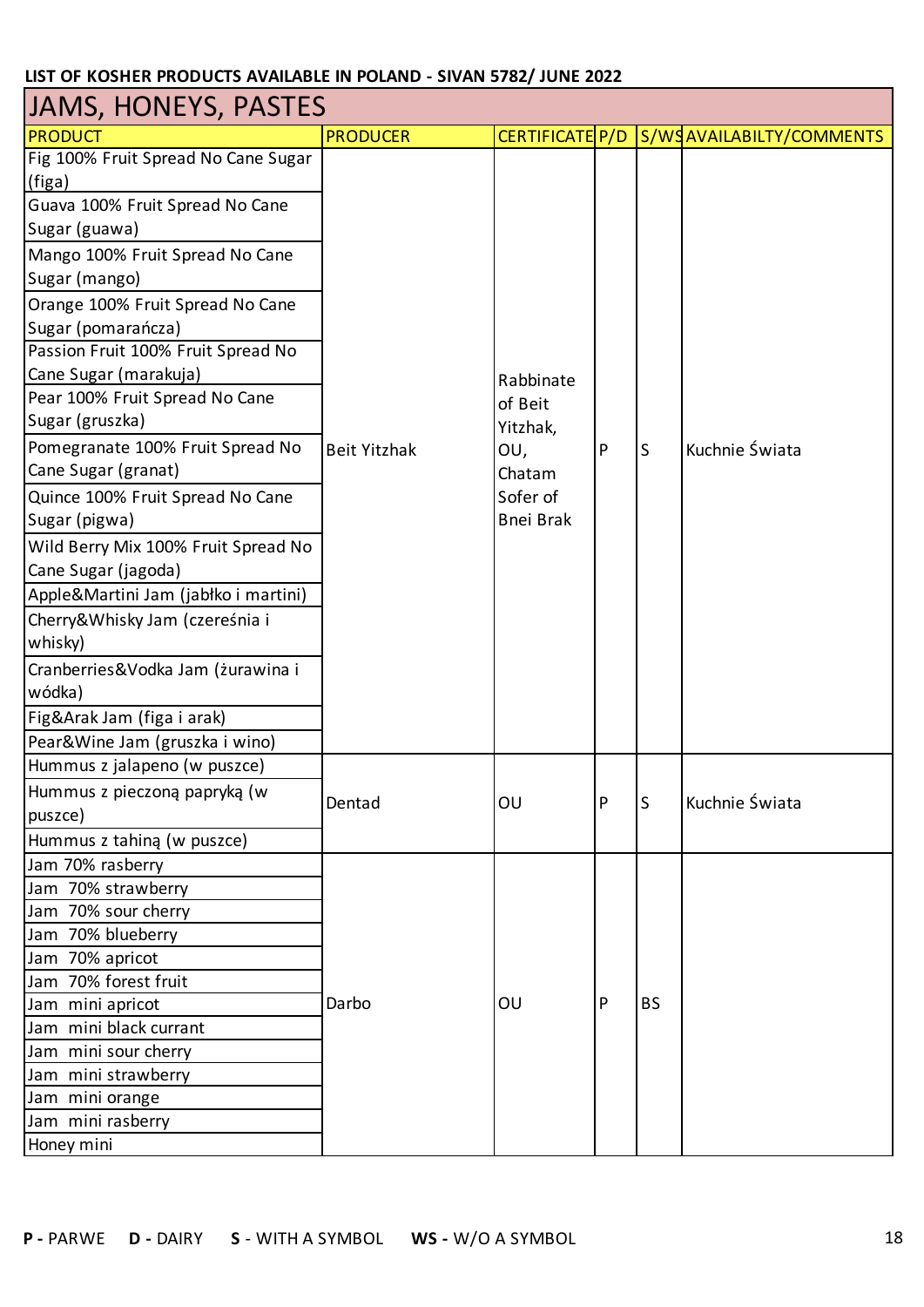| <b>JAMS, HONEYS, PASTES</b>                            |                   |                                                                                          |   |           |                                                                                           |  |  |
|--------------------------------------------------------|-------------------|------------------------------------------------------------------------------------------|---|-----------|-------------------------------------------------------------------------------------------|--|--|
| <b>PRODUCT</b>                                         | <b>PRODUCER</b>   | CERTIFICATE P/D                                                                          |   |           | S/WSAVAILABILTY/COMMENTS                                                                  |  |  |
| Krem piankowy truskawkowy/<br><b>Marshmallow Fluff</b> |                   |                                                                                          |   |           |                                                                                           |  |  |
| Krem piankowy karmelowy/<br><b>Marshmallow Fluff</b>   | Drukee Mower Inc  | OU                                                                                       | P | S         | Kuchnie Świata, Carrfoure                                                                 |  |  |
| Krem piankowy waniliowy/<br><b>Marshmallow Fluff</b>   |                   |                                                                                          |   |           |                                                                                           |  |  |
| Nutella                                                |                   |                                                                                          |   |           | The last letter in the                                                                    |  |  |
| Nutella Bready                                         | Ferrero           | Rabin M.<br>Schudrich                                                                    | M | <b>WS</b> | barcode must be W used<br>to mark Belsko Factory<br>located in Poland.                    |  |  |
|                                                        |                   | Star-K<br>Kosher                                                                         | P | S         | Carrefour,<br>http://www.italimport.pl                                                    |  |  |
| Dżem Fiordifrutta Agrumi - Owoce<br>cytrusowe          |                   | Dżem Fiordifrutta Fichi - Figa                                                           |   |           |                                                                                           |  |  |
| Dżem Fiordifrutta Pompelmo Rosa -<br>Grapefruit        |                   |                                                                                          |   |           | Dżem Fiordifrutta Mirtilli rosso - Czerwona Jagoda                                        |  |  |
| Dżem Fiordifrutta Limoni - Limonka                     |                   | Dżem Fiordifrutta Fragola - poziomka/truskawka                                           |   |           |                                                                                           |  |  |
| Dżem Fiordifrutta More di rovo -<br>Jeżyna             | Rigioni di Asiago | Dżem Fiordifrutta Frutti di bosco - Owoce leśne<br>Dżem Fiordifrutta Albicocche - Morela |   |           |                                                                                           |  |  |
| Dżem Fiordifrutta Ribes rosso -<br>Czerwona porzeczka  |                   |                                                                                          |   |           |                                                                                           |  |  |
| Dżem Fiordifrutta Melograno - Granat                   |                   | Nocciolata - krem orzechowy BIO                                                          |   |           |                                                                                           |  |  |
| Dżem Fiordifrutta Mandarino -<br>Mandarynka            |                   |                                                                                          |   |           | Nocciolata bez glutenu i bez dodatku mleka                                                |  |  |
| Dżem Fiordifrutta Mirtilli neri -<br>Czarna Jagoda     |                   |                                                                                          |   |           |                                                                                           |  |  |
| Tehina                                                 | Gulcan            | OU                                                                                       | P | S         | http://marketmahir.pl/                                                                    |  |  |
|                                                        |                   | Rabin M.<br>Schudrich                                                                    | P | <b>WS</b> | Honeys below are also<br>available under brands of:<br>Biedronka, Tesco, Żabka,<br>Auchan |  |  |
| Miód pszczeli akacjowy Kids                            |                   | Miód pszczeli lipowy Miody Polskie                                                       |   |           |                                                                                           |  |  |
| Miód pszczeli akacjowy                                 |                   |                                                                                          |   |           | Miód pszczeli rzepakowy Miody Polskie                                                     |  |  |
| Miód pszczeli wielokwiatowy                            | Huzar             |                                                                                          |   |           | Miód pszczeli wrzosowy Smaki Świata                                                       |  |  |
| Miód pszczeli lipowy                                   |                   |                                                                                          |   |           | Miód pszczeli migdałowy Smaki Świata                                                      |  |  |
| Miód wielokwiatowy kamionka Eliza                      |                   |                                                                                          |   |           | Miód pszczeli pomarańczowy Smaki Świata                                                   |  |  |
| Miód wilokwiatowy kamionka Kasia                       |                   |                                                                                          |   |           | Miód pszczeli lawendowy Smaki Świata                                                      |  |  |
| Miód pszczeli wielokwiatowy Miody<br>Polskie           |                   |                                                                                          |   |           | Miód pszczeli eukaliptusowy Smaki Świata                                                  |  |  |
| Miód pszczeli kremowany Miody<br>Polskie               |                   |                                                                                          |   |           |                                                                                           |  |  |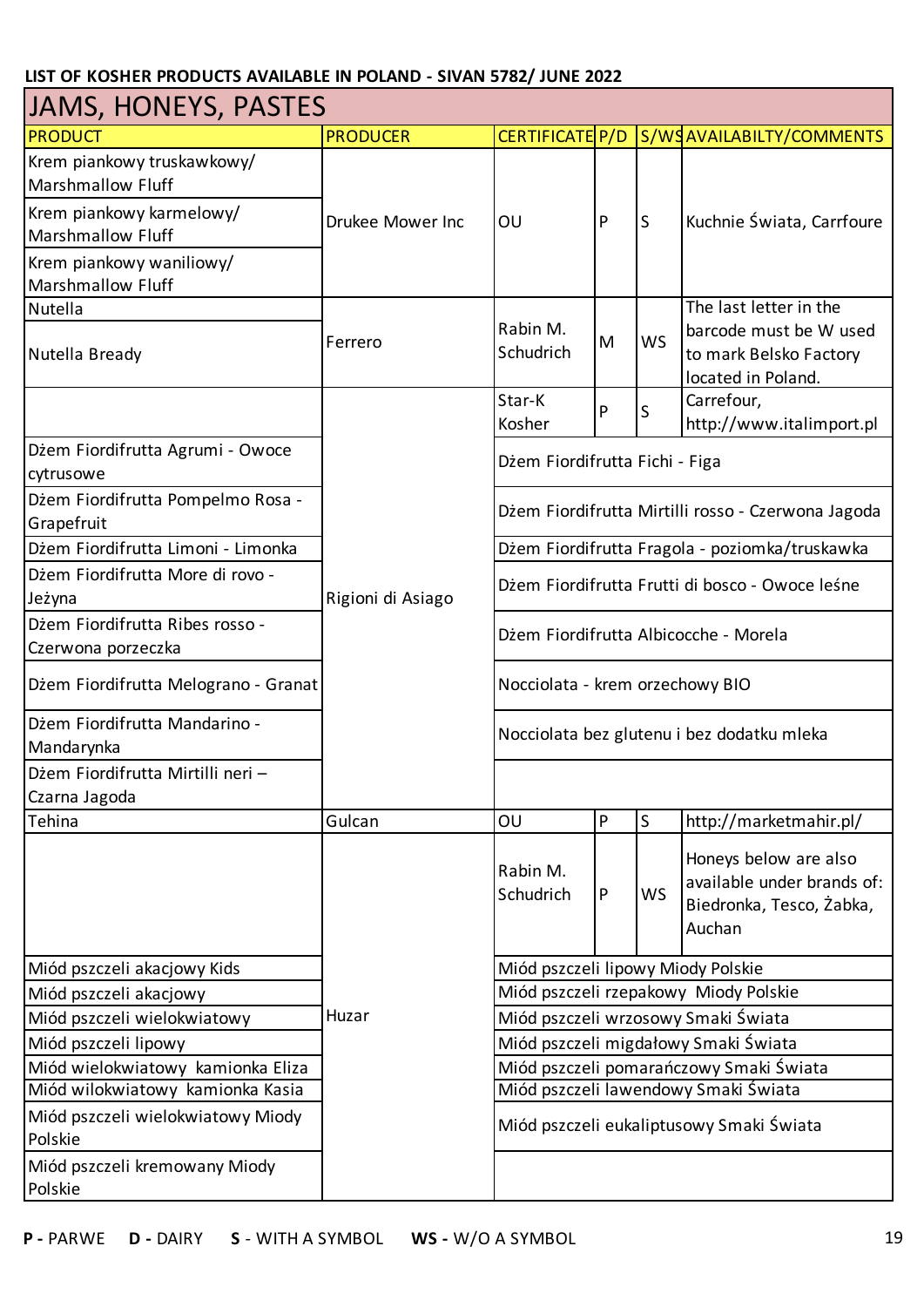| JAMS, HONEYS, PASTES                                                                                                   |                   |                           |              |           |                                                                                                 |  |  |
|------------------------------------------------------------------------------------------------------------------------|-------------------|---------------------------|--------------|-----------|-------------------------------------------------------------------------------------------------|--|--|
| <b>PRODUCT</b>                                                                                                         | <b>PRODUCER</b>   | CERTIFICATE P/D           |              |           | S/WSAVAILABILTY/COMMENTS                                                                        |  |  |
| Kremowe masło orzechowe                                                                                                | Koeze Company     | OU                        | P            | S         | TK Maxx in season                                                                               |  |  |
| Pasta z czarnych oliwek                                                                                                | Marmarabirlik     | OU                        | P            | S         | http://marketmahir.pl/                                                                          |  |  |
| Pasta sezamowa Tahini - różne                                                                                          | Prince            | OK                        | $\mathsf{P}$ | S         | Kuchnie Świata                                                                                  |  |  |
| rodzaje                                                                                                                |                   |                           |              |           |                                                                                                 |  |  |
| Masło orzechowe                                                                                                        | Reese's           | OU                        | P            | S         | Kuchnie Świata, Uwaga-<br>bardzo mały symbol obok<br>składu na etykiecie.                       |  |  |
| Taverna Hummus oriental                                                                                                |                   |                           |              |           |                                                                                                 |  |  |
| Taverna Hummus curry                                                                                                   |                   |                           |              |           |                                                                                                 |  |  |
| Taverna Hummus spicy                                                                                                   |                   |                           |              |           |                                                                                                 |  |  |
| Taverna Hummus mango                                                                                                   |                   | <b>Beth Din</b>           |              |           |                                                                                                 |  |  |
| Taverna Hummus z kolendrą i cytryną<br>Taverna Hummus Trio 3 rodzaje<br>Taverna Guacamole BIO kremowy<br>dip z awokado | Taverna           | Netherlands               |              | S         |                                                                                                 |  |  |
| COFFEE, TEA, COCOA                                                                                                     |                   |                           |              |           |                                                                                                 |  |  |
| <b>PRODUCT</b>                                                                                                         | <b>PRODUCER</b>   |                           |              |           | CERTIFICATE P/D S/WSAVAILABILTY/COMMENTS                                                        |  |  |
| <b>TEA</b>                                                                                                             |                   |                           |              |           |                                                                                                 |  |  |
| White tea, loose and in tea bags                                                                                       |                   |                           |              |           |                                                                                                 |  |  |
| Black tea, loose and in tea bags                                                                                       |                   |                           |              |           | Only natural teas.<br>Aromtized and teas with                                                   |  |  |
| Red tea, loose and in tea bags                                                                                         | Every producer    |                           | P            | <b>WS</b> | additives must have a                                                                           |  |  |
| Rooibos tea                                                                                                            |                   |                           |              |           | certificate.                                                                                    |  |  |
| Green tea, loose and in tea bags                                                                                       |                   |                           |              |           |                                                                                                 |  |  |
| Herbal teas                                                                                                            | Every producer    |                           | P            | WS        | Only single-ingredient<br>teas blends (diet, etc.)<br>without additives and non-<br>aromatized. |  |  |
| Different types of aromatized teas                                                                                     | Dilmah            | OU                        | P/D          | ls.       | Some types eg. Toffi<br>aromtized tea is marked<br>as OU Dairy.                                 |  |  |
| Tea - Heath and heather - different<br>flavors                                                                         | Heath and Heather | MK                        | P            | S         | Health food stores                                                                              |  |  |
| Herbaty ziołowe Pukka                                                                                                  | Pukka             | OU                        |              | S         | Heallth food stores                                                                             |  |  |
|                                                                                                                        |                   | <b>KSA Kosher</b>         | P            | S         | Starbucks coffeehouses                                                                          |  |  |
| Herbata Chai                                                                                                           |                   | Herbata rooibos z wanilią |              |           |                                                                                                 |  |  |
| Herbata Earl Grey                                                                                                      | <b>Starbucks</b>  | Herbata z hibiskusem      |              |           |                                                                                                 |  |  |
| Herbata English Breakfast                                                                                              |                   | Herbata z miętą           |              |           |                                                                                                 |  |  |
| Herbata jaśminowa z pomarańczą                                                                                         |                   | Herbata zielona miętowa   |              |           |                                                                                                 |  |  |
| Biała herbata z pomarańczą                                                                                             |                   |                           |              |           |                                                                                                 |  |  |
| Zielona herbata z marakują                                                                                             | Tea Of Life       | OU                        | $\mathsf{P}$ | S         | Heallth food stores                                                                             |  |  |
| Zielona herbata z owocami<br>tropikalnymi                                                                              |                   |                           |              |           |                                                                                                 |  |  |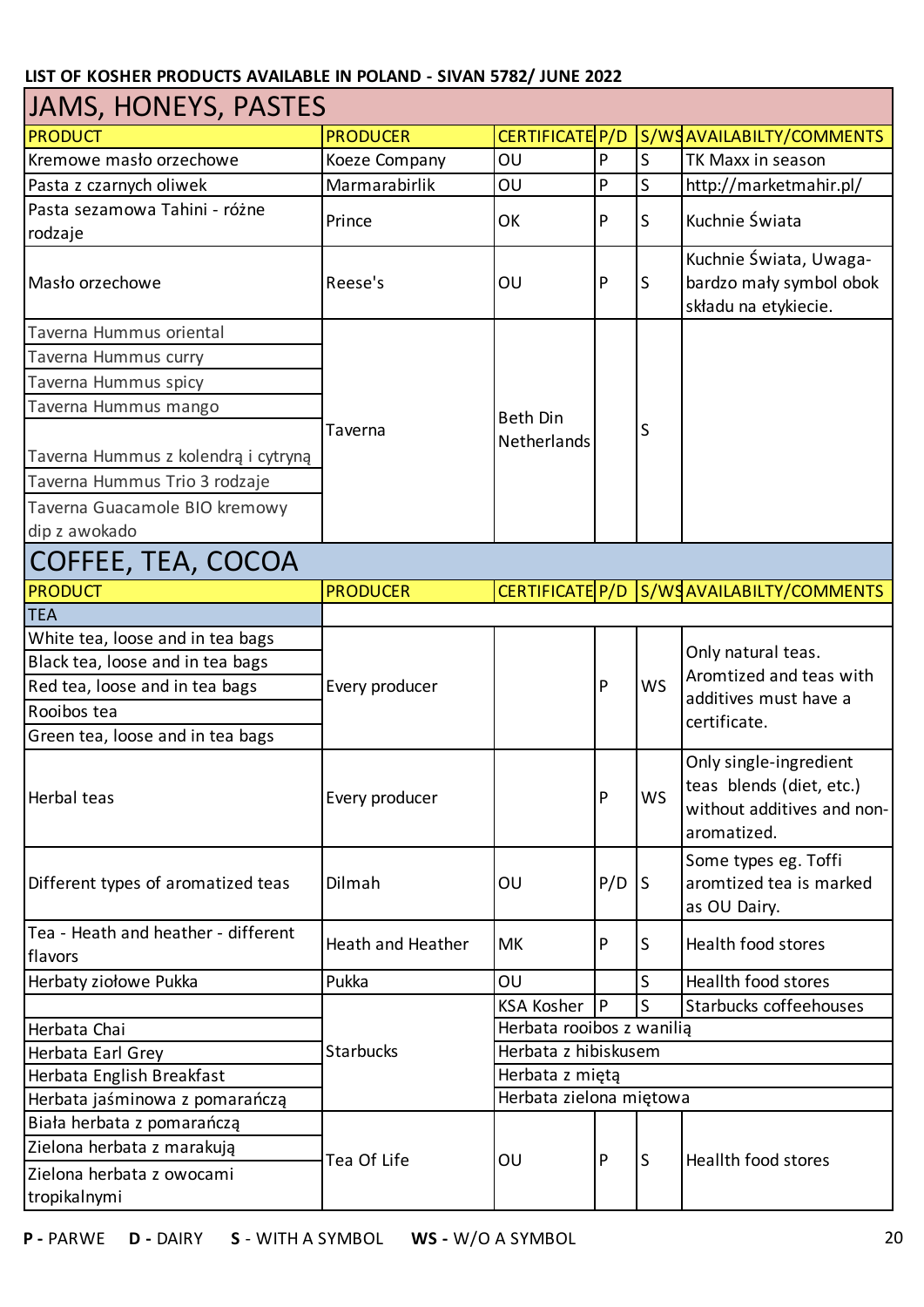| COFFEE, TEA, COCOA                  |                 |                                     |   |              |                                          |  |  |
|-------------------------------------|-----------------|-------------------------------------|---|--------------|------------------------------------------|--|--|
| <b>PRODUCT</b>                      | <b>PRODUCER</b> |                                     |   |              | CERTIFICATE P/D S/WSAVAILABILTY/COMMENTS |  |  |
| <b>TEA</b>                          |                 |                                     |   |              |                                          |  |  |
| Yogi Tea -different flavors         | Yogi Tea        | Rabbi A.<br>Sermonetta              | P | $\mathsf{S}$ | <b>Heallth food stores</b>               |  |  |
| <b>COCOA</b>                        |                 |                                     |   |              |                                          |  |  |
| Natural cocoa powder                |                 |                                     |   |              | Every kakao 100%, also                   |  |  |
| Cocoa beans,<br>crushed cocoa beans | Every producer  |                                     | P | <b>WS</b>    | raw cocoa.                               |  |  |
| Wawel kakao w proszku               | Wawel           | Triangle K                          | M | <b>BS</b>    |                                          |  |  |
| <b>COFFEE</b>                       |                 |                                     |   |              |                                          |  |  |
| Natural ground coffee               |                 |                                     |   |              | <b>WARNING! Check labels</b>             |  |  |
| Natural coffee in grains            |                 |                                     |   |              | for additives, like caramel              |  |  |
| Instant coffee                      | Every producer  |                                     | P | <b>WS</b>    | or chocolate, those need<br>certificate. |  |  |
| Kawa zbożowa INKA                   |                 |                                     |   |              |                                          |  |  |
| Kawa zbożowa INKA z dodatkiem       |                 |                                     | P | <b>WS</b>    |                                          |  |  |
| błonnika                            | Grana           | Rabin M.                            |   |              |                                          |  |  |
| Kawa zbożowa INKA z dodatkiem       |                 | Schudrich                           |   |              |                                          |  |  |
| magnezu                             |                 |                                     |   |              |                                          |  |  |
|                                     |                 | Rabin M.<br>Schudrich               | P | <b>WS</b>    |                                          |  |  |
| Gala Ulubiona                       |                 | <b>Tchibo Exclusive</b>             |   |              |                                          |  |  |
| <b>Tchibo Black &amp; White</b>     |                 | Tchibo Exclusive Decaf              |   |              |                                          |  |  |
| Tchibo Café Special                 |                 | Tchibo Exclusive Intense            |   |              |                                          |  |  |
| <b>Tchibo Exclusive</b>             |                 | Tchibo Exclusive Mild               |   |              |                                          |  |  |
| <b>Tchibo Family</b>                |                 | Tchibo Family                       |   |              |                                          |  |  |
| <b>Tchibo Feine Milde</b>           | Tchibo          | Tchibo Feine Milde                  |   |              |                                          |  |  |
| <b>Tchibo Gold Selection</b>        |                 | <b>Tchibo Gold Selection</b>        |   |              |                                          |  |  |
| Davidoff Café Espresso 57           |                 | <b>Tchibo Gold Selection Crema</b>  |   |              |                                          |  |  |
| Davidoff Café Fine Aroma            |                 | Tchibo Caffé Mild                   |   |              |                                          |  |  |
| Davidoff Café Rich Aroma            |                 | Tchibo Espresso Elegant             |   |              |                                          |  |  |
| Davidoff Café Supreme Reserve       |                 | <b>Tchibo Espresso Grand Classe</b> |   |              |                                          |  |  |
| Tchibo Sana                         |                 | <b>Tchibo Espresso Kraftig</b>      |   |              |                                          |  |  |
| Tchibo Black & White                |                 |                                     |   |              |                                          |  |  |
| <b>MEAT</b>                         |                 |                                     |   |              |                                          |  |  |

Only products with a clear kosher symbol and the specific designation of the organization or rabbi certifying the product.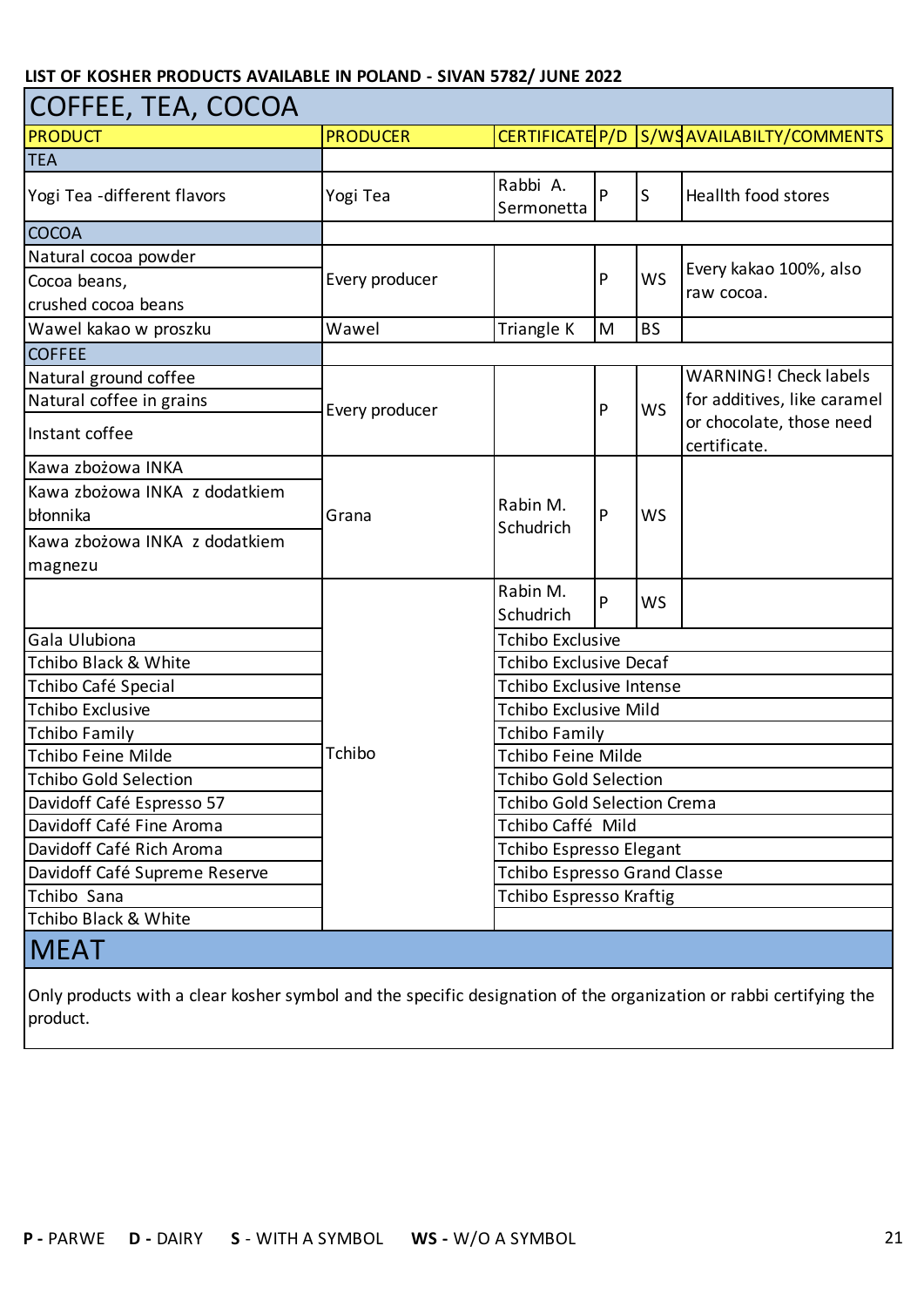| <b>FROZEN PRODUCTS</b>                                                                                                                                                                                                                                                                                                                                                                                                                                                                                                            |                 |                       |   |           |                                              |  |  |
|-----------------------------------------------------------------------------------------------------------------------------------------------------------------------------------------------------------------------------------------------------------------------------------------------------------------------------------------------------------------------------------------------------------------------------------------------------------------------------------------------------------------------------------|-----------------|-----------------------|---|-----------|----------------------------------------------|--|--|
| <b>PRODUCT</b>                                                                                                                                                                                                                                                                                                                                                                                                                                                                                                                    | <b>PRODUCER</b> |                       |   |           | CERTIFICATE P/D S/WSAVAILABILTY/COMMENTS     |  |  |
| Frozen vegetables and fruits - Any vegetables and fruits in the form of frozen food without seasoning (100%<br>fruit or 100% vegetables) are allowed. The exceptions are: broccoli, cauliflower, brussels sprouts, spinach, kale,<br>raspberries, blackberries - because of their structure they must be checked for insects in each case.                                                                                                                                                                                        |                 |                       |   |           |                                              |  |  |
| Leczo<br>Marchew z groszkiem<br>Mieszanka ekoomiczna<br>Warzywa z ryżem i pieczarkami<br>Włoszczyzna<br>Włoszczyzna bez pora<br>Warzywa na patelnię z fasolą<br>Barszcz ukraiński<br>Zupa fasolowa<br>Zupa grzybowa<br>Zupa ogórkowa<br>Wiśnie                                                                                                                                                                                                                                                                                    | Agram           | Rabin M.<br>Schudrich | P | WS        | Stokrotka, Aldik, Topaz                      |  |  |
| Truskawki<br>Groszek zielony<br>Marchew<br>Fasola szparagowa                                                                                                                                                                                                                                                                                                                                                                                                                                                                      | Agram           | Rabin M.<br>Schudrich | P | <b>WS</b> | Stokrotka, Aldik, Topaz                      |  |  |
| Grzyby mrożone Kurka Krusz<br>Grzyby mrożone Borowik Całe<br>Grzyby mrożone Borowik Do sosów<br>Grzyby mrożone Borowik Kostka<br>Grzyby mrożone Kurka Całe<br>Grzyby mrożone Kurka Do sosów<br>Grzyby mrożone Podgrzybek Całe<br>Grzyby mrożone Podgrzybek Do sosów<br>Grzyby mrożone Podgrzybek Kostka<br>Owoce mrożone Borówka<br>amerykańska Całe<br>Owoce mrożone Truskawka<br>Owoce mrożone Żurawina<br>Owoce mrożone Jagoda Oczyszczona<br>Owoce mrożone Porzeczka czarna<br>Oczyszczona<br>Owoce mrożone Wiśnia Bez pestki | Devaldano       | Rabin M.<br>Schudrich | P | <b>WS</b> | Makro Cash And Carry,<br>Tesco, Transgourmet |  |  |
| Fasola szparagowa żółta<br>Fasola szparagowa zielona<br>Marchewka z groszkiem<br>Mix fasolowy<br>Mieszanka 8-składnikowa                                                                                                                                                                                                                                                                                                                                                                                                          | Kwidzyn         | Rabin M.<br>Schudrich | P | <b>WS</b> |                                              |  |  |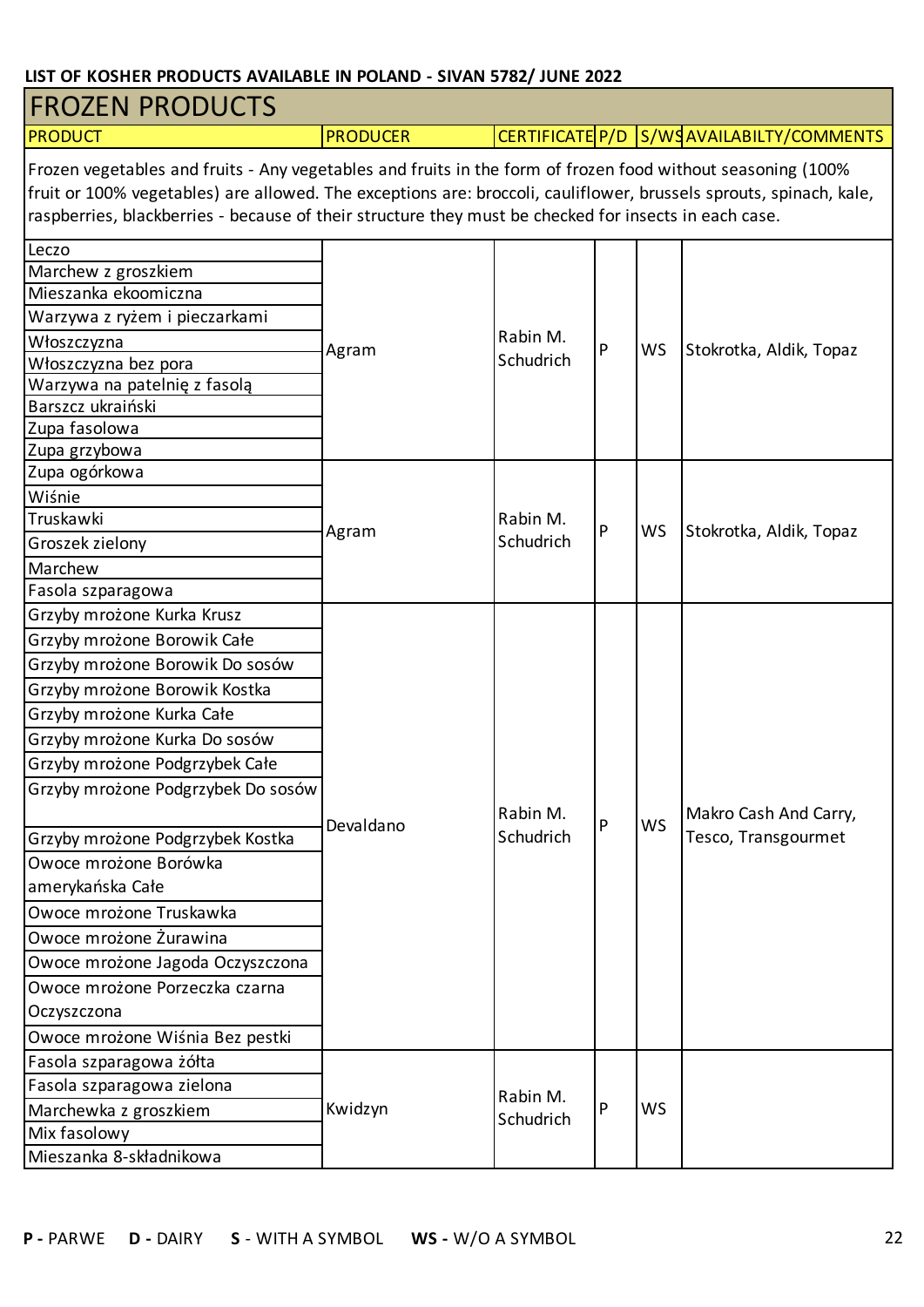| <b>FROZEN PRODUCTS</b>              |                                            |                                           |   |           |                                               |  |
|-------------------------------------|--------------------------------------------|-------------------------------------------|---|-----------|-----------------------------------------------|--|
| <b>PRODUCT</b>                      | <b>PRODUCER</b>                            | CERTIFICATE P/D                           |   |           | S/WSAVAILABILTY/COMMENTS                      |  |
| Fries Fast Fry 10mm                 |                                            |                                           |   |           |                                               |  |
| Fries Fast Fry Crinkle              |                                            |                                           |   |           |                                               |  |
| Potato pancakes/Placki ziemniaczane |                                            |                                           |   |           |                                               |  |
| 540g, 1,5kg                         | <b>Farm Frites</b>                         | Rabin M.                                  | P | <b>BS</b> | Makro, Selgros, Carrefour,                    |  |
| Fries karbowane Crinkle w 450g,     |                                            | Schudrich                                 |   |           | local shops                                   |  |
| 750g i 1500g                        |                                            |                                           |   |           |                                               |  |
| Fries Long & Crunchy Fries 600g     |                                            |                                           |   |           |                                               |  |
| Fries Fantasy 10mm, 7mm i Crinkle   |                                            |                                           |   |           |                                               |  |
| <b>DAIRY AND MILK PRODUCTS</b>      |                                            |                                           |   |           |                                               |  |
| <b>PRODUCT</b>                      | <b>PRODUCER</b>                            | CERTIFICATE P/D                           |   |           | S/WSAVAILABILTY/COMMENTS                      |  |
| All pure 82% butters                | Every producer                             |                                           | D | <b>WS</b> | Without additives                             |  |
| UHT milk                            | Every producer                             |                                           | D | <b>WS</b> | Any UHT milk without<br>additives is allowed. |  |
|                                     |                                            |                                           |   |           | Any natural without                           |  |
| Cream                               | Every producer                             |                                           | D | WS        | additives (check for the                      |  |
|                                     |                                            |                                           |   |           | addition of gelatine).                        |  |
|                                     |                                            | OK                                        | D | <b>WS</b> |                                               |  |
| Lurpak 200g                         | Lurpak Premium Miks Klasyczny 200g<br>Arla |                                           |   |           |                                               |  |
| Lurpak Lekko Solone 200g            |                                            | Lurpak Premium Miks Lekko Solony 200g     |   |           |                                               |  |
| Lurpak Mini 10g                     |                                            | Lurpak Premium Miks z Oliwą z Oliwek 200g |   |           |                                               |  |
|                                     |                                            | Rabin M.                                  | D | WS        |                                               |  |
|                                     |                                            | Schudrich                                 |   |           |                                               |  |
| Jogurt naturalny 2%                 |                                            | Śmietana 18%                              |   |           |                                               |  |
| Jogurt naturalny lekki 0%           |                                            | Świeże mleko w dzbanku 2%                 |   |           |                                               |  |
| Jogurt naturalny typu greckiego 9%  |                                            | Twaróg chudy                              |   |           |                                               |  |
| Kefir                               | <b>Bieluch</b>                             | Twaróg póltusty                           |   |           |                                               |  |
| Masło extra                         |                                            | Twaróg tłusty                             |   |           |                                               |  |
| Serek Bieluch naturalny             |                                            | Twarożek naturalny                        |   |           |                                               |  |
| Serek Bieluch naturalny lekki       |                                            | Twarożek waniliowy                        |   |           |                                               |  |
| Serek Bieluch śmietankowo-          |                                            | Zsiadłe mleko                             |   |           |                                               |  |
| kanapkowy                           |                                            |                                           |   |           |                                               |  |
| Śmietana 12%                        |                                            |                                           |   |           |                                               |  |
| Twaróg półtłusty formowany          |                                            |                                           |   |           |                                               |  |
| Śmietana 18%                        | Nadbużańskie-                              | Rabin M.                                  |   |           |                                               |  |
| Jogurt naturalny nadbużański 9%     | Kuchnia Lubelska                           | Schudrich                                 | D | WS        |                                               |  |
| Jogurt naturalny 2%                 |                                            |                                           |   |           |                                               |  |
| Masło śmietankowe                   |                                            |                                           |   |           |                                               |  |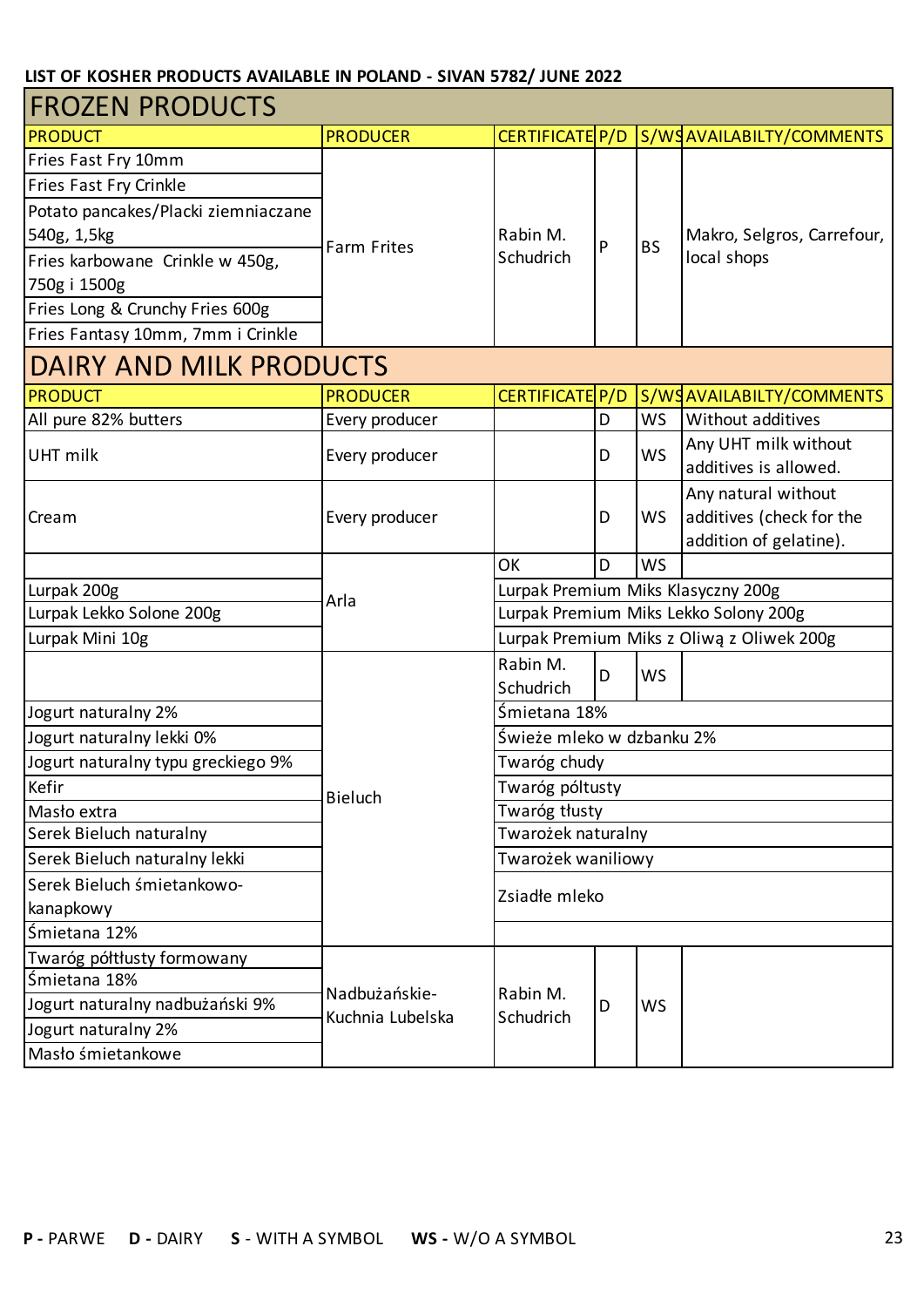| <b>DAIRY AND MILK PRODUCTS</b>    |                            |                 |   |           |                                                                                                                                                                  |  |  |
|-----------------------------------|----------------------------|-----------------|---|-----------|------------------------------------------------------------------------------------------------------------------------------------------------------------------|--|--|
| <b>PRODUCT</b>                    | <b>PRODUCER</b>            | CERTIFICATE P/D |   |           | S/WSAVAILABILTY/COMMENTS                                                                                                                                         |  |  |
| Mascarpone                        |                            |                 |   |           | Produced in Italy.                                                                                                                                               |  |  |
| Mozzarella 100g, 125g, 385g, 400g | Galbani                    | R. Somekh       | D | <b>WS</b> | WARNING! Together with<br>the expiration date must<br>be a place of origin,<br>where 1 stands for Italy 1-<br>on the label provides<br>Kosher Halav Stam status. |  |  |
| Masło Skarszewskie Ekstra         |                            |                 |   |           | Beata Woźniak                                                                                                                                                    |  |  |
| Maślanka                          |                            |                 |   |           |                                                                                                                                                                  |  |  |
| Śmietanka ukwaszona 18% i 12%     |                            |                 |   |           | ul.Grunwaldzka 79,Sopot.                                                                                                                                         |  |  |
| Kefir naturalny 2%                |                            |                 |   |           | Jedynka Grażyna                                                                                                                                                  |  |  |
| Jogurt naturalny 2%               |                            |                 |   |           | Borowska                                                                                                                                                         |  |  |
| Twaróg półtłusty blok             |                            |                 |   |           | ul.Nowowiczlińska                                                                                                                                                |  |  |
| Mleko świeże 3,2% i 2%            |                            |                 |   |           | 32/paw.16, Gdynia.                                                                                                                                               |  |  |
| Śmietanka 30%                     |                            |                 |   |           | Sklep Warzywa-Owoce                                                                                                                                              |  |  |
|                                   |                            | Kahal           |   |           | Art.Spożywcze                                                                                                                                                    |  |  |
|                                   | Mleczarnia Skarszewy Adass |                 | D | <b>WS</b> | Grzegorz Drążek                                                                                                                                                  |  |  |
|                                   |                            | Jisroel         |   |           | ul. Warszawska 74,<br>Gdynia.<br>Hala Mirowska 51b<br>Warszawa.<br>Sklep Dębowy Dym<br>Obrzeżna 1f, Warszawa.<br>Sklep Dębowy Dym<br>lok. 6, Jana Kazimierza 47, |  |  |
| Jogurt HOHO                       |                            |                 |   |           |                                                                                                                                                                  |  |  |
| Jogurt Kuchmistrza naturalny      |                            |                 |   |           |                                                                                                                                                                  |  |  |
| Jogurt naturalny typu greckiego   |                            |                 |   |           |                                                                                                                                                                  |  |  |
| Jogurt polski naturalny           |                            |                 |   |           |                                                                                                                                                                  |  |  |
| Jogurt szkolny MiaMu              |                            |                 |   |           |                                                                                                                                                                  |  |  |
| Kefir polski naturalny            |                            |                 |   |           |                                                                                                                                                                  |  |  |
| Maślanka naturalna                |                            |                 |   |           |                                                                                                                                                                  |  |  |
| Masło ekstra z polskiej mleczarni |                            |                 |   |           |                                                                                                                                                                  |  |  |
| Masło polskie                     |                            |                 |   |           |                                                                                                                                                                  |  |  |
| Masło ekstra osełka               |                            |                 |   |           |                                                                                                                                                                  |  |  |
| MiaMu serek naturalny             |                            |                 |   |           |                                                                                                                                                                  |  |  |
| homogenizowany                    |                            |                 |   |           |                                                                                                                                                                  |  |  |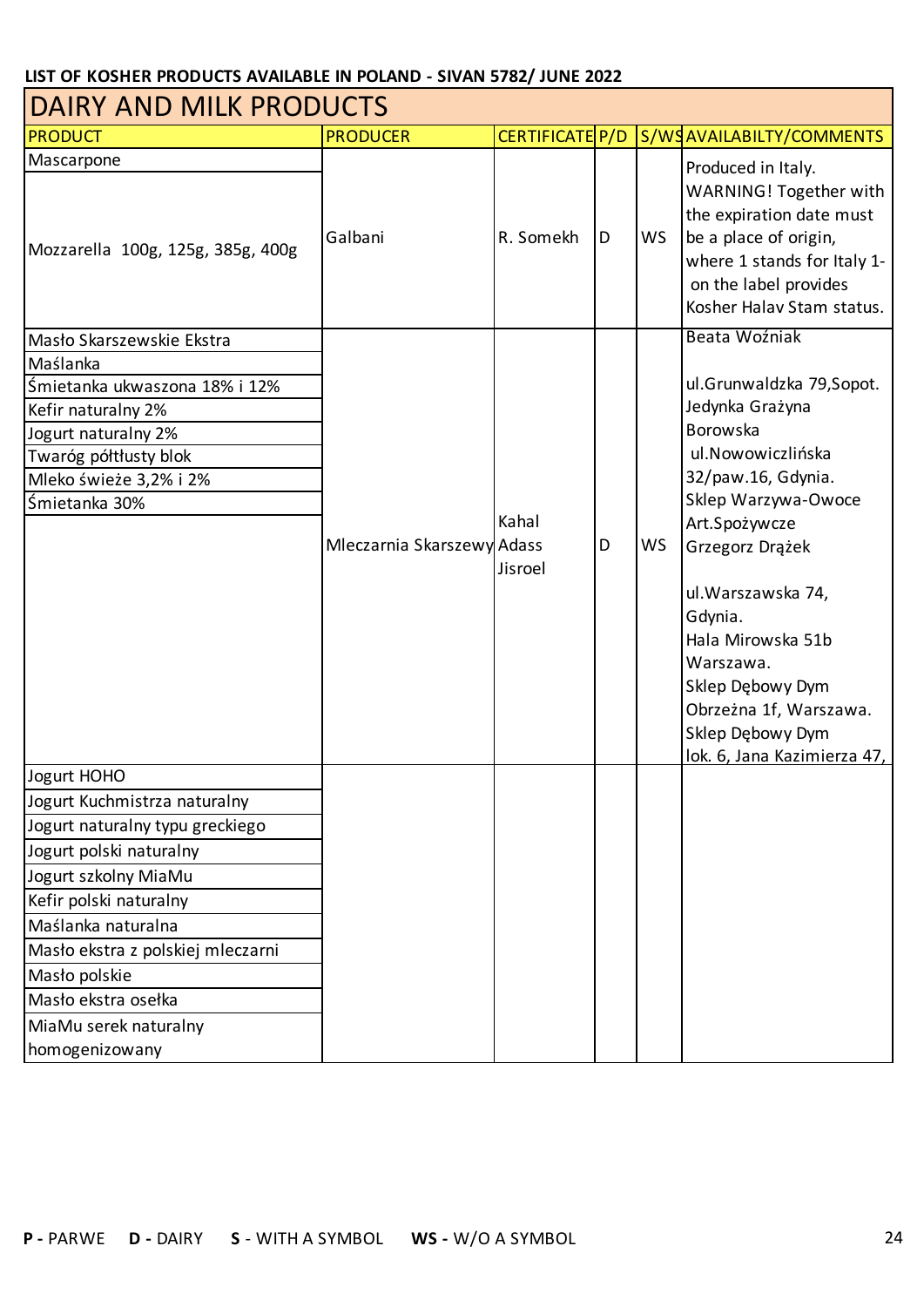| <b>DAIRY AND MILK PRODUCTS</b>   |                     |                                           |   |           |                                              |  |  |  |
|----------------------------------|---------------------|-------------------------------------------|---|-----------|----------------------------------------------|--|--|--|
| <b>PRODUCT</b>                   | <b>PRODUCER</b>     | CERTIFICATE P/D                           |   |           | S/WSAVAILABILTY/COMMENTS                     |  |  |  |
| Mleczna Impresja serek naturalny |                     |                                           |   |           |                                              |  |  |  |
| Mleko UHT                        |                     |                                           |   |           |                                              |  |  |  |
| Mleko UHT czekoladowe            |                     | <b>KLBD</b>                               |   |           | Checked and certified                        |  |  |  |
| Mleko w proszku pełne            |                     |                                           |   |           | producing plant is in the<br>town of Wysokie |  |  |  |
| Mleko Wydojone bez laktozy       |                     |                                           |   |           | Mazowieckie. Please                          |  |  |  |
| Śmietana Polska 12%, 18%         | Mlekovita           |                                           | D | <b>WS</b> | check for this location                      |  |  |  |
| Śmietanka UHT 12%, 18%           |                     |                                           |   |           | name                                         |  |  |  |
| Twaróg sernikowy Hanusi          |                     |                                           |   |           | on the label.                                |  |  |  |
| Twaróg klinek chudy              |                     |                                           |   |           |                                              |  |  |  |
| Twaróg klinek półtłusty          |                     |                                           |   |           |                                              |  |  |  |
| Twaróg klinek tłusty             |                     |                                           |   |           |                                              |  |  |  |
| Kefir naturalny                  |                     |                                           |   |           |                                              |  |  |  |
| Maślanka naturalna               |                     |                                           |   |           |                                              |  |  |  |
| Masło Extra                      |                     |                                           |   |           |                                              |  |  |  |
| Masło Stołowe Tradycyjne         |                     |                                           |   |           |                                              |  |  |  |
| Jogurt Naturalny                 |                     |                                           |   |           |                                              |  |  |  |
| Zsiadłe mleko                    |                     |                                           |   |           |                                              |  |  |  |
| Mleko garowlińskie 3,2%          |                     |                                           |   |           | Pasteurized milk in low                      |  |  |  |
| Mleko garwolińskie 2%            |                     |                                           |   |           | tempertaures and<br>microfiltered.           |  |  |  |
| Serek homogenizowany naturalny   |                     |                                           |   |           |                                              |  |  |  |
| Serek wiejski                    |                     | Rabin M.                                  |   | <b>WS</b> |                                              |  |  |  |
| Śmietana 18% homogenizowana      | <b>OSM Garwolin</b> | Schudrich                                 | D |           |                                              |  |  |  |
| Śmietanka 30%                    |                     |                                           |   |           |                                              |  |  |  |
| Twaróg chudy                     |                     |                                           |   |           | Curd in the form of a clinc                  |  |  |  |
| Twaróg delikatesowy              |                     |                                           |   |           | or disc, packaging type:                     |  |  |  |
| Twaróg półtłusty                 |                     |                                           |   |           | Parchment, foil, easy                        |  |  |  |
| Twaróg tłusty                    |                     |                                           |   |           | open/close box Different<br>weights.         |  |  |  |
| Twaróg mielony                   |                     |                                           |   |           | In 1 kg pails or foil<br>packeges            |  |  |  |
| Twarożek homogenizowany na       |                     |                                           |   |           |                                              |  |  |  |
| "Serniczek kremowy"              |                     |                                           |   |           | In a 1 kg pails                              |  |  |  |
| Kefir Grodziński                 | <b>OSM Grodzisk</b> | Zatwierdzo<br>ne:Rabin<br>M.<br>Schudrich | M | <b>BS</b> |                                              |  |  |  |
| Jogurt kozi naturalny            |                     | Rabin M.                                  |   |           |                                              |  |  |  |
| Twaróg kozi kanapkowy            | Pilos               | Schudrich                                 | D | <b>WS</b> |                                              |  |  |  |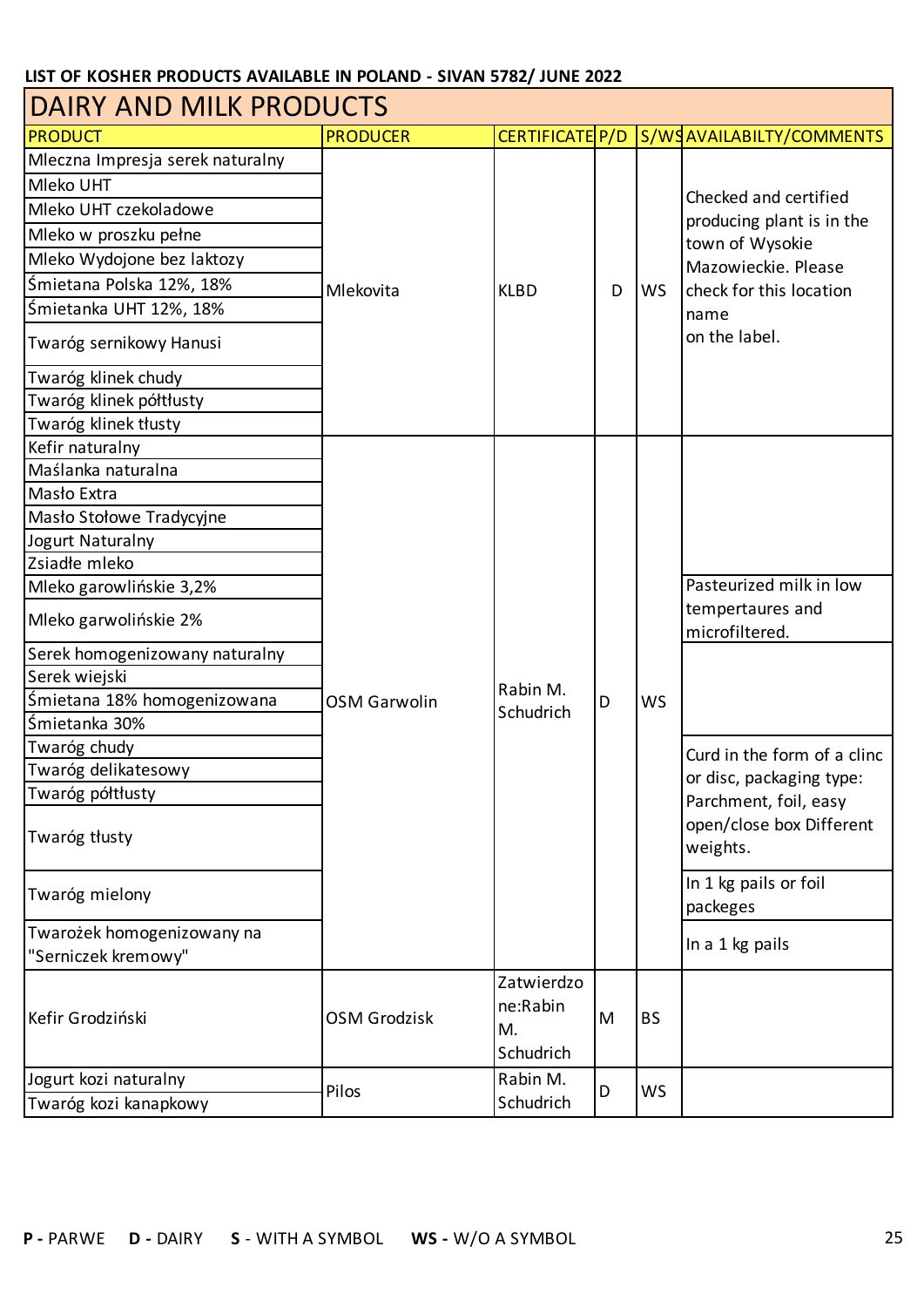| DAIRY AND MILK PRODUCTS                                                |                                   |                                  |   |           |                                                                                                                                                            |  |  |
|------------------------------------------------------------------------|-----------------------------------|----------------------------------|---|-----------|------------------------------------------------------------------------------------------------------------------------------------------------------------|--|--|
| <b>PRODUCT</b>                                                         | <b>PRODUCER</b>                   | CERTIFICATE P/D                  |   |           | S/WSAVAILABILTY/COMMENTS                                                                                                                                   |  |  |
| Grecki ser feta                                                        | Roussas                           | Jewish<br>Community<br>of Athens | M | lS        | Carrefour, Eurocash, Frac,<br>Frisco, Intermarche,<br>Leclerc (Gdańsk, Lublin,<br>Warsaw), Makro, Mokpol,<br>Społem, Tesco, Top<br>Market, Trokos<br>Warus |  |  |
| Jogurt kremowy                                                         |                                   |                                  |   |           |                                                                                                                                                            |  |  |
| Kefir wieluński                                                        |                                   |                                  |   |           |                                                                                                                                                            |  |  |
| Maślanka                                                               |                                   |                                  |   |           |                                                                                                                                                            |  |  |
| Masło Ekstra z Wielunia                                                |                                   |                                  |   |           |                                                                                                                                                            |  |  |
| Masło Ekstra Osełkowe                                                  |                                   |                                  |   |           |                                                                                                                                                            |  |  |
| Mleko odtłuszczone w proszku (SMP)                                     | Spółdzielnia<br>Dostawców Mleka w | Rabin M.                         | M | <b>BS</b> |                                                                                                                                                            |  |  |
| Śmietana 12 % zawartości tłuszczu                                      | Wieluniu                          | Schudrich                        |   |           |                                                                                                                                                            |  |  |
| Śmietana 18 % zawartości tłuszczu                                      |                                   |                                  |   |           |                                                                                                                                                            |  |  |
| Śmietanka 30% zawartości tłuszczu                                      |                                   |                                  |   |           |                                                                                                                                                            |  |  |
| Twarogi tłusty/ półtłusty / chudy                                      |                                   |                                  |   |           |                                                                                                                                                            |  |  |
| Twarożek kanapkowo - sernikowy                                         |                                   |                                  |   |           |                                                                                                                                                            |  |  |
| "Mój ulubiony"                                                         |                                   |                                  |   |           |                                                                                                                                                            |  |  |
| <b>BEVERAGES AND SYRUPS</b>                                            |                                   |                                  |   |           |                                                                                                                                                            |  |  |
|                                                                        |                                   |                                  |   |           |                                                                                                                                                            |  |  |
| <b>PRODUCT</b>                                                         | <b>PRODUCER</b>                   |                                  |   |           | CERTIFICATE P/D S/WSAVAILABILTY/COMMENTS                                                                                                                   |  |  |
| <b>BEVERAGES</b>                                                       |                                   |                                  |   |           |                                                                                                                                                            |  |  |
| Only pure 100% juices without<br>additives                             |                                   |                                  |   |           | Multi-fruit juice or<br>containing grape juice are<br>not kosher, containing                                                                               |  |  |
| Mix of two juices - only 100%,<br>Without additives                    | Every producer                    |                                  | P | WS        | natural aromas or<br>vitiamins are not kosher.<br>Vitamic C and ascorbic<br>acid is approved.                                                              |  |  |
| Every water, still or sparkling is<br>kosher<br>When without additives | Every producer                    |                                  | P | <b>WS</b> |                                                                                                                                                            |  |  |
| Arizona Ice Tea - different flavors                                    | Arizona                           | OU                               |   | S         | Lidl, Tesco, Frisco                                                                                                                                        |  |  |
| Cherry Cola                                                            |                                   | List KLBD                        | P | <b>WS</b> |                                                                                                                                                            |  |  |
| Coca Cola                                                              | Coca Cola                         | Fanta Lemon                      |   |           |                                                                                                                                                            |  |  |
| Sprite                                                                 |                                   | Fanta                            |   |           |                                                                                                                                                            |  |  |
| Woda klonowa                                                           | Necta                             | Va'ad Ha'ir                      | P | S         | Sklep internetowy Viands                                                                                                                                   |  |  |
|                                                                        |                                   | List KLBD                        | P | <b>WS</b> |                                                                                                                                                            |  |  |
| Pepsi<br>Pepsi Light                                                   | Pepsi                             | Pepsi Max<br>7UP                 |   |           |                                                                                                                                                            |  |  |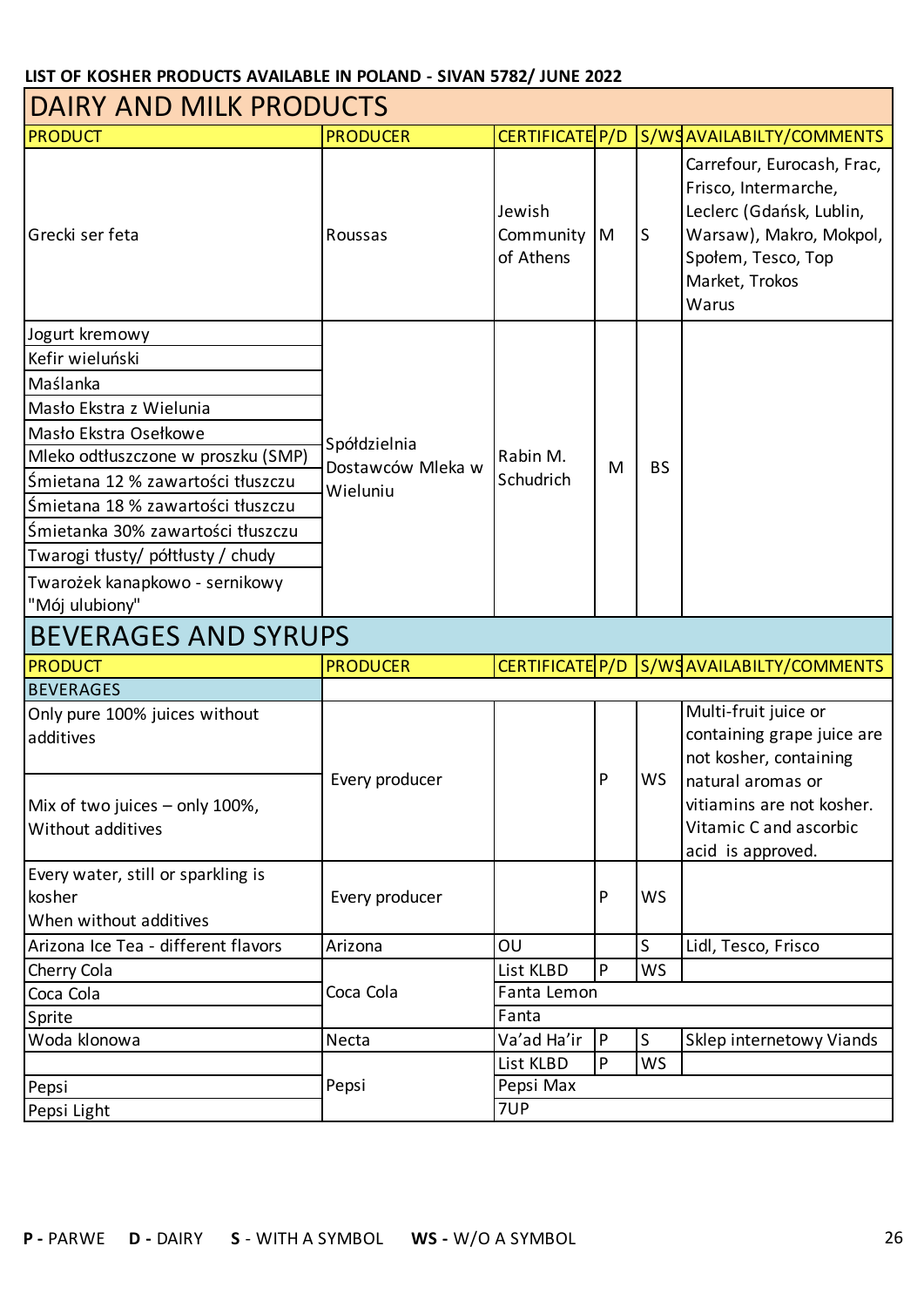| <b>BEVERAGES AND SYRUPS</b>        |                 |                                |              |                             |                                              |  |  |
|------------------------------------|-----------------|--------------------------------|--------------|-----------------------------|----------------------------------------------|--|--|
| <b>PRODUCT</b>                     | <b>PRODUCER</b> | CERTIFICATE P/D                |              |                             | S/WSAVAILABILTY/COMMENTS                     |  |  |
| <b>BEVERAGES</b>                   |                 |                                |              |                             |                                              |  |  |
| <b>Red Bull</b>                    | <b>Red Bull</b> | Lista KLBD                     | P            | <b>WS</b>                   |                                              |  |  |
| Sok jabłkowy                       |                 |                                |              |                             |                                              |  |  |
| Sok jabłkowo gruszkowy             |                 |                                |              |                             | Auchan                                       |  |  |
| Sok jabłkowo truskawkowy           |                 |                                |              |                             |                                              |  |  |
| Sok jabłkowo wiśniowy              | Dolina Czerska  | Rabin M.                       | P            | <b>BS</b>                   |                                              |  |  |
| Sok jabłkowo malinowy              |                 | Schudrich                      |              |                             |                                              |  |  |
| Sok wiśniowy                       |                 |                                |              |                             |                                              |  |  |
| Sok malinowy                       |                 |                                |              |                             |                                              |  |  |
| Sok Lifeberry aronia               |                 |                                |              |                             |                                              |  |  |
| Sok Lifeberry borówka amerykańska  |                 |                                |              |                             |                                              |  |  |
| Sok Lifeberry borówka, jabłko      |                 |                                |              |                             |                                              |  |  |
| Sok Lifeberry borówka, malina      |                 |                                |              |                             |                                              |  |  |
| Sok Lifeberry borówka, porzeczka   |                 |                                |              |                             |                                              |  |  |
| Sok Lifeberry borówka, truskawka   |                 |                                |              |                             |                                              |  |  |
| Sok Lifeberry jeżyna               |                 |                                |              |                             |                                              |  |  |
| Sok Lifeberry malina               |                 |                                |              | <b>BS</b>                   |                                              |  |  |
| Sok Lifeberry porzeczka            |                 | Rabin M.                       | P            |                             |                                              |  |  |
| Sok Lifeberry truskawka            | Lifeberry       | Schudrich                      |              |                             |                                              |  |  |
| Sok Lifeberry truskawka, malina    |                 |                                |              |                             |                                              |  |  |
| Sok Lifeberry żurawina             |                 |                                |              |                             |                                              |  |  |
| Smoothie OnlyFruits Chwila Relaksu |                 |                                |              |                             |                                              |  |  |
| Smoothie OnlyFruits Jagodowy Odlot |                 |                                |              |                             |                                              |  |  |
| Smoothie OnlyFruits Leśna Przygoda |                 |                                |              |                             |                                              |  |  |
| Smoothie OnlyFruits Naturalne      |                 |                                |              |                             |                                              |  |  |
| Orzeźwienie                        |                 |                                |              |                             |                                              |  |  |
| Smoothie OnlyFruits Promień Słońca |                 |                                |              |                             |                                              |  |  |
| Lucozade Energy Original           |                 |                                |              |                             |                                              |  |  |
| Lucozade Energy Pink Lemonade      |                 |                                |              |                             |                                              |  |  |
| Lucozade Energy Orange             | Lucozade        | Lista KLBD                     | P            | <b>BS</b>                   | British shop, Top Market.<br>Produced in UK. |  |  |
| Lucozade Energy Caribbean Crush    |                 |                                |              |                             |                                              |  |  |
| Lucozade Sport Orange              |                 |                                |              |                             |                                              |  |  |
| EKO sok z pomarańcz Jaffa Gold     |                 |                                |              |                             |                                              |  |  |
| Sok z mandarynek                   |                 |                                |              |                             |                                              |  |  |
| Sok z pomarańcz                    | Jaffa           | Rabbi Stern                    | $\mathsf{P}$ | lS.                         | Internet shop Viands                         |  |  |
| Sok z czerwonych grejpfrutów       |                 |                                |              |                             |                                              |  |  |
| Sok z pomidorów                    |                 |                                |              |                             |                                              |  |  |
| Monster Energy - Absolutely Zero   |                 | List KLBD                      | P            | <b>WS</b>                   |                                              |  |  |
| Monster Energy - Assault           |                 | Monster Energy - Ripper        |              |                             |                                              |  |  |
| Monster Energy - Energy            | Monster         | Monster Energy - The Doctor    |              |                             |                                              |  |  |
| Monster Energy - Export            |                 | Monster Energy - Ultra Sunrise |              |                             |                                              |  |  |
| Monster Energy - Rehab             |                 |                                |              | Monster Energy - Ultra Zero |                                              |  |  |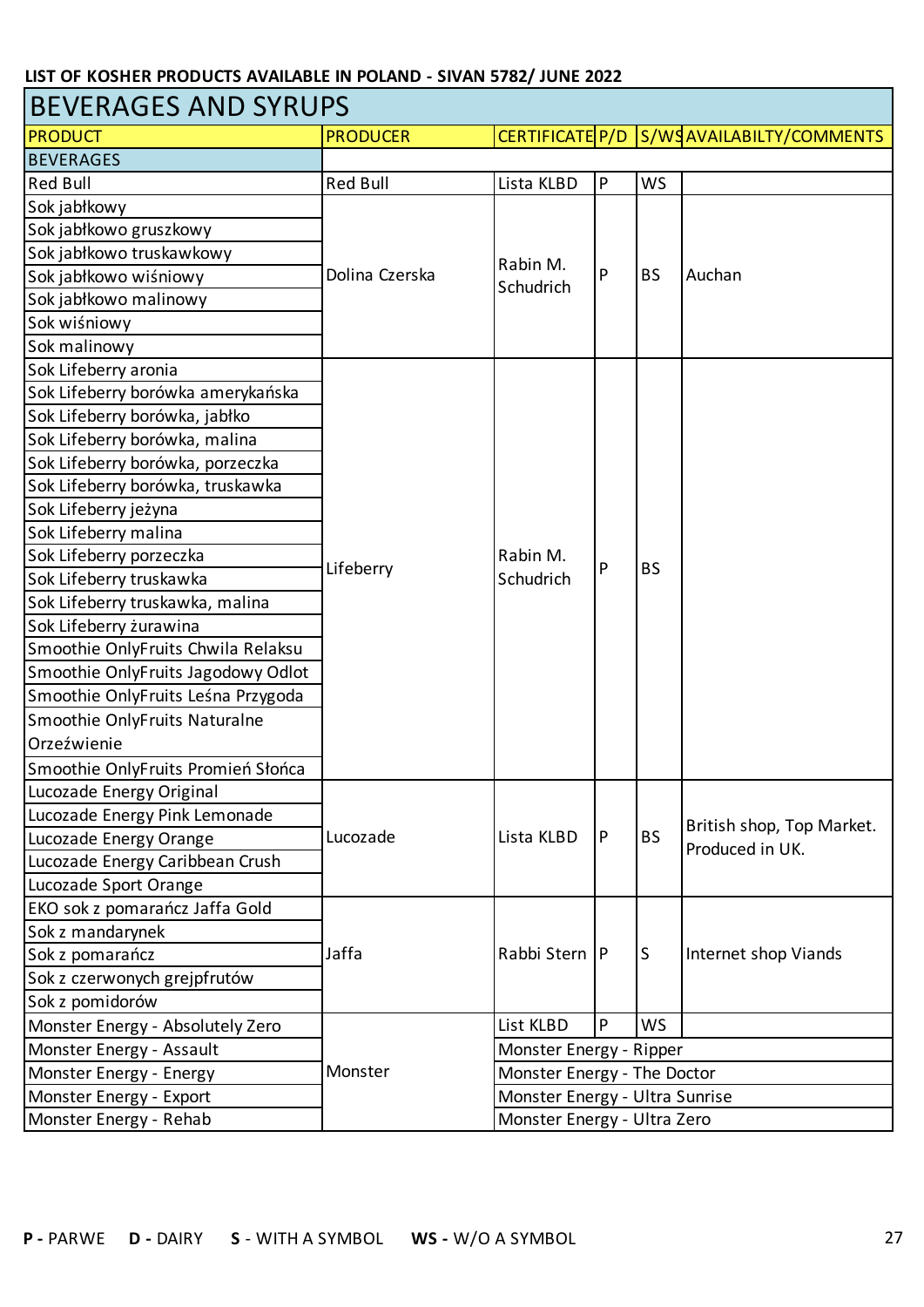### BEVERAGES AND SYRUPS

| <b>PRODUCT</b>                       | <b>PRODUCER</b>     |                                              |                               |                         | CERTIFICATE P/D S/WSAVAILABILTY/COMMENTS |  |  |  |
|--------------------------------------|---------------------|----------------------------------------------|-------------------------------|-------------------------|------------------------------------------|--|--|--|
| <b>BEVERAGES</b>                     |                     |                                              |                               |                         |                                          |  |  |  |
|                                      |                     | Rabin A.J.                                   | P                             | <b>WS</b>               | Produced in Austria,                     |  |  |  |
|                                      |                     | Schwarz                                      |                               |                         | Serbia, and Hungary                      |  |  |  |
| Amarena Kirsche                      |                     | Mango                                        |                               |                         |                                          |  |  |  |
| Ananas                               |                     | Mango Nektar                                 |                               |                         |                                          |  |  |  |
| Apfel                                |                     | Marillen                                     |                               |                         |                                          |  |  |  |
| Apfel Birne                          |                     | Marillen Nektar                              |                               |                         |                                          |  |  |  |
| Apfel Light                          |                     | Multivitamin Saft (Orange/ Karotte/ Zitrone) |                               |                         |                                          |  |  |  |
| Apfel Nektar                         |                     | <b>NA Ginko</b>                              |                               |                         |                                          |  |  |  |
| Apfelsaft gespritzt                  |                     | NA Roter Tee Passionsfrucht                  |                               |                         |                                          |  |  |  |
| Apfelsaft naturtrüb                  |                     | NA Weißer Tee Lychee                         |                               |                         |                                          |  |  |  |
| Arancia Rosa                         |                     | Orange                                       |                               |                         |                                          |  |  |  |
| <b>Banane</b>                        |                     | Orange - Karotte                             |                               |                         |                                          |  |  |  |
| Birne                                |                     | Orange mild                                  |                               |                         |                                          |  |  |  |
| <b>Birne Nektar</b>                  |                     | Orange mit Fruchtfleisch                     |                               |                         |                                          |  |  |  |
| <b>Blut Orange</b>                   |                     | Orange Nektar                                |                               |                         |                                          |  |  |  |
| Cocos Ananas                         | Rauch, Rauch Bravo, | Orange Nektar mit Kalzium                    |                               |                         |                                          |  |  |  |
| Eistee Brombeere                     | Rauch Happy Day,    | Passionsfrucht<br>Pfirsich                   |                               |                         |                                          |  |  |  |
| Eistee Früchtetee Erdbeer/Kiwi       | Rauch Nativa        |                                              |                               |                         |                                          |  |  |  |
| Eistee Kirsche                       |                     | <b>Pfirsich Nektar</b>                       |                               |                         |                                          |  |  |  |
| Eistee Mango                         |                     | Pink Grapefruit                              |                               |                         |                                          |  |  |  |
| Eistee Pfirsich                      |                     | Preiselbeere                                 |                               |                         |                                          |  |  |  |
| Eistee Pfirsich light                |                     | Sauerkirsche Nektar                          |                               |                         |                                          |  |  |  |
| Eistee Winter Apfel                  |                     | Schwarze Johannisbeere gespritzt             |                               |                         |                                          |  |  |  |
| Eistee Zitrone                       |                     |                                              | Schwarze Johannisbeere Nektar |                         |                                          |  |  |  |
| Eistee Zitrone light                 |                     | Sunny Orange                                 |                               |                         |                                          |  |  |  |
| Erdbeer                              |                     | Tea&Water Pfirsich                           |                               |                         |                                          |  |  |  |
| Granatapfel                          |                     | Tea&Water Yuzu                               |                               |                         |                                          |  |  |  |
| Grapefruitsaft                       |                     | Tea&Water Zitronengras                       |                               |                         |                                          |  |  |  |
| Grüner Apfel                         |                     | Tomate                                       |                               |                         |                                          |  |  |  |
| Grüner Tea Ginkgo                    |                     | Vitamindrink ACE                             |                               |                         |                                          |  |  |  |
| Grüner Tea Pfirsich                  |                     | Waldbeere                                    |                               |                         |                                          |  |  |  |
| Grüner Tea Zitrone                   |                     | Weichselkirsche Nektar                       |                               |                         |                                          |  |  |  |
| Grüner Tee Granatapfel               |                     | Weißer Tee Passionsfrucht                    |                               |                         |                                          |  |  |  |
| La Banana                            |                     |                                              |                               |                         |                                          |  |  |  |
| Woda Voss                            | Voss                | OU                                           | ${\sf P}$                     | $\overline{\mathsf{S}}$ | Frisco                                   |  |  |  |
| <b>SYRUPS</b>                        |                     |                                              |                               |                         |                                          |  |  |  |
| Syrop klonowy                        | Cleary's            | OU                                           | P                             | S                       | Internet shop Viands                     |  |  |  |
| Koncentrat soku z cytryny - do soków |                     |                                              |                               |                         |                                          |  |  |  |
| Koncentrat soku z limonki            | Limmi               | OK                                           | P                             | ls                      | Tesco, Auchan                            |  |  |  |
| Słodki koncentrat soku z cytryny     |                     |                                              |                               |                         |                                          |  |  |  |
| Syrop klonowy                        | Mic Mac             | <b>KLBD</b>                                  | P                             | S                       | Health food stores                       |  |  |  |
| <b>Syrop Skinny Syrups</b>           | Jordan              | OU                                           |                               | S                       | <b>TK Maxx</b>                           |  |  |  |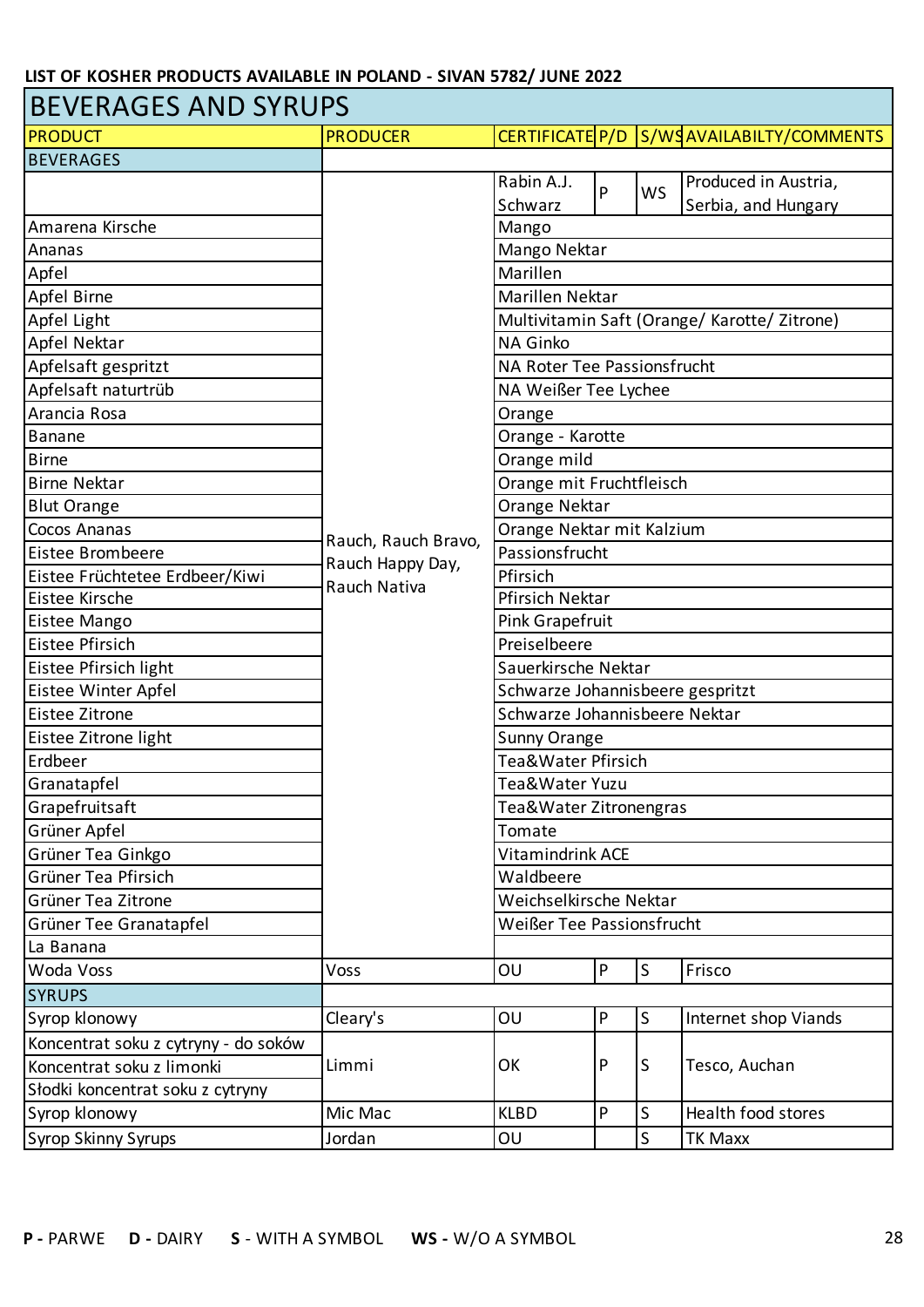### BEVERAGES AND SYRUPS

| <b>PRODUCT</b>                        | <b>PRODUCER</b> |                             |                           |           | CERTIFICATE P/D S/WSAVAILABILTY/COMMENTS         |  |  |
|---------------------------------------|-----------------|-----------------------------|---------------------------|-----------|--------------------------------------------------|--|--|
| <b>SYRUPS</b>                         |                 |                             |                           |           |                                                  |  |  |
|                                       |                 | <b>KSA</b>                  | $\boldsymbol{\mathsf{P}}$ | S         |                                                  |  |  |
| Syrop 1883 - Amaretto                 |                 | Syrop 1883 - Limonkowy      |                           |           |                                                  |  |  |
| Syrop 1883 - Bananowy                 |                 | Syrop 1883 - Melonowy       |                           |           |                                                  |  |  |
| Syrop 1883 - Biała czekolada          |                 | Syrop 1883 - Migdałowy      |                           |           |                                                  |  |  |
| Syrop 1883 - Blue curacao             |                 | Syrop 1883 - Mojito         |                           |           |                                                  |  |  |
| Syrop 1883 - Brzoskwinia              |                 | Syrop 1883 - Orzech laskowy |                           |           |                                                  |  |  |
| Syrop 1883 - Cukrowy (cane sugar)     |                 | Syrop 1883 - Pina colada    |                           |           |                                                  |  |  |
| Syrop 1883 - Cynamonowy               | Routin          | Syrop 1883 - Pistacjowy     |                           |           |                                                  |  |  |
| Syrop 1883 - Cytrynowy                |                 | Syrop 1883 - Pomarańczowy   |                           |           |                                                  |  |  |
| Syrop 1883 - Grenadine                |                 | Syrop 1883 - Różany         |                           |           |                                                  |  |  |
| Syrop 1883 - Ice Tea cytrynowe        |                 | Syrop 1883 - Tiramisu       |                           |           |                                                  |  |  |
| Syrop 1883 - Imbirowy                 |                 | Syrop 1883 - Truskawka      |                           |           |                                                  |  |  |
| Syrop 1883 - Irish cream              |                 | Syrop 1883 - Wanilia        |                           |           |                                                  |  |  |
| Syrop 1883 - Karmelowy                |                 | Syrop 1883 - Wiśniowy       |                           |           |                                                  |  |  |
| Syrop 1883 - Klonowy                  |                 | Syrop 1883 - Zielona mięta  |                           |           |                                                  |  |  |
| Syrop 1883 - Kokosowy                 |                 | Syrop 1883 - Żurawinowy     |                           |           |                                                  |  |  |
| Syrop daktylowy Silan                 | Silan           |                             | P                         | S         | Internet shop Viands                             |  |  |
| Syrop jagodowy BIO                    |                 |                             |                           |           | Evergreen, health food                           |  |  |
| Syrop klonowy Grade C BIO             | Vifranc         | <b>MK</b>                   | P                         | S         | stores                                           |  |  |
| Syrop żurawinowy BIO                  |                 |                             |                           |           |                                                  |  |  |
| OLIVE OILS, OILS, VINEGARS            |                 |                             |                           |           |                                                  |  |  |
| <b>PRODUCT</b>                        | <b>PRODUCER</b> | CERTIFICATE P/D             |                           |           | S/WSAVAILABILTY/COMMENTS                         |  |  |
|                                       |                 |                             |                           |           | Every extra-virgin olive                         |  |  |
| Olive oil extra virgin                | Every producer  |                             | $\mathsf{P}$              | <b>WS</b> | Olis are kosher                                  |  |  |
|                                       |                 |                             |                           |           | koszerne (no additions).                         |  |  |
| Rice vinegar                          | Every producer  |                             | P                         | WS        | Bez dodatków                                     |  |  |
| Spirit vinegar                        | Every producer  |                             | P                         | WS        | Bez dodatków                                     |  |  |
| Coconut oil cold press, unrefined     | Every producer  |                             | $\mathsf{P}$              | <b>WS</b> | Bez dodatków                                     |  |  |
| Olej kukurydziany                     |                 |                             |                           |           |                                                  |  |  |
| Olej słonecznikowy                    | <b>Basso</b>    | OU                          | $\mathsf{P}$              | S         |                                                  |  |  |
| Olej z nasion soi                     |                 |                             |                           |           | Delikatesy Podwawelskie                          |  |  |
| Olej rzepakowy Beskidzki              |                 | Rabin M.                    |                           |           |                                                  |  |  |
| Olej rzepakowy Fithia                 | Bielmar         | Schudrich                   | $\mathsf{P}$              | <b>WS</b> |                                                  |  |  |
|                                       |                 | OU                          | $\mathsf{P}$              | S         | Kaufland, Auchan                                 |  |  |
| Ekologiczna oliwa z pierwszego        |                 |                             |                           |           |                                                  |  |  |
| tłoczenia                             | <b>Borges</b>   |                             |                           |           | Oliwa z oliwek extra virgin, delikatna i owocowa |  |  |
| Oliwa z oliwek extra virgin           |                 |                             |                           |           | Oliwa z oliwek extra virgin, ekologiczna         |  |  |
| Oliwa z oliwek extra virgin, arbeqina | <b>Borges</b>   | OU                          | $\mathsf{P}$              | $\sf S$   | Kaufland, Auchan                                 |  |  |
| Olej słonecznikowy BIO 500ml          |                 |                             |                           |           |                                                  |  |  |
| Oliwa z oliwek extra virgin BIO       | Clearspring     | OU                          | P                         | S         |                                                  |  |  |
| Organiczny olej kokosowy              |                 | $\mathsf{P}$<br>Star K      |                           |           | Auchan                                           |  |  |
| Oliwa z oliwek extra virgin           | Carbonell       | OU                          |                           |           |                                                  |  |  |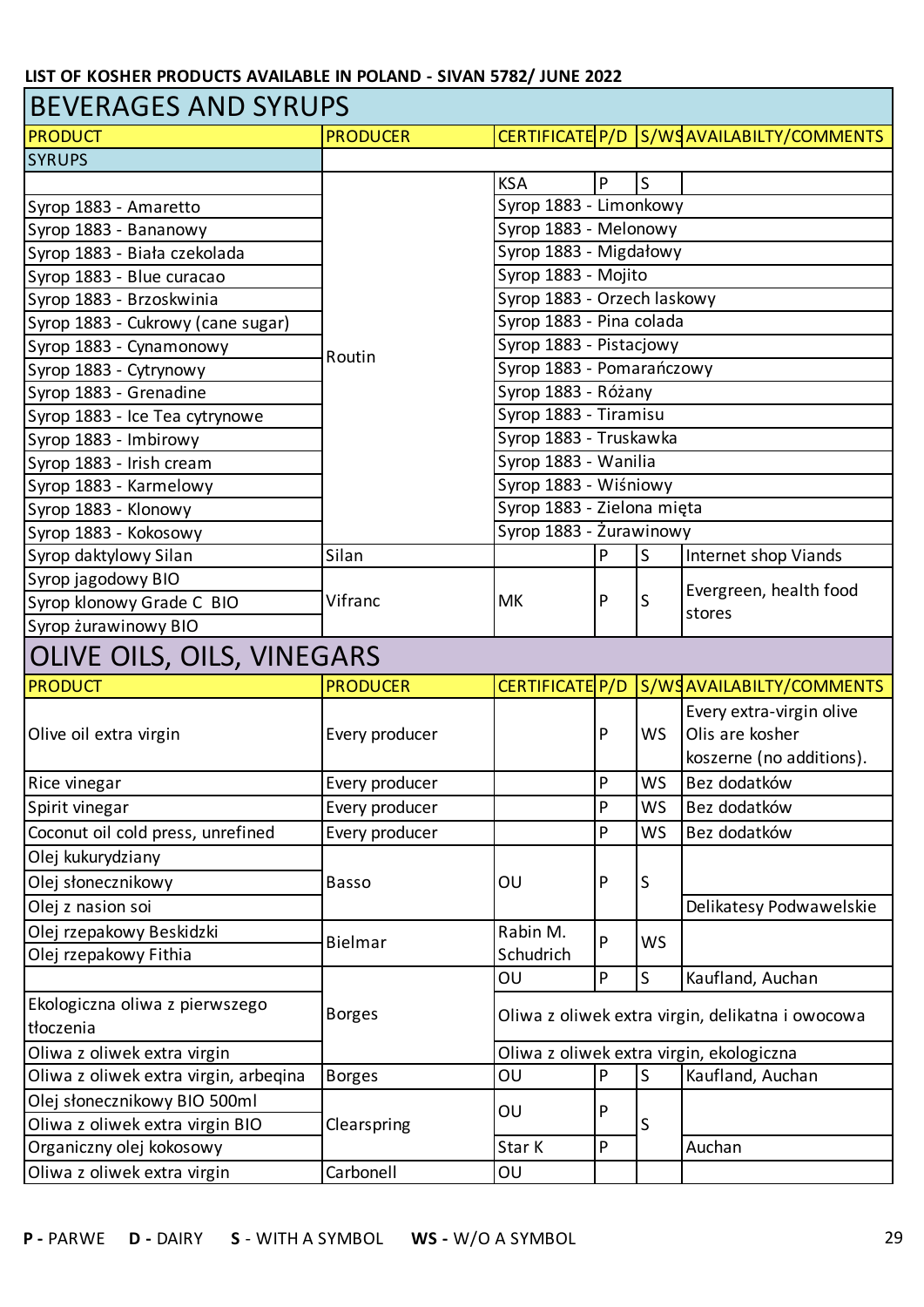| OLIVE OILS, OILS, VINEGARS            |                   |                                  |              |              |                          |  |  |
|---------------------------------------|-------------------|----------------------------------|--------------|--------------|--------------------------|--|--|
| <b>PRODUCT</b>                        | <b>PRODUCER</b>   | CERTIFICATE P/D                  |              |              | S/WSAVAILABILTY/COMMENTS |  |  |
| Olej Olisana                          |                   |                                  |              |              |                          |  |  |
| Olej roślinny                         | Costa d'Oro       |                                  | P            | ls           | Biedronka                |  |  |
| Olej roślinny Omega 3                 |                   | OU                               |              |              |                          |  |  |
| Oliwa z oliwek extra virgin           |                   |                                  |              |              |                          |  |  |
| Oliwa Filippo Berio Extra Virgin      |                   |                                  |              |              |                          |  |  |
| Classic                               |                   |                                  | $\mathsf{P}$ |              |                          |  |  |
| Oliwa Filippo Berio Extra Virgin      | Filippo Berio     | OU                               |              | lS           | http://www.italimport.pl |  |  |
| Delicato                              |                   |                                  |              |              |                          |  |  |
| Olej Iniany z pierwszego tłoczenia    |                   |                                  |              |              |                          |  |  |
| rafinowany                            |                   | 1Kosher                          |              |              |                          |  |  |
| Olej z orzechów laskowych z           |                   | (Rabin                           |              |              |                          |  |  |
| pierwszego tłoczenia rafinowany       | Goccia d'oro      | <b>Menachem</b>                  | P            | ls           |                          |  |  |
| Olej z orzechów pistacjowych          |                   | Hadad,                           |              |              |                          |  |  |
| Olej z orzechów włoskich z            |                   | Bruksela)                        |              |              |                          |  |  |
| pierwszego tłoczenia rafinowany       |                   |                                  |              |              |                          |  |  |
| Ocet spirytusowy 10%                  |                   | Rabin M.                         |              |              |                          |  |  |
| Ocet jabłkowy 6%                      | Jamar             | Schudrich                        | P            | <b>BS</b>    |                          |  |  |
|                                       |                   | R. Seckbach                      |              |              | The barcode on the label |  |  |
|                                       |                   |                                  | $\mathsf{P}$ | <b>WS</b>    | must have a letter K     |  |  |
| Olej Aro 1L, 5L, 10L                  |                   | Olej Oleo 1L                     |              |              |                          |  |  |
| Olej Butella 3 L                      |                   | Olej Popularny 1L, 3L, 5L, 10L   |              |              |                          |  |  |
| Olej Floriol 1L                       | Kruszwica Bunge   | Olej Rzepakowy Bartek 1L, 2L, 3L |              |              |                          |  |  |
| Olej Kujawski w butelkach PET         |                   | Olej Top Q 5L, 10L               |              |              |                          |  |  |
| pojemności 0,5L, 1L 1,5 L, 2L, 5L     |                   |                                  |              |              |                          |  |  |
| Olej Oleina 1L                        |                   | Olej Wyborny 1L, 3 L, 5L         |              |              |                          |  |  |
| Olej Olek 1L                          |                   |                                  |              |              |                          |  |  |
| Olej kokosowy                         | <b>KTC</b>        | <b>KLDB</b>                      | P            | IS           | Kuchnie Swiata           |  |  |
| Ocet jabłkowy                         | <b>OCTIM</b>      | Rabin M.                         | P            | <b>WS</b>    |                          |  |  |
| Ocet spirytusowy                      |                   | Schudrich                        |              |              |                          |  |  |
| Neutrale - mieszanka oliwy            |                   |                                  |              |              |                          |  |  |
| rafinowanej i oliwy extra virgin      | Monini            | OU                               | $\mathsf{P}$ | lS           | Auchan                   |  |  |
| Oliwa z oliwek extra virgin Classico  |                   |                                  |              |              |                          |  |  |
| Oliwa z oliwek extra virgin. Delicato |                   |                                  |              |              |                          |  |  |
| Olej kokosowy BIO                     | Nutiva            | OU                               | P            | S            | Health food stores       |  |  |
| Organiczny olej kokosowy              |                   |                                  |              |              | Natura                   |  |  |
| Mieszanka olejów roślinnych           | Olisana           | OU                               | P            | lS.          |                          |  |  |
| Olej ryżowy                           |                   |                                  |              |              | Społem                   |  |  |
| Oliwa z oliwek z dodatkiem sosu       | Pons              | OU                               | P            | S            | Carrefour                |  |  |
| tabasco                               |                   |                                  |              |              |                          |  |  |
| Olej z nasion Inu                     | Royal Harvest     | OU                               | ${\sf P}$    | S            | Viands internet store    |  |  |
| Oliwa z wytłoczyn z oliwek            | Salvadori Firenze | OU                               |              | $\mathsf{S}$ |                          |  |  |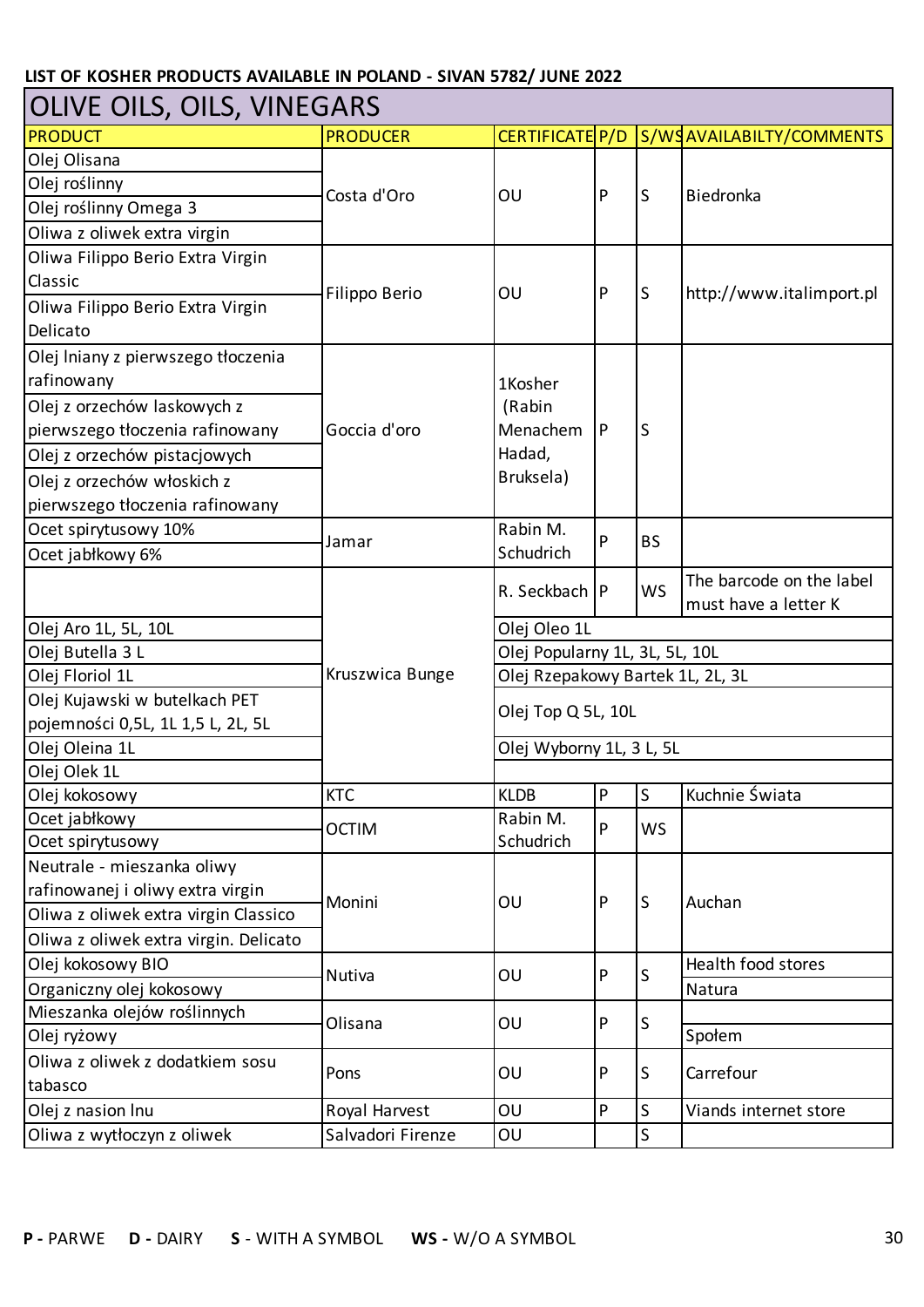| <b>OLIVE OILS, OILS, VINEGARS</b>                                 |                      |    |           |   |                                           |  |  |
|-------------------------------------------------------------------|----------------------|----|-----------|---|-------------------------------------------|--|--|
| <b>PRODUCT</b>                                                    | <b>PRODUCER</b>      |    |           |   | CERTIFICATE P/D S/WSAVAILABILTY/COMMENTS  |  |  |
| Oliwa z oliwek extra virgin                                       |                      |    |           |   |                                           |  |  |
| Oliwa z wytłoczyn z oliwek oraz oliwy                             | Savadori             | OU | P         | S | Auchan                                    |  |  |
| z oliwek                                                          |                      |    |           |   |                                           |  |  |
| Oliwa z oliwek Sindyanna                                          | Sindyanna of Galilee |    | ${\sf P}$ | S | Viands internet store                     |  |  |
| <b>BREAD AND PASTRIES</b>                                         |                      |    |           |   |                                           |  |  |
| <b>PRODUCT</b>                                                    | <b>PRODUCER</b>      |    |           |   | CERTIFICATE P/D S/WS AVAILABILTY/COMMENTS |  |  |
| List of bakeries providing kosher bread and pastries on pp. 53-54 |                      |    |           |   |                                           |  |  |
| Wafle kukurydziane - z solą morską                                |                      |    |           |   |                                           |  |  |
| Wafle kukurydziane - z ziolami                                    |                      |    |           |   |                                           |  |  |
| prowansalskimi                                                    |                      |    |           |   |                                           |  |  |
| Wafle kukurydziane - z bazylią i quinoa                           |                      |    |           |   |                                           |  |  |
|                                                                   |                      |    |           |   |                                           |  |  |
| Wafle kukurydziane - z oregano i chia                             |                      |    |           |   |                                           |  |  |
| Wafle kukurydziane - z koszą jaglaną                              |                      |    |           |   |                                           |  |  |
| i czarnym pieprzem                                                |                      |    |           |   |                                           |  |  |
| Wafle gryczane z solą morską i chia                               |                      |    |           |   |                                           |  |  |
| Wale ryżowe z czekoladą deserową                                  | Good Food            | OU | P         | S |                                           |  |  |
| Wale ryżowe z czekoladą mleczną                                   |                      |    |           |   |                                           |  |  |
| Wafle ryżowe - wieloziarniste z chia                              |                      |    |           |   |                                           |  |  |
| Wafle ryżowe z musli                                              |                      |    |           |   |                                           |  |  |
| Wafle ryżowe - z sezamem                                          |                      |    |           |   |                                           |  |  |
| Wafle ryżowe - naturalne                                          |                      |    |           |   |                                           |  |  |
| Wafle ryżowe - wieloziarniste                                     |                      |    |           |   |                                           |  |  |
| Organiczne wafle ryżowe - z solą                                  |                      |    |           |   |                                           |  |  |
| morska                                                            |                      |    |           |   |                                           |  |  |
| Wafle kukurydziane                                                |                      |    |           |   |                                           |  |  |
| Wafle kukurydziane jagła i pieprz                                 |                      |    |           |   |                                           |  |  |
| Wafle kukurydziane z solą morską                                  |                      |    |           |   |                                           |  |  |
| Wafle ryżowe z czarnuszką                                         |                      |    |           |   |                                           |  |  |
| Wafle ryżowe z dynią                                              |                      |    |           |   |                                           |  |  |
| Wafle ryżowe z gryką                                              |                      |    |           |   |                                           |  |  |
| Wafle ryżowe z komosą ryżową                                      |                      |    |           |   |                                           |  |  |
| Wafle ryżowe z kukurydzą                                          |                      |    |           |   |                                           |  |  |
| Wafle ryżowe z nasionami chia                                     |                      |    |           |   | Available in most of                      |  |  |
| Wafle ryżowe z sezamem                                            | Kupiec               | OU |           | S | groceries                                 |  |  |
| Wafle ryżowe z solą                                               |                      |    |           |   |                                           |  |  |
| Wafle ryżowe ze słonecznikiem                                     |                      |    |           |   |                                           |  |  |
| Wafle ryżowe zwykłe                                               |                      |    |           |   |                                           |  |  |
| Wielozbożowe wafle ryżowe                                         |                      |    |           |   |                                           |  |  |
| Wafle ryżowe z belgijską czekoladą                                |                      |    |           |   |                                           |  |  |
| mleczną                                                           |                      |    |           |   |                                           |  |  |
| Wafle ryżowe z belgijską czekoladą                                |                      |    |           |   |                                           |  |  |
| deserową                                                          |                      |    |           |   |                                           |  |  |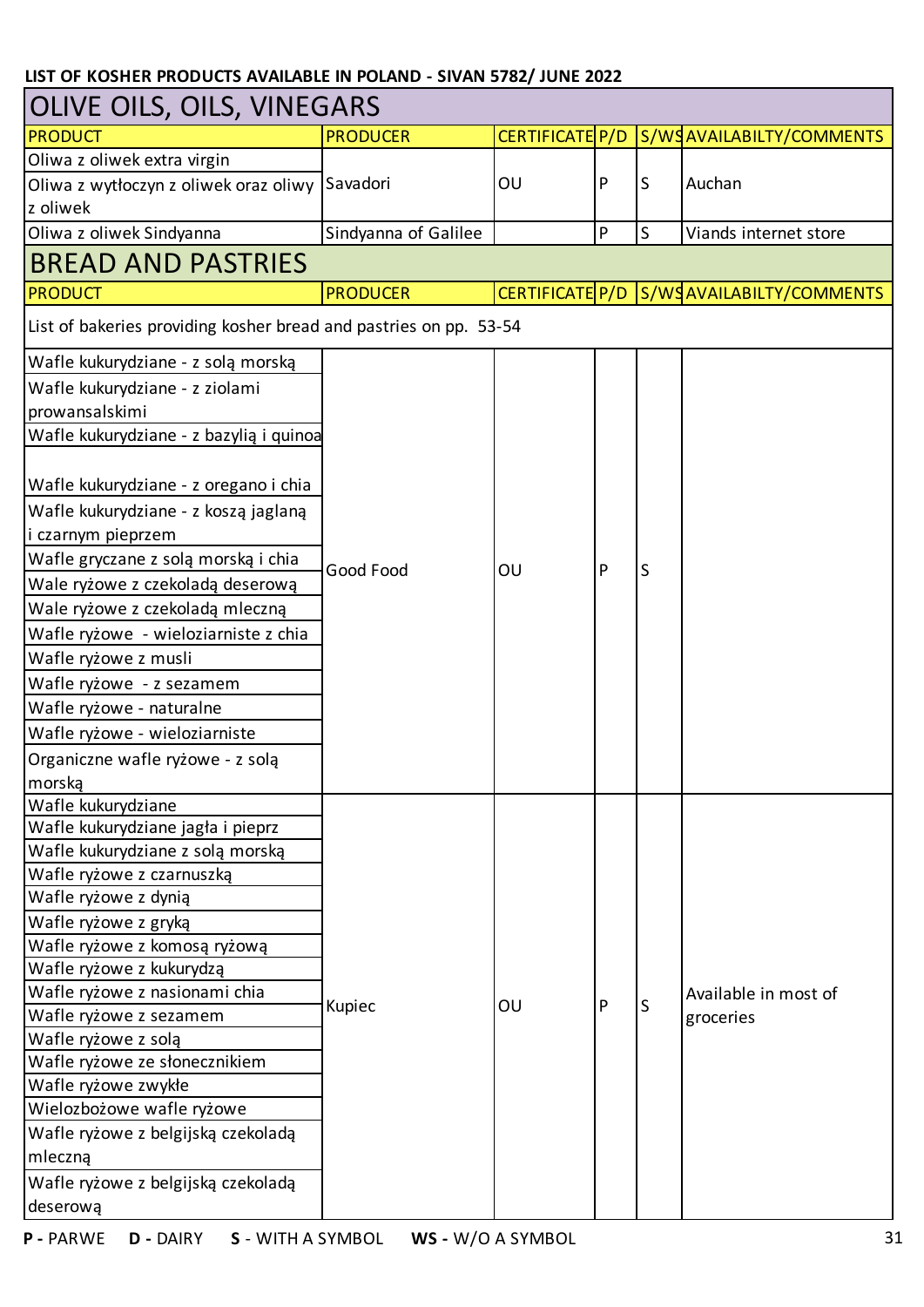| <b>BREAD AND PASTRIES</b>            |                 |                                |           |           |                                           |  |
|--------------------------------------|-----------------|--------------------------------|-----------|-----------|-------------------------------------------|--|
| <b>PRODUCT</b>                       | <b>PRODUCER</b> | CERTIFICATE P/D                |           |           | S/WSAVAILABILTY/COMMENTS                  |  |
| Bread chips - chrupiące kromeczki    |                 |                                |           |           |                                           |  |
| pszenne                              |                 |                                |           |           |                                           |  |
| Bran sticks - patyczki z otrąb       |                 |                                |           |           |                                           |  |
| pszennych                            |                 |                                |           |           |                                           |  |
| Pieczywo chrupkie żytnie razowe bez  |                 |                                |           |           | Makro, Lewiatan, Real,                    |  |
| cukru                                | Obst            | Badatz Eda                     | P         | <b>WS</b> | Żabka, E'Leclerc, Auchan,                 |  |
| Pieczywo chrupkie graham bez cukru   |                 | Charedit                       |           |           | Carrefour, Eurocash, Eko,<br>Chata Polska |  |
| Pieczywo chrupkie kukurydziane bez   |                 |                                |           |           |                                           |  |
| cukru                                |                 |                                |           |           |                                           |  |
| Pieczywo chrupkie 7 ziaren bez cukru |                 |                                |           |           |                                           |  |
| Pieczywo chrupkie ryżowe bez cukru   |                 |                                |           |           |                                           |  |
|                                      |                 | Rabin M.                       |           |           |                                           |  |
|                                      |                 | Schudrich                      | P         | S         |                                           |  |
| Maca razowa                          |                 | Maca z czosnkiem               |           |           |                                           |  |
| Maca razowa BIO                      |                 | Pieczywo chrupkie pomidorowe   |           |           |                                           |  |
| Maca razowa pszenna                  | Sante           | Pieczywo chrupkie pszenne      |           |           |                                           |  |
| Maca tradycyjna                      |                 | Pieczywo chrupkie razowe       |           |           |                                           |  |
| Maca tradycyjna BIO                  |                 | Wafle ryżowe naturalne         |           |           |                                           |  |
| Maca tradycyjna pszenna              |                 | Wafle ryżowe z amarantusem     |           |           |                                           |  |
| Maca z cebulką                       |                 | Wafle ryżowe z solą himalajską |           |           |                                           |  |
| Pieczywo lekkie 7 ziaren             |                 |                                |           |           |                                           |  |
| Lekkie pieczywo superfoods z quinoą  |                 |                                |           |           |                                           |  |
| 3 kolory                             |                 |                                |           |           |                                           |  |
| Lekkie pieczywo superfoods z quinoą  |                 |                                |           |           |                                           |  |
| białą i kaniwą                       |                 |                                |           |           |                                           |  |
| Pieczywo lekkie błonnikowe           |                 |                                |           |           |                                           |  |
| Pieczywo lekkie jaglane              |                 |                                |           |           |                                           |  |
| Pieczywo lekkie pełnoziarniste       |                 |                                |           |           |                                           |  |
| Pieczywo lekkie razowe               |                 |                                |           |           |                                           |  |
| Pieczywo lekkie superfoods z miłką   |                 |                                |           |           |                                           |  |
| abisyńską                            |                 |                                |           |           |                                           |  |
| Pieczywo lekkie z orkiszem i dynią   | Sonko           | OU                             | ${\sf P}$ | S         |                                           |  |
| Pieczywo lekkie z owsem              |                 |                                |           |           |                                           |  |
| Pieczywo lekkie ze słonecznikiem     |                 |                                |           |           |                                           |  |
| Pieczywo lekkie żytnie               |                 |                                |           |           |                                           |  |
| Wafle 7 ziaren z dzikim ryżem        |                 |                                |           |           |                                           |  |
| Wafle ryżowe naturalne               |                 |                                |           |           |                                           |  |
| Wafle ryżowe z dynią i algami        |                 |                                |           |           |                                           |  |
| Wafle ryżowe z solą morską           |                 |                                |           |           |                                           |  |
| Wafle ryżowe z wiesiłkiem i          |                 |                                |           |           |                                           |  |
| siemieniem Inianym                   |                 |                                |           |           |                                           |  |
| Wafle ryżowe ze słonecznikiem        |                 |                                |           |           |                                           |  |
| Wafle superfoods jaglane + chia      |                 |                                |           |           |                                           |  |

٦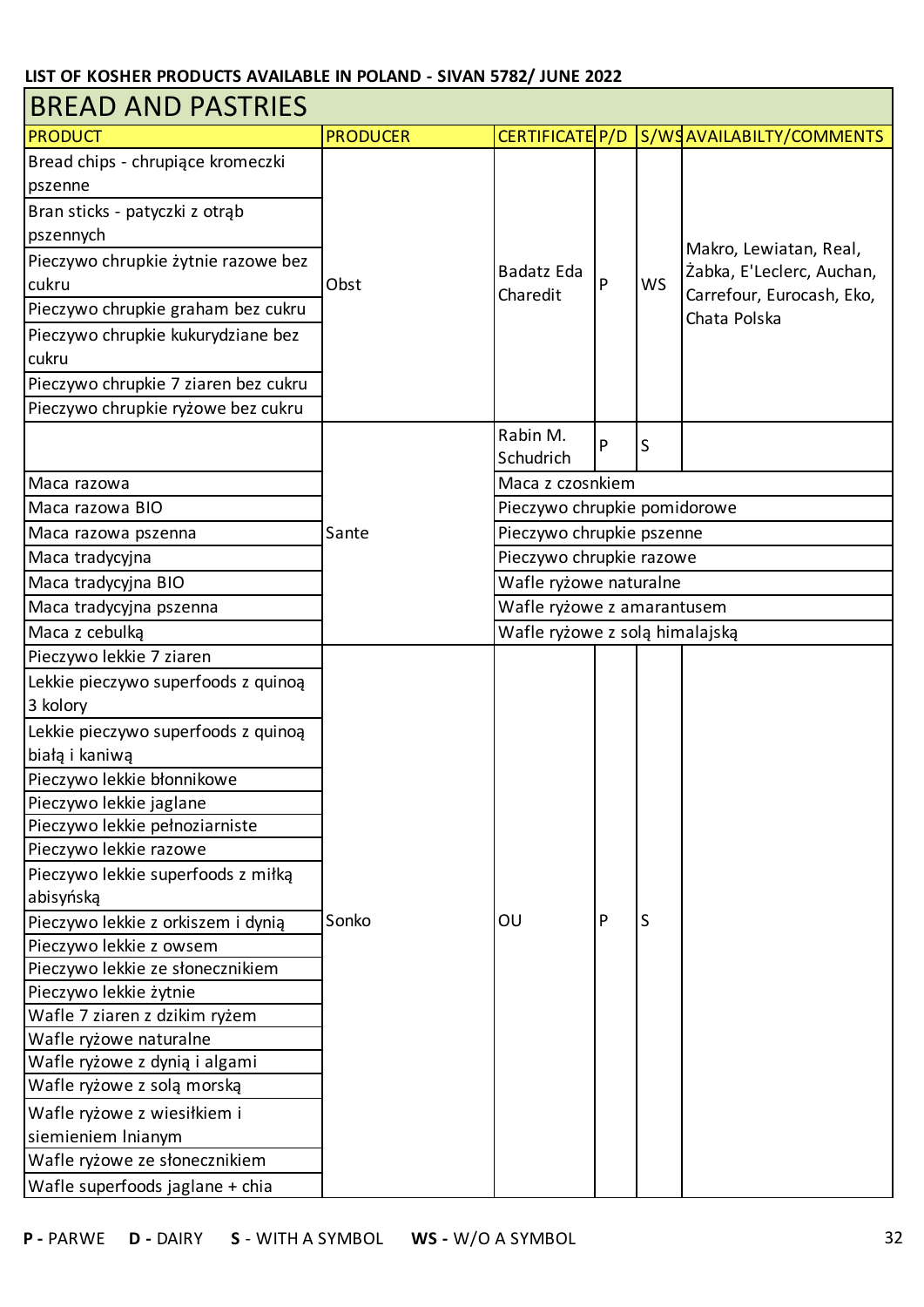| <b>BREAD AND PASTRIES</b>                       |                 |                 |         |           |                                            |  |
|-------------------------------------------------|-----------------|-----------------|---------|-----------|--------------------------------------------|--|
| <b>PRODUCT</b>                                  | <b>PRODUCER</b> | CERTIFICATE P/D |         |           | S/WSAVAILABILTY/COMMENTS                   |  |
| Wafle superfoods jaglane + quinoa 3<br>kolory   |                 |                 |         |           |                                            |  |
| Wafle superfoods kukurydziane +                 |                 |                 |         |           |                                            |  |
| amarantus                                       |                 |                 |         |           |                                            |  |
| Wafle superfoods ryżowe + miłka                 |                 |                 |         |           |                                            |  |
| abisyńska                                       |                 |                 |         |           |                                            |  |
| Wafle superfoods ryżowe z ziarnami              |                 |                 |         |           |                                            |  |
| konopi i kaniwy - cienkie                       |                 |                 |         |           |                                            |  |
| Wafle z Muesli                                  |                 |                 |         |           |                                            |  |
| Wafle ryżowe w czekoladzie mlecznej             |                 |                 |         |           |                                            |  |
| Wafle ryżowe w czekoladzie                      | Sonko           | OU              | $P/M$ S |           |                                            |  |
| deserowej                                       |                 |                 |         |           |                                            |  |
| Wafle ryżowe w polewie jogurtowej               |                 |                 |         |           |                                            |  |
| Wafle gryczane w czekoladzie                    |                 |                 |         |           |                                            |  |
| mlecznej                                        |                 |                 |         |           |                                            |  |
| Wafle gryczane w czekoladzie                    |                 |                 |         |           |                                            |  |
| deserowej                                       |                 |                 |         |           |                                            |  |
| Wafle superfoods ryżowe z ziarnami              |                 |                 |         |           |                                            |  |
| kaszy gryczanej nieprażone cieńkie              |                 |                 |         |           |                                            |  |
| <b>ORIENTAL PRODUCTS</b>                        |                 |                 |         |           |                                            |  |
| <b>PRODUCT</b>                                  | <b>PRODUCER</b> | CERTIFICATE P/D |         |           | S/WSAVAILABILTY/COMMENTS                   |  |
| Rice paper                                      | Every producer  |                 | P       | <b>WS</b> | Only if contains solely<br>rice and water. |  |
| Algi sushi nori                                 | Every producer  |                 | P       | <b>WS</b> | Without additions                          |  |
| Miso hatcho BIO 300 g                           |                 | OK              |         |           |                                            |  |
| Miso jęczmienne BIO 300 g                       |                 |                 |         |           |                                            |  |
| Mleko kokosowe BIO 400ml                        |                 |                 |         |           |                                            |  |
| Olej kokosowy Virgin BIO 200g/222ml Clearspring |                 | Star K          | P       | S         |                                            |  |
| Olej sojowy BIO 500ml                           |                 |                 |         |           |                                            |  |
| Shoyu sos sojowy 500ml                          |                 | OU              |         |           |                                            |  |
| Shoyu sos sojowy BIO 150ml                      |                 |                 |         |           |                                            |  |
| Skrobia Kuzu BIO 125g                           |                 |                 |         |           |                                            |  |
| Tamari sos sojowy 500ml                         | Clearspring     | OK              | P       | S         |                                            |  |
| Tamari sos sojowy BIO 150ml                     |                 |                 |         |           |                                            |  |
| Kikkoman sos sojowy                             |                 |                 |         |           |                                            |  |
| Kikkoman słodki sos sojowy                      |                 |                 |         |           |                                            |  |
| Kikkoman Tamari bezglutenowy sos                |                 |                 |         |           |                                            |  |
| sojowy                                          | Kikkoman        | <b>KLBD</b>     | P       | <b>WS</b> | Produced in the                            |  |
| Kikkoman sos sojowy o obniżonej                 |                 |                 |         |           | Netherlands                                |  |
| zawartości soli                                 |                 |                 |         |           |                                            |  |
|                                                 |                 |                 |         |           |                                            |  |
| Kikkoman cytrusowy sos sojowy Ponzu             |                 |                 |         |           |                                            |  |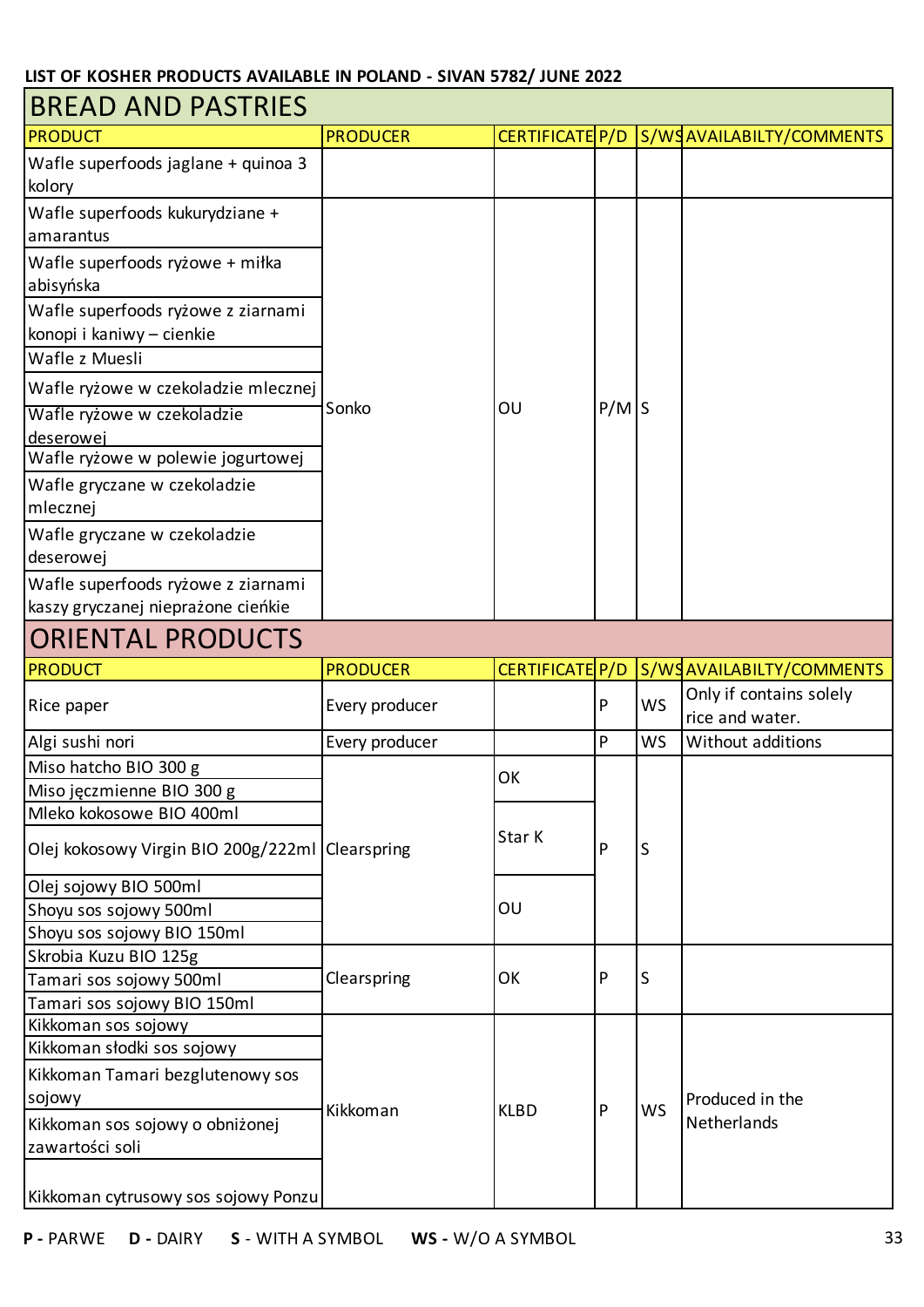| CERTIFICATE P/D S/WSAVAILABILTY/COMMENTS<br><b>PRODUCER</b><br>OK<br>P<br>Hijiki<br>Hidaka Sun-Dried Kombu<br>Brown Rice Koji<br>Cracked Rice Koji<br>Kombu Powder<br>Organic Brown Rice Koji<br>Organic Shoyu<br>Rice Koji<br>Shoyu<br>Kagoshima Kuzu Noodles (Kuzukiri)<br>Yaemon Organic Tamari<br>Organic Akizuki Kuzu<br>Yaemon Tamari<br>Organic Kuzu<br>Organic Bancha (Green Tea)<br>Authentic Mikawa Mirin<br>Organic Genmai Kukicha (Brown Rice Kukicha)<br>P<br>S<br>OK<br>Organic Genmaicha<br>Organic Mikawa Mirin<br>Organic Mikawa Mirin with salt<br>Organic Hojicha (Roasted Green Tea)<br>Organic Brown Rice Miso<br>Organic Kukicha (Twig Tea)<br>P<br>S<br>OK<br>Organic Matcha (Powdered Green Tea)<br>Organic Barley Miso<br>Organic Hatcho Miso (Soybean Miso)<br>Organic Oolong Tea<br>Mitoku<br>Organic Soybean Miso<br>Organic Sencha (Premium Green Tea)<br>Ume Concentrate<br>Organic White Miso (Sweet Miso)<br>Ume Pickled Shiso Leaves (Shiso Senmai, Shiso<br><b>Sliced Shiitake</b><br>Momiji)<br>Dried Shiitake Mushroom - all grades<br>Ume Shiso Sprinkle<br>Umeboshi Paste<br>Yukiguni Dried Maitake<br>Yukiguni Maitake powder<br>Umeboshi Plums<br>Organic 100% Soba, salt free<br>Umeboshi Vinegar (Ume Su)<br>Organic 100% Soba w/salt<br>Ryujin Organic Umeboshi Plums<br>Organic 70% Soba<br>Ryujin Umeboshi Paste<br>Organic Brown Rice Udon<br>Ryujin Umeboshi Plums<br>Hot & Spicy Sesame Oil (Rayu)<br>Ryujin Umeboshi Vinegar (Ume Su)<br><b>Toasted Sesame Oil</b><br>Kyushu Organic Brown Rice Vinegar<br>Virgin Sesame Oil<br>Umeboshi Vinegar<br>Arame (organic)<br>Organic Wasabi Powder<br>Wasabi Powder, premium<br>Kanten Bars<br>Kanten Flakes<br>S<br>Sos sojowy Sempio<br>Sempio<br>OU<br> GRAINS, CEREALS, GROATS, PASTAS<br>CERTIFICATE P/D<br>S/WSAVAILABILTY/COMMENTS<br><b>PRODUCER</b><br>Only natural, raw and<br><b>WS</b><br>Bób<br>P<br>unflavored.<br>Kaszka orkiszowa<br>Ciecierzyca<br>Fasola (wszystkie rodzaje)<br>Komosa ryżowa / quinoa<br>Every producer<br>Groch<br>Otręby gryczane<br>Soczewica (wszystkie odmiany)<br>Otręby owsiane<br>Otręby pszenne<br>Soja | <b>ORIENTAL PRODUCTS</b> |  |  |  |  |  |  |  |
|------------------------------------------------------------------------------------------------------------------------------------------------------------------------------------------------------------------------------------------------------------------------------------------------------------------------------------------------------------------------------------------------------------------------------------------------------------------------------------------------------------------------------------------------------------------------------------------------------------------------------------------------------------------------------------------------------------------------------------------------------------------------------------------------------------------------------------------------------------------------------------------------------------------------------------------------------------------------------------------------------------------------------------------------------------------------------------------------------------------------------------------------------------------------------------------------------------------------------------------------------------------------------------------------------------------------------------------------------------------------------------------------------------------------------------------------------------------------------------------------------------------------------------------------------------------------------------------------------------------------------------------------------------------------------------------------------------------------------------------------------------------------------------------------------------------------------------------------------------------------------------------------------------------------------------------------------------------------------------------------------------------------------------------------------------------------------------------------------------------------------------------------|--------------------------|--|--|--|--|--|--|--|
|                                                                                                                                                                                                                                                                                                                                                                                                                                                                                                                                                                                                                                                                                                                                                                                                                                                                                                                                                                                                                                                                                                                                                                                                                                                                                                                                                                                                                                                                                                                                                                                                                                                                                                                                                                                                                                                                                                                                                                                                                                                                                                                                                | <b>PRODUCT</b>           |  |  |  |  |  |  |  |
|                                                                                                                                                                                                                                                                                                                                                                                                                                                                                                                                                                                                                                                                                                                                                                                                                                                                                                                                                                                                                                                                                                                                                                                                                                                                                                                                                                                                                                                                                                                                                                                                                                                                                                                                                                                                                                                                                                                                                                                                                                                                                                                                                |                          |  |  |  |  |  |  |  |
|                                                                                                                                                                                                                                                                                                                                                                                                                                                                                                                                                                                                                                                                                                                                                                                                                                                                                                                                                                                                                                                                                                                                                                                                                                                                                                                                                                                                                                                                                                                                                                                                                                                                                                                                                                                                                                                                                                                                                                                                                                                                                                                                                | Barley Koji              |  |  |  |  |  |  |  |
|                                                                                                                                                                                                                                                                                                                                                                                                                                                                                                                                                                                                                                                                                                                                                                                                                                                                                                                                                                                                                                                                                                                                                                                                                                                                                                                                                                                                                                                                                                                                                                                                                                                                                                                                                                                                                                                                                                                                                                                                                                                                                                                                                |                          |  |  |  |  |  |  |  |
|                                                                                                                                                                                                                                                                                                                                                                                                                                                                                                                                                                                                                                                                                                                                                                                                                                                                                                                                                                                                                                                                                                                                                                                                                                                                                                                                                                                                                                                                                                                                                                                                                                                                                                                                                                                                                                                                                                                                                                                                                                                                                                                                                |                          |  |  |  |  |  |  |  |
|                                                                                                                                                                                                                                                                                                                                                                                                                                                                                                                                                                                                                                                                                                                                                                                                                                                                                                                                                                                                                                                                                                                                                                                                                                                                                                                                                                                                                                                                                                                                                                                                                                                                                                                                                                                                                                                                                                                                                                                                                                                                                                                                                |                          |  |  |  |  |  |  |  |
|                                                                                                                                                                                                                                                                                                                                                                                                                                                                                                                                                                                                                                                                                                                                                                                                                                                                                                                                                                                                                                                                                                                                                                                                                                                                                                                                                                                                                                                                                                                                                                                                                                                                                                                                                                                                                                                                                                                                                                                                                                                                                                                                                |                          |  |  |  |  |  |  |  |
|                                                                                                                                                                                                                                                                                                                                                                                                                                                                                                                                                                                                                                                                                                                                                                                                                                                                                                                                                                                                                                                                                                                                                                                                                                                                                                                                                                                                                                                                                                                                                                                                                                                                                                                                                                                                                                                                                                                                                                                                                                                                                                                                                |                          |  |  |  |  |  |  |  |
|                                                                                                                                                                                                                                                                                                                                                                                                                                                                                                                                                                                                                                                                                                                                                                                                                                                                                                                                                                                                                                                                                                                                                                                                                                                                                                                                                                                                                                                                                                                                                                                                                                                                                                                                                                                                                                                                                                                                                                                                                                                                                                                                                |                          |  |  |  |  |  |  |  |
|                                                                                                                                                                                                                                                                                                                                                                                                                                                                                                                                                                                                                                                                                                                                                                                                                                                                                                                                                                                                                                                                                                                                                                                                                                                                                                                                                                                                                                                                                                                                                                                                                                                                                                                                                                                                                                                                                                                                                                                                                                                                                                                                                |                          |  |  |  |  |  |  |  |
|                                                                                                                                                                                                                                                                                                                                                                                                                                                                                                                                                                                                                                                                                                                                                                                                                                                                                                                                                                                                                                                                                                                                                                                                                                                                                                                                                                                                                                                                                                                                                                                                                                                                                                                                                                                                                                                                                                                                                                                                                                                                                                                                                |                          |  |  |  |  |  |  |  |
|                                                                                                                                                                                                                                                                                                                                                                                                                                                                                                                                                                                                                                                                                                                                                                                                                                                                                                                                                                                                                                                                                                                                                                                                                                                                                                                                                                                                                                                                                                                                                                                                                                                                                                                                                                                                                                                                                                                                                                                                                                                                                                                                                |                          |  |  |  |  |  |  |  |
|                                                                                                                                                                                                                                                                                                                                                                                                                                                                                                                                                                                                                                                                                                                                                                                                                                                                                                                                                                                                                                                                                                                                                                                                                                                                                                                                                                                                                                                                                                                                                                                                                                                                                                                                                                                                                                                                                                                                                                                                                                                                                                                                                |                          |  |  |  |  |  |  |  |
|                                                                                                                                                                                                                                                                                                                                                                                                                                                                                                                                                                                                                                                                                                                                                                                                                                                                                                                                                                                                                                                                                                                                                                                                                                                                                                                                                                                                                                                                                                                                                                                                                                                                                                                                                                                                                                                                                                                                                                                                                                                                                                                                                |                          |  |  |  |  |  |  |  |
|                                                                                                                                                                                                                                                                                                                                                                                                                                                                                                                                                                                                                                                                                                                                                                                                                                                                                                                                                                                                                                                                                                                                                                                                                                                                                                                                                                                                                                                                                                                                                                                                                                                                                                                                                                                                                                                                                                                                                                                                                                                                                                                                                |                          |  |  |  |  |  |  |  |
|                                                                                                                                                                                                                                                                                                                                                                                                                                                                                                                                                                                                                                                                                                                                                                                                                                                                                                                                                                                                                                                                                                                                                                                                                                                                                                                                                                                                                                                                                                                                                                                                                                                                                                                                                                                                                                                                                                                                                                                                                                                                                                                                                |                          |  |  |  |  |  |  |  |
|                                                                                                                                                                                                                                                                                                                                                                                                                                                                                                                                                                                                                                                                                                                                                                                                                                                                                                                                                                                                                                                                                                                                                                                                                                                                                                                                                                                                                                                                                                                                                                                                                                                                                                                                                                                                                                                                                                                                                                                                                                                                                                                                                |                          |  |  |  |  |  |  |  |
|                                                                                                                                                                                                                                                                                                                                                                                                                                                                                                                                                                                                                                                                                                                                                                                                                                                                                                                                                                                                                                                                                                                                                                                                                                                                                                                                                                                                                                                                                                                                                                                                                                                                                                                                                                                                                                                                                                                                                                                                                                                                                                                                                |                          |  |  |  |  |  |  |  |
|                                                                                                                                                                                                                                                                                                                                                                                                                                                                                                                                                                                                                                                                                                                                                                                                                                                                                                                                                                                                                                                                                                                                                                                                                                                                                                                                                                                                                                                                                                                                                                                                                                                                                                                                                                                                                                                                                                                                                                                                                                                                                                                                                |                          |  |  |  |  |  |  |  |
|                                                                                                                                                                                                                                                                                                                                                                                                                                                                                                                                                                                                                                                                                                                                                                                                                                                                                                                                                                                                                                                                                                                                                                                                                                                                                                                                                                                                                                                                                                                                                                                                                                                                                                                                                                                                                                                                                                                                                                                                                                                                                                                                                |                          |  |  |  |  |  |  |  |
|                                                                                                                                                                                                                                                                                                                                                                                                                                                                                                                                                                                                                                                                                                                                                                                                                                                                                                                                                                                                                                                                                                                                                                                                                                                                                                                                                                                                                                                                                                                                                                                                                                                                                                                                                                                                                                                                                                                                                                                                                                                                                                                                                |                          |  |  |  |  |  |  |  |
|                                                                                                                                                                                                                                                                                                                                                                                                                                                                                                                                                                                                                                                                                                                                                                                                                                                                                                                                                                                                                                                                                                                                                                                                                                                                                                                                                                                                                                                                                                                                                                                                                                                                                                                                                                                                                                                                                                                                                                                                                                                                                                                                                |                          |  |  |  |  |  |  |  |
|                                                                                                                                                                                                                                                                                                                                                                                                                                                                                                                                                                                                                                                                                                                                                                                                                                                                                                                                                                                                                                                                                                                                                                                                                                                                                                                                                                                                                                                                                                                                                                                                                                                                                                                                                                                                                                                                                                                                                                                                                                                                                                                                                |                          |  |  |  |  |  |  |  |
|                                                                                                                                                                                                                                                                                                                                                                                                                                                                                                                                                                                                                                                                                                                                                                                                                                                                                                                                                                                                                                                                                                                                                                                                                                                                                                                                                                                                                                                                                                                                                                                                                                                                                                                                                                                                                                                                                                                                                                                                                                                                                                                                                |                          |  |  |  |  |  |  |  |
|                                                                                                                                                                                                                                                                                                                                                                                                                                                                                                                                                                                                                                                                                                                                                                                                                                                                                                                                                                                                                                                                                                                                                                                                                                                                                                                                                                                                                                                                                                                                                                                                                                                                                                                                                                                                                                                                                                                                                                                                                                                                                                                                                |                          |  |  |  |  |  |  |  |
|                                                                                                                                                                                                                                                                                                                                                                                                                                                                                                                                                                                                                                                                                                                                                                                                                                                                                                                                                                                                                                                                                                                                                                                                                                                                                                                                                                                                                                                                                                                                                                                                                                                                                                                                                                                                                                                                                                                                                                                                                                                                                                                                                |                          |  |  |  |  |  |  |  |
|                                                                                                                                                                                                                                                                                                                                                                                                                                                                                                                                                                                                                                                                                                                                                                                                                                                                                                                                                                                                                                                                                                                                                                                                                                                                                                                                                                                                                                                                                                                                                                                                                                                                                                                                                                                                                                                                                                                                                                                                                                                                                                                                                |                          |  |  |  |  |  |  |  |
|                                                                                                                                                                                                                                                                                                                                                                                                                                                                                                                                                                                                                                                                                                                                                                                                                                                                                                                                                                                                                                                                                                                                                                                                                                                                                                                                                                                                                                                                                                                                                                                                                                                                                                                                                                                                                                                                                                                                                                                                                                                                                                                                                |                          |  |  |  |  |  |  |  |
|                                                                                                                                                                                                                                                                                                                                                                                                                                                                                                                                                                                                                                                                                                                                                                                                                                                                                                                                                                                                                                                                                                                                                                                                                                                                                                                                                                                                                                                                                                                                                                                                                                                                                                                                                                                                                                                                                                                                                                                                                                                                                                                                                |                          |  |  |  |  |  |  |  |
|                                                                                                                                                                                                                                                                                                                                                                                                                                                                                                                                                                                                                                                                                                                                                                                                                                                                                                                                                                                                                                                                                                                                                                                                                                                                                                                                                                                                                                                                                                                                                                                                                                                                                                                                                                                                                                                                                                                                                                                                                                                                                                                                                |                          |  |  |  |  |  |  |  |
|                                                                                                                                                                                                                                                                                                                                                                                                                                                                                                                                                                                                                                                                                                                                                                                                                                                                                                                                                                                                                                                                                                                                                                                                                                                                                                                                                                                                                                                                                                                                                                                                                                                                                                                                                                                                                                                                                                                                                                                                                                                                                                                                                |                          |  |  |  |  |  |  |  |
|                                                                                                                                                                                                                                                                                                                                                                                                                                                                                                                                                                                                                                                                                                                                                                                                                                                                                                                                                                                                                                                                                                                                                                                                                                                                                                                                                                                                                                                                                                                                                                                                                                                                                                                                                                                                                                                                                                                                                                                                                                                                                                                                                |                          |  |  |  |  |  |  |  |
|                                                                                                                                                                                                                                                                                                                                                                                                                                                                                                                                                                                                                                                                                                                                                                                                                                                                                                                                                                                                                                                                                                                                                                                                                                                                                                                                                                                                                                                                                                                                                                                                                                                                                                                                                                                                                                                                                                                                                                                                                                                                                                                                                |                          |  |  |  |  |  |  |  |
|                                                                                                                                                                                                                                                                                                                                                                                                                                                                                                                                                                                                                                                                                                                                                                                                                                                                                                                                                                                                                                                                                                                                                                                                                                                                                                                                                                                                                                                                                                                                                                                                                                                                                                                                                                                                                                                                                                                                                                                                                                                                                                                                                |                          |  |  |  |  |  |  |  |
|                                                                                                                                                                                                                                                                                                                                                                                                                                                                                                                                                                                                                                                                                                                                                                                                                                                                                                                                                                                                                                                                                                                                                                                                                                                                                                                                                                                                                                                                                                                                                                                                                                                                                                                                                                                                                                                                                                                                                                                                                                                                                                                                                |                          |  |  |  |  |  |  |  |
|                                                                                                                                                                                                                                                                                                                                                                                                                                                                                                                                                                                                                                                                                                                                                                                                                                                                                                                                                                                                                                                                                                                                                                                                                                                                                                                                                                                                                                                                                                                                                                                                                                                                                                                                                                                                                                                                                                                                                                                                                                                                                                                                                |                          |  |  |  |  |  |  |  |
|                                                                                                                                                                                                                                                                                                                                                                                                                                                                                                                                                                                                                                                                                                                                                                                                                                                                                                                                                                                                                                                                                                                                                                                                                                                                                                                                                                                                                                                                                                                                                                                                                                                                                                                                                                                                                                                                                                                                                                                                                                                                                                                                                |                          |  |  |  |  |  |  |  |
|                                                                                                                                                                                                                                                                                                                                                                                                                                                                                                                                                                                                                                                                                                                                                                                                                                                                                                                                                                                                                                                                                                                                                                                                                                                                                                                                                                                                                                                                                                                                                                                                                                                                                                                                                                                                                                                                                                                                                                                                                                                                                                                                                | PRODUCT                  |  |  |  |  |  |  |  |
|                                                                                                                                                                                                                                                                                                                                                                                                                                                                                                                                                                                                                                                                                                                                                                                                                                                                                                                                                                                                                                                                                                                                                                                                                                                                                                                                                                                                                                                                                                                                                                                                                                                                                                                                                                                                                                                                                                                                                                                                                                                                                                                                                |                          |  |  |  |  |  |  |  |
|                                                                                                                                                                                                                                                                                                                                                                                                                                                                                                                                                                                                                                                                                                                                                                                                                                                                                                                                                                                                                                                                                                                                                                                                                                                                                                                                                                                                                                                                                                                                                                                                                                                                                                                                                                                                                                                                                                                                                                                                                                                                                                                                                |                          |  |  |  |  |  |  |  |
|                                                                                                                                                                                                                                                                                                                                                                                                                                                                                                                                                                                                                                                                                                                                                                                                                                                                                                                                                                                                                                                                                                                                                                                                                                                                                                                                                                                                                                                                                                                                                                                                                                                                                                                                                                                                                                                                                                                                                                                                                                                                                                                                                |                          |  |  |  |  |  |  |  |
|                                                                                                                                                                                                                                                                                                                                                                                                                                                                                                                                                                                                                                                                                                                                                                                                                                                                                                                                                                                                                                                                                                                                                                                                                                                                                                                                                                                                                                                                                                                                                                                                                                                                                                                                                                                                                                                                                                                                                                                                                                                                                                                                                |                          |  |  |  |  |  |  |  |
|                                                                                                                                                                                                                                                                                                                                                                                                                                                                                                                                                                                                                                                                                                                                                                                                                                                                                                                                                                                                                                                                                                                                                                                                                                                                                                                                                                                                                                                                                                                                                                                                                                                                                                                                                                                                                                                                                                                                                                                                                                                                                                                                                |                          |  |  |  |  |  |  |  |
|                                                                                                                                                                                                                                                                                                                                                                                                                                                                                                                                                                                                                                                                                                                                                                                                                                                                                                                                                                                                                                                                                                                                                                                                                                                                                                                                                                                                                                                                                                                                                                                                                                                                                                                                                                                                                                                                                                                                                                                                                                                                                                                                                |                          |  |  |  |  |  |  |  |
| Otręby żytnie<br>Kasza gryczana                                                                                                                                                                                                                                                                                                                                                                                                                                                                                                                                                                                                                                                                                                                                                                                                                                                                                                                                                                                                                                                                                                                                                                                                                                                                                                                                                                                                                                                                                                                                                                                                                                                                                                                                                                                                                                                                                                                                                                                                                                                                                                                |                          |  |  |  |  |  |  |  |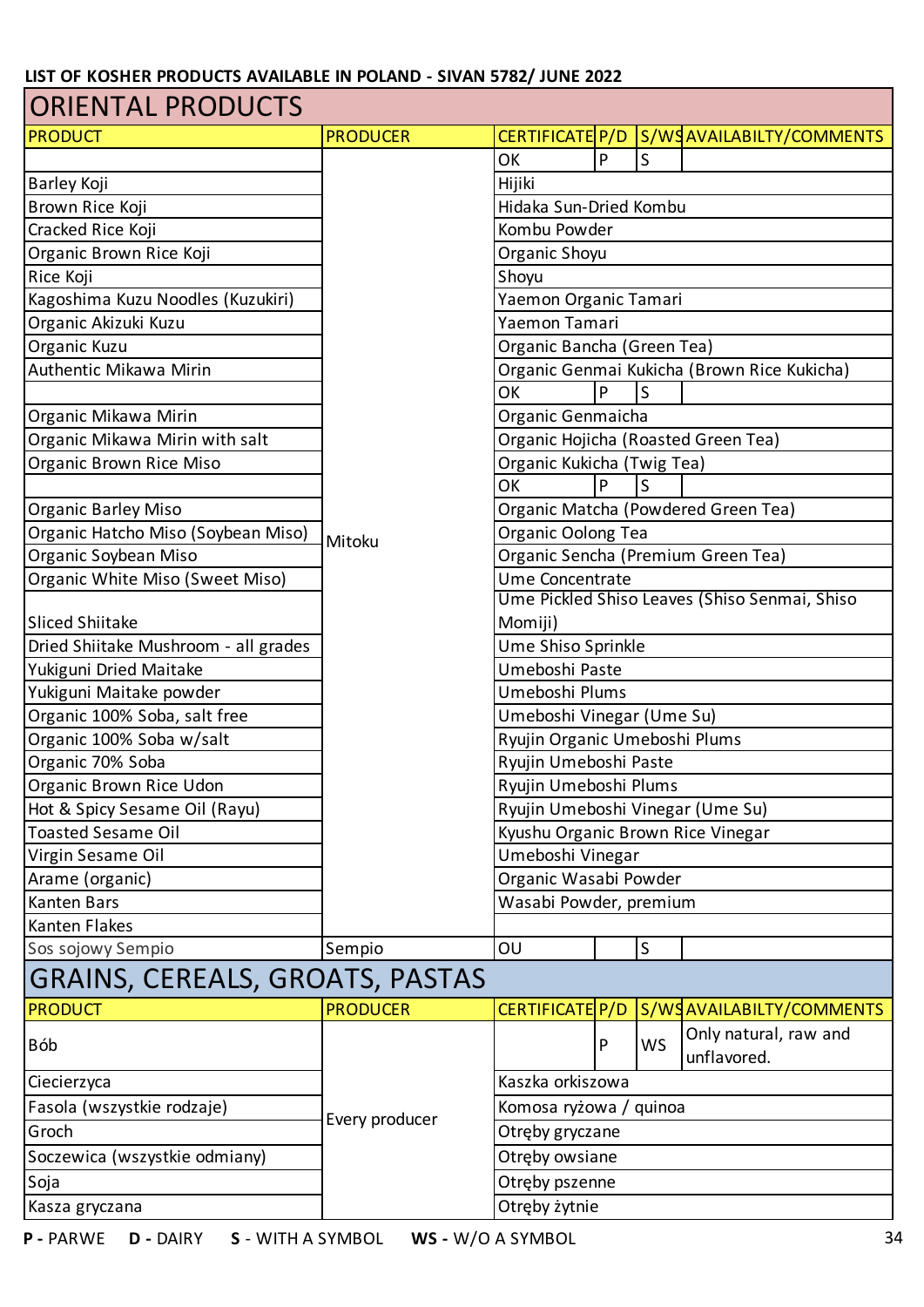| GRAINS, CEREALS, GROATS, PASTAS         |                 |                         |                   |              |                                                    |  |  |  |  |
|-----------------------------------------|-----------------|-------------------------|-------------------|--------------|----------------------------------------------------|--|--|--|--|
| <b>PRODUCT</b>                          | <b>PRODUCER</b> | CERTIFICATE P/D         |                   |              | S/WSAVAILABILTY/COMMENTS                           |  |  |  |  |
|                                         |                 |                         | P                 | <b>WS</b>    | Only natural, raw and<br>unflavored.               |  |  |  |  |
| Kasza gryczana biała                    |                 | Płatki błyskawiczne     |                   |              |                                                    |  |  |  |  |
| Kasza gryczana prażona                  |                 | Płatki gryczane         |                   |              |                                                    |  |  |  |  |
| Kasza jaglana                           |                 | Płatki jaglane          |                   |              |                                                    |  |  |  |  |
| Kasza jęczmienna                        |                 |                         | Płatki jęczmienne |              |                                                    |  |  |  |  |
| Kasza kuskus                            | Every producer  | Płatki owsiane          |                   |              |                                                    |  |  |  |  |
| Kasza krakowska                         |                 | Płatki pszenne          |                   |              |                                                    |  |  |  |  |
| Kasza manna                             |                 | Płatki ryżowe           |                   |              |                                                    |  |  |  |  |
| Kasza perłowa                           |                 | Płatki z komosy ryżowej |                   |              |                                                    |  |  |  |  |
| Kasza pęczak                            |                 |                         |                   |              |                                                    |  |  |  |  |
| Kaszka kukurydziana                     |                 |                         |                   |              |                                                    |  |  |  |  |
| Maka gryczana                           |                 |                         |                   |              |                                                    |  |  |  |  |
| Mąka kokosowa                           |                 |                         |                   |              |                                                    |  |  |  |  |
| Mąka kukurydziana                       |                 |                         |                   |              |                                                    |  |  |  |  |
| Mąka orkiszowa                          |                 |                         |                   |              | All 100% natural flours                            |  |  |  |  |
| Mąka pszenna (wszystkie typy)           |                 |                         |                   | <b>WS</b>    | without additives are                              |  |  |  |  |
| Mąka ryżowa                             | Every producer  |                         | P                 |              | kosher (check for                                  |  |  |  |  |
| Mąka sojowa                             |                 |                         |                   |              | addition of preservatives,                         |  |  |  |  |
| Mąka z amarantusa                       |                 |                         |                   |              | vitamins and anticaking                            |  |  |  |  |
| Mąka z ciecierzycy                      |                 |                         |                   |              | agents)                                            |  |  |  |  |
| Mąka ziemniaczana                       |                 |                         |                   |              |                                                    |  |  |  |  |
| Mąka żytnia                             |                 |                         |                   |              |                                                    |  |  |  |  |
| Ryż biały                               |                 |                         |                   |              | Non-flavored                                       |  |  |  |  |
| Ryż brązowy, ryż długoziarnisty         | Every producer  |                         | $\mathsf{P}$      | WS           | (WARNING - parboiled                               |  |  |  |  |
| Ryż dziki                               |                 |                         |                   |              | rice needs certificate)                            |  |  |  |  |
| Makaron z wody i 100% semoliny          |                 |                         |                   |              |                                                    |  |  |  |  |
| Makaron - wszystkie ziarna, bez jajek   | Every producer  |                         | P                 | <b>WS</b>    | Without additives. Color<br>pastas are not kosher, |  |  |  |  |
| Makaron fasolowy                        |                 |                         |                   |              | unless certified.                                  |  |  |  |  |
| Makaron ryżowy                          |                 |                         |                   |              |                                                    |  |  |  |  |
| Makaron sojowy                          |                 |                         |                   |              |                                                    |  |  |  |  |
| Makaron dla dzieci Organic Dinos        | ALB-Gold        | OK                      | P                 | S            | Health food stores, Strefa                         |  |  |  |  |
| Makaron dla dzieci Organic Safari       |                 |                         |                   |              | diet                                               |  |  |  |  |
| Kuskus gigant, pełnoziarnisty, 3 kolory | Asif            | OU                      | $\mathsf{P}$      | S            | Internet shop Viands                               |  |  |  |  |
| Makaron (różne rodzaje)                 | <b>Baronia</b>  | OU                      | P                 | <sub>S</sub> | Auchan, Real                                       |  |  |  |  |
| Bucatini 500g                           |                 |                         |                   |              |                                                    |  |  |  |  |
| Capellini 500 g                         |                 |                         |                   |              |                                                    |  |  |  |  |
| Casarecce 500 g                         |                 |                         |                   |              |                                                    |  |  |  |  |
| Castellane 500 g                        | <b>Barilla</b>  | OU                      | P                 | <b>WS</b>    |                                                    |  |  |  |  |
| Farfalle 500 g                          |                 |                         |                   |              |                                                    |  |  |  |  |
| Fusilli 1kg                             |                 |                         |                   |              |                                                    |  |  |  |  |
| Fusilli 500 g                           |                 |                         |                   |              |                                                    |  |  |  |  |
| Mezze Penne Tricolore 500 g             |                 |                         |                   |              |                                                    |  |  |  |  |

┓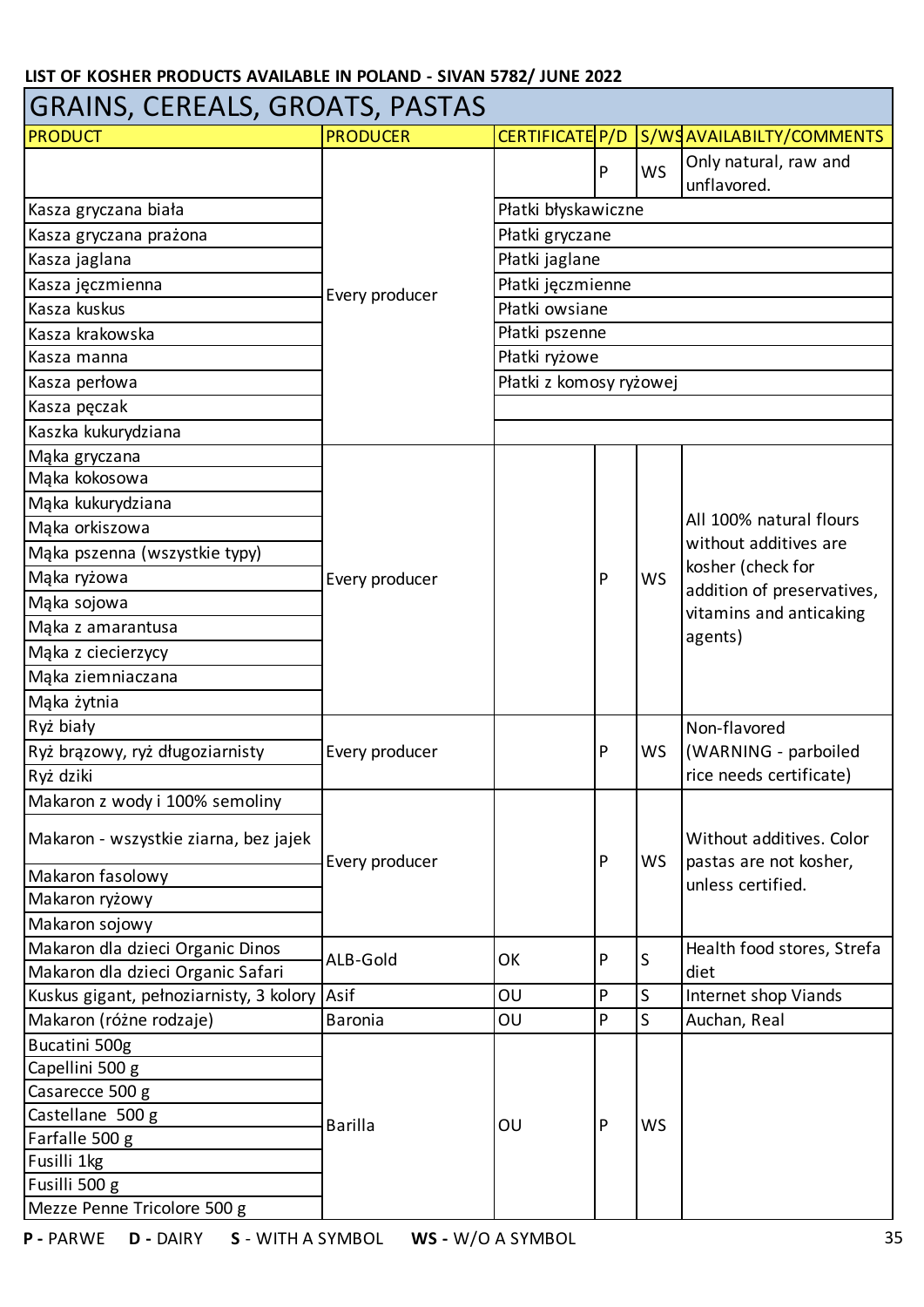| GRAINS, CEREALS, GROATS, PASTAS        |                 |                             |                              |           |                                               |  |  |
|----------------------------------------|-----------------|-----------------------------|------------------------------|-----------|-----------------------------------------------|--|--|
| <b>PRODUCT</b>                         | <b>PRODUCER</b> | CERTIFICATE P/D             |                              |           | S/WSAVAILABILTY/COMMENTS                      |  |  |
| Orecchiette 500 g                      |                 |                             |                              |           |                                               |  |  |
| Pappardelle 250g                       |                 |                             |                              |           |                                               |  |  |
| Penne Rigate 1kg                       |                 |                             |                              |           |                                               |  |  |
| Penne Rigate 500 g                     |                 |                             |                              |           |                                               |  |  |
| Rigatoni 500 g                         | <b>Barilla</b>  | OU                          | P                            | <b>WS</b> |                                               |  |  |
| Spaghetti 1kg                          |                 |                             |                              |           |                                               |  |  |
| Spaghetti 500 g                        |                 |                             |                              |           |                                               |  |  |
| Spaghetti Gluten Free 400 g            |                 |                             |                              |           |                                               |  |  |
| Spaghetti Integrale (wholegrain) 500 g |                 |                             |                              |           |                                               |  |  |
| Makaron ryżowy (different types)       | Castagno        | R. A. Locci<br>N.R. Padwy   | P                            | S         | Health food stores                            |  |  |
| Makaron (different types)              | Delverde        | Star K                      | P                            | S         | Sieć sklepów "Piccola<br>Italia"              |  |  |
| Makaron (different types)              | Divella         | <b>SIKS</b>                 | P                            | S         |                                               |  |  |
| Ryż arborio                            |                 | Star K                      |                              |           | <b>Top Market</b>                             |  |  |
| Musli orzechowe                        |                 |                             |                              |           |                                               |  |  |
| Musli owocowe                          |                 |                             |                              |           | Health food stores                            |  |  |
| Musli tradycyjne                       |                 |                             | P                            | S         |                                               |  |  |
| Musli z błonnikiem                     | Dorset          | <b>KLBD</b>                 |                              |           |                                               |  |  |
| Musli żurawinowo wiśniowe z            |                 |                             |                              |           |                                               |  |  |
| migdałami                              |                 |                             |                              |           |                                               |  |  |
| Bio Musli - różne smaki                | Emco            | Triangle K                  | M                            | S         | Health food stores                            |  |  |
| Makaron Gnocci Garo falo               | Garo falo       | OU                          | P                            | S         | Biedronka                                     |  |  |
|                                        |                 | <b>KLBD</b>                 | P                            | <b>WS</b> |                                               |  |  |
|                                        |                 |                             | Mąka żytnia, razowa TYP 2000 |           |                                               |  |  |
| Kasza gryczana                         |                 |                             |                              |           |                                               |  |  |
| Kasza gryczana biała                   |                 | Otręby gryczane             |                              |           |                                               |  |  |
| Kasza jaglana                          |                 | Otręby orkiszowe            |                              |           |                                               |  |  |
| Kasza jęczm. mazurska                  |                 | Otręby owsiane              |                              |           |                                               |  |  |
| Kasza jęczm. perłowa                   |                 | Otręby pszenne prażone      |                              |           |                                               |  |  |
| Kasza jęczm.wiejska                    |                 | Otręby żytnie prażone       |                              |           |                                               |  |  |
| Kasza manna                            |                 | Peczak                      |                              |           |                                               |  |  |
| Kasza orkiszowa                        |                 | Płatki jęczmienne błysk.    |                              |           |                                               |  |  |
| Kasza owsiana                          |                 | Płatki owsiane błyskawiczne |                              |           |                                               |  |  |
| Kleik ryżowy                           | Melvit          | Płatki owsiane górskie      |                              |           |                                               |  |  |
| Mąka gryczana                          |                 |                             |                              |           | Płatki owsiane pełnoziarniste "Secret Family" |  |  |
| Mąka Maz. Luksusowa TYP 550            |                 |                             |                              |           | Płatki owsiane, błyskawiczne "Secret Family"  |  |  |
| Mąka Maz. Poznańska TYP 500            |                 | Płatki ryżowe               |                              |           |                                               |  |  |
| Mąka Maz. Tortowa TYP 450              |                 | Ryż                         |                              |           |                                               |  |  |
| Mąka Mazowiecka Krupczatka             |                 | Ryż basmati                 |                              |           |                                               |  |  |
| Mąka orkiszowa                         |                 | Ryż parboiled               |                              |           |                                               |  |  |
| Mąka owsiana                           |                 | Ziarno pszenicy             |                              |           |                                               |  |  |
| Mąka pszenna razowa TYP 2000           |                 | Ziarno pszenicy Orkisz      |                              |           |                                               |  |  |
| Mąka ryżowa                            |                 | Ziarno żyta                 |                              |           |                                               |  |  |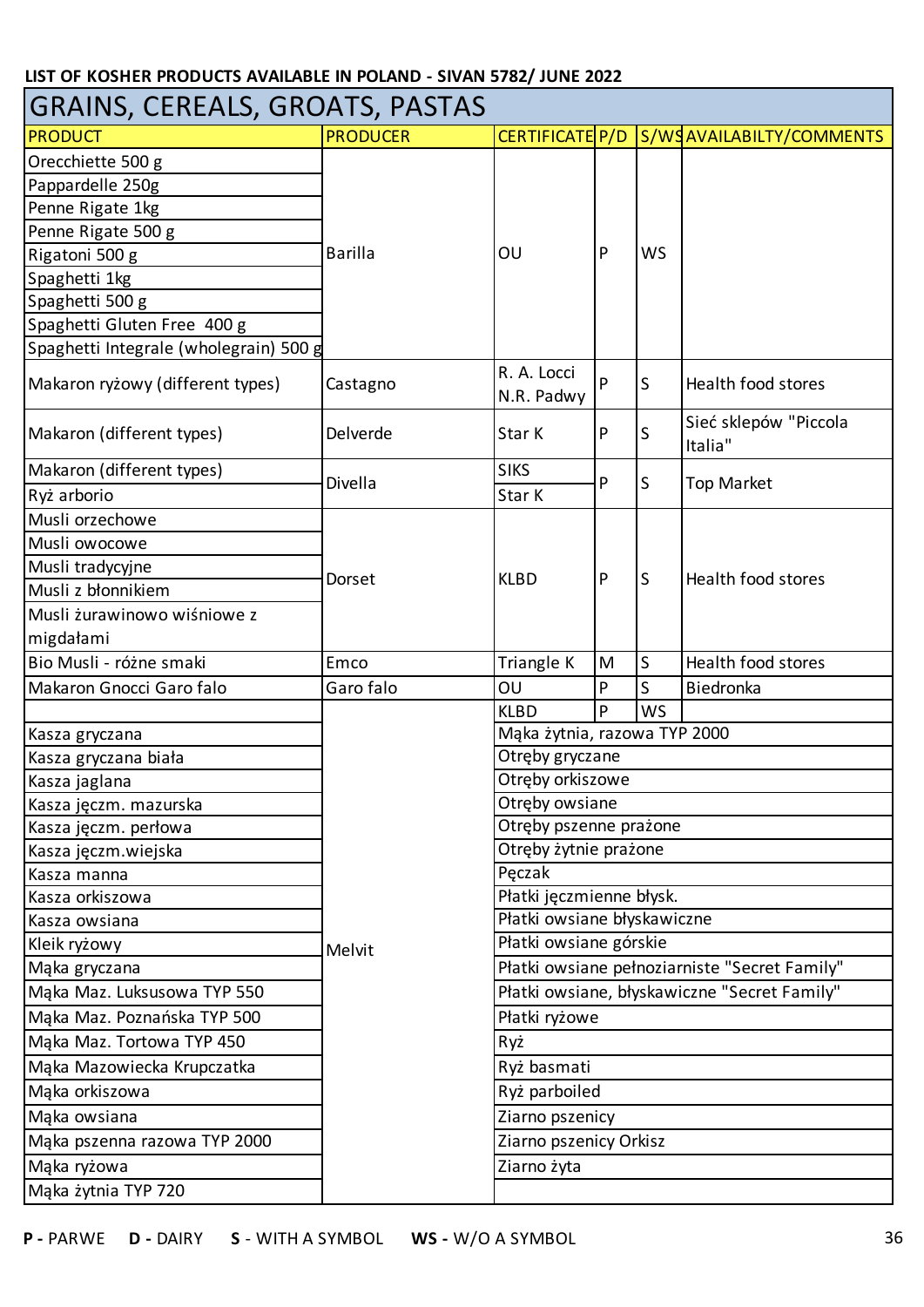| <b>GRAINS, CEREALS, GROATS, PASTAS</b> |                 |                               |   |           |                                                                                                  |
|----------------------------------------|-----------------|-------------------------------|---|-----------|--------------------------------------------------------------------------------------------------|
| <b>PRODUCT</b>                         | <b>PRODUCER</b> | CERTIFICATE P/D               |   |           | S/WSAVAILABILTY/COMMENTS                                                                         |
| Organiczny makaron                     | Mie Noodles     | OK                            | P | S         | Health food stores                                                                               |
| Rice & More - Bulgur Mix               |                 |                               |   |           |                                                                                                  |
| Rice & More - Quinoa Trzy Kolory       |                 |                               |   |           |                                                                                                  |
| Rice & More - Ziarna Inków             | Monini          | OU                            | P | S         | Tesco, Carrefour, E.Lecrerc                                                                      |
| Rice & More - Ziarna Starożytne        |                 |                               |   |           |                                                                                                  |
| Nestle Płatki Corn Flakes (Parwe)      |                 |                               |   |           |                                                                                                  |
| Nestle Płatki Corn Flakes miód i       |                 |                               |   |           |                                                                                                  |
| orzeszki (Parwe)                       |                 |                               |   |           |                                                                                                  |
| Nestle Płatki Corn Flakes z czekoladą  |                 |                               |   |           |                                                                                                  |
| Nestle Nesquik                         |                 |                               |   |           |                                                                                                  |
| Nestle Nesquik Cocoacrush              |                 |                               |   |           |                                                                                                  |
| <b>Nestle Nesquik ABC</b>              |                 |                               |   |           |                                                                                                  |
| Nestle Nesquik Duo                     |                 |                               |   |           |                                                                                                  |
| Nestle Nesquik Chocapic                |                 |                               |   |           |                                                                                                  |
| Nestle Nesquik Cookie Crisp            |                 |                               |   |           |                                                                                                  |
| Nestle Cini Minis                      |                 |                               |   |           |                                                                                                  |
| Nestle Cini Minis Crazycrush           | Nestle          | OU                            | M | <b>WS</b> |                                                                                                  |
| <b>Nestle Strawberry Minis</b>         |                 |                               |   |           |                                                                                                  |
| Nestle Cheerios Miodowe(Parwe)         |                 |                               |   |           |                                                                                                  |
| Nestle Kangus                          |                 |                               |   |           |                                                                                                  |
| Nestle Lion                            |                 |                               |   |           |                                                                                                  |
| Nestle Lion Wildcrush                  |                 |                               |   |           |                                                                                                  |
| <b>Nestle Fitness</b>                  |                 |                               |   |           |                                                                                                  |
| Nestle Fitness z owocami               |                 |                               |   |           |                                                                                                  |
| Nestle Fitness z jogurtem              |                 |                               |   |           |                                                                                                  |
| Nestle Fitness z czekoladą             |                 |                               |   |           |                                                                                                  |
| <b>Nestle Oats Cheerios</b>            |                 |                               |   |           |                                                                                                  |
| Nestle Oats Cheerios z cynamonem       |                 |                               |   |           |                                                                                                  |
| Nestle Frutina                         |                 |                               |   |           |                                                                                                  |
|                                        |                 | Badatz Eda<br>Charedit        |   | <b>BS</b> | Makro, Lewiatan, Real,<br>Żabka, E'Leclerc, Auchan,<br>Carrefour, Eurocash, Eko,<br>Chata Polska |
| Crocole kuleczki zbożowe o smaku       |                 |                               |   |           |                                                                                                  |
| czekoladowym                           |                 | Musli Tradycyjne              |   |           |                                                                                                  |
| Crocole kuleczki zbożowe o smaku       |                 |                               |   |           |                                                                                                  |
| truskawkowo-waniliowym                 | Obst            | Płatki kukurydziane classic   |   |           |                                                                                                  |
| Crocole muszelki zbożowe o smaku       |                 |                               |   |           |                                                                                                  |
| czekoladowym                           |                 | Płatki kukurydziane fit       |   |           |                                                                                                  |
| Crocole oponki zbożowe o smaku         |                 |                               |   |           |                                                                                                  |
| czekoladowym                           |                 | Płatki kukurydziane lukrowane |   |           |                                                                                                  |
| Crocole ryżyki o smaku czekoladowym    |                 |                               |   |           | Płatki kukurydziane z miodem i orzeszkami                                                        |
| Ekologiczne płatki kukurydziane        |                 |                               |   |           | Płatki Sonatina z czerwonymi owocami                                                             |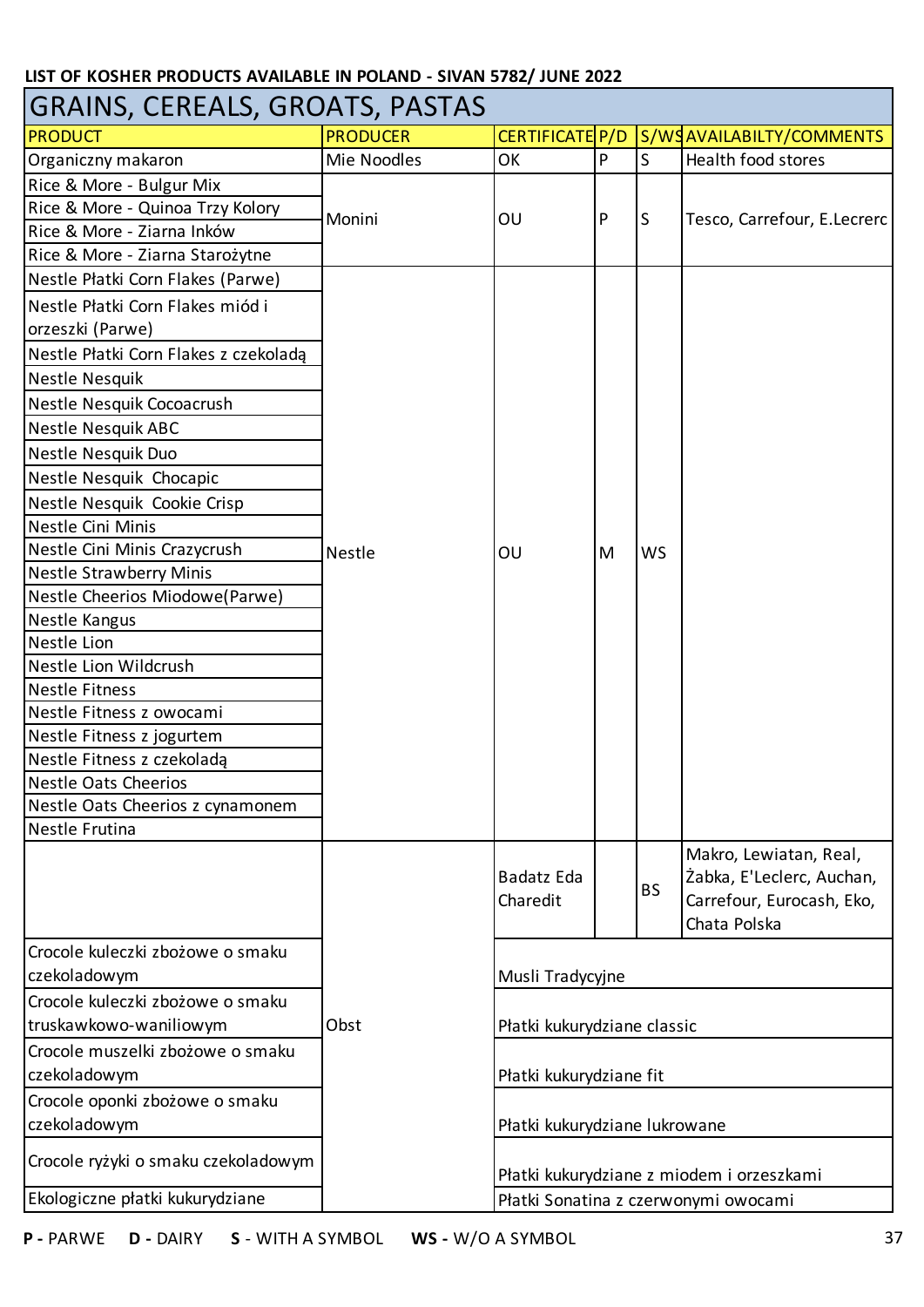| <b>GRAINS, CEREALS, GROATS, PASTAS</b>               |                  |                                      |              |           |                                                                                                  |  |
|------------------------------------------------------|------------------|--------------------------------------|--------------|-----------|--------------------------------------------------------------------------------------------------|--|
| <b>PRODUCT</b>                                       | <b>PRODUCER</b>  | CERTIFICATE P/D                      |              |           | S/WSAVAILABILTY/COMMENTS                                                                         |  |
|                                                      |                  | Badatz Eda<br>Charedit               |              | <b>BS</b> | Makro, Lewiatan, Real,<br>Żabka, E'Leclerc, Auchan,<br>Carrefour, Eurocash, Eko,<br>Chata Polska |  |
| Ekologiczne płatki kukurydziane fit                  |                  |                                      |              |           | Płatki Sonatina z rodzynkami i jabłkami                                                          |  |
| Ekologiczne płatki kukurydziane fit z<br>truskawkami | Obst             |                                      |              |           | Płatki Sonatina z rodzynkami i płatkami migdałow                                                 |  |
| Ekologiczne płatki kukurydziane z<br>truskawkami     |                  | Płatki Sportina Active               |              |           |                                                                                                  |  |
| Misiole delikatne ziarna pszenicy z<br>miodem        |                  | Płatki Sportina Be Fit               |              |           |                                                                                                  |  |
| Misiole pierścionki zbożowe z<br>miodem              |                  | Płatki Sportina Fruits               |              |           |                                                                                                  |  |
| Musli Egzotyczne                                     |                  |                                      |              |           |                                                                                                  |  |
| Makaron (różne rodzaje)                              | Pietro Coricelli | OU                                   | P            | $\sf S$   | Carrefour                                                                                        |  |
| Falafel mix                                          | Roland           | ОK                                   | P            | S         | Internet shop Viands                                                                             |  |
| Granola orzechy i suszone owoce                      |                  | Chasam                               |              |           |                                                                                                  |  |
| Granola chałwa, daktyle, migdały                     | Rafael's         | Sofer Bnei                           | $\mathsf{P}$ | S         | Internet shop Viands,                                                                            |  |
| Batoniki: orzechy i owoce; chałwa,                   |                  | <b>Brak</b>                          |              |           | Uniwersam Warszawa                                                                               |  |
| daktyle i migdały; czekolada i orzechy               |                  |                                      |              |           |                                                                                                  |  |
|                                                      |                  | <b>KF</b>                            | P            | S         | Biedronka,<br>http://www.italimport.pl                                                           |  |
| Rummo makaron Spaghettini                            |                  | Rummo makaron Legendaria Fusillotti  |              |           |                                                                                                  |  |
| Rummo makaron Gomiti Rigati                          |                  | Rummo makaron Legendaria Paccherotti |              |           |                                                                                                  |  |
| Rummo makaron Penne Rigate                           | Rummo            |                                      |              |           | Rummo makaron Legendaria Bombardini Rigati                                                       |  |
| Rummo makaron Conchiglie Rigate                      |                  | Rummo makaron Fettuccine Nidi        |              |           |                                                                                                  |  |
| Rummo makaron Farfalle                               |                  | Rummo makaron Tagliatelle Nidi       |              |           |                                                                                                  |  |
| Rummo makaron Sedani Rigati                          |                  | Rummo makaron Pappardelle Nidi       |              |           |                                                                                                  |  |
| Rummo makaron Casarecce                              |                  | Rummo makaron Capelli D'Angelo       |              |           |                                                                                                  |  |
| Makaron bezglutenowy z kukurydzy i                   |                  |                                      |              |           |                                                                                                  |  |
| komosy ryżowej                                       | Sam Mills        | OK                                   | P            | S         | Auchan                                                                                           |  |
| Makaron kukurydziany-różne rodzaje                   |                  |                                      |              |           |                                                                                                  |  |
|                                                      |                  | <b>KLBD</b>                          | P            | WS        |                                                                                                  |  |
| Kasza gryczana                                       |                  | Płatki pełnoziarniste jęczmienne     |              |           |                                                                                                  |  |
| Kasza jęczmienna perłowa                             |                  | Płatki pełnoziarniste orkiszowe      |              |           |                                                                                                  |  |
| Kasza jęczmienna, perłowa drobna                     | Szczytno Premium | Płatki pełnoziarniste owsiane        |              |           |                                                                                                  |  |
| Kasza jęczmienna, perłowa gruba                      |                  | Płatki pełnoziarniste pszenne        |              |           |                                                                                                  |  |
| Kasza jęczmienna, perłowa średnia                    |                  | Płatki pełnoziarniste żytnie         |              |           |                                                                                                  |  |
| Płatki owsiane górskie                               |                  | Płatki pełnoziarniste, jaglane       |              |           |                                                                                                  |  |
| Płatki pełnoziarniste gryczane                       |                  |                                      |              |           |                                                                                                  |  |
| Kolorowy włoski makaron - różne                      |                  |                                      | P            | S         |                                                                                                  |  |
| rodzaje                                              | Tarall'oro       | OU                                   |              |           | Auchan                                                                                           |  |
| Makaron kolorowy (różne rodzaje)                     |                  |                                      |              |           |                                                                                                  |  |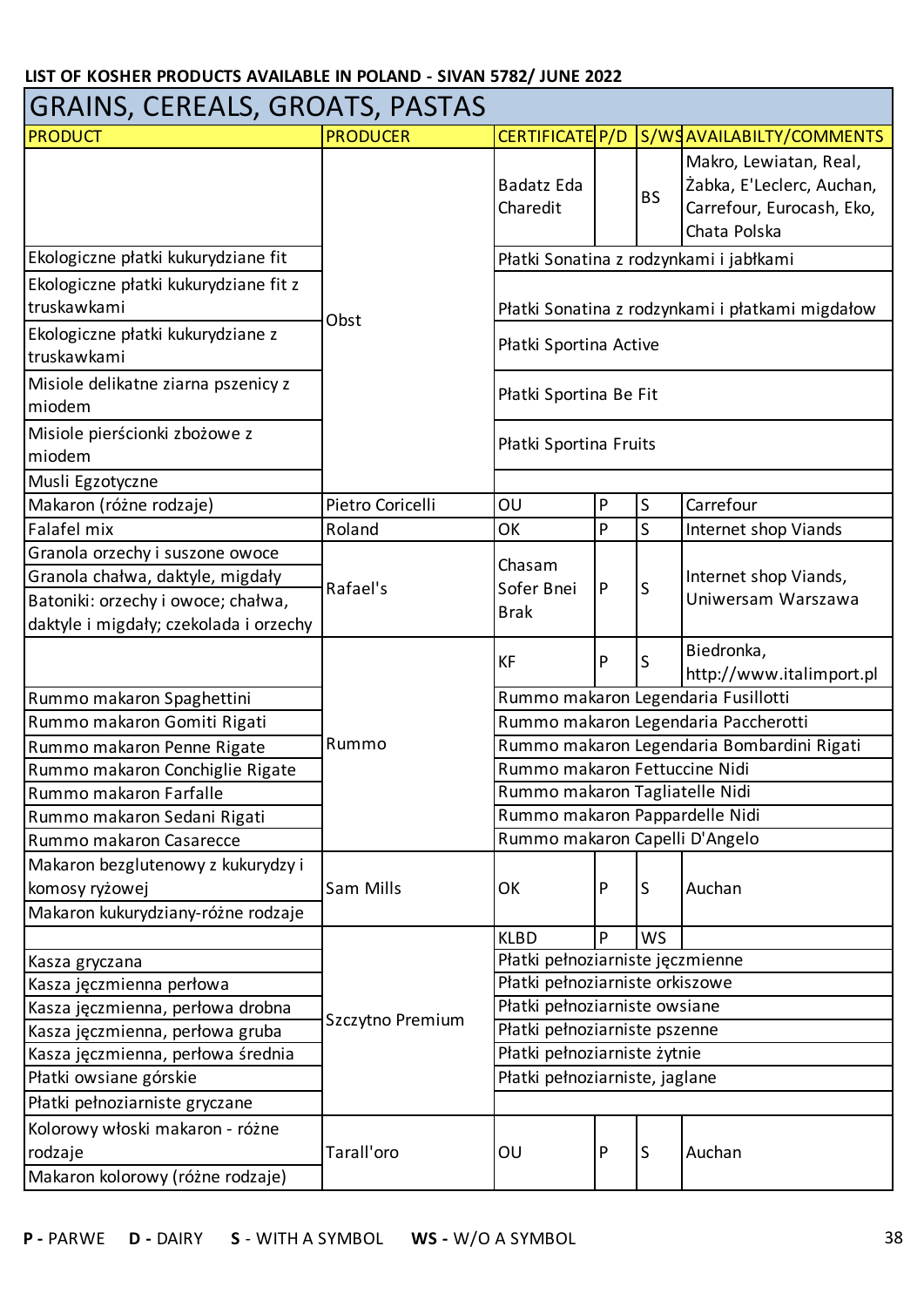| <b>PRESERVES</b>                                                             |                 |                                           |              |              |                                                                           |  |  |
|------------------------------------------------------------------------------|-----------------|-------------------------------------------|--------------|--------------|---------------------------------------------------------------------------|--|--|
| <b>PRODUCT</b>                                                               | <b>PRODUCER</b> | CERTIFICATE P/D                           |              |              | S/WSAVAILABILTY/COMMENTS                                                  |  |  |
| All canned/jar vegetables in water<br>with salt/sugar, citric acid/vitamin C | Every producer  |                                           | $\mathsf{P}$ | <b>WS</b>    | Those containing broccoli,<br>cauliflower, aspargusses<br>are not kosher. |  |  |
| Canned tomatoes whole and cut                                                | Every producer  |                                           | $\mathsf{P}$ | <b>WS</b>    | Only with salt and citric<br>acid without any other<br>additives          |  |  |
| Sun dried tomatoes                                                           | Every producer  |                                           | ${\sf P}$    | <b>WS</b>    | Without additives                                                         |  |  |
| Tomato puree                                                                 | Every producer  |                                           | $\mathsf{P}$ | <b>WS</b>    | Only with salt and citric<br>acid without any other<br>additives          |  |  |
| Olives                                                                       | Every producer  |                                           | P            | WS           | Only in brine with<br>salt/citric acid                                    |  |  |
| Wiśnie Amarena w syropie                                                     | Fabbri          | Star K                                    | $\mathsf{P}$ | S            | http://www.italimport.pl                                                  |  |  |
| Oliwki Excelencia zielone królewskie<br>z pastą paprykową                    |                 |                                           |              |              |                                                                           |  |  |
| Oliwki Excelencia zielone<br>królewskie drylowane                            | Excelencia      | OU                                        |              | S            |                                                                           |  |  |
| Oliwki Excelencia czarne<br>królewskie drylowane                             |                 |                                           |              |              |                                                                           |  |  |
| Mus Jabłkowy                                                                 | Jamar           | Rabin<br>Levinger                         | P            | <b>BS</b>    |                                                                           |  |  |
| Przecier pomidorowy                                                          |                 | OU                                        | P            | $\mathsf{S}$ |                                                                           |  |  |
| Adjika - sos pikantny 350 g                                                  |                 | Pasta z bakłażana w stylu rosyjskim 540 g |              |              |                                                                           |  |  |
| Ajvar łagodny 290 g                                                          |                 | Pasta z Cukinii po Rosyjsku 540 g         |              |              |                                                                           |  |  |
| Ajvar ostry 290 g                                                            |                 | Pepperoncini pikantne 260g                |              |              |                                                                           |  |  |
| Fasola Jaś na ostro 300 g                                                    |                 | Pinjur łagodny 290 g                      |              |              |                                                                           |  |  |
| Liście winogron faszerowane ryżem<br>280 <sub>g</sub>                        | Konex Foods     | Pinjur pikantny 290 g                     |              |              |                                                                           |  |  |
| Macedońska Lutenica łagodna 290 g                                            |                 |                                           |              |              | Przysmak śródziem. - smaż. bakłażan z papr. 530 g                         |  |  |
| Macedońska Lutenica pikantna 290 g                                           |                 | Ratatouille z Bakłażana 530g              |              |              |                                                                           |  |  |
| Papryka czerwona pieczona, w<br>zalewie 530 g                                |                 | Ratatouille z cukini                      |              |              |                                                                           |  |  |
| Kapusta kiszona                                                              | <b>Krakus</b>   | Approved<br><b>KLBD</b>                   | P            | <b>BS</b>    |                                                                           |  |  |
| Bób zielony                                                                  |                 |                                           |              |              |                                                                           |  |  |
| Fasola biała                                                                 |                 |                                           |              |              |                                                                           |  |  |
| Fasola czerwona                                                              |                 |                                           |              |              |                                                                           |  |  |
| Fasola czarna                                                                | Kwidzyn         | Rabin M.                                  | P            | <b>WS</b>    |                                                                           |  |  |
| Groszek konserwowy                                                           |                 | Schudrich                                 |              |              |                                                                           |  |  |
| Kukurydza konserwowa                                                         |                 |                                           |              |              |                                                                           |  |  |
| Marchewka z groszkiem                                                        |                 |                                           |              |              |                                                                           |  |  |
| Cieciorka konserwowa                                                         |                 |                                           |              |              |                                                                           |  |  |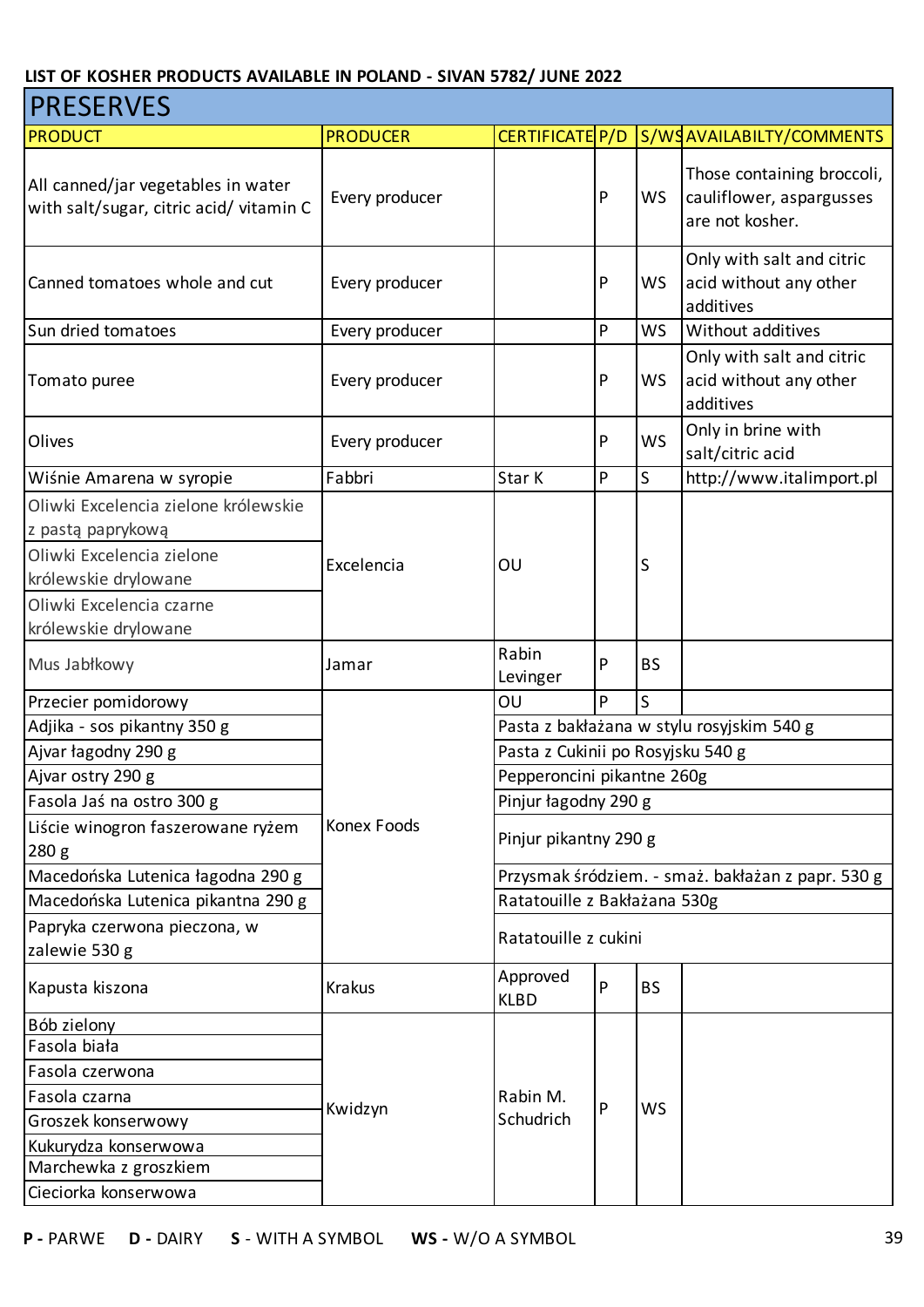| <b>PRESERVES</b>                                                   |                         |                 |           |           |                                                 |  |  |  |
|--------------------------------------------------------------------|-------------------------|-----------------|-----------|-----------|-------------------------------------------------|--|--|--|
| <b>PRODUCT</b>                                                     | <b>PRODUCER</b>         | CERTIFICATE P/D |           |           | S/WSAVAILABILTY/COMMENTS                        |  |  |  |
| Buraczki konserwowe krojone                                        |                         | Rabin M.        |           |           |                                                 |  |  |  |
| Mieszanka Polska                                                   |                         |                 | P         |           |                                                 |  |  |  |
| Mieszanka Bałkańska                                                | Kwidzyn                 | Schudrich       |           | <b>WS</b> |                                                 |  |  |  |
| Mieszanka Meksykańska                                              |                         |                 |           |           |                                                 |  |  |  |
| Mieszanka Amerykańska                                              |                         |                 |           |           |                                                 |  |  |  |
| El Mexicano - Zielone Pomidory<br>Tomatillo Całe                   | <b>Manouez Brothers</b> | KA              | P         | S         | http://arriba.com.pl/                           |  |  |  |
| Oliwki tureckie z pestką czarne z<br>przyprawami 400g suche "SELE" |                         |                 |           | S         |                                                 |  |  |  |
| Oliwki tureckie z pestką czarne 400g                               |                         |                 |           |           | Auchan, Simply, Auchan                          |  |  |  |
| Oliwki tureckie z pestką czarne L 200g                             | Marmarabirlik           | OU              | ${\sf P}$ |           | Direct, E.Leclerc<br>Warszawa Ursynów,          |  |  |  |
| Oliwki tureckie z pestką czarne XS<br>200 <sub>g</sub>             |                         |                 |           |           | E.Leclerc Łódźdis,<br><b>E.Leclerc Radomdis</b> |  |  |  |
| Oliwki tureckie z pestką zielone L                                 |                         |                 |           |           |                                                 |  |  |  |
| 200 <sub>g</sub>                                                   |                         |                 |           |           |                                                 |  |  |  |
| Pri Buraki pasteryzowane pakowane                                  |                         |                 |           |           |                                                 |  |  |  |
| próżniowo - całe                                                   |                         |                 |           |           |                                                 |  |  |  |
| Pri Buraki pasteryzowane pakowane                                  |                         |                 |           |           |                                                 |  |  |  |
| próżniowo - kostka                                                 |                         |                 |           |           |                                                 |  |  |  |
| Pri Buraki pasteryzowane pakowane                                  |                         |                 |           |           |                                                 |  |  |  |
| próżniowo - talarki                                                |                         |                 |           |           |                                                 |  |  |  |
| Pri Marchew pasteryzowana                                          |                         |                 |           |           |                                                 |  |  |  |
| pakowana próżniowo - kostka                                        |                         |                 |           |           | Kaufland, Biedronka,                            |  |  |  |
| Pri Marchew pasteryzowana                                          | Pri                     | Rabin M.        | P         |           | WS Carrefour, PoloMarket,                       |  |  |  |
| pakowana próżniowo - talarki                                       |                         | Schudrich       |           |           | Topaz, Lidl, Auchan                             |  |  |  |
| Pri Ziemniaki pasteryzowane                                        |                         |                 |           |           |                                                 |  |  |  |
| pakowane próżniowo - całe                                          |                         |                 |           |           |                                                 |  |  |  |
| Pri Ziemniaki pasteryzowane                                        |                         |                 |           |           |                                                 |  |  |  |
| pakowane próżniowo - kostka                                        |                         |                 |           |           |                                                 |  |  |  |
| Pri Ziemniaki pasteryzowane                                        |                         |                 |           |           |                                                 |  |  |  |
| pakowane próżniowo - talarki                                       |                         |                 |           |           |                                                 |  |  |  |
| Pri Ziemniaki pasteryzowane                                        |                         |                 |           |           |                                                 |  |  |  |
| pakowane próżniowo w mundurku                                      |                         |                 |           |           |                                                 |  |  |  |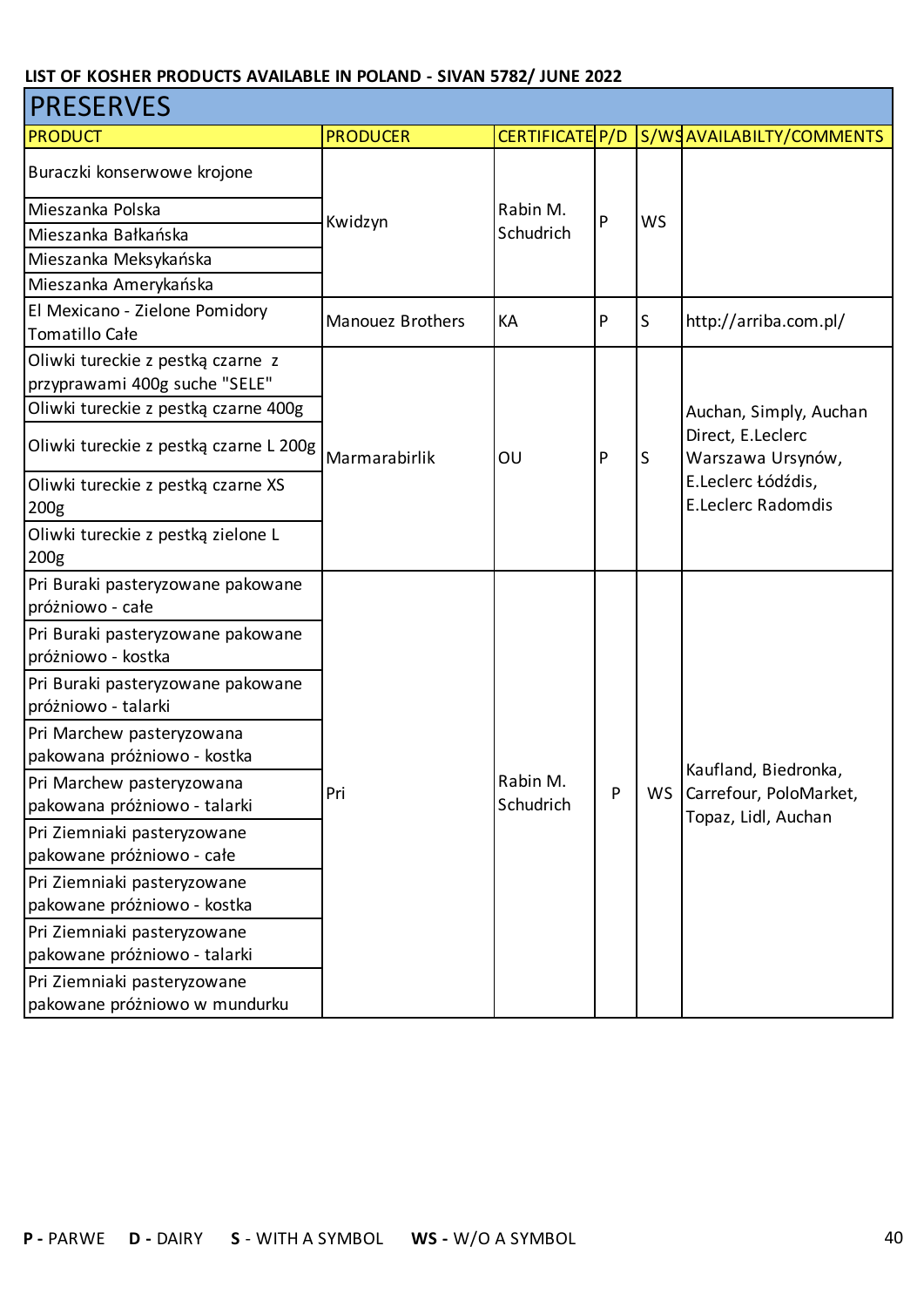| <b>PRESERVES</b>                     |                   |                                  |   |           |                                                 |  |
|--------------------------------------|-------------------|----------------------------------|---|-----------|-------------------------------------------------|--|
| <b>PRODUCT</b>                       | <b>PRODUCER</b>   | CERTIFICATE P/D                  |   |           | S/WSAVAILABILTY/COMMENTS                        |  |
| Całe pomidory bez skóry / Pomodori   |                   |                                  |   |           |                                                 |  |
| pelati                               |                   |                                  |   |           |                                                 |  |
| Koncentrat pomidorowy / Passata di   |                   |                                  |   |           |                                                 |  |
| pomodoro                             |                   |                                  |   |           |                                                 |  |
| Pomidory krojone / Polpa pezzi       |                   |                                  |   |           |                                                 |  |
| Podwójny koncentrat pomidorowy /     |                   |                                  |   |           |                                                 |  |
| Doppio concentrato di Pomodoro       |                   |                                  |   |           |                                                 |  |
| Pomidory drobno krojone / Polpa fine |                   |                                  |   |           |                                                 |  |
| di pomodoro                          |                   |                                  |   |           |                                                 |  |
| Przecier pomidorowy / Passata di     |                   |                                  |   |           |                                                 |  |
| pomodoro                             | Mutti             | R.                               | P | <b>WS</b> |                                                 |  |
| Sos do pizzy classic / Pizza sauce   |                   | Sermoneta                        |   |           |                                                 |  |
| classica                             |                   |                                  |   |           |                                                 |  |
| Sos do pizzy aromatica / Pizza sauce |                   |                                  |   |           |                                                 |  |
| aromatica                            |                   |                                  |   |           |                                                 |  |
| Pomidory drobno krojone z bazylią /  |                   |                                  |   |           |                                                 |  |
| Polpa fine di pomodoro con basilico  |                   |                                  |   |           |                                                 |  |
| Pomidory drobno krojone z czosnkiem  |                   |                                  |   |           |                                                 |  |
| / Polpa fine di pomodoro con aglio   |                   |                                  |   |           |                                                 |  |
|                                      |                   |                                  |   |           |                                                 |  |
| Pomidory koktajlowe/Mutti            |                   |                                  |   |           |                                                 |  |
| Pomodorini Ciliegini                 |                   |                                  |   |           |                                                 |  |
| Peppadew                             | Peppadew          |                                  | P | S         | Viands internet store                           |  |
| Papryczki Jalapeno połówki           |                   |                                  |   |           |                                                 |  |
| All Poland products are approved by  |                   | OU                               | P | WS        |                                                 |  |
| R M Schudrich                        |                   |                                  |   |           |                                                 |  |
| Buraki krojone                       |                   | Ogórki krojone ze słodką papryką |   |           |                                                 |  |
| Chrzan                               |                   | Ogórki w zalewie                 |   |           |                                                 |  |
| Czerwony chrzan                      |                   |                                  |   |           | Papryka konserwowa - marynowana - słodka        |  |
| Fasolka w sosie pomidorowym          |                   | Patisony konserwowe              |   |           |                                                 |  |
| Kiszona kapusta                      | Polan             | Pomidory konserwowe              |   |           |                                                 |  |
| Koperek z ostrą papryką              |                   | Pomidory konserwowe z ogórkami   |   |           |                                                 |  |
| Leczo                                |                   | Pomidory konserwowe z patisonem  |   |           |                                                 |  |
| Mieszanka warzywna - kostka          |                   |                                  |   |           | Pomidory konserwowe z żółtą papryką             |  |
| Ogórki konserwowe - marynowane       |                   | Sałatka z czerwonej kapusty      |   |           |                                                 |  |
| Ogórki konserwowe - marynowane -     |                   |                                  |   |           |                                                 |  |
| ze słodką papryką                    |                   | Sałatka z zielonych pomidorów    |   |           |                                                 |  |
| Ogórki krojone                       |                   |                                  |   |           | Sałatka z zielonych pomidorów ze słodką papryką |  |
| San Marcos - Jalapeno Krojone Nacho  | <b>San Marcos</b> | KA                               | P | S         | http://arriba.com.pl/                           |  |
| San Marcos - Kaktus w zalewie        |                   |                                  |   |           |                                                 |  |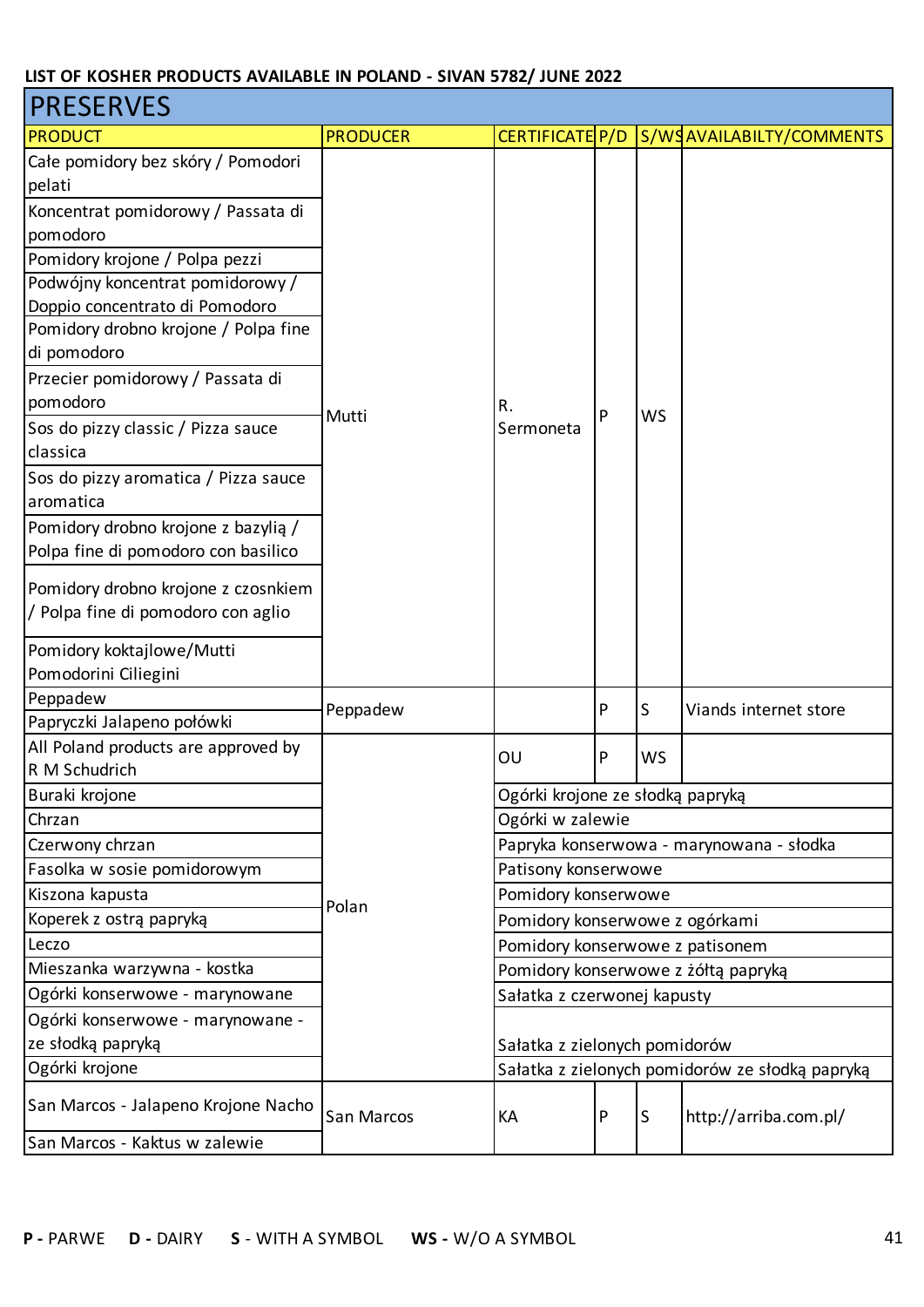| <b>SPICES</b>                 |                 |                                           |                                             |           |                                                                         |  |  |  |
|-------------------------------|-----------------|-------------------------------------------|---------------------------------------------|-----------|-------------------------------------------------------------------------|--|--|--|
| <b>PRODUCT</b>                | <b>PRODUCER</b> | CERTIFICATE P/D                           |                                             |           | S/WSAVAILABILTY/COMMENTS                                                |  |  |  |
| White sugar                   | Every producer  |                                           | $\mathsf{P}$                                | <b>WS</b> | Every white sugar<br>(also powdered sugar),<br>pure, without additives. |  |  |  |
| Molasses                      | Every producer  |                                           | $\mathsf{P}$                                | <b>WS</b> | Every 100% pure<br>without additives.                                   |  |  |  |
| Salt                          | Every producer  |                                           | $\mathsf{P}$                                | WS        | Every salt (table, sea, etc.<br>without flavors (iodine<br>is allowed). |  |  |  |
| Black and color pepper whole  | Every producer  |                                           | P                                           | <b>WS</b> | Without additives.                                                      |  |  |  |
|                               |                 | Rabin M.<br>Schudrich                     | P                                           | WS        |                                                                         |  |  |  |
| Bazylia                       |                 | Kolendra ziarno                           |                                             |           |                                                                         |  |  |  |
| Cebula granulowana            |                 | Koperek suszony                           |                                             |           |                                                                         |  |  |  |
| Chilli pieprz cayenne         |                 | Kozieradka                                |                                             |           |                                                                         |  |  |  |
| Curry                         |                 | Kurkuma                                   |                                             |           |                                                                         |  |  |  |
| Cynamon                       |                 | Liście laurowe                            |                                             |           |                                                                         |  |  |  |
| Czosnek                       |                 | Majeranek                                 |                                             |           |                                                                         |  |  |  |
| Czosnek granulowany           |                 | Natka pietruszki                          |                                             |           |                                                                         |  |  |  |
| Czosnek mielony               | Kamis           | Oregano                                   |                                             |           |                                                                         |  |  |  |
| Czosnek płatki                |                 |                                           |                                             |           |                                                                         |  |  |  |
| Estragon                      |                 | Papryka słodka mielona                    |                                             |           |                                                                         |  |  |  |
| Gałka muszkałtowa             |                 | Pieprz biały mielony, pieprz biały ziarno |                                             |           |                                                                         |  |  |  |
| Gorczyca biała ziarno         |                 |                                           | Pieprz czarny mielony, pieprz czarny ziarno |           |                                                                         |  |  |  |
| Gorczyca czarna ziarno        |                 | Pieprz zielony                            |                                             |           |                                                                         |  |  |  |
| Goździki                      |                 | Przypawa do piernika                      |                                             |           |                                                                         |  |  |  |
| Imbir mielony                 |                 | Rozmaryn                                  |                                             |           |                                                                         |  |  |  |
| Kardamon                      |                 | Tymianek                                  |                                             |           |                                                                         |  |  |  |
| Kminek mielony, kminek ziarno |                 | Ziele angielskie                          |                                             |           |                                                                         |  |  |  |
| Kolendra liście               |                 | Zioła prowansalskie                       |                                             |           |                                                                         |  |  |  |
| Anyż cały                     |                 |                                           |                                             |           |                                                                         |  |  |  |
| Asia Wok                      |                 |                                           |                                             |           |                                                                         |  |  |  |
| Bazylia otarta                |                 |                                           |                                             |           |                                                                         |  |  |  |
| Chili jalapeno                |                 |                                           |                                             |           |                                                                         |  |  |  |
| Chili wędzone chipotle        |                 |                                           |                                             |           |                                                                         |  |  |  |
| Cukier cynamonowy             |                 |                                           |                                             |           |                                                                         |  |  |  |
| Curry                         |                 | Rabin A.J.                                |                                             |           |                                                                         |  |  |  |
| Cynamon cały                  | Kotanyi         | Schwarz                                   | P                                           | <b>WS</b> | Produced in Austria                                                     |  |  |  |
| Cynamon mielony               |                 |                                           |                                             |           |                                                                         |  |  |  |
| Cząber otarty                 |                 |                                           |                                             |           |                                                                         |  |  |  |
| Czosnek granulowany           |                 |                                           |                                             |           |                                                                         |  |  |  |
| Czosnek niedźwiedzi           |                 |                                           |                                             |           |                                                                         |  |  |  |
| Czosnek płatki                |                 |                                           |                                             |           |                                                                         |  |  |  |
| Estragon                      |                 |                                           |                                             |           |                                                                         |  |  |  |
| Gałka muszkatołowa cała       |                 |                                           |                                             |           |                                                                         |  |  |  |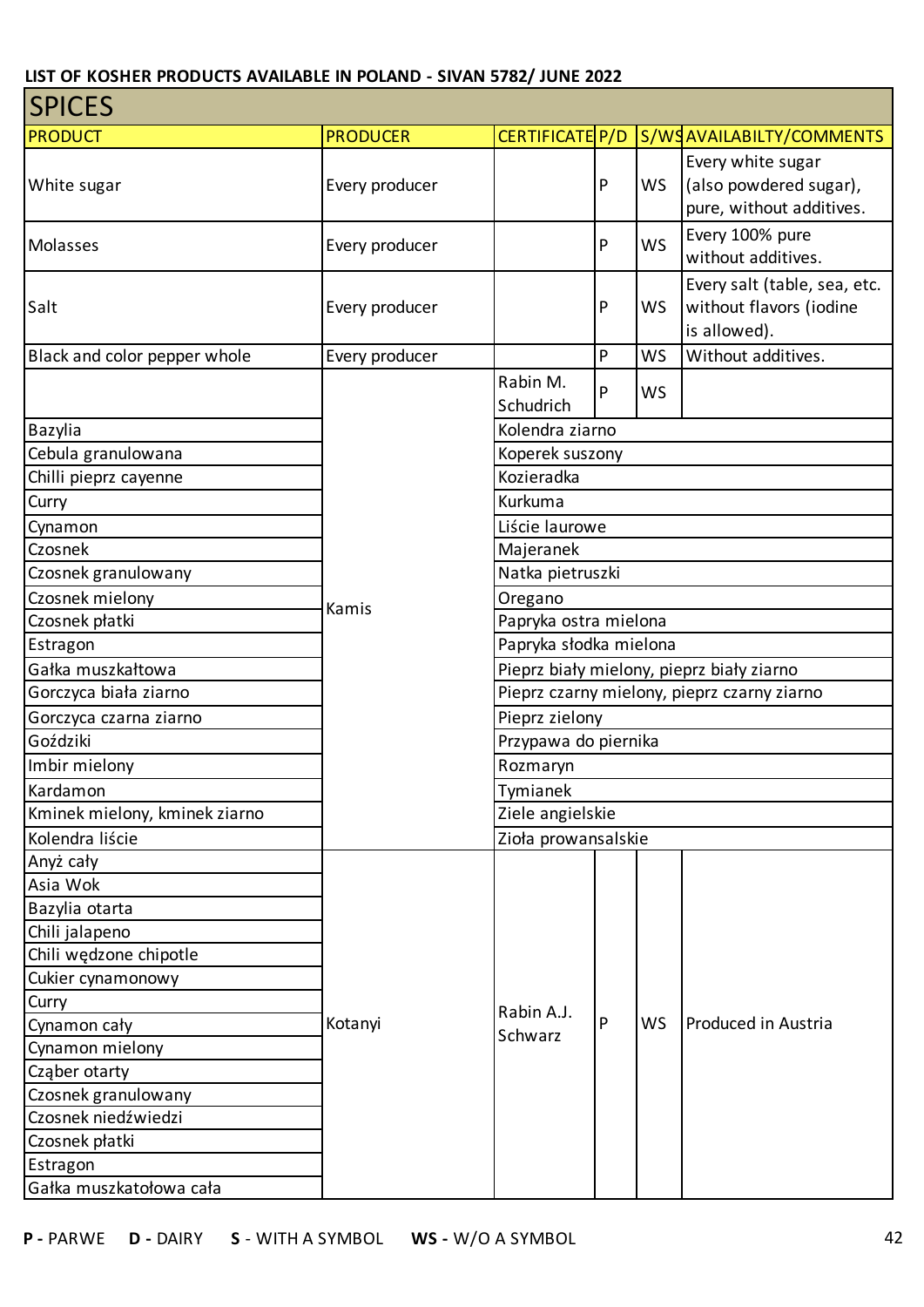| <b>SPICES</b>                        |                 |                       |   |           |                                           |
|--------------------------------------|-----------------|-----------------------|---|-----------|-------------------------------------------|
| <b>PRODUCT</b>                       | <b>PRODUCER</b> |                       |   |           | CERTIFICATE P/D S/WS AVAILABILTY/COMMENTS |
| Gałka muszkatołowa mielona           |                 |                       |   |           |                                           |
| Gorczyca żółta cała                  |                 |                       |   |           |                                           |
| Goździki całe                        |                 |                       |   |           |                                           |
| Imbir mielony                        |                 |                       |   |           |                                           |
| Kardamon cały                        |                 |                       |   |           |                                           |
| Kardamon mielony                     |                 |                       |   |           |                                           |
| Kminek cały                          |                 |                       |   |           |                                           |
| Kminek mielony                       |                 |                       |   |           |                                           |
| Kolendra cała                        |                 |                       |   |           |                                           |
| Kolendra liście                      |                 |                       |   |           |                                           |
| Koper otarty                         |                 |                       |   |           |                                           |
| Koper włoski cały                    |                 |                       |   |           |                                           |
| Kozieradka                           |                 |                       |   |           |                                           |
| Kurkuma                              |                 |                       |   |           |                                           |
| Kurkuma z chili i kardamonem         |                 |                       |   |           |                                           |
| Liść laurowy                         |                 |                       |   |           |                                           |
| Lubczyk                              |                 |                       |   |           |                                           |
| Majeranek otarty                     |                 |                       |   |           |                                           |
| Mieszanka przypraw do gyros          |                 |                       |   |           |                                           |
| Mieszanka przypraw grill do kurczaka |                 |                       |   |           |                                           |
| Mieszanka przypraw grill klasyczny   |                 | Rabin A.J.<br>Schwarz |   |           | Produced in Austria                       |
| Mięta zielona otarta                 |                 |                       |   |           |                                           |
| Oregano otarte                       | Kotanyi         |                       | P | <b>WS</b> |                                           |
| Owoce jałowca<br>Papryka ostra       |                 |                       |   |           |                                           |
| Papryka wędzona słodka               |                 |                       |   |           |                                           |
| Pieprz cayenne mielony               |                 |                       |   |           |                                           |
| Pieprz czarny mielony                |                 |                       |   |           |                                           |
| Pieprz czarny ziarnisty              |                 |                       |   |           |                                           |
| Pieprz kolorowy ziarnisty            |                 |                       |   |           |                                           |
| Pietruszka zielona cięta             |                 |                       |   |           |                                           |
| Przyprawa do indyka                  |                 |                       |   |           |                                           |
| Przyprawa do mięsa mielonego         |                 |                       |   |           |                                           |
| Przyprawa do pieczonego kurczaka     |                 |                       |   |           |                                           |
| Przyprawa do pieczonego kurczaka z   |                 |                       |   |           |                                           |
| czosnkiem                            |                 |                       |   |           |                                           |
| Przyprawa do szarlotki               |                 |                       |   |           |                                           |
| Rozmaryn cięty                       |                 |                       |   |           |                                           |
| Sekrety kuchni bałkańskiej Cevapcic  |                 |                       |   |           |                                           |
| Sekrety kuchni meksykańskiej chili   |                 |                       |   |           |                                           |
| con carne                            |                 |                       |   |           |                                           |
| Sekrety kuchni tureckiej kebab       |                 |                       |   |           |                                           |
| Sekrety kuchni włoskiej pizza        |                 |                       |   |           |                                           |
| Skórka cytrynowa krojona             |                 |                       |   |           |                                           |
| Sól czosnkowo ziołowa                |                 |                       |   |           |                                           |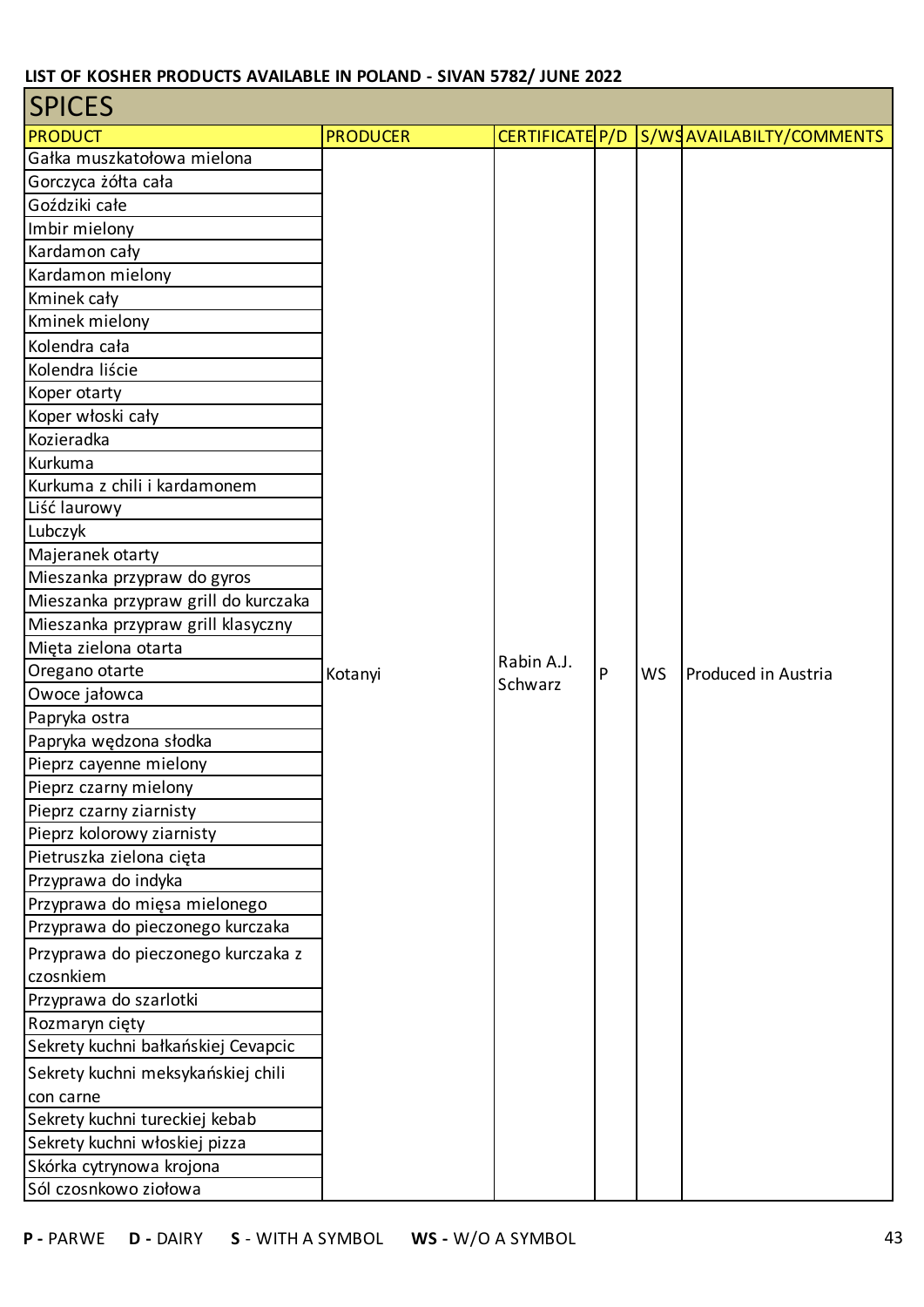| <b>SPICES</b>                                                                                                                                                       |                           |                                            |   |           |                                                                                                   |
|---------------------------------------------------------------------------------------------------------------------------------------------------------------------|---------------------------|--------------------------------------------|---|-----------|---------------------------------------------------------------------------------------------------|
| <b>PRODUCT</b>                                                                                                                                                      | <b>PRODUCER</b>           | CERTIFICATE P/D                            |   |           | S/WSAVAILABILTY/COMMENTS                                                                          |
| Sól himalajska                                                                                                                                                      |                           |                                            |   |           |                                                                                                   |
| Sól morska jodowana                                                                                                                                                 |                           |                                            |   |           |                                                                                                   |
| Sól morska z pieprzem                                                                                                                                               |                           |                                            |   |           |                                                                                                   |
| Szafran                                                                                                                                                             |                           |                                            |   |           |                                                                                                   |
| Szałwia cięta                                                                                                                                                       |                           |                                            |   |           |                                                                                                   |
| Trawa cytrynowa                                                                                                                                                     | Kotanyi                   | Rabin A.J.                                 | P | <b>WS</b> | Produced in Austria                                                                               |
| Tymianek otarty                                                                                                                                                     |                           | Schwarz                                    |   |           |                                                                                                   |
| Ziele angielskie całe                                                                                                                                               |                           |                                            |   |           |                                                                                                   |
| Zioła prowansalskie                                                                                                                                                 |                           |                                            |   |           |                                                                                                   |
| Zioła prowansalskie mieszanka                                                                                                                                       |                           |                                            |   |           |                                                                                                   |
| Zioła tajskie                                                                                                                                                       |                           |                                            |   |           |                                                                                                   |
| Zioła włoskie                                                                                                                                                       |                           |                                            |   |           |                                                                                                   |
| Polski Cukier (cukier biały)                                                                                                                                        | Krajowa Spółka<br>Cukrowa | Rabin M.<br>Schudrich                      | P | <b>WS</b> |                                                                                                   |
| SweetFamily (cukier biały)                                                                                                                                          | Nordzucker                | Rabin M.<br>Schudrich                      | P | <b>WS</b> | Sugar refineries in<br>Opalenica and Chełmża<br>are certified.                                    |
| Cukier trzcinowy                                                                                                                                                    | Sante                     | <b>Beith Din</b><br>of<br>Johannesbu<br>rg | P |           | Every type of cane sugar<br>from this producer is<br>kosher, when it is coming<br>from Mauritius. |
| Ksylitol                                                                                                                                                            | Sante                     |                                            | P |           |                                                                                                   |
| Mieszanka za'atar                                                                                                                                                   | Sindyanna of Galilee      |                                            | P | S         | Viands internet shop.                                                                             |
| <b>FISH AND SEAFOOD</b>                                                                                                                                             |                           |                                            |   |           |                                                                                                   |
| <b>PRODUCT</b>                                                                                                                                                      | <b>PRODUCER</b>           |                                            |   |           | CERTIFICATE P/D S/WSAVAILABILTY/COMMENTS                                                          |
| Kosher fish species are acceptable in the form of raw fillets or frozen fillets with skin (when the only additive is<br>glaze - water), the salmon may be skinless. |                           |                                            |   |           |                                                                                                   |
| Salmon smoked cold smoked                                                                                                                                           | Every producer            |                                            | P | <b>WS</b> | Without additives                                                                                 |
| Every kosher fish cold smoked                                                                                                                                       | Every producer            |                                            | P | WS        | Without additives                                                                                 |
| Herring in salt and water                                                                                                                                           | Every producer            |                                            | P | <b>WS</b> | Without additives                                                                                 |
| Popular kosher fish                                                                                                                                                 |                           |                                            |   |           |                                                                                                   |
| Amur                                                                                                                                                                |                           | Płoć                                       |   |           |                                                                                                   |
| Dorsz(cod)                                                                                                                                                          |                           | Pstrąg                                     |   |           |                                                                                                   |
| Flądra (flounder)                                                                                                                                                   |                           | Sandacz                                    |   |           |                                                                                                   |
| Halibut                                                                                                                                                             |                           | Sardynka                                   |   |           |                                                                                                   |
| Karaś (crucian)                                                                                                                                                     |                           | Śledź                                      |   |           |                                                                                                   |
| Karp (carp)                                                                                                                                                         | Every producer            | Sola                                       |   |           |                                                                                                   |
| Lin (tench)                                                                                                                                                         |                           | Szczupak                                   |   |           |                                                                                                   |
| Łosoś (salmon)                                                                                                                                                      |                           | Szprotka                                   |   |           |                                                                                                   |
| Salmon smoked in cold                                                                                                                                               |                           | Tilapia                                    |   |           |                                                                                                   |
| Makrela (mackrel)                                                                                                                                                   |                           | Tuńczyk                                    |   |           |                                                                                                   |
| Okoń (perch)                                                                                                                                                        |                           |                                            |   |           |                                                                                                   |
|                                                                                                                                                                     |                           |                                            |   |           |                                                                                                   |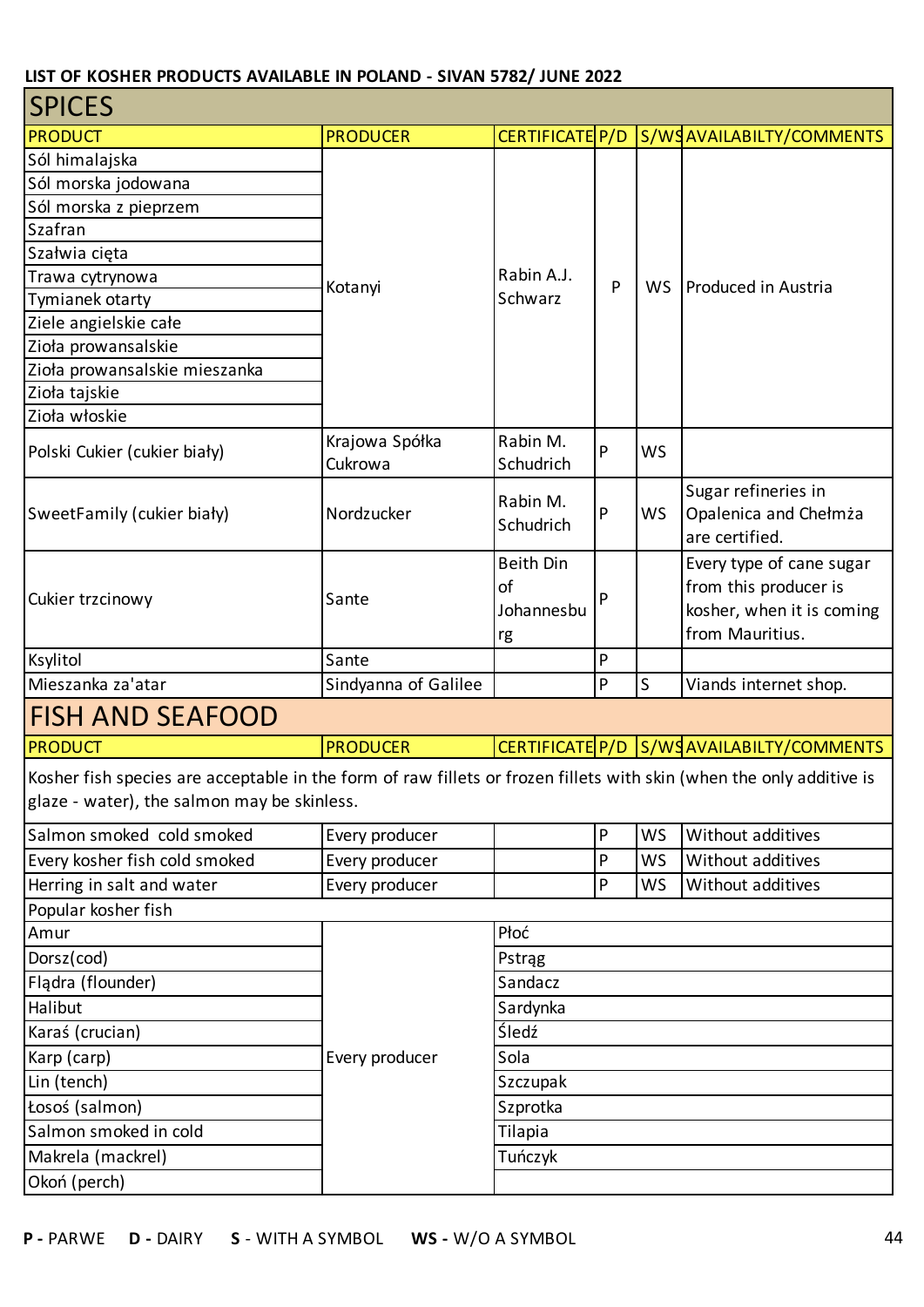| <b>FISH AND SEAFOOD</b>                         |                              |                                 |              |           |                                                                                      |  |  |
|-------------------------------------------------|------------------------------|---------------------------------|--------------|-----------|--------------------------------------------------------------------------------------|--|--|
| <b>PRODUCT</b>                                  | <b>PRODUCER</b>              | CERTIFICATE P/D                 |              |           | S/WSAVAILABILTY/COMMENTS                                                             |  |  |
| Tuna in water                                   | Every producer               | Approved<br>byKLBD              | P            | WS        | Every canned tuna<br>in water is accepted<br>by London Beit Din.                     |  |  |
| Pasta kanapkowa z łososia                       |                              | Rabin Meir                      |              |           | Auchan, Real. Label on                                                               |  |  |
| Pasta kawiorowa łagodna                         | Abba                         | Horden,                         | $\mathsf{P}$ | S         | the package must                                                                     |  |  |
| Pasta kawiorowa lekko wędzona                   | Sweden                       |                                 |              |           | have the number of<br>the certificate: SE 900 EG.                                    |  |  |
| Pasta kanapkowa Kalles                          | Kalles                       | Rabin Meir<br>Horden,<br>Sweden | $\mathsf{P}$ | ls        | Ikea. Label on the package<br>must have the number of<br>the certificate: SE 900 EG. |  |  |
|                                                 |                              | Rabin M.<br>Schudrich           | P            | WS        |                                                                                      |  |  |
| Dorsz w sosie greckim                           |                              | Łosoś w sosie greckim           |              |           |                                                                                      |  |  |
| Filet śledziowy podwędzany Kippers              |                              |                                 |              |           | Sardynki po śródziemnomorsku w oliwie z oliwek                                       |  |  |
| Filety śledziowe w oleju                        |                              | Sardynki w oliwie z oliwek      |              |           |                                                                                      |  |  |
| Filety śledziowe w oleju o smaku                | Sardynki w sosie pomidorowym |                                 |              |           |                                                                                      |  |  |
| czosnku                                         |                              |                                 |              |           |                                                                                      |  |  |
| Filety śledziowe w ostrym sosie z               |                              | Śledź w oleju po gdańsku        |              |           |                                                                                      |  |  |
| piperzem cayenne                                |                              |                                 |              |           |                                                                                      |  |  |
| Filety śledziowe w sosie                        |                              | Śledź w sosie pomidorowym       |              |           |                                                                                      |  |  |
| pomidorowym                                     | King Oscar                   |                                 |              |           |                                                                                      |  |  |
| Filety z makreli w oleju                        |                              | Szprot podwędzany w oleju B&K   |              |           |                                                                                      |  |  |
| Filety z makreli w sosie                        |                              | Szproty w oleju CARO            |              |           |                                                                                      |  |  |
| pomidorowym                                     |                              |                                 |              |           |                                                                                      |  |  |
| Filety z makreli w sosie                        |                              | Szproty w sosie pomidorowym     |              |           |                                                                                      |  |  |
| pomidorowym                                     |                              |                                 |              |           |                                                                                      |  |  |
| Filety z makreli w sosie<br>pomidorowym z curry |                              |                                 |              |           | Szproty w sosie pomidorowym z bazylią                                                |  |  |
| Filety z makreli w sosie                        |                              |                                 |              |           | Szproty w sosie pomidorowym z przyprawą                                              |  |  |
| pomidorowym z papryką                           |                              | orientalną                      |              |           |                                                                                      |  |  |
| Flądra w sosie pomidorowym                      |                              | Wędzone szproty w oleju         |              |           |                                                                                      |  |  |
| Karp w sosie greckim                            |                              |                                 |              |           |                                                                                      |  |  |
| Ikra łososia                                    | Lemberg                      | Rabbiner<br>Y. Teichtal         | P            | S         | Carrefour                                                                            |  |  |
| Filety śledziowe a'la Matjas w oleju            |                              |                                 |              |           |                                                                                      |  |  |
| Filety śledziowe a'la Matjas w oleju            | Lisner                       | Rabin M.<br>Schudrich           | P            | WS        |                                                                                      |  |  |
| delikatne                                       |                              |                                 |              |           |                                                                                      |  |  |
| Marinero Filety śledziowe w oleju               |                              | Rabin M.                        | P            |           |                                                                                      |  |  |
| a'la matjas                                     | Marinero                     | Schudrich                       |              | <b>BS</b> |                                                                                      |  |  |
| Filety śledziowe a'la Matjas w oleju            | Polarica                     | Rabin M.<br>Schudrich           | P            | <b>BS</b> |                                                                                      |  |  |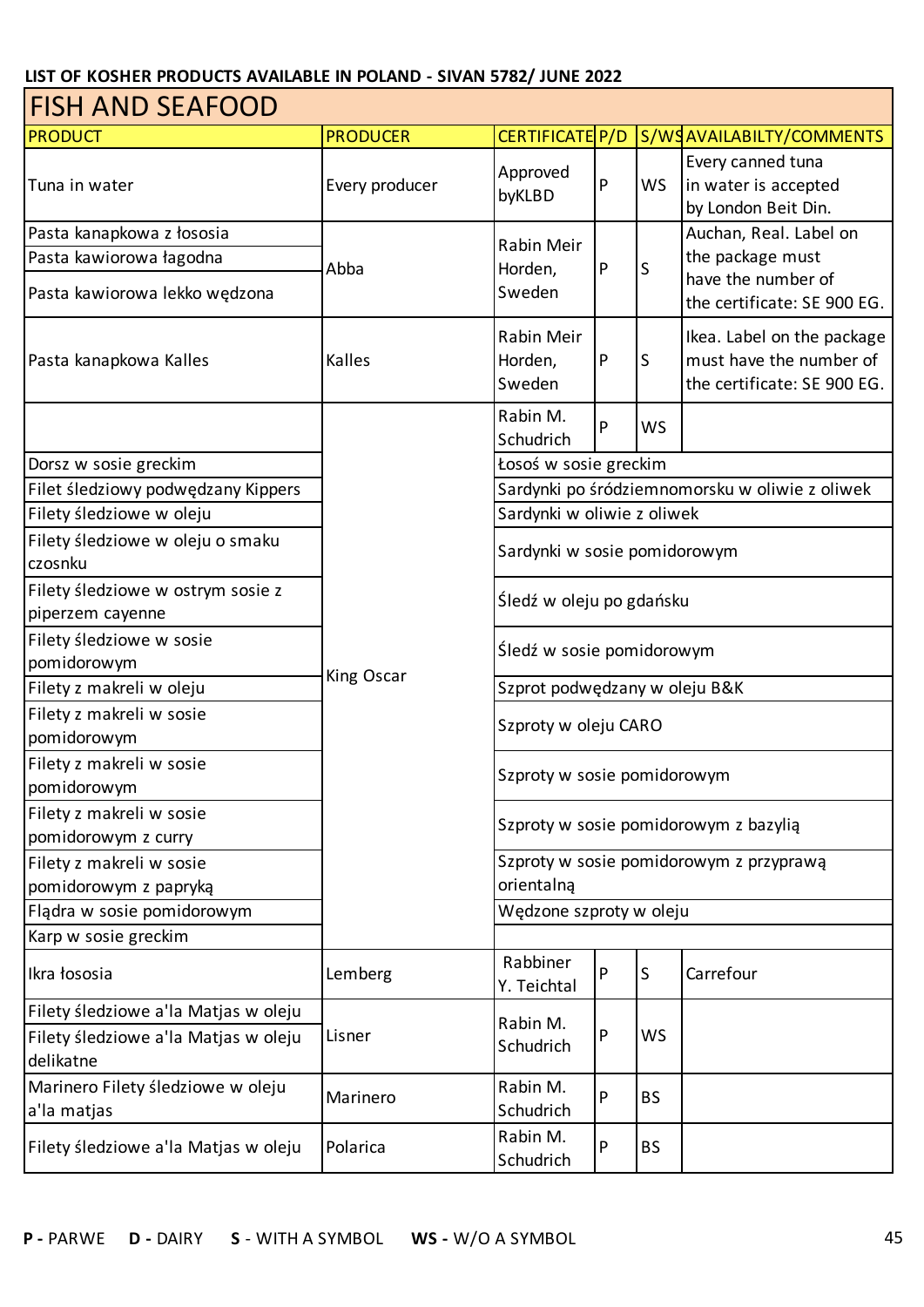| <b>SWEETS, SNACKS</b>                                       |                             |                     |   |             |                          |  |  |
|-------------------------------------------------------------|-----------------------------|---------------------|---|-------------|--------------------------|--|--|
| <b>PRODUCT</b>                                              | <b>PRODUCER</b>             | CERTIFICATE P/D     |   |             | S/WSAVAILABILTY/COMMENTS |  |  |
| Popcorn                                                     | American farmer             | OU                  | D | S           | <b>TK Maxx</b>           |  |  |
| Ciasteczka kokosowe (different<br>flavours) Coconut Patties | Anastasia confections Dubov | R.Sholom<br>Florida | D | S           | <b>TK Maxx</b>           |  |  |
| Hit Cocoa - o smaku czekoladowym                            |                             |                     |   |             |                          |  |  |
| Hit Vanilla - o smaku waniliowym                            |                             |                     |   |             |                          |  |  |
| Hit Minis Milk                                              |                             |                     |   |             |                          |  |  |
| Hit Minis Cocoa                                             |                             |                     |   |             |                          |  |  |
| Hit Coco                                                    |                             |                     |   |             |                          |  |  |
| <b>Hit Nuts</b>                                             |                             |                     |   |             |                          |  |  |
| <b>Hit Salty Carmel</b>                                     |                             |                     |   |             |                          |  |  |
| Hit Mango                                                   |                             |                     |   |             | Produced in Poland       |  |  |
| Leibniz herbatniki maślane                                  |                             |                     |   |             |                          |  |  |
| Leibniz Minis Butter                                        | Bahlsen                     | Triangle K          | M | <b>WS</b>   |                          |  |  |
| Leibniz Minis Choco - herbatniki w                          |                             |                     |   |             |                          |  |  |
| czekoladzie mlecznej                                        |                             |                     |   |             |                          |  |  |
| Leibniz Biscuits & Cream / Keks &                           |                             |                     |   |             |                          |  |  |
| Cream                                                       |                             |                     |   |             |                          |  |  |
| Leibnitz Zoo Original                                       |                             |                     |   |             |                          |  |  |
| Leibnitz Zoo Jungle Animals                                 |                             |                     |   |             |                          |  |  |
| Leibnitz Zoo Country                                        |                             |                     |   |             | Produced in Germany      |  |  |
| <b>ABC</b>                                                  |                             |                     |   |             |                          |  |  |
| Ciastka                                                     |                             | OU                  | D |             |                          |  |  |
| Ciastka mini tiramisu                                       |                             |                     |   |             | Netto, Carrefour         |  |  |
| Ciastko czekoladowe                                         | Balconi                     |                     |   | S           |                          |  |  |
| Rolada z czekoladą                                          |                             |                     |   |             |                          |  |  |
| Lody Ben & Jerry's                                          | Ben & Jerry's               | Kof-K               | D | $\sf S$     |                          |  |  |
| Ciasto maślane                                              | Bauli                       | Star-D              | D | S           | Carrefour w CH Arkadia   |  |  |
| Suszone plasterki brzoskwini                                |                             |                     |   |             |                          |  |  |
| Suszone plasterki gruszki                                   |                             |                     |   |             |                          |  |  |
| Suszone plasterki jabłka                                    | <b>Bella Vica Orchards</b>  | <b>KCS</b>          | P | S           | <b>TK Maxx</b>           |  |  |
| Suszone plasterki pomarańczy                                |                             |                     |   |             |                          |  |  |
| Trufle czekoladowo - kokosowe                               | <b>Belvas</b>               | Triangle K          | D | $\mathsf S$ |                          |  |  |
| Ciasto Blue Brand - Choco Cake                              |                             |                     |   |             |                          |  |  |
| Ciasto Blue Brand - Tiramisu                                | <b>Blue Brand</b>           | OU                  | D | S           | Biedronka                |  |  |
| Milk snack                                                  |                             |                     |   |             |                          |  |  |
| Mini cake                                                   |                             |                     |   |             |                          |  |  |
| Czekolady Cachet - rożne rodzaje                            |                             |                     |   |             |                          |  |  |
| Organiczna czekolada (różne rodzaje)                        | Cachet                      | Triangle K          | D | S           | Health food stores       |  |  |
| Orzechy pecan w ciemnej czekoladzie                         | Chocolate Orchard           | OK                  | P | S           | <b>TK Maxx</b>           |  |  |
| Orzechy włoskie w czekoladzie                               |                             |                     |   |             |                          |  |  |
| Wiśnie w czekoladzie                                        |                             |                     |   |             |                          |  |  |

٦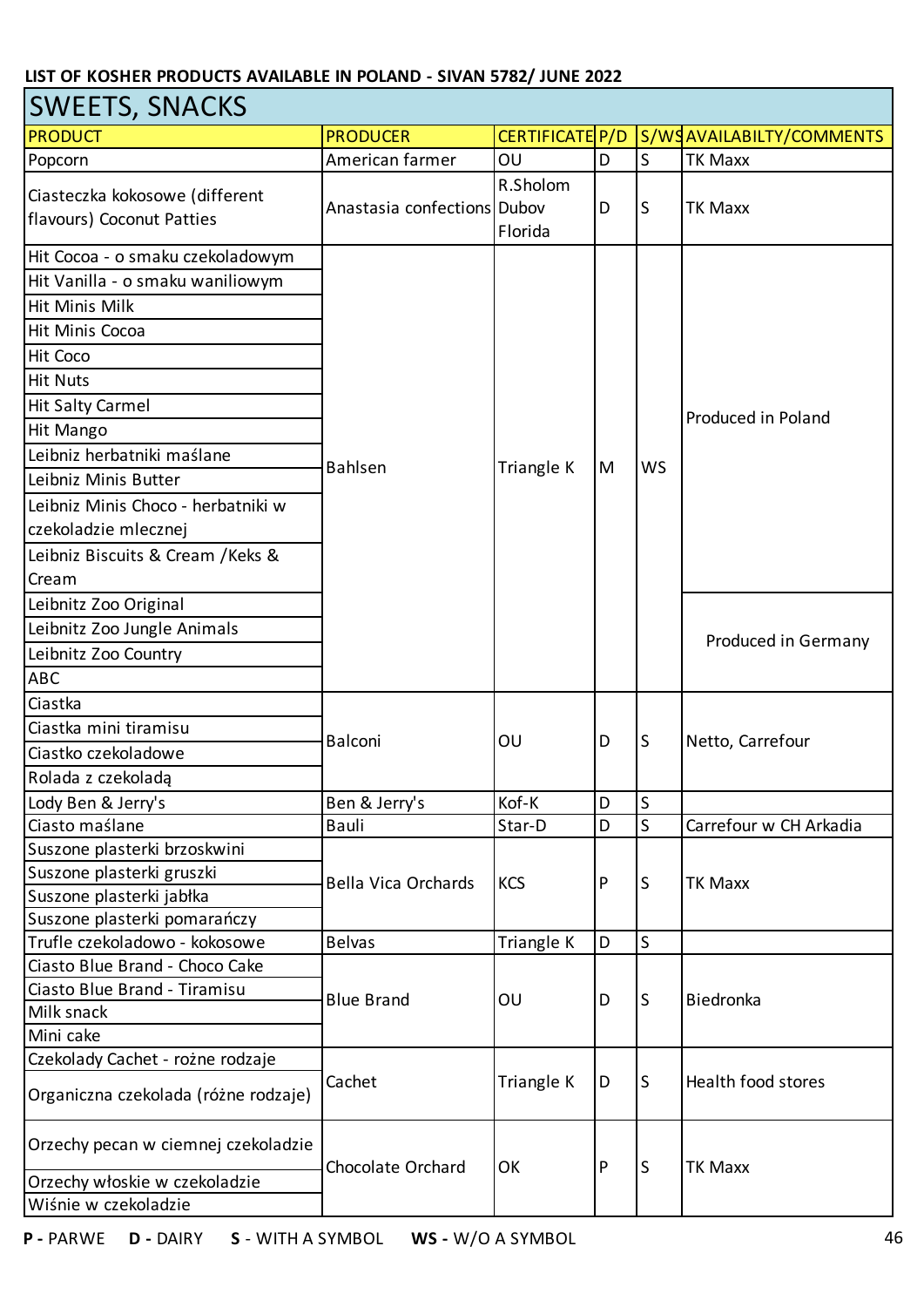| <b>SWEETS, SNACKS</b>               |                 |                      |           |           |                                          |  |  |
|-------------------------------------|-----------------|----------------------|-----------|-----------|------------------------------------------|--|--|
| PRODUCT                             | <b>PRODUCER</b> |                      |           |           | CERTIFICATE P/D S/WSAVAILABILTY/COMMENTS |  |  |
| Corny Big baton arachidowo-         |                 |                      |           |           |                                          |  |  |
| czekoladowy 50 g                    |                 |                      |           |           |                                          |  |  |
| Corny Big baton bananowo-           |                 |                      |           |           |                                          |  |  |
| czekoladowy 50 g                    |                 |                      |           |           |                                          |  |  |
| Corny Big baton brownie 50 g        |                 |                      | D         |           |                                          |  |  |
| Corny Big baton czekoladowy 50 g    |                 |                      |           |           |                                          |  |  |
| Corny Big baton kokosowo-           |                 |                      |           |           |                                          |  |  |
| czekoladowy 50 g                    |                 |                      |           |           |                                          |  |  |
|                                     | Corny           | <b>SHK</b>           |           | S         |                                          |  |  |
| Corny Big baton orzechowy 50 g      |                 |                      | ${\sf P}$ |           |                                          |  |  |
| Corny Big baton wiśniowy w gorzkiej |                 |                      |           |           |                                          |  |  |
| czekoladzie 50 g                    |                 |                      | D         |           |                                          |  |  |
| Corny Big baton żurawinowy 50 g     |                 |                      |           |           |                                          |  |  |
| Corny Big Fruit Jabłko 40 g         |                 |                      |           |           |                                          |  |  |
| Corny Big Fruit Owoce leśne 40 g    |                 |                      | P         |           |                                          |  |  |
| Corny Big Fruit Truskawka 40 g      |                 |                      |           |           |                                          |  |  |
| Corny Milk & Cocoa 30 g             |                 |                      | D         |           |                                          |  |  |
| Corny Milk 30 g                     |                 |                      |           |           |                                          |  |  |
| Torciki mrożone - różne rodzaje     | Almondy         | Rabbi Meir<br>Horden | D         | ls        | Makro, Ikea                              |  |  |
| Ciasteczka zbożowe Musli - różne    |                 | Triangle K           |           |           |                                          |  |  |
| smaki                               |                 |                      |           |           | Health food stores                       |  |  |
| Ciasteczka zbożowe Nuts - różne     | Emco            |                      | D         | S         |                                          |  |  |
| smaki                               |                 |                      |           |           |                                          |  |  |
| Kinder Bueno                        |                 |                      |           |           |                                          |  |  |
| Kinder Bueno Dark                   |                 |                      |           |           |                                          |  |  |
| Kinder Bueno Dark Mini              |                 |                      |           |           |                                          |  |  |
| Kinder Bueno Mini                   |                 |                      |           |           |                                          |  |  |
| Kinder Bueno White                  |                 |                      |           |           |                                          |  |  |
| Kinder Bueno White Mini             |                 |                      |           |           |                                          |  |  |
| Kinder Bunny Figure                 |                 |                      |           |           | The last symbol in the                   |  |  |
| Kinder Joy                          |                 |                      |           |           | barcode must be a letter                 |  |  |
| Kinder Joy Chocolate Half Egg       | Ferrero         | Rabin M.             | D         | <b>WS</b> | W, which stands for                      |  |  |
| Kinder Surprise                     |                 | Schudrich            |           |           | the Belsko manufacturing                 |  |  |
| Nutella                             |                 |                      |           |           | plant in Poland.                         |  |  |
| Nutella Bready                      |                 |                      |           |           |                                          |  |  |
| Rafaello                            |                 |                      |           |           |                                          |  |  |
| Rocher Bunny                        |                 |                      |           |           |                                          |  |  |
| Rocher Snowman                      |                 |                      |           |           |                                          |  |  |
| Rocher Squirrel                     |                 |                      |           |           |                                          |  |  |
| Rocher Star                         |                 |                      |           |           |                                          |  |  |
| Rocherone                           |                 |                      |           |           |                                          |  |  |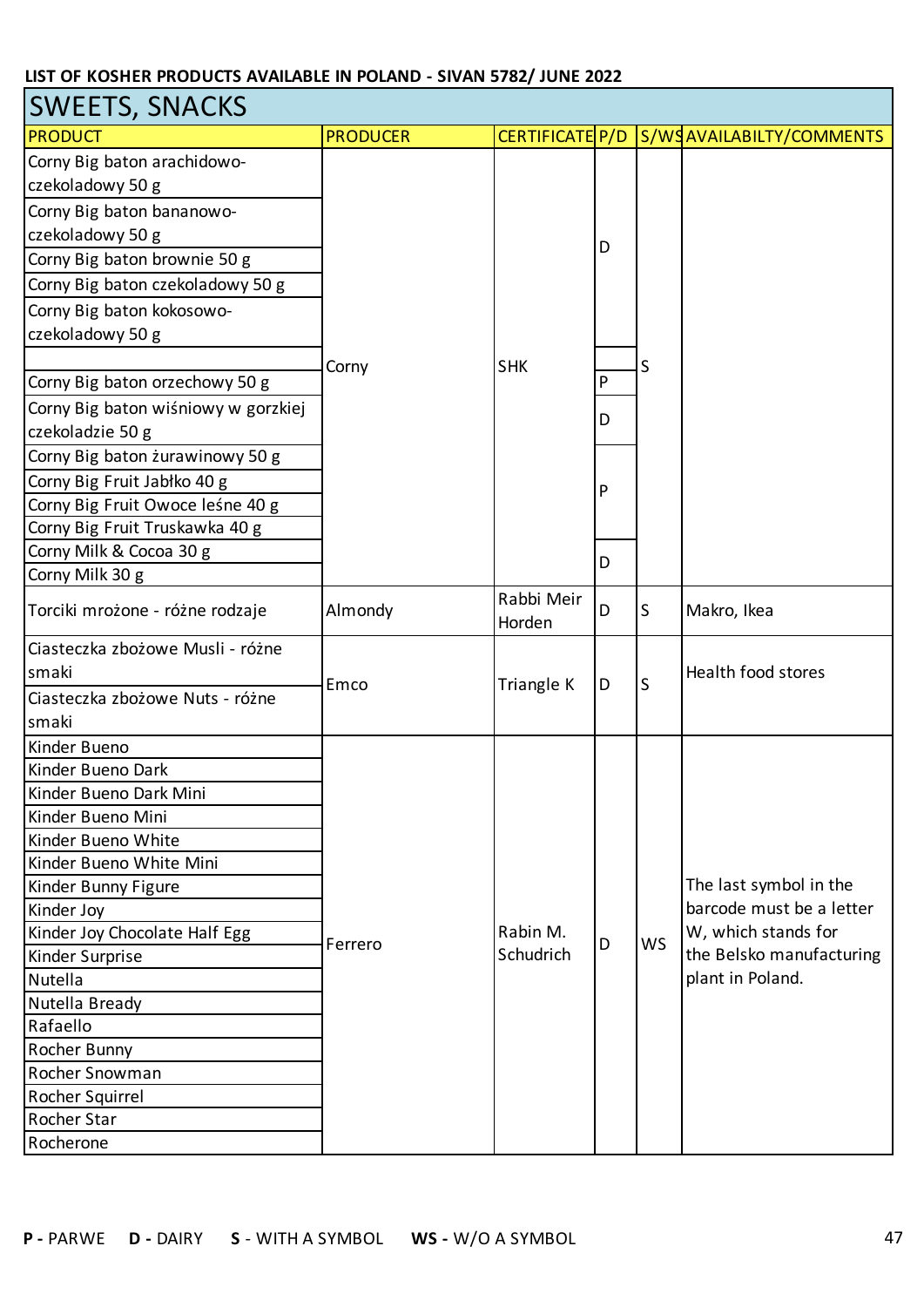| <b>SWEETS, SNACKS</b>                  |                           |                 |     |           |                              |  |  |
|----------------------------------------|---------------------------|-----------------|-----|-----------|------------------------------|--|--|
| <b>PRODUCT</b>                         | <b>PRODUCER</b>           | CERTIFICATE P/D |     |           | S/WSAVAILABILTY/COMMENTS     |  |  |
| Duplo                                  |                           |                 |     |           |                              |  |  |
| Kinder Chocolate                       | Ferrero                   |                 |     |           |                              |  |  |
| Nutella                                |                           |                 |     |           |                              |  |  |
| Rocher                                 |                           | OU              | M   | <b>BS</b> | Produced in Germany          |  |  |
| Nutella & Go Breadstick                |                           |                 |     |           |                              |  |  |
| <b>Ferrero Collection</b>              |                           |                 |     |           |                              |  |  |
| Kinder Friends                         |                           |                 |     |           |                              |  |  |
| Kinder Maxi                            |                           |                 |     |           |                              |  |  |
| Gran Sorpresa                          | Ferrero                   | OU              | M   | <b>BS</b> | Produced in Belgium          |  |  |
| Schoko-Bons                            |                           |                 |     |           |                              |  |  |
| Batonik (różne smaki)                  | Fig Bar                   | OU              | D/P | ls        | Rossmann, Żabka              |  |  |
| Pastylki original o smaku mentolowo    |                           |                 |     |           |                              |  |  |
| eukaliptusowym                         |                           |                 |     |           |                              |  |  |
| Pastylki mint o smaku miętowym bez     | <b>Fisherman's Friend</b> | <b>MK</b>       | P   | <b>WS</b> |                              |  |  |
| cukru                                  |                           |                 |     |           |                              |  |  |
| Pastylki lemon o smaku cytrynowo-      |                           |                 |     |           |                              |  |  |
| mentolowym bez cukru                   |                           |                 |     |           |                              |  |  |
| Chałwa o smaku kakaowym                |                           |                 |     |           | <b>BAKLAVA Marszałkowska</b> |  |  |
| (dostępne różne smaki)                 | Gulcan                    | OU              |     | S         | street 83 in Warsaw.         |  |  |
| Lody i sorbety Haagen-Dazs             |                           |                 |     |           |                              |  |  |
| (dostępne różne smaki)                 | Haagen-Dazs               | OU              | D   | S         | Carrefour                    |  |  |
| Batonik (różne smaki)                  | Hershey's                 | OU              | D   | S         | Carrefour                    |  |  |
| Całuski. Pierniki z nadzieniem         |                           |                 |     |           |                              |  |  |
| Serduszka Toruńskie w czekoladzie      |                           |                 |     |           |                              |  |  |
| Mieszanka Toruńska                     |                           |                 |     |           |                              |  |  |
| Serduszka Toruńskie Lukrowane          |                           |                 |     |           |                              |  |  |
| Serca Toruńskie lukrowane (Parwe)      |                           |                 |     |           |                              |  |  |
| Flisaczki (Parwe)                      |                           |                 |     |           |                              |  |  |
| Katarzynki (Parwe)                     |                           |                 |     |           |                              |  |  |
| Katarzynki Vegan (Parwe)               |                           |                 |     |           |                              |  |  |
| Katarzynki w czekoladzie               |                           |                 |     |           | Milk lub pareve              |  |  |
| Katarzynki w czekoladzie, duży kształt |                           |                 |     |           | (symbol on the package).     |  |  |
| Katarzynki w czekoladzie 132 g i 176 g | Kopernik                  | OU              | P/D | S         |                              |  |  |
| Mieszanka piernikowa (Parwe)           |                           |                 |     |           |                              |  |  |
| Pierniczki nadz. o smaku               |                           |                 |     |           |                              |  |  |
| pomarańczowym w czekoladzie            |                           |                 |     |           |                              |  |  |
| Pierniczki nadz. o smaku               |                           |                 |     |           |                              |  |  |
| truskawkowym w czekoladzie             |                           |                 |     |           |                              |  |  |
| Pierniczki nadz. o smaku wiśniowym     |                           |                 |     |           |                              |  |  |
| w czekoladzie                          |                           |                 |     |           |                              |  |  |
| Pierniczki nadz. o smaku śliwkowym     |                           |                 |     |           |                              |  |  |
| w czekoladzie                          |                           |                 |     |           |                              |  |  |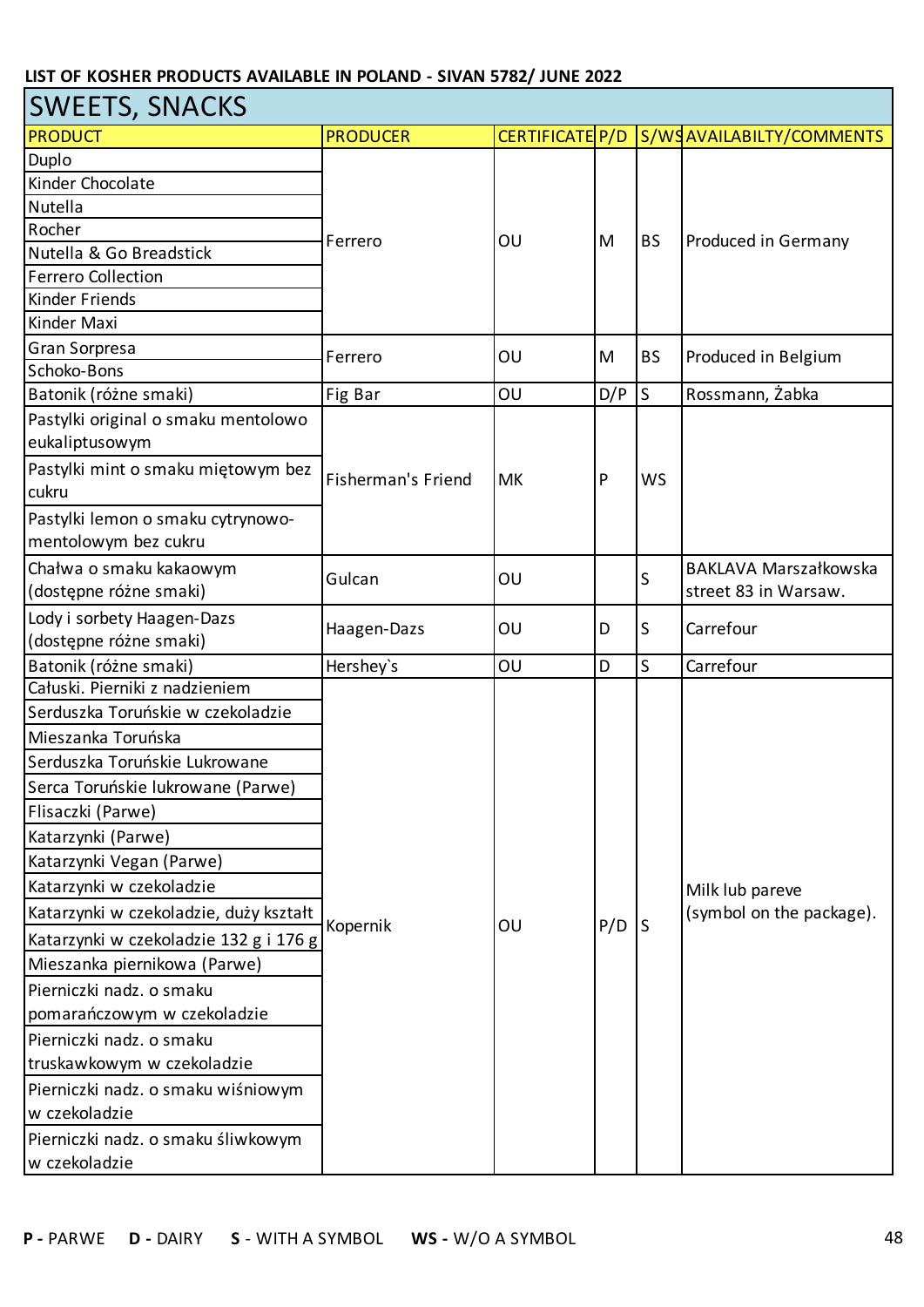| SWEETS, SNACKS                                                 |                 |                                    |             |              |                                                                               |  |  |
|----------------------------------------------------------------|-----------------|------------------------------------|-------------|--------------|-------------------------------------------------------------------------------|--|--|
| <b>PRODUCT</b>                                                 | <b>PRODUCER</b> |                                    |             |              | CERTIFICATE P/D S/WSAVAILABILTY/COMMENTS                                      |  |  |
| Pierniki nadziewanym o smaku                                   |                 |                                    |             |              |                                                                               |  |  |
| różanym (Parwe)                                                |                 |                                    |             |              |                                                                               |  |  |
| Piernikowa nuta - czarna porzeczka                             |                 |                                    |             |              |                                                                               |  |  |
| Nuta Piernikowa Lukrowana Morela                               |                 |                                    |             |              |                                                                               |  |  |
| luz (Parwe)                                                    |                 |                                    |             |              |                                                                               |  |  |
| Piernikowe runo (Parwe)                                        |                 |                                    |             |              |                                                                               |  |  |
| Piernikowe Serce w czekoladzie                                 |                 |                                    |             |              |                                                                               |  |  |
| Dwa Serca czekoladzie                                          |                 |                                    |             |              |                                                                               |  |  |
| Scherzo                                                        |                 |                                    |             |              |                                                                               |  |  |
| Serca lukrowane (Parwe)                                        |                 |                                    |             |              |                                                                               |  |  |
| Warszawskie Pamiątki; Krakowskie                               |                 |                                    |             |              | Milk lub pareve                                                               |  |  |
| Pamiątki                                                       | Kopernik        | OU                                 | P/D         | S            | (symbol on the package).                                                      |  |  |
| Serca Toruńskie lukrowane                                      |                 |                                    |             |              |                                                                               |  |  |
| Pomarańczowe (Parwe)                                           |                 |                                    |             |              |                                                                               |  |  |
| Pierniki Uszatki (Parwe)                                       |                 |                                    |             |              |                                                                               |  |  |
| Serca Piernikowe w czekoladzie                                 |                 |                                    |             |              |                                                                               |  |  |
| PREMIUM                                                        |                 |                                    |             |              |                                                                               |  |  |
| Torcik piernikowy w czekoladzie                                |                 |                                    |             |              |                                                                               |  |  |
| owocowy PREMIUM                                                |                 |                                    |             |              |                                                                               |  |  |
| Pierniki nadz. w                                               |                 |                                    |             |              |                                                                               |  |  |
| czekoladzie morelowe PREMIUM                                   |                 |                                    |             |              |                                                                               |  |  |
| Pierniki nadz. w białej czekol . Cz.                           |                 |                                    |             |              |                                                                               |  |  |
| Porzeczka PREMIUM                                              |                 |                                    |             |              |                                                                               |  |  |
| Chałwa Koska (różne smaki)                                     |                 |                                    |             |              |                                                                               |  |  |
| Chałwa na gorąco (różne smaki)                                 | Koska           | OK                                 | P           | S            | Biedronka, E.Leclerc                                                          |  |  |
| Chałwy - różne rodzaje                                         |                 |                                    |             |              |                                                                               |  |  |
| Lindt Hauchdünn Dunkel                                         |                 |                                    | P           |              |                                                                               |  |  |
| Crémant noir 49%                                               |                 | Lista Bazylea                      |             | <b>WS</b>    | Produced in Switzerland.                                                      |  |  |
|                                                                |                 |                                    |             |              |                                                                               |  |  |
| <b>Blanc Amandes 100g</b><br>Bündeli "Swiss Premium Chocolate" |                 |                                    |             |              | Herzen Milch (Coeurs fins) 195g, 2.5kg<br>Herzen Milch (Schweizerfahnen) 180g |  |  |
| Grandes Amandes Blanc 150g                                     |                 | Lunches (Kinderartikel) 96g        |             |              |                                                                               |  |  |
| Grandes Amandes Lait 150g                                      | Lindt           | Milch extra (Touristensujets) 300g |             |              |                                                                               |  |  |
| Grandes Amandes Noir 150g                                      |                 | Milch extra 100g, 300g             |             |              |                                                                               |  |  |
| Hauchdünn (Milch) Orange 180g                                  |                 | Milchnuss 100g, 300g               |             |              |                                                                               |  |  |
|                                                                |                 |                                    |             |              | Napolitains "Swiss Premium Chocolate" 142g,                                   |  |  |
| Hauchdünn Milch 180g                                           |                 | 278g, 350g                         |             |              |                                                                               |  |  |
| Herzen (gross) "Coeurs fins" 40x 24g                           |                 |                                    |             |              | Swiss Premium Chocolates Weiss-Mandel 300g                                    |  |  |
| M&Msy z masłem orzechowym, z                                   | M&M's           | OU                                 | D           | S            | Carrefour                                                                     |  |  |
| precelkami, z migdałami                                        |                 |                                    |             |              |                                                                               |  |  |
| M&Msy (różne smaki)                                            | M&M's           | OU                                 | $\mathsf D$ | $\mathsf{S}$ | Top Market Delikatesy                                                         |  |  |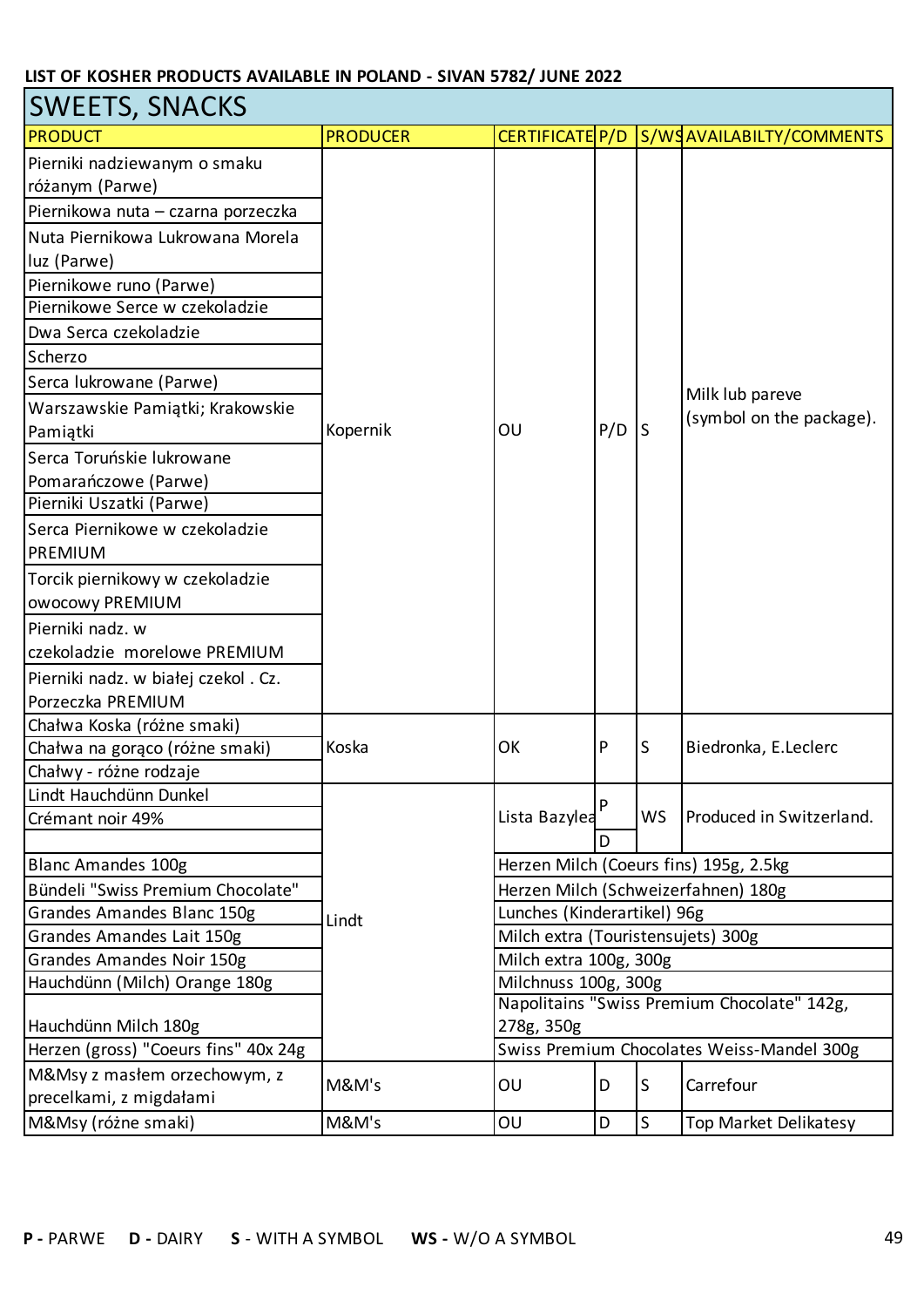| <b>SWEETS, SNACKS</b>                 |                       |                 |           |           |                             |  |  |
|---------------------------------------|-----------------------|-----------------|-----------|-----------|-----------------------------|--|--|
| <b>PRODUCT</b>                        | <b>PRODUCER</b>       | CERTIFICATE P/D |           |           | S/WSAVAILABILTY/COMMENTS    |  |  |
| Mars                                  |                       |                 |           |           | Produced in Sochaczew.      |  |  |
| Milky way                             |                       |                 |           |           | Products from the polish    |  |  |
| Milky way magic stars                 |                       | Rabin M.        |           |           | factory have a 4 digit      |  |  |
| Snikers                               | Mars                  | Schudrich       | D         | <b>WS</b> | barcode                     |  |  |
| <b>Snikers Hazelnuts</b>              |                       |                 |           |           | starting with a letter "P"  |  |  |
| Twix                                  |                       |                 |           |           | next to the expiration date |  |  |
|                                       |                       |                 |           |           | 22/09/2017 PB 12            |  |  |
| Mike and Ike cukierki                 | Mike and Ike          | OU              | P         | S         |                             |  |  |
| Wafle do lodów - Flat Wafers          | Miran Wafer           | Rabin M.        | P         | <b>WS</b> | Auchan, Makro               |  |  |
| Wafle do lodów - Wafer Cones          |                       | Schudrich       |           |           |                             |  |  |
| <b>Baton Nestle Nesquik</b>           |                       |                 |           |           |                             |  |  |
| Baton Nestle Nesquik Delice           |                       |                 |           |           |                             |  |  |
| <b>Baton Nestle Chocapic</b>          |                       |                 |           |           |                             |  |  |
| <b>Baton Nestle Cini Minis</b>        |                       |                 |           |           |                             |  |  |
| <b>Baton Nestle Cheerios</b>          |                       |                 |           |           |                             |  |  |
| Baton Nestle Fitness z czekoladą      |                       |                 |           |           |                             |  |  |
| Baton Nestle Fitness z żurawiną i     | Nestle                |                 |           |           |                             |  |  |
| truskawkami                           |                       | OU              | D         | <b>WS</b> |                             |  |  |
| Baton Nestle Fitness z brzoskwiniami  |                       |                 |           |           |                             |  |  |
| li morelami                           |                       |                 |           |           |                             |  |  |
| Baton Nestle Fitness Delice z         |                       |                 |           |           |                             |  |  |
| mleczną czekoladą                     |                       |                 |           |           |                             |  |  |
| Baton Nestle Fitness z czekoladą i    |                       |                 |           |           |                             |  |  |
| bananem                               |                       |                 |           |           |                             |  |  |
| <b>Baton Nestle Lion</b>              |                       |                 |           |           |                             |  |  |
| Popcorn o smaku naturalnym            | Newman's own          | OK              | D         | S         | TK Maxx                     |  |  |
| Mieszanka bakaliowo-czekoladowa       | <b>Nutty Naturals</b> | OK              | D         | S         | <b>TK Maxx</b>              |  |  |
| Batoniki daktylowe z bananem          |                       |                 |           |           |                             |  |  |
| Batoniki daktylowe z jabłkiem         |                       |                 |           |           |                             |  |  |
| Batoniki owsiane jabłko i             |                       |                 |           |           |                             |  |  |
| pomarańcza BIO                        |                       |                 |           |           |                             |  |  |
| Batoniki ryżowe truskawka malina      |                       |                 |           |           |                             |  |  |
| Chrupki kukurydziane BIO              |                       |                 |           |           |                             |  |  |
| Chrupki kukurydziane z marchewką      | Organix               | List KLDB       | ${\sf P}$ | <b>WS</b> | http://kidy.pl              |  |  |
| <b>BIO</b>                            |                       |                 |           |           |                             |  |  |
| Kaszka ryżowo-kukurydziana z          |                       |                 |           |           |                             |  |  |
| jabłkiem BIO                          |                       |                 |           |           |                             |  |  |
| Musli banan, jabłko i brzoskwinia BIO |                       |                 |           |           |                             |  |  |
| Musli maliny i banan BIO              |                       |                 |           |           |                             |  |  |
| Owsianka banan i śliwka BIO           |                       |                 |           |           |                             |  |  |
| Owsianka wieloziarnista BIO           |                       |                 |           |           |                             |  |  |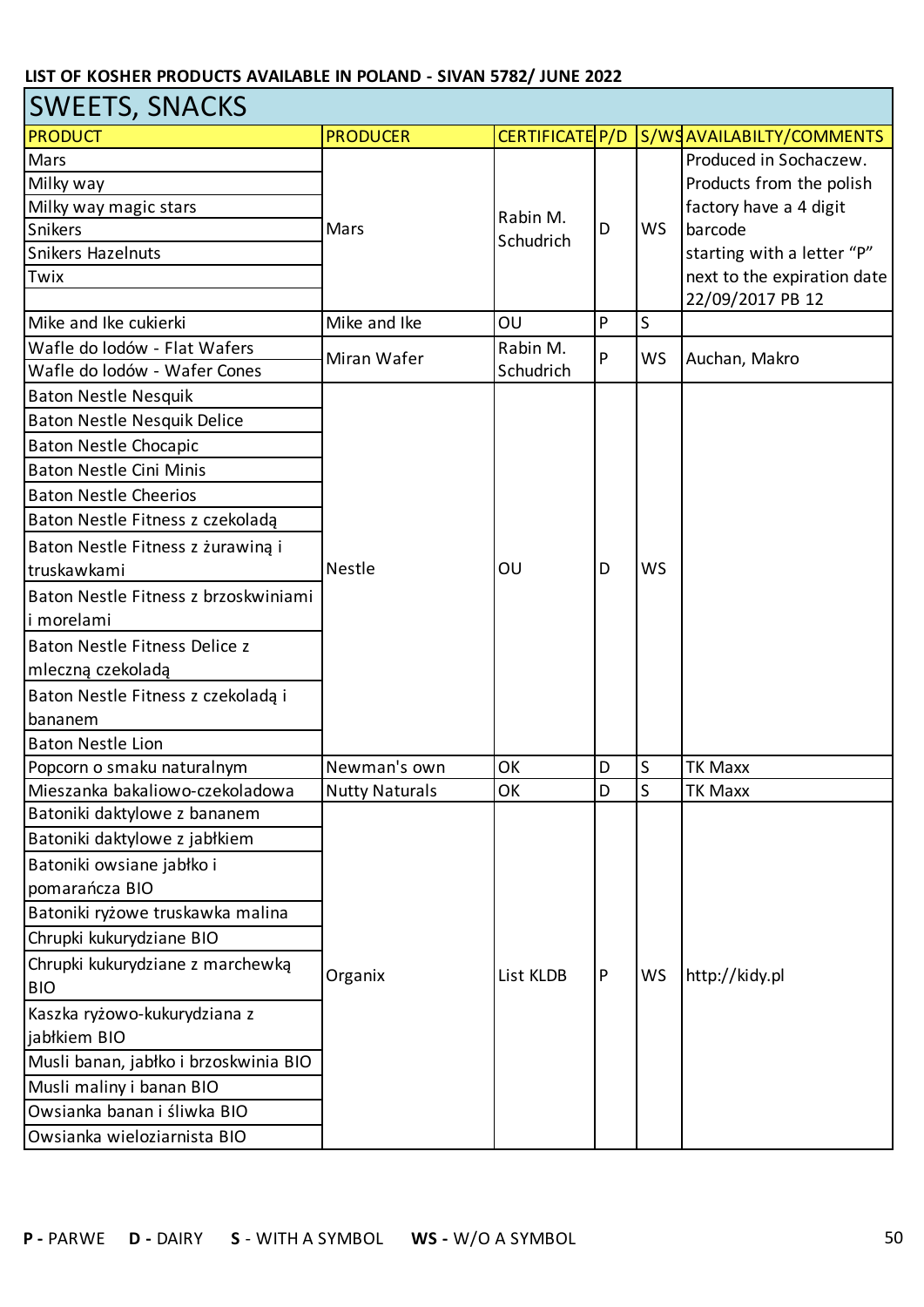| <b>SWEETS, SNACKS</b>                  |                      |                                  |   |             |                                                                                      |  |  |
|----------------------------------------|----------------------|----------------------------------|---|-------------|--------------------------------------------------------------------------------------|--|--|
| <b>PRODUCT</b>                         | <b>PRODUCER</b>      | CERTIFICATE P/D                  |   |             | S/WSAVAILABILTY/COMMENTS                                                             |  |  |
| Talarki ryżowe marchew pomidor BIO     |                      | List KLDB                        |   |             |                                                                                      |  |  |
| Talarki ryżowe z bananem BIO           | Organix              |                                  | P | <b>WS</b>   | http://kidy.pl                                                                       |  |  |
| Talarki ryżowe z jabłkami i            |                      |                                  |   |             |                                                                                      |  |  |
| cynamonem BIO                          |                      |                                  |   |             |                                                                                      |  |  |
| Talarki ryżowe z malinami i jagodą BIO |                      |                                  |   |             |                                                                                      |  |  |
| Kruche rurki z ciemną czekoladą        | Pirouline            | OU                               | D | S           | <b>TK Maxx</b>                                                                       |  |  |
| Pringles Jalapeno                      |                      |                                  |   |             |                                                                                      |  |  |
| Pringles Honey Mustard                 | Pringles             | OU                               | D | S           |                                                                                      |  |  |
| Pringles Pizza                         |                      |                                  |   |             |                                                                                      |  |  |
| Batony czekoladowe z masłem            |                      |                                  |   |             |                                                                                      |  |  |
| orzechowym                             | Reese's              | OU                               | D | S           | Carrefour                                                                            |  |  |
| Ricola Oryginalne Ziołowe              |                      |                                  |   |             |                                                                                      |  |  |
| Ricola Melisa                          |                      | R. A. Yafe                       |   |             |                                                                                      |  |  |
| Ricola Alpin Fresh                     | Ricola               | Schlesinger                      | P | S           |                                                                                      |  |  |
| Ricola Żurawina                        |                      |                                  |   |             |                                                                                      |  |  |
|                                        |                      | R.Erenberg                       | D | WS          | Lidl                                                                                 |  |  |
| Alpine Milk 100g                       |                      | Praliné 100g                     |   |             |                                                                                      |  |  |
| Biscuits + Nuts 100g                   |                      | Raisins & Nuts 100g.             |   |             |                                                                                      |  |  |
| Butter Biscuit 100g                    |                      | White Hazelnuts 100g             |   |             |                                                                                      |  |  |
| Caramel Mousse 100g                    |                      | White Whole Hazelnuts 100        |   |             |                                                                                      |  |  |
| Cocoa Mousse 100g                      |                      | Whole Almonds 100g               |   |             |                                                                                      |  |  |
| Coconut 100g                           |                      | Whole Hazelnuts 100g             |   |             |                                                                                      |  |  |
| Cornflakes 100g                        | Rittersport          | Mini Butter Biscuit              |   |             |                                                                                      |  |  |
| Dark Whole Hazelnuts 100g              |                      | Mini Cornflakes                  |   |             |                                                                                      |  |  |
| Espresso 100g                          |                      | <b>Mini Crushed Hazelnuts</b>    |   |             |                                                                                      |  |  |
| Fine Extra Dark Chocolate 73% 100g     |                      | Mini Extra Fine Milk Chocolate   |   |             |                                                                                      |  |  |
| Hazelnuts 100g                         |                      | Mini Marzipan                    |   |             |                                                                                      |  |  |
| Marzipan 100g                          |                      | Mini Praliné                     |   |             |                                                                                      |  |  |
| Plain Chocolate 100g                   |                      | Mini Yoghurt                     |   |             |                                                                                      |  |  |
| Chipsy z plantanów solone              |                      |                                  |   |             |                                                                                      |  |  |
| Chipsy z plantanów naturalne           | Samai                | AK                               | P | S           | TK-Maxx                                                                              |  |  |
| Czekolady Schogetten - różne smaki     | Schogetten           |                                  | D | S           | Except for<br>Marzipan-Cream, Almond<br>Brittle, Caramel Brownie<br>and Black&White. |  |  |
| Baton Snikers z masłem orzechowym      | Snikers              | OU                               | D | S           | Carrefour                                                                            |  |  |
|                                        |                      | R. Erenberg                      | D | WS          |                                                                                      |  |  |
| Cukierki California                    |                      | Merci Grosse Vielfalt (czerwona) |   |             |                                                                                      |  |  |
| Cukierki Campino                       | <b>Storck</b>        | Merci Helle Vielfalt (niebieska) |   |             |                                                                                      |  |  |
| Cukierki Ice Fresh                     |                      | Merci Herbe Vielfalt (brązowa)   |   |             |                                                                                      |  |  |
| Cukierki Ice Fresh bez cukru           |                      | <b>Toffifee</b>                  |   |             |                                                                                      |  |  |
| Precle w gorzkiej czekoladzie          | <b>Sweet Factory</b> | OK                               | D | $\mathsf S$ | <b>TK Maxx</b>                                                                       |  |  |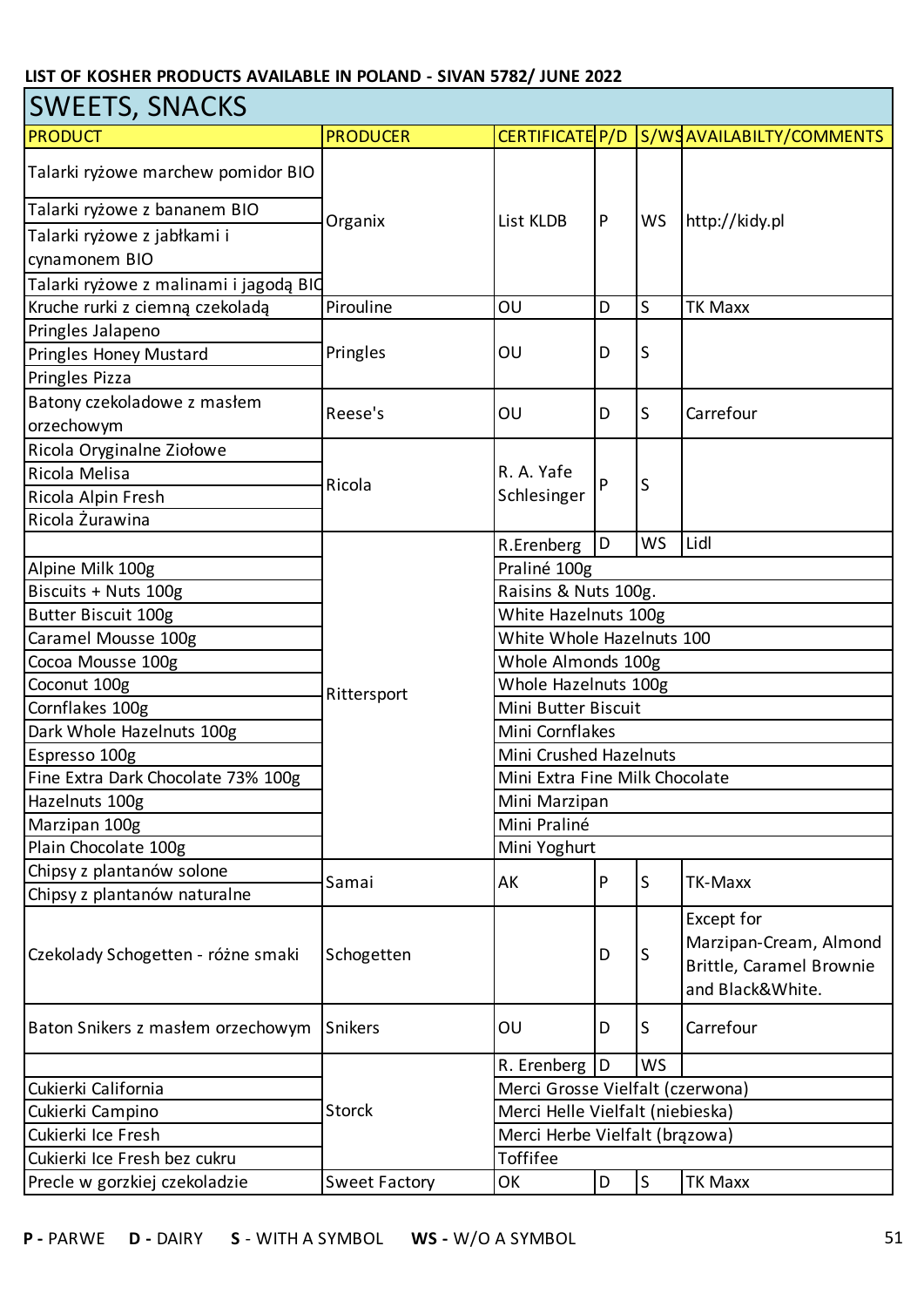| <b>SWEETS, SNACKS</b>                        |                           |                 |   |           |                                    |
|----------------------------------------------|---------------------------|-----------------|---|-----------|------------------------------------|
| <b>PRODUCT</b>                               | <b>PRODUCER</b>           | CERTIFICATE P/D |   |           | S/WSAVAILABILTY/COMMENTS           |
| Cukierki kokosowe w polewie                  |                           | OU              | D | lS        | <b>TK Maxx</b>                     |
| czekoladowej                                 |                           |                 |   |           |                                    |
| Cukierki wiśniowe w polewie                  | The Jelly Bean Factory OU |                 | D | S         | <b>TK Maxx</b>                     |
| czekoladowej                                 |                           |                 |   |           |                                    |
| Želki Jelly Bean                             |                           | OU              | P | S         | Empik, Kuchnie Świata,<br>Rossmann |
| Ciasteczka Tivoli w metalowej puszcze Tivoli |                           | R. Sheinkopf D  |   | S         |                                    |
| Chipsy bananowe                              |                           |                 |   |           |                                    |
| Ciasteczka z pomarańczą i gorzką             | <b>Tutti Gourmet</b>      | МK              | P | S         | <b>TK Maxx</b>                     |
| czekoladą                                    |                           |                 |   |           |                                    |
| Sir James czekolada gorzka                   | Żychlin                   | OU              | P | S         |                                    |
| Sezamki Unitop                               |                           |                 |   |           |                                    |
| Amki to Go klasyczne                         |                           |                 | P | <b>WS</b> |                                    |
| Amki to Go z miodem                          |                           |                 |   |           |                                    |
| Amki to Go z quinoa                          |                           |                 |   |           |                                    |
| Chałwa o smaku waniliowym                    | Unitop                    | Rabin M.        |   |           |                                    |
| Chałwa fantazyjna                            |                           | Schudrich       |   |           |                                    |
| Chałwa kakaowa                               |                           |                 |   |           |                                    |
| Chałwa z bakaliami                           |                           |                 |   |           |                                    |
| Chałwa z orzeszkami                          |                           |                 |   |           |                                    |
| Chałwa w czekoladzie                         |                           |                 |   |           |                                    |
| Czekolada włoska Vanini - różne              | Vanini                    | <b>SIKS</b>     | D | ls        | <b>TK Maxx</b>                     |
| rodzaje                                      |                           |                 |   |           |                                    |
| Baton warzywny proteinowy o smaku            |                           | OU              | P | lS        | Health food stores                 |
| pizzy                                        |                           |                 |   |           |                                    |
| Baton warzywny proteinowy o smaku            | Veggie protein            |                 |   |           |                                    |
| sezamu                                       |                           |                 |   |           |                                    |
| Baton warzywny proteinowy o smaku            |                           |                 |   |           |                                    |
| warzywnym                                    |                           |                 |   |           |                                    |
| Ciasteczka imbirowe 150g                     |                           |                 |   |           |                                    |
| Ciastka maślane Mini Fingers                 |                           | OU              | D | lS        | Frisco, British Shop               |
| Ciastka maślane Walkers 100g                 | Walkers                   |                 |   |           |                                    |
| Ciastka maślane Walkers shortbread           |                           |                 |   |           |                                    |
| Ciastka maślane Walkers trójkąty             |                           |                 |   |           |                                    |
| Mieszanka ciastek maślanych 160g             |                           |                 |   |           |                                    |
| Czekolada Gorzka                             |                           |                 |   |           |                                    |
| Czekolada Mleczna                            |                           |                 | D | <b>WS</b> |                                    |
| Czekolada Deserowa                           |                           |                 |   |           |                                    |
| Czekolada Kasztanki                          |                           | Triangle K      |   |           |                                    |
| Czekolada Malaga                             | Wawel                     |                 |   |           |                                    |
| Czekolada Tiki Taki                          |                           |                 |   |           |                                    |
| Czekolada Jagodowa                           |                           |                 |   |           |                                    |
| Czekolada Krówkowa                           |                           |                 |   |           |                                    |
| Czekolada Fruit&Nut                          |                           |                 |   |           |                                    |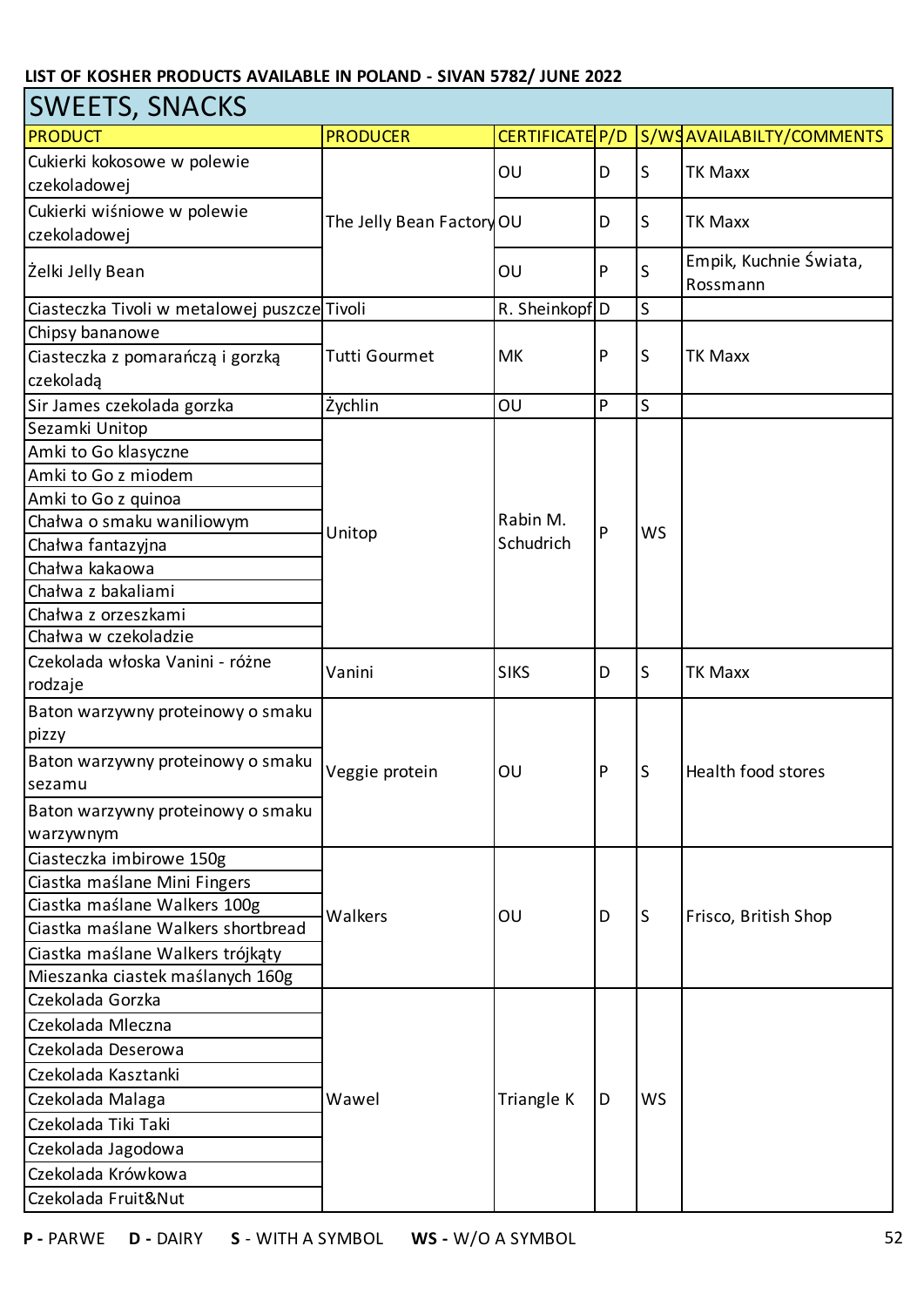| <b>SWEETS, SNACKS</b>                                                                                                                                                                                                                                                                                                                                                                                                                                                                                                                                                                                                                                                                                                                                                                      |                 |                 |   |           |                          |
|--------------------------------------------------------------------------------------------------------------------------------------------------------------------------------------------------------------------------------------------------------------------------------------------------------------------------------------------------------------------------------------------------------------------------------------------------------------------------------------------------------------------------------------------------------------------------------------------------------------------------------------------------------------------------------------------------------------------------------------------------------------------------------------------|-----------------|-----------------|---|-----------|--------------------------|
| <b>PRODUCT</b>                                                                                                                                                                                                                                                                                                                                                                                                                                                                                                                                                                                                                                                                                                                                                                             | <b>PRODUCER</b> | CERTIFICATE P/D |   |           | S/WSAVAILABILTY/COMMENTS |
| Czekolada Fresh&Fruity                                                                                                                                                                                                                                                                                                                                                                                                                                                                                                                                                                                                                                                                                                                                                                     |                 |                 |   |           |                          |
| Czekolada Peanut Butter                                                                                                                                                                                                                                                                                                                                                                                                                                                                                                                                                                                                                                                                                                                                                                    |                 |                 |   |           |                          |
| Czekolada Gorzka 90%                                                                                                                                                                                                                                                                                                                                                                                                                                                                                                                                                                                                                                                                                                                                                                       |                 |                 |   |           |                          |
| Czekolada Gorzka 70%                                                                                                                                                                                                                                                                                                                                                                                                                                                                                                                                                                                                                                                                                                                                                                       |                 |                 |   |           |                          |
| Czekolada Gorzka 70% ze skórką                                                                                                                                                                                                                                                                                                                                                                                                                                                                                                                                                                                                                                                                                                                                                             |                 |                 |   |           |                          |
| pomarańczy                                                                                                                                                                                                                                                                                                                                                                                                                                                                                                                                                                                                                                                                                                                                                                                 |                 |                 |   |           |                          |
| Czekolada Premium Gorzka ziarno                                                                                                                                                                                                                                                                                                                                                                                                                                                                                                                                                                                                                                                                                                                                                            |                 |                 |   |           |                          |
| kakaowe z Kamerunu 74% cocoa                                                                                                                                                                                                                                                                                                                                                                                                                                                                                                                                                                                                                                                                                                                                                               |                 |                 |   |           |                          |
| Czekolada Premium Gorzka ziarno                                                                                                                                                                                                                                                                                                                                                                                                                                                                                                                                                                                                                                                                                                                                                            |                 |                 |   |           |                          |
| kakaowe z Ghany 74% cocoa                                                                                                                                                                                                                                                                                                                                                                                                                                                                                                                                                                                                                                                                                                                                                                  |                 |                 |   |           |                          |
| Czekolada Premium Gorzka ziarno                                                                                                                                                                                                                                                                                                                                                                                                                                                                                                                                                                                                                                                                                                                                                            |                 |                 |   |           |                          |
| kakaowe z Wenezueli 74% cocoa                                                                                                                                                                                                                                                                                                                                                                                                                                                                                                                                                                                                                                                                                                                                                              |                 |                 |   |           |                          |
| Czekolada Premium Gorzka 74% z                                                                                                                                                                                                                                                                                                                                                                                                                                                                                                                                                                                                                                                                                                                                                             |                 |                 |   |           |                          |
|                                                                                                                                                                                                                                                                                                                                                                                                                                                                                                                                                                                                                                                                                                                                                                                            |                 |                 |   |           |                          |
|                                                                                                                                                                                                                                                                                                                                                                                                                                                                                                                                                                                                                                                                                                                                                                                            |                 |                 |   |           |                          |
| Czekolada Premium Mleczna z                                                                                                                                                                                                                                                                                                                                                                                                                                                                                                                                                                                                                                                                                                                                                                |                 |                 |   |           |                          |
| kokosem                                                                                                                                                                                                                                                                                                                                                                                                                                                                                                                                                                                                                                                                                                                                                                                    |                 |                 |   |           |                          |
|                                                                                                                                                                                                                                                                                                                                                                                                                                                                                                                                                                                                                                                                                                                                                                                            |                 |                 |   |           |                          |
|                                                                                                                                                                                                                                                                                                                                                                                                                                                                                                                                                                                                                                                                                                                                                                                            |                 |                 |   |           |                          |
|                                                                                                                                                                                                                                                                                                                                                                                                                                                                                                                                                                                                                                                                                                                                                                                            |                 |                 |   |           |                          |
|                                                                                                                                                                                                                                                                                                                                                                                                                                                                                                                                                                                                                                                                                                                                                                                            |                 |                 |   |           |                          |
|                                                                                                                                                                                                                                                                                                                                                                                                                                                                                                                                                                                                                                                                                                                                                                                            |                 |                 |   |           |                          |
|                                                                                                                                                                                                                                                                                                                                                                                                                                                                                                                                                                                                                                                                                                                                                                                            |                 |                 |   |           |                          |
|                                                                                                                                                                                                                                                                                                                                                                                                                                                                                                                                                                                                                                                                                                                                                                                            |                 |                 |   |           |                          |
|                                                                                                                                                                                                                                                                                                                                                                                                                                                                                                                                                                                                                                                                                                                                                                                            |                 |                 |   |           |                          |
|                                                                                                                                                                                                                                                                                                                                                                                                                                                                                                                                                                                                                                                                                                                                                                                            |                 |                 |   |           |                          |
|                                                                                                                                                                                                                                                                                                                                                                                                                                                                                                                                                                                                                                                                                                                                                                                            |                 |                 |   |           |                          |
|                                                                                                                                                                                                                                                                                                                                                                                                                                                                                                                                                                                                                                                                                                                                                                                            |                 |                 |   |           |                          |
|                                                                                                                                                                                                                                                                                                                                                                                                                                                                                                                                                                                                                                                                                                                                                                                            |                 |                 |   |           |                          |
|                                                                                                                                                                                                                                                                                                                                                                                                                                                                                                                                                                                                                                                                                                                                                                                            |                 |                 |   |           |                          |
|                                                                                                                                                                                                                                                                                                                                                                                                                                                                                                                                                                                                                                                                                                                                                                                            |                 |                 |   |           |                          |
|                                                                                                                                                                                                                                                                                                                                                                                                                                                                                                                                                                                                                                                                                                                                                                                            |                 |                 |   |           |                          |
|                                                                                                                                                                                                                                                                                                                                                                                                                                                                                                                                                                                                                                                                                                                                                                                            |                 |                 |   |           |                          |
|                                                                                                                                                                                                                                                                                                                                                                                                                                                                                                                                                                                                                                                                                                                                                                                            |                 |                 |   |           |                          |
|                                                                                                                                                                                                                                                                                                                                                                                                                                                                                                                                                                                                                                                                                                                                                                                            |                 |                 |   |           |                          |
|                                                                                                                                                                                                                                                                                                                                                                                                                                                                                                                                                                                                                                                                                                                                                                                            |                 |                 |   |           |                          |
|                                                                                                                                                                                                                                                                                                                                                                                                                                                                                                                                                                                                                                                                                                                                                                                            |                 |                 |   |           |                          |
|                                                                                                                                                                                                                                                                                                                                                                                                                                                                                                                                                                                                                                                                                                                                                                                            |                 |                 |   |           |                          |
|                                                                                                                                                                                                                                                                                                                                                                                                                                                                                                                                                                                                                                                                                                                                                                                            |                 |                 |   |           |                          |
|                                                                                                                                                                                                                                                                                                                                                                                                                                                                                                                                                                                                                                                                                                                                                                                            |                 |                 |   |           |                          |
|                                                                                                                                                                                                                                                                                                                                                                                                                                                                                                                                                                                                                                                                                                                                                                                            |                 |                 |   |           |                          |
|                                                                                                                                                                                                                                                                                                                                                                                                                                                                                                                                                                                                                                                                                                                                                                                            |                 |                 |   |           |                          |
| ziarnem z Ghany i solą himalajską<br>Czekolada Premium Mleczna<br>Czekolada Duża Crunchy Coco<br>Czekolada Duża Truskawkowa<br>Czekoladki Kasztanki<br>Czekoladki Malaga<br>Czekoladki Tiki Taki<br>Czekoladki Adwokat<br>Czekoladki Krówkowe<br>Czekoladki Tiramisu<br><b>Baton Choco</b><br><b>Baton Nut Break</b><br>Baton Danusia Klasyczna<br>Baton Danusia o smaku gorzkiej<br>pomarańczy<br><b>Baton Adwokat</b><br><b>Baton Toffi</b><br>Baton Krówkowy<br>Czekolada Mleczna bez dodatku cukru<br>Czekolada Gorzka bez dodatku cukru<br>Czekolada Mleczna bez dodatku cukru<br>z wiórkami kokosowymi<br>Czekolada Gorzka bez dodatku cukru<br>z cząstkami pomarańczowymi<br>Mieszanka krakowska (galaretki z<br>agarem w czekoladzie)<br>Mieszanka krakowska Nowe Smaki<br>Truffle | Wawel           | Triangle K      | D | <b>WS</b> |                          |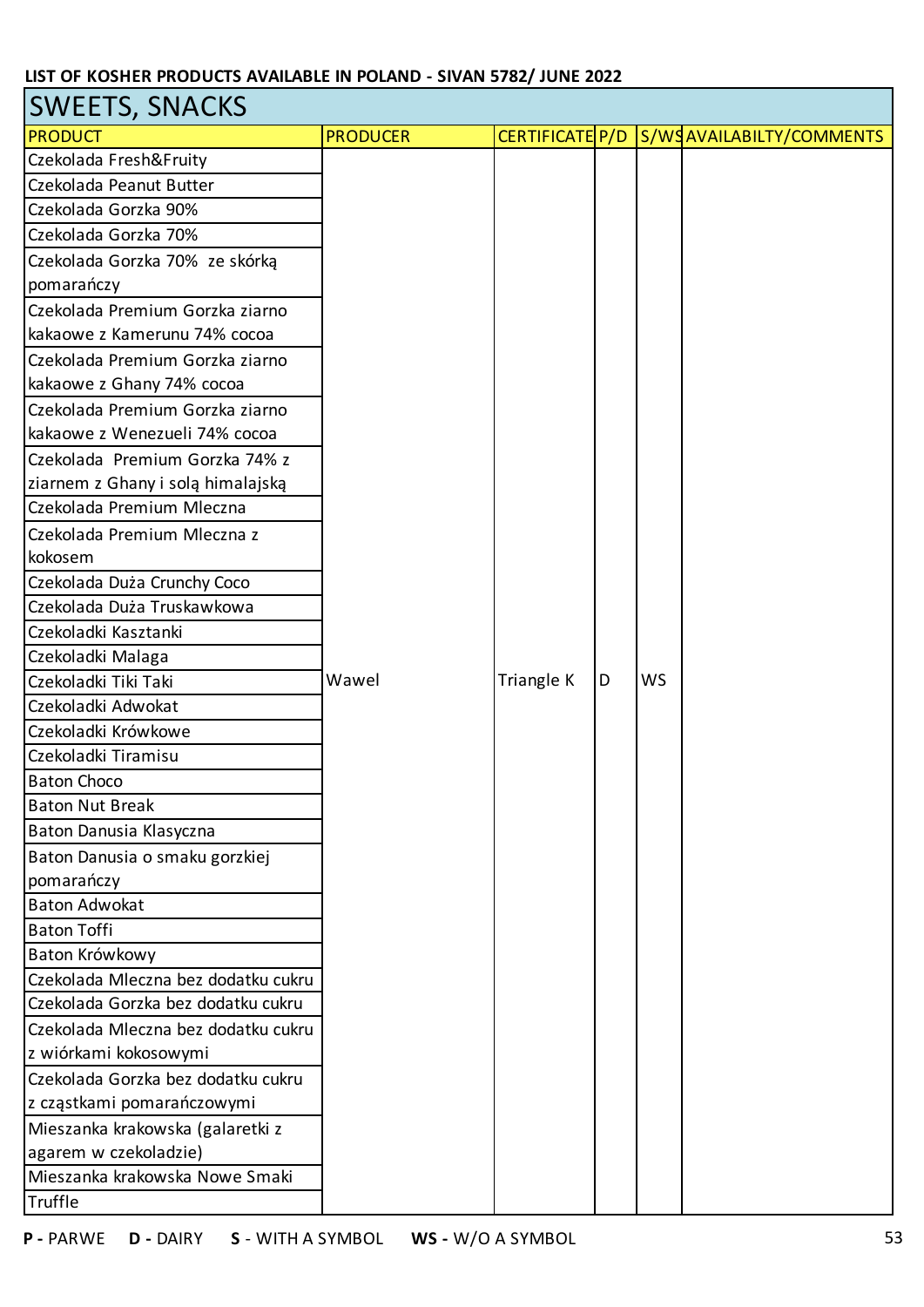| <b>SWEETS, SNACKS</b>                 |                    |                 |           |           |                                      |
|---------------------------------------|--------------------|-----------------|-----------|-----------|--------------------------------------|
| <b>PRODUCT</b>                        | <b>PRODUCER</b>    | CERTIFICATE P/D |           |           | S/WSAVAILABILTY/COMMENTS             |
| Michałki Klasyczne                    |                    |                 |           |           |                                      |
| Michałki Białe                        |                    | Triangle K      |           | <b>WS</b> |                                      |
| Michałki Kokosowe                     |                    |                 | D<br>P    |           |                                      |
| Pastylki miętowe                      |                    |                 |           |           |                                      |
| Cukierki Jogurtowe (z nadzieniem      |                    |                 |           |           |                                      |
| porzeczkowym)                         |                    |                 |           |           |                                      |
| Krówka mleczna                        |                    |                 |           |           |                                      |
| Śliwka w czekoladzie                  | Wawel              |                 |           |           |                                      |
| Galaretki Fresh & Fruity              |                    |                 |           |           |                                      |
| Galaretki Fresh & Fruity Kwaśne       |                    |                 |           |           |                                      |
| Galaretki Fresh & Fruity              |                    |                 |           |           |                                      |
| Multiwitamina                         |                    |                 |           |           |                                      |
| Galaretki Fresh & Fruity Kids         |                    |                 |           |           |                                      |
| Galaretki Fresh & Fruity Kids Cola    |                    |                 |           |           |                                      |
| Czekolada ciemna w groszkach          | Weinrichs 1895     | Triangle K      | D         | S         | Nanu Nana chain of stores            |
| Czekolada mleczna w groszkach         |                    |                 |           |           | in Krakow                            |
| Cukierki owocowe (różne smaki)        |                    |                 |           | S         |                                      |
| Cukierki owocowe Yum Earth            |                    |                 | P         |           | Organic Farma Zdrowia,               |
| Organics - różne smaki                | Yum Earth Organics | Kof-K           |           |           | Health food stores,                  |
| Lizaki Yum Earth Organics - różne     |                    |                 |           |           | http://bettercandy.sklep.pl          |
| smaki                                 |                    |                 |           |           |                                      |
| <b>CHEWING GUMS</b>                   |                    |                 |           |           |                                      |
| Organiczna guma do żucia              | Chicza             | <b>KMD</b>      | ${\sf P}$ | S         | Health food stores, Trawa            |
| Orbit Spearmint XXL 42 drażetki       |                    |                 |           |           |                                      |
| Orbit Peppermint XXL 42 drażetki      |                    |                 | P         | <b>WS</b> |                                      |
| Orbit White Freshmint XXL 42 drazetel |                    |                 |           |           |                                      |
| Orbit Spearmint 25 drażetek           |                    |                 |           |           |                                      |
| Orbit Peppermint 25 drażetek          |                    |                 |           |           |                                      |
| Orbit White Freshmint 25 drażetek     |                    |                 |           |           |                                      |
| Orbit Apple 25 drażetek               |                    |                 |           |           |                                      |
| Orbit Strawberry 25 drażetek          |                    |                 |           |           |                                      |
| Orbit White Spearmint 25 drażetek     |                    |                 |           |           | Produced in Poznan,<br>or in France. |
| Orbit Lemon Lime 25 drażetek          | Wrigley            | <b>KF</b>       |           |           |                                      |
| Orbit Bubblemint 25 drażetek          |                    |                 |           |           |                                      |
| Orbit White Spearmint 46 drażetek     |                    |                 |           |           |                                      |
| Orbit White Freshmint 46 drażetek     |                    |                 |           |           |                                      |
| Orbit Bubblemint 10 drażetek          |                    |                 |           |           |                                      |
| Orbit Apple 10 drażetek               |                    |                 |           |           |                                      |
| Orbit Spearmint 10 drażetek           |                    |                 |           |           |                                      |
| Orbit Spearmint XXL 42 drażetki       |                    |                 |           |           |                                      |
| Orbit Peppermint XXL 42 drażetki      |                    |                 |           |           |                                      |
| Orbit White Freshmint XXL 42 drazetel |                    |                 |           |           |                                      |
| Orbit Spearmint 25 drażetek           |                    |                 |           |           |                                      |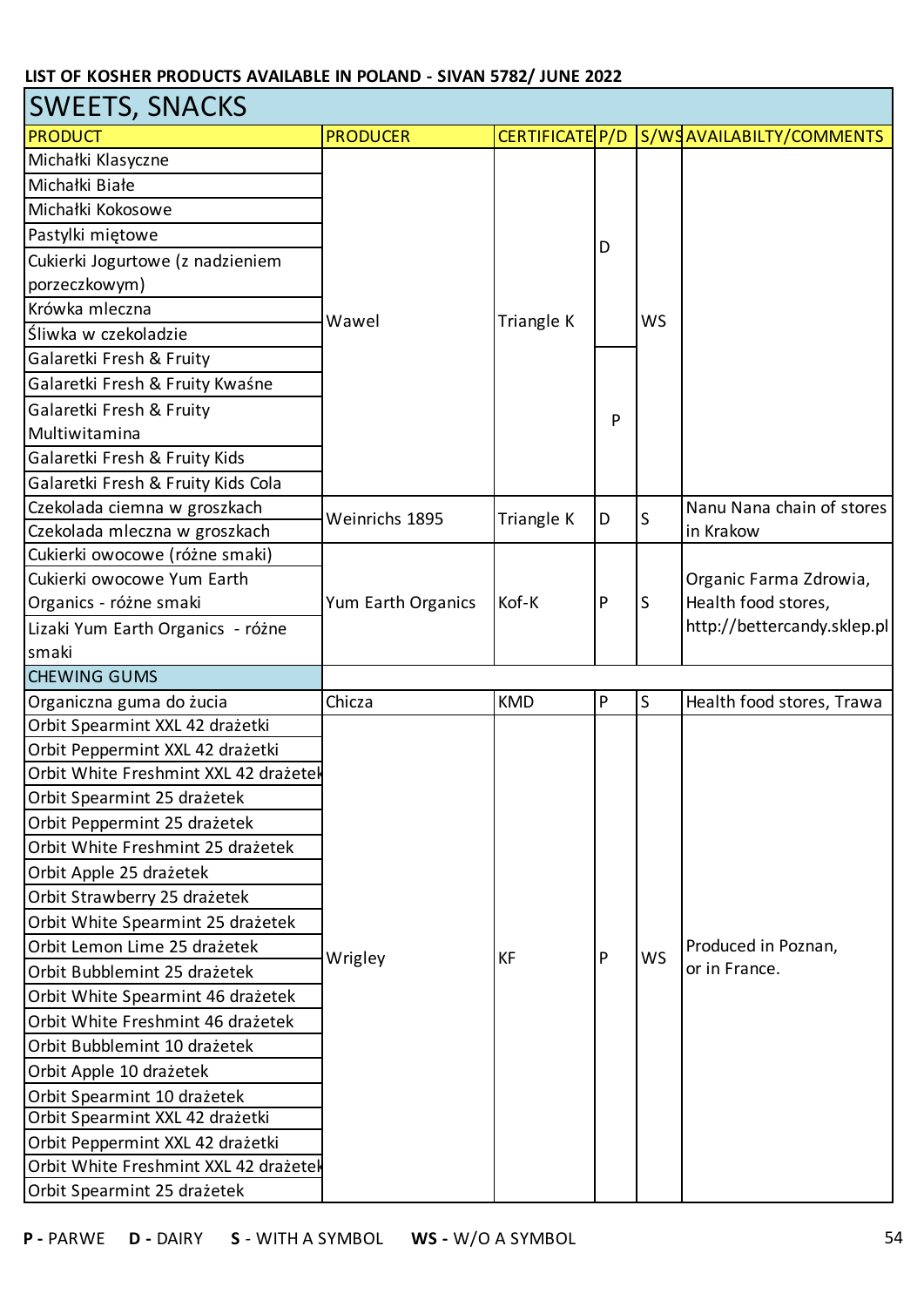| <b>SWEETS, SNACKS</b>                     |                 |    |   |           |                                          |
|-------------------------------------------|-----------------|----|---|-----------|------------------------------------------|
| <b>PRODUCT</b>                            | <b>PRODUCER</b> |    |   |           | CERTIFICATE P/D S/WSAVAILABILTY/COMMENTS |
| <b>CHEWING GUMS</b>                       |                 |    |   |           |                                          |
| Orbit Peppermint 25 drażetek              |                 |    |   |           |                                          |
| Orbit White Freshmint 25 drażetek         |                 |    |   |           |                                          |
| Orbit Apple 25 drażetek                   |                 |    |   |           |                                          |
| Orbit Strawberry 25 drażetek              |                 |    |   |           |                                          |
| Orbit White Spearmint 25 drażetek         |                 |    |   |           |                                          |
| Orbit Lemon Lime 25 drażetek              |                 |    |   |           |                                          |
| Orbit Bubblemint 25 drażetek              |                 |    |   |           |                                          |
| Orbit White Spearmint 46 drażetek         |                 |    |   |           |                                          |
| Orbit White Freshmint 46 drażetek         |                 |    |   |           |                                          |
| Orbit Bubblemint 10 drażetek              |                 |    |   |           |                                          |
| Orbit Apple 10 drażetek                   |                 |    |   |           |                                          |
| Orbit Spearmint 10 drażetek               |                 |    |   |           |                                          |
| Orbit Peppermint 10 drażetek              |                 |    |   |           |                                          |
| Orbit Strawberry 10 drażetek              |                 |    |   |           |                                          |
| Orbit White Freshmint 10 drażetek         |                 |    |   |           |                                          |
| Orbit White Spearmint 10 drażetek         |                 |    |   |           |                                          |
| Orbit Lemon Lime 10 drażetek              |                 |    |   |           |                                          |
| Orbit Spearmint Mints 16 sztuk            | Wrigley         | KF | P | <b>WS</b> | Produced in Poznan,                      |
| <b>Orbit Professional Mints Freshmint</b> |                 |    |   |           | or in France.                            |
| XXL 30 sztuk                              |                 |    |   |           |                                          |
| Orbit Professional Mints Forest Fruit     |                 |    |   |           |                                          |
| XXL 30 sztuk                              |                 |    |   |           |                                          |
| Orbit Professional Mints Cherry XXL       |                 |    |   |           |                                          |
| 30 sztuk                                  |                 |    |   |           |                                          |
| Winterfresh Original 42 drażetki          |                 |    |   |           |                                          |
| Winterfresh Original 25 drażetek          |                 |    |   |           |                                          |
| Winterfresh Original 10 drażetek          |                 |    |   |           |                                          |
| Winterfresh Strong Mints 16 sztuk         |                 |    |   |           |                                          |
| Airwaves Cool Cassis XXL 42 drażetek      |                 |    |   |           |                                          |
| Airwaves Cool Cassis 25 drażetek          |                 |    |   |           |                                          |
| Airwaves Menthol & Eucaliptus 25          |                 |    |   |           |                                          |
| drażetek                                  |                 |    |   |           |                                          |
| Airwaves Menthol & Eucaliptus 10          |                 |    |   |           |                                          |
| drażetek                                  |                 |    |   |           |                                          |
| Airwaves Cool Cassis 10 drażetek          |                 |    |   |           |                                          |
| Airwaves Cherry Menthol 10 drażetek       |                 |    |   |           |                                          |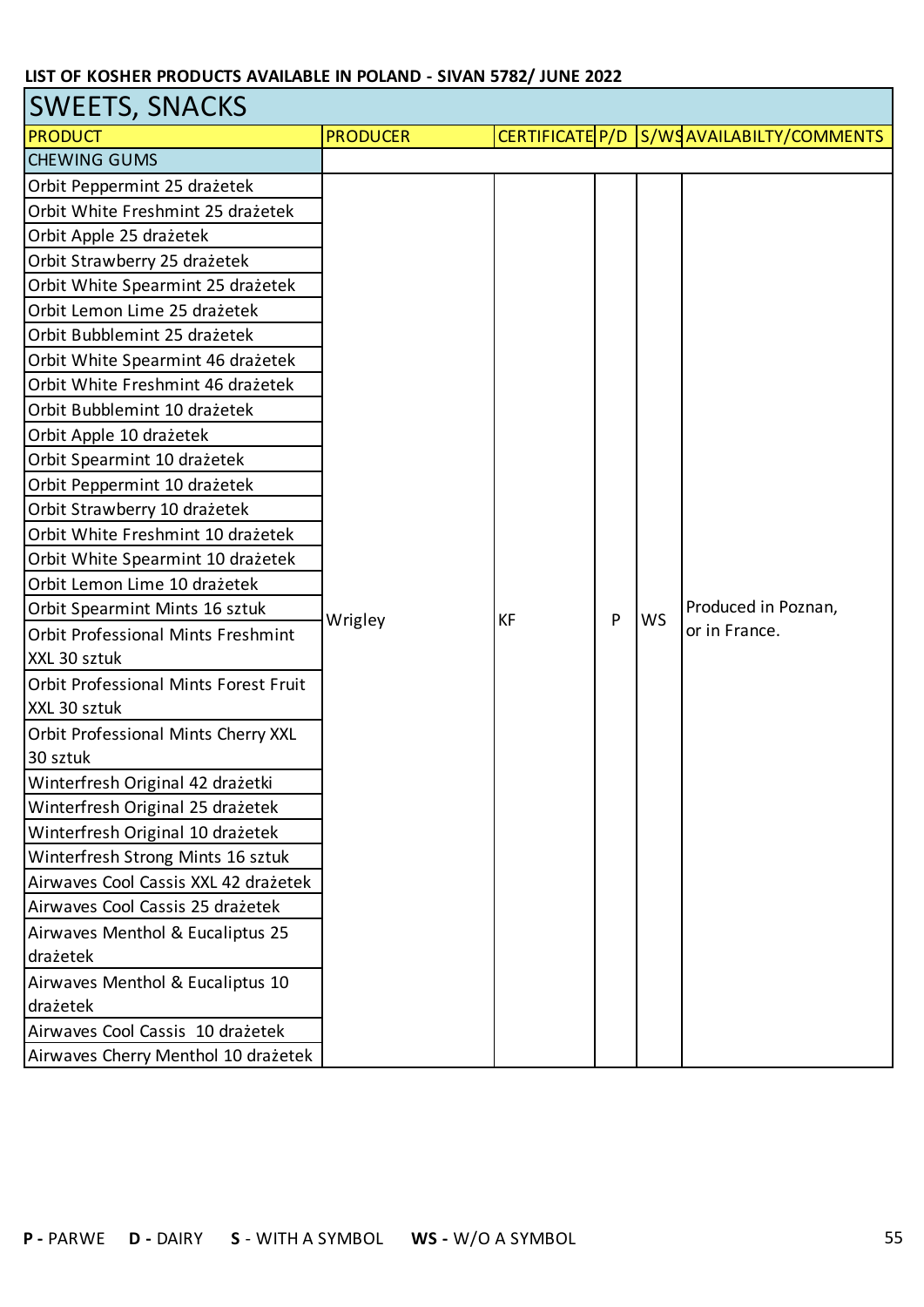| <b>SAUCES, KETCHUPS, MUSTARDS</b>                                                        |                     |                               |   |           |                                                                                                                                            |  |
|------------------------------------------------------------------------------------------|---------------------|-------------------------------|---|-----------|--------------------------------------------------------------------------------------------------------------------------------------------|--|
| <b>PRODUCT</b>                                                                           | <b>PRODUCER</b>     | CERTIFICATE P/D               |   |           | S/WSAVAILABILTY/COMMENTS                                                                                                                   |  |
| Mayonnaise/Majonez 100%<br>naturalny Białuty<br>Majonez/Mayonnaise Tradycyjny<br>Białuty | Białuty             | Rabin M.<br>Schudrich         | P | <b>WS</b> | Kaufland, Społem,<br>Selgros, Makro, Top<br>Market, E.Leclerc, Hala<br>Banacha w Warszawie,<br>Hala Wola in Warszawie,<br>Hala Kopińska in |  |
| Angielska musztarda Colman's                                                             |                     | <b>KLBD</b>                   | P | WS        |                                                                                                                                            |  |
| <b>Colman's Cranberry Sauce</b>                                                          | Colman's            |                               |   | S         |                                                                                                                                            |  |
| Klasyczny sos miętowy Colman's                                                           |                     |                               |   |           |                                                                                                                                            |  |
| Keczup Heinz                                                                             | Heinz               | MK                            | P | <b>WS</b> | Produced in Poland, with<br>barcode TK 1, 2, 3,4,5.                                                                                        |  |
| Miodowy sos barbecure                                                                    |                     | OU                            | P | S         | Carrefour, Kuchnie Świata                                                                                                                  |  |
| Pikantny sos barbecure                                                                   | <b>Jack Daniels</b> |                               |   |           |                                                                                                                                            |  |
| Sos barbecure                                                                            |                     |                               |   |           |                                                                                                                                            |  |
| Musztarda Chrzanowa                                                                      |                     | Rabin M.<br>Schudrich         | P | <b>WS</b> |                                                                                                                                            |  |
| Musztarda Delikatesowa                                                                   |                     |                               |   |           |                                                                                                                                            |  |
| Musztarda Kremska                                                                        | Kamis               |                               |   |           |                                                                                                                                            |  |
| Musztarda Ognista                                                                        |                     |                               |   |           |                                                                                                                                            |  |
| Musztarda Rosyjska                                                                       |                     |                               |   |           |                                                                                                                                            |  |
| Musztarda Sarepska                                                                       |                     |                               |   |           |                                                                                                                                            |  |
| Worcester sos                                                                            | Lea & Perrins       | <b>KLBD</b>                   | P | S         | Health food stores, Strefa<br>diet                                                                                                         |  |
|                                                                                          |                     | OU                            | P | S         | Viands internet store                                                                                                                      |  |
| Mama Africa's walizeczka pikantnych<br>sosów 4x125 ml                                    | Mama Africa's       | Pikantny sos Habanero 125 ml  |   |           |                                                                                                                                            |  |
| Papryczki czereśniowe 250g                                                               |                     | Pikantny sos Jalapeno 125 ml  |   |           |                                                                                                                                            |  |
| Papryczki Jalapeno 250g                                                                  |                     | Pikantny sos Peri-Peri 125 ml |   |           |                                                                                                                                            |  |
| Pikantny sos Chili Mint 125 ml                                                           |                     | Pikantny sos Red chili 125 ml |   |           |                                                                                                                                            |  |
| Sos chili                                                                                | Louisiana Gold      | Star K                        | P | S         | Health food stores, Strefa<br>diet                                                                                                         |  |
| Tabasco Sos pikatny z czerwonej<br>papryki i czosnku                                     |                     | K                             |   | S         |                                                                                                                                            |  |
| Tabasco Sos pikatny z czerwonych<br>papryczek                                            | Tabasco             |                               | P |           |                                                                                                                                            |  |
| Tabasco Sos z papryki habanero                                                           |                     |                               |   |           |                                                                                                                                            |  |

┓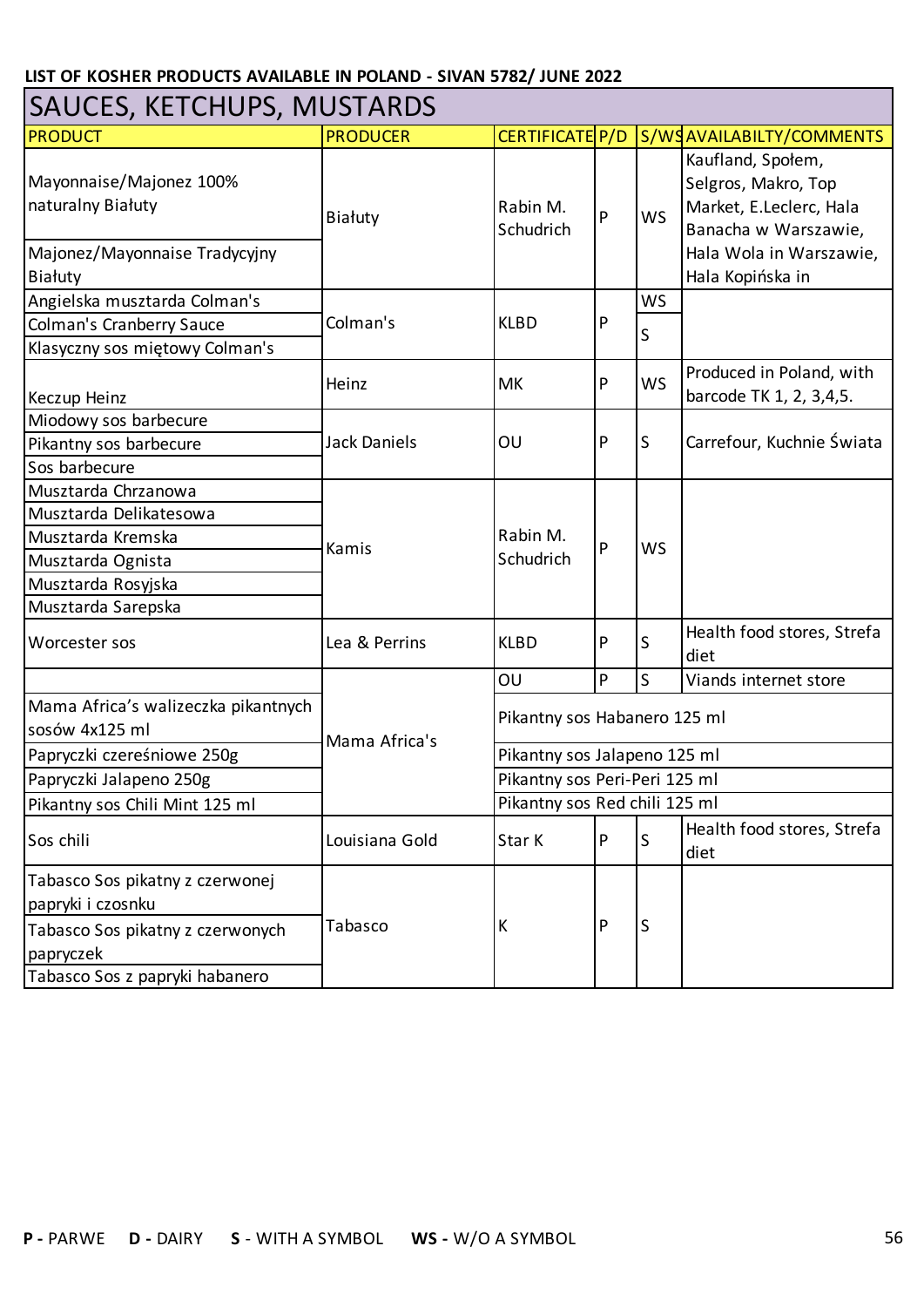#### **WARSAW**

#### RESTAURANTS, CATERING

00-828 Warszawa info@kosherdelightpoland.com bekef@bekef.pl +48 501 741 703 +48 22 620 08 88 www.kosherdelightpoland.com https://www.facebook.com/bekefwarsaw

#### **CHABAD KOSZERNA KUCHNIA - Catering**

ul. Zygmunta Słomińskiego 19, 00-195 Warszawa office@chabad.org.pl +48 22 637 53 52 www.chabad.org.pl

#### **CEJTEL CATERING - Catering**

Pinchas Menachem Bramson cejtel@gmail.com +48 506 232 110

#### **KOSHER KITCHEN SHABBAT MEALS**

At Synagodze Nożyków At Synagodze Nożyków www.warszawa.jewish.org.pl naczelnyrabinpl@jewish.org.pl naczelnyrabinpl@jewish.org.pl

#### **JCC - The Jewish Community Center**

Sunday brunch ul. Chmielna 9a, 00-021 Warszawa biuro@jccwarszawa.pl +48 533 072 790 www.jccwarszawa.pl

#### **HOTEL MARRIOTT**

Kosher food available to order ul. Aleje Jerozolimskie 65/79, 00-697 Warszawa wawpl.events@marriotthotels.com +48 22 630 6306 www.warsawmarriott.com

#### **BEKEF- HUMMUS LUNCH @ MORE KOSHER DELIGHT - Restaurant & Catering**

Aleja Jana Pawła II 11, corner of Sienna 53 ul. Grzybowska 2, Ip, 00-131 Warszawa

ul. Twarda 6, 00-950 Warszawa ul. Twarda 6, 00-950 Warszawa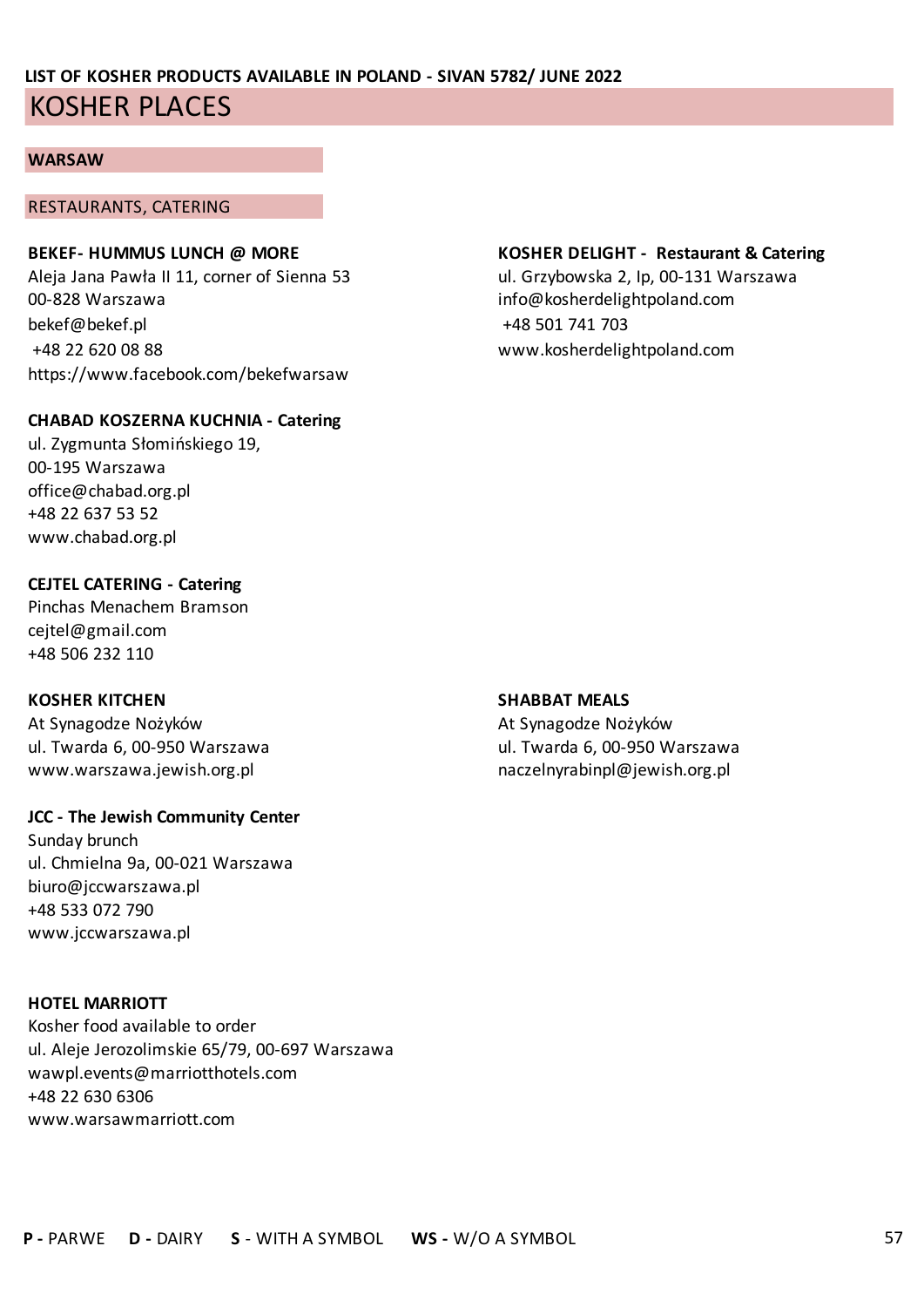#### **KOSHER STORE**

At Synagodze Nożyków ul. Twarda 6, 00-950 Warszawa phuassa@gmail.com +48 602 466 554 www.kosher.com.pl

#### **KRAKOW**

RESTAURANTS, CATERING

**SZALOM FALAFEL KOSHER DELIGHT**

#### **JCC KRAKÓW HOLIDAY INN**

ul. Miodowa 24, 31-055 Kraków **Raw Gurari Hescher** Rav Gurari Hescher office@jcckrakow.org ul. Wielopole 4, 31-072 Kraków

#### **SHALOM CATERING RIMONIM CATERING**

ul. Miodowa 44, 31-036 Kraków ul. Łużycka 12, 30-693 Kraków malka.bernholtz@chello.at betaju@interia.pl katzsamuel10@gmail.com +48 608 114 682 48 577 692 936

#### **SHOPS**

+48 12 430 2222 +48 12 421 28 70

#### **WROCŁAW**

### **KOSHER EATERY** of the Wrocław Community ul. Włodkowica 9, Wrocław wroclaw@jewish.org.pl +48 71 787 39 02 www.wroclaw.jewish.org.pl/

ul. Kupa 6, Kraków ul. Kupa 18, 31-057 Kraków szalomfalafel@gmail.com ul. Stanisława 10, 33-332 Kraków info@kosherdelightpoland.com +48 501 741 703 www.kosherdelightpoland.com

+48 12 3705770 cc@hik.krakow.pl, fbs@hik.krakow.pl www.jcckrakow.org +48 12 61 90 155, +48 12 619 03 00

#### **GRABOWSKI KOSHER BAKERY KOSHER SECTION AT SHOP NATURA**

ul. Cechowa 93, 30-685 Kraków ul. Krakowska 26, 31-062 Kraków krakowska26@sklepynatura.com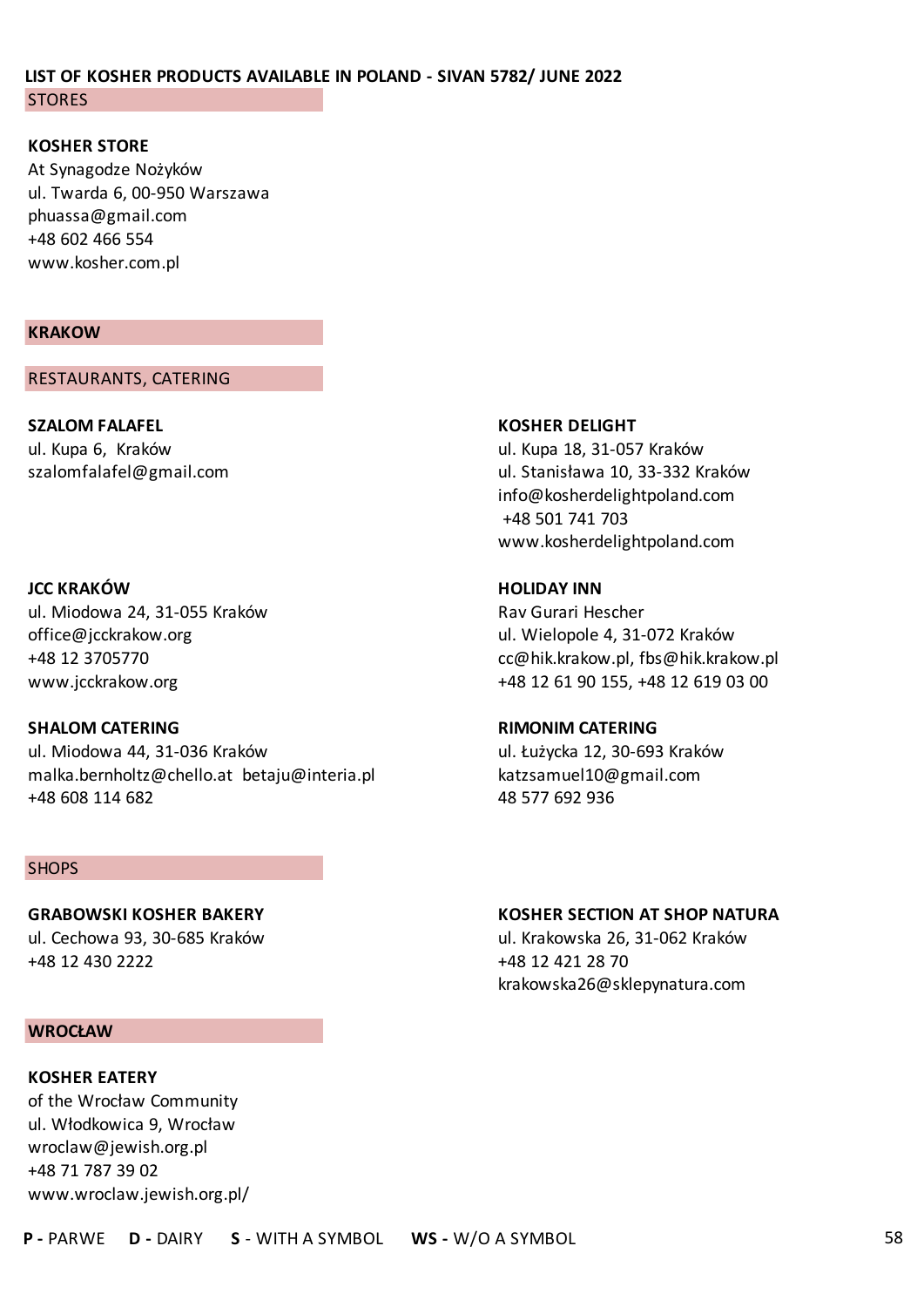**KOSHER EATERY KOSHER DELIGHT** of the Łódź Community ul. Pomorska 18, 91-416 Łódź biurogmina@kehilalodz.com +48 501 741 703

#### **GDAŃSK**

**KOSHER EATERY** Przy Gminie Gdańskiej ul. Partyzantów 7, 80-254 Gdańsk +48 58 344 06 02 www.gdansk.jewish.org.p

#### **LUBLIN**

**KOSHER DELIGHT** ul. Lubartowska 85, 20-123 Lublin info@kosherdelightpoland.com +48 501 741 703 www.kosherdelightpoland.com

#### **INTERNET STORES**

www.britishshop.pl Only in kosher category - koszerne

Internet shop with delivery to Poland http://www.kosher4u.eu

ul. Pomorska 18, Łódź info@kosherdelightpoland.com +48 42 633 51 56 www.kosherdelightpoland.com

### DONATIONS:

You can donate to upgrades of this list and the website by making a money transfer to: For: Zwiazek Gmin Wyznaniowych Zydowskich w Polsce Account number: 62114010100000354263001013 (mBank)